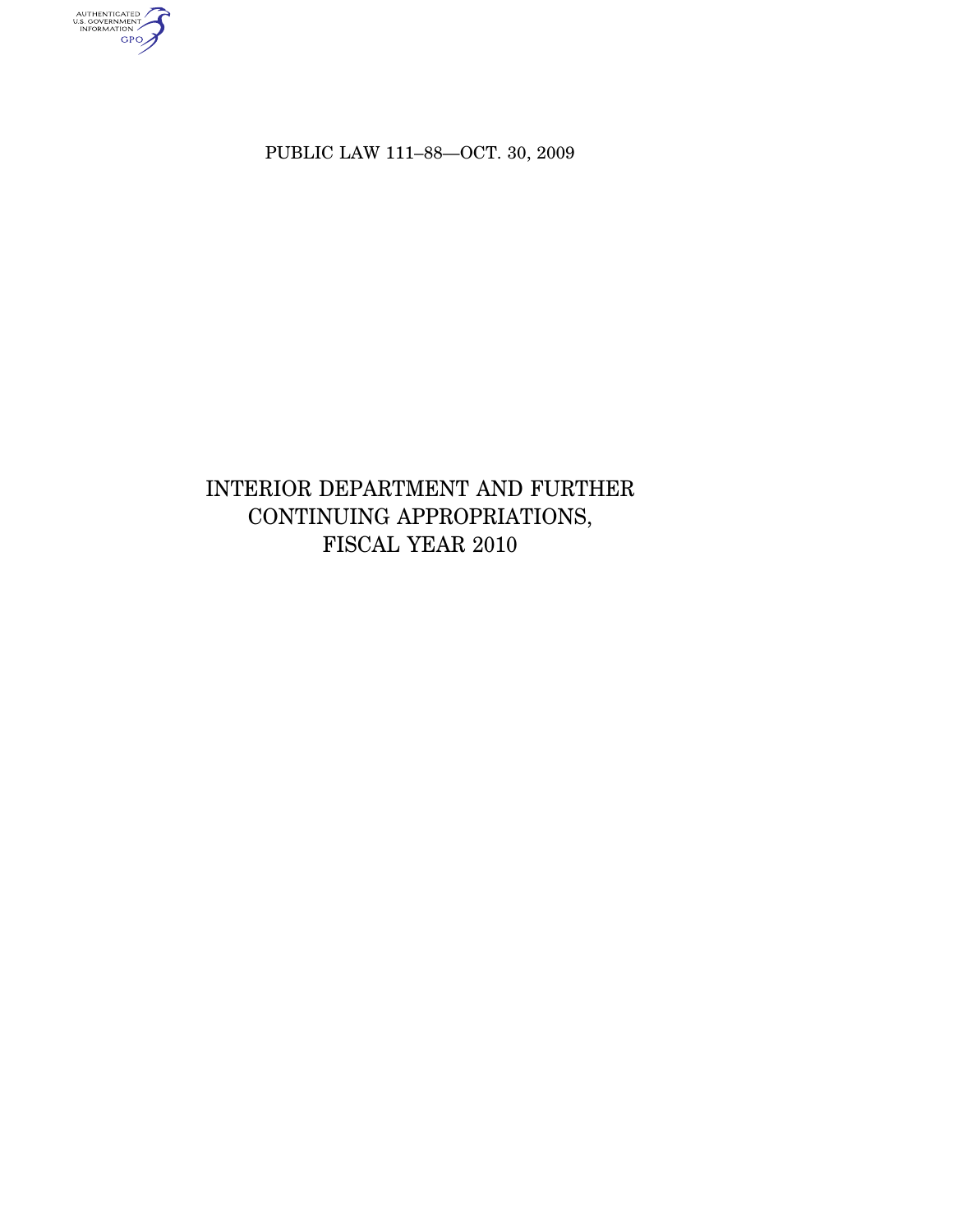# Public Law 111–88 111th Congress

# An Act

Oct. 30, 2009 [H.R. 2996]

Making appropriations for the Department of the Interior, environment, and related agencies for the fiscal year ending September 30, 2010, and for other purposes.

*Be it enacted by the Senate and House of Representatives of the United States of America in Congress assembled,* 

#### **REFERENCES**

SECTION 1. Except as expressly provided otherwise, any reference to "this Act" contained in any division of this Act shall be treated as referring only to the provisions of that division.

# DIVISION A—DEPARTMENT OF THE INTERIOR, ENVIRON-MENT, AND RELATED AGENCIES APPROPRIATIONS ACT, 2010

The following sums are appropriated, out of any money in the Treasury not otherwise appropriated, for the Department of the Interior, environment, and related agencies for the fiscal year ending September 30, 2010, and for other purposes, namely:

# TITLE I—DEPARTMENT OF THE INTERIOR

# BUREAU OF LAND MANAGEMENT

#### MANAGEMENT OF LANDS AND RESOURCES

# (INCLUDING RESCISSION OF FUNDS)

For necessary expenses for protection, use, improvement, development, disposal, cadastral surveying, classification, acquisition of easements and other interests in lands, and performance of other functions, including maintenance of facilities, as authorized by law, in the management of lands and their resources under the jurisdiction of the Bureau of Land Management, including the general administration of the Bureau, and assessment of mineral potential of public lands pursuant to Public Law 96–487 (16 U.S.C.  $3150(a)$ , \$959,571,000, to remain available until expended; of which \$3,000,000 shall be available in fiscal year 2010 subject to a match by at least an equal amount by the National Fish and Wildlife Foundation for cost-shared projects supporting conservation of Bureau lands; and such funds shall be advanced to the Foundation as a lump sum grant without regard to when expenses are incurred.

Department of the Interior, Environment, and Related Agencies Appropriations Act, 2010.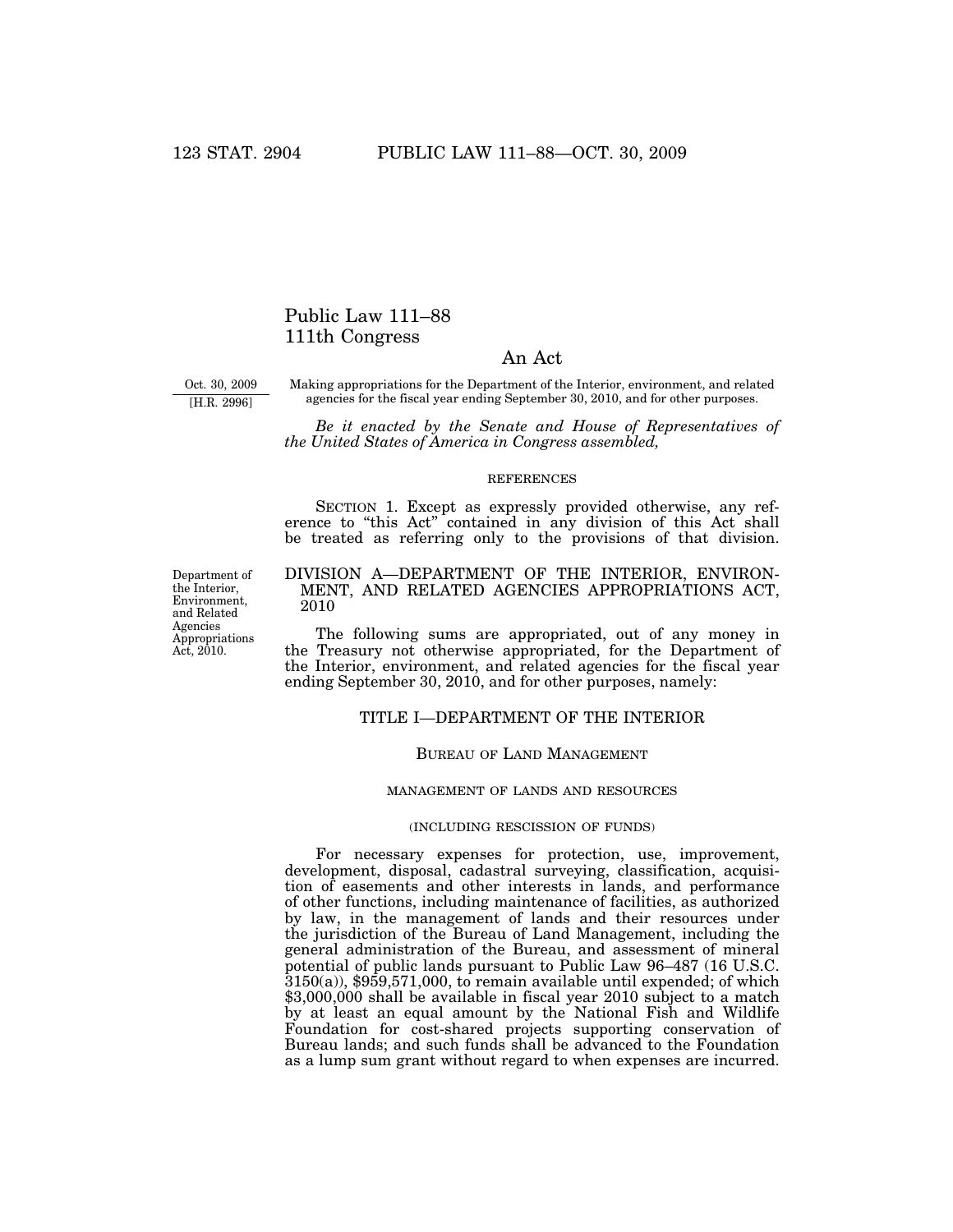In addition, \$45,500,000 is for the processing of applications for permit to drill and related use authorizations, to remain available until expended, to be reduced by amounts collected by the Bureau and credited to this appropriation that shall be derived from \$6,500 per new application for permit to drill that the Bureau shall collect upon submission of each new application, and in addition, \$36,696,000 is for Mining Law Administration program operations, including the cost of administering the mining claim fee program; to remain available until expended, to be reduced by amounts collected by the Bureau and credited to this appropriation from mining claim maintenance fees and location fees that are hereby authorized for fiscal year 2010 so as to result in a final appropriation estimated at not more than \$959,571,000, and \$2,000,000, to remain available until expended, from communication site rental fees established by the Bureau for the cost of administering communication site activities: *Provided*, That notwithstanding section 430 of division E of Public Law 111–8, the amount of \$1,000,000 made available to the Bureau of Land Management for the shipment and storage of oil shale core samples in the State of Colorado, as described in the table entitled ''Congressionally Designated Spending'' contained in the joint explanatory statement, is rescinded.

# **CONSTRUCTION**

For construction of buildings, recreation facilities, roads, trails, and appurtenant facilities, \$8,626,000, to remain available until expended.

# LAND ACQUISITION

For expenses necessary to carry out sections 205, 206, and 318(d) of Public Law 94–579, including administrative expenses and acquisition of lands or waters, or interests therein, \$29,650,000, to be derived from the Land and Water Conservation Fund and to remain available until expended: *Provided*, That, notwithstanding the joint explanatory statement of the Committee on Appropriations of the House of Representatives accompanying Public Law 111– 8 (123 Stat. 524), the amount of \$2,000,000 made available for the Henry's Lake ACEC in the State of Idaho (as described in the table entitled ''Congressionally Designated Spending'' contained in section 430 of that joint explanatory statement) shall be made available for the Upper Snake/South Fork River ACEC/SRMA in the State of Idaho.

#### OREGON AND CALIFORNIA GRANT LANDS

For expenses necessary for management, protection, and development of resources and for construction, operation, and maintenance of access roads, reforestation, and other improvements on the revested Oregon and California Railroad grant lands, on other Federal lands in the Oregon and California land-grant counties of Oregon, and on adjacent rights-of-way; and acquisition of lands or interests therein, including existing connecting roads on or adjacent to such grant lands;  $$1\overline{1}1,557,000$ , to remain available until expended: *Provided*, That 25 percent of the aggregate of all receipts during the current fiscal year from the revested Oregon and California Railroad grant lands is hereby made a charge against

Idaho.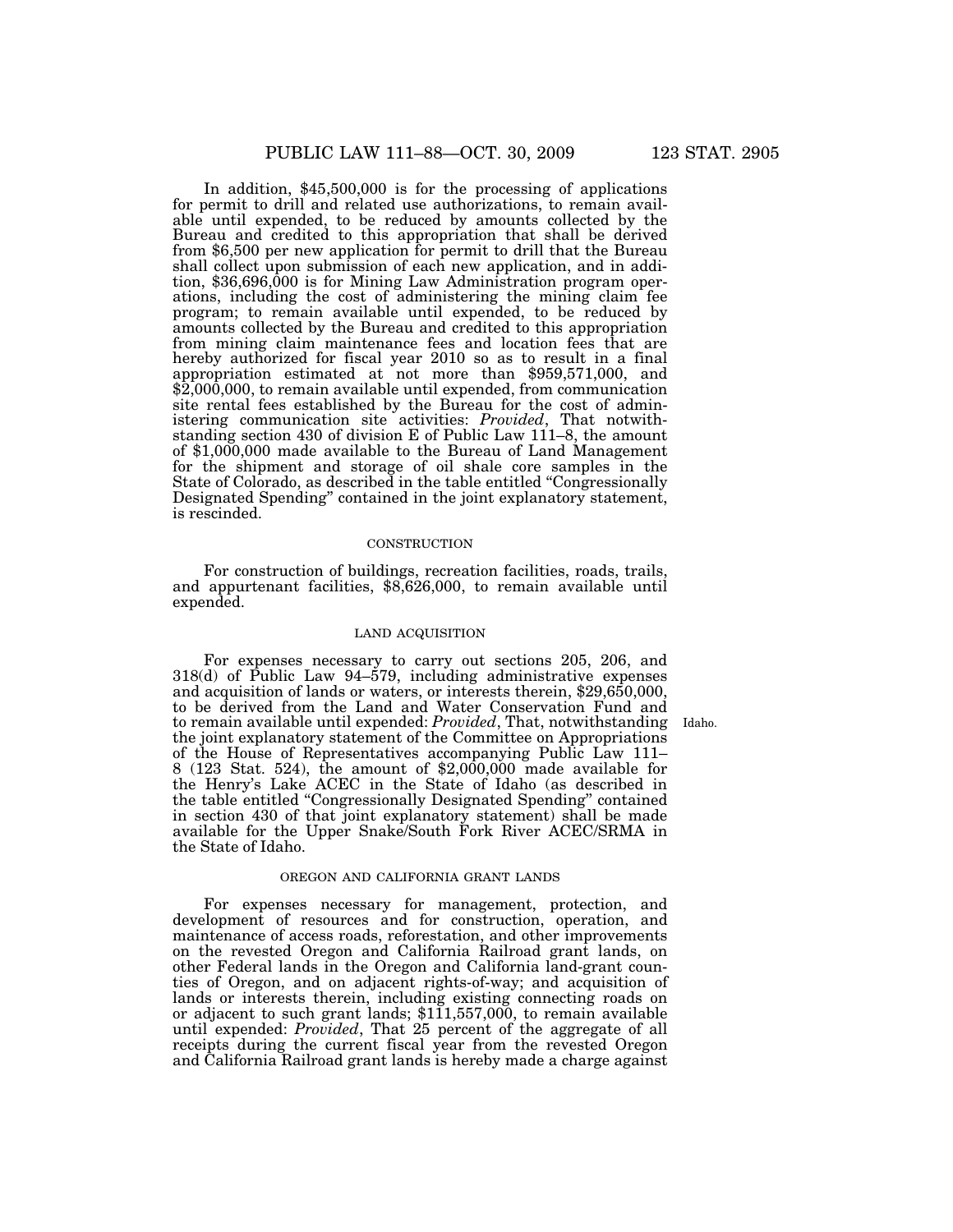the Oregon and California land-grant fund and shall be transferred to the General Fund in the Treasury in accordance with the second paragraph of subsection (b) of title II of the Act of August 28, 1937 (50 Stat. 876).

#### FOREST ECOSYSTEM HEALTH AND RECOVERY FUND

#### (REVOLVING FUND, SPECIAL ACCOUNT)

In addition to the purposes authorized in Public Law 102– 381, funds made available in the Forest Ecosystem Health and Recovery Fund can be used through fiscal year 2015 for the purpose of planning, preparing, implementing and monitoring salvage timber sales and forest ecosystem health and recovery activities, such as release from competing vegetation and density control treatments. The Federal share of receipts (defined as the portion of salvage timber receipts not paid to the counties under 43 U.S.C. 1181f and 43 U.S.C. 1181f–1 et seq., and Public Law 106–393) derived from treatments funded by this account shall be deposited through fiscal year 2015 into the Forest Ecosystem Health and Recovery Fund.

# RANGE IMPROVEMENTS

For rehabilitation, protection, and acquisition of lands and interests therein, and improvement of Federal rangelands pursuant to section 401 of the Federal Land Policy and Management Act of 1976 (43 U.S.C. 1701), notwithstanding any other Act, sums equal to 50 percent of all moneys received during the prior fiscal year under sections 3 and 15 of the Taylor Grazing Act (43 U.S.C. 315 et seq.) and the amount designated for range improvements from grazing fees and mineral leasing receipts from Bankhead-Jones lands transferred to the Department of the Interior pursuant to law, but not less than \$10,000,000, to remain available until expended: *Provided*, That not to exceed \$600,000 shall be available for administrative expenses.

# SERVICE CHARGES, DEPOSITS, AND FORFEITURES

For administrative expenses and other costs related to processing application documents and other authorizations for use and disposal of public lands and resources, for costs of providing copies of official public land documents, for monitoring construction, operation, and termination of facilities in conjunction with use authorizations, and for rehabilitation of damaged property, such amounts as may be collected under Public Law 94–579, as amended, and Public Law 93–153, to remain available until expended: *Provided*, That, notwithstanding any provision to the contrary of section 305(a) of Public Law 94–579 (43 U.S.C. 1735(a)), any moneys that have been or will be received pursuant to that section, whether as a result of forfeiture, compromise, or settlement, if not appropriate for refund pursuant to section 305(c) of that Act (43 U.S.C. 1735(c)), shall be available and may be expended under the authority of this Act by the Secretary to improve, protect, or rehabilitate any public lands administered through the Bureau of Land Management which have been damaged by the action of a resource developer, purchaser, permittee, or any unauthorized person, without regard to whether all moneys collected from each

43 USC 1735 note.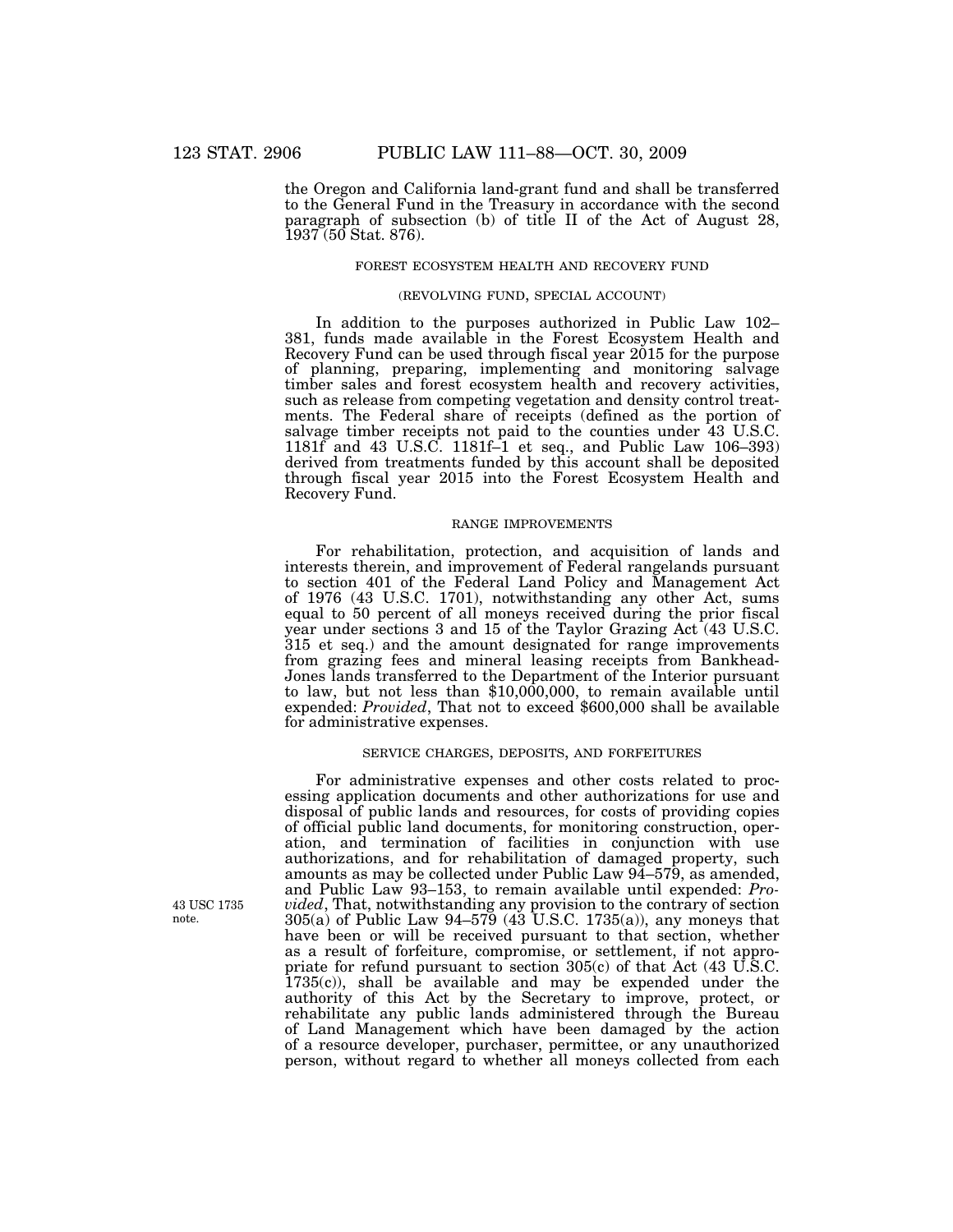such action are used on the exact lands damaged which led to the action: *Provided further*, That any such moneys that are in excess of amounts needed to repair damage to the exact land for which funds were collected may be used to repair other damaged public lands.

# MISCELLANEOUS TRUST FUNDS

In addition to amounts authorized to be expended under existing laws, there is hereby appropriated such amounts as may be contributed under section 307 of the Act of October 21, 1976 (43 U.S.C. 1701), and such amounts as may be advanced for administrative costs, surveys, appraisals, and costs of making conveyances of omitted lands under section 211(b) of that Act, to remain available until expended.

# ADMINISTRATIVE PROVISIONS

The Bureau of Land Management may carry out the operations funded under this Act by direct expenditure, contracts, grants, cooperative agreements and reimbursable agreements with public and private entities. Projects funded pursuant to a written commitment by a State government to provide an identified amount of money in support of the project may be carried out by the bureau upon receipt of the written commitment. Appropriations for the Bureau of Land Management (BLM) shall be available for purchase, erection, and dismantlement of temporary structures, and alteration and maintenance of necessary buildings and appurtenant facilities to which the United States has title; up to \$100,000 for payments, at the discretion of the Secretary, for information or evidence concerning violations of laws administered by the Bureau; miscellaneous and emergency expenses of enforcement activities authorized or approved by the Secretary and to be accounted for solely on the Secretary's certificate, not to exceed \$10,000: *Provided*, That notwithstanding 44 U.S.C. 501, the Bureau may, under cooperative cost-sharing and partnership arrangements authorized by law, procure printing services from cooperators in connection with jointly produced publications for which the cooperators share the cost of printing either in cash or in services, and the Bureau determines the cooperator is capable of meeting accepted quality standards: *Provided further*, That projects to be funded pursuant to a written commitment by a State government to provide an identified amount of money in support of the project may be carried out by the Bureau on a reimbursable basis. Appropriations herein made shall not be available for the destruction of healthy, unadopted, wild horses and burros in the care of the Bureau of Land Management or its contractors or for the sale of wild horses and burros that results in their destruction for processing into commercial products: *Provided further*, That title I of division E of the Omnibus Appropriations Act, 2009, is further amended, under the heading ''Department of the Interior—Bureau of Land Management—Administrative Provisions'' in the second paragraph: (1) by striking the phrase "mining law administration" and inserting "from mining claim holders the mining claim maintenance fees and location"; and  $(2)$ by striking ''those'': *Provided further*, That section 28f(a) of title 30, United States Code, is amended by striking the phrase ''for years 2004 through 2008,'' and replacing it with '', to the extent provided in advance in Appropriations Acts,''. Section 28g of title

*Ante*, p. 704.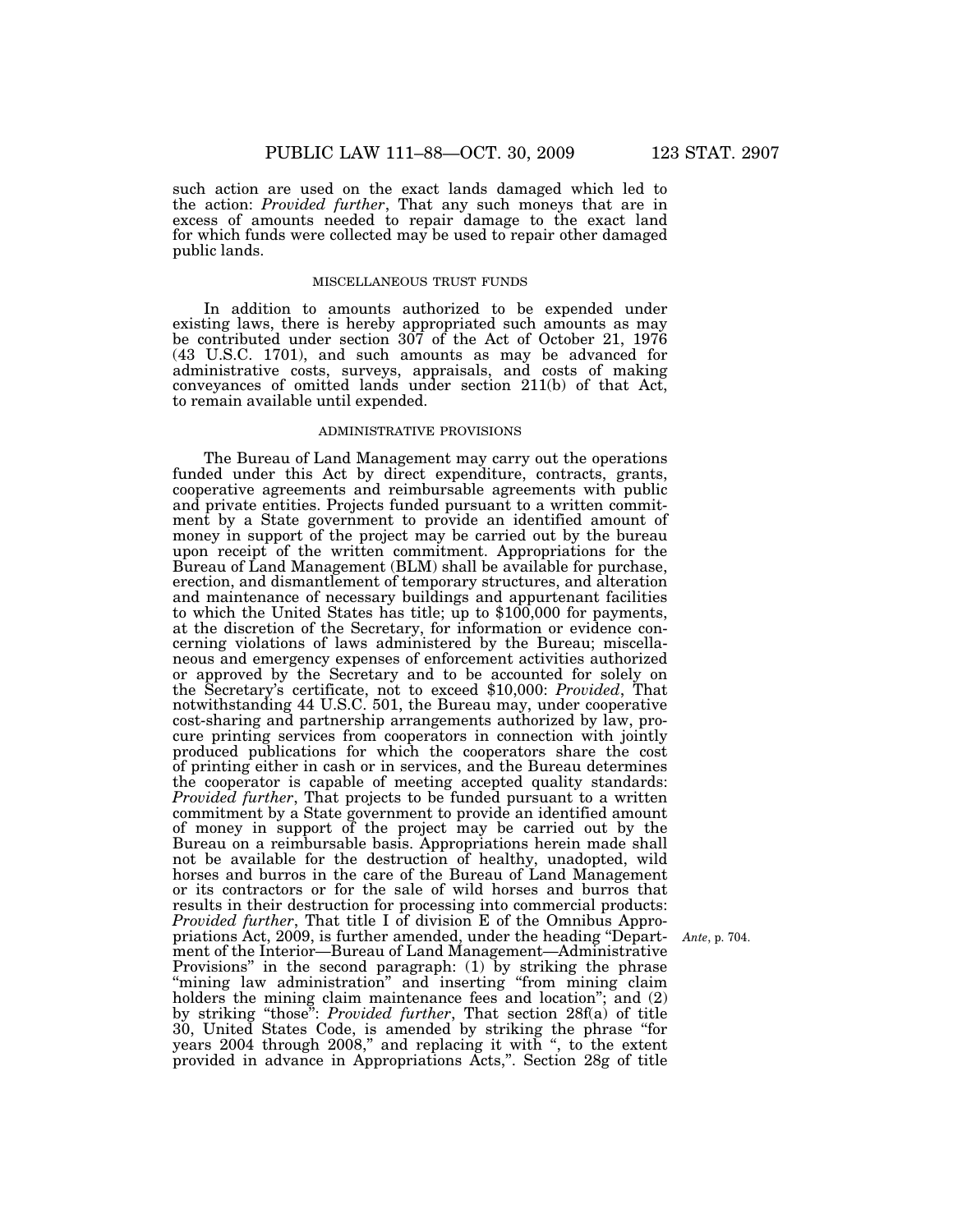30, United States Code, is amended by striking the phrase ''and before September 30, 2008," and replacing it with ", to the extent provided in advance in Appropriations Acts,''. Section 28i of title 30, United States Code, is amended by striking ''28k'' and replacing it with "28l".

# UNITED STATES FISH AND WILDLIFE SERVICE

#### RESOURCE MANAGEMENT

For necessary expenses of the United States Fish and Wildlife Service, as authorized by law, and for scientific and economic studies, general administration, and for the performance of other authorized functions related to such resources, \$1,269,406,000, to remain available until September 30, 2011 except as otherwise provided herein: *Provided*, That \$2,500,000 is for high priority projects, which shall be carried out by the Youth Conservation Corps: *Provided further,* That not to exceed \$22,103,000 shall be used for implementing subsections (a), (b), (c), and (e) of section 4 of the Endangered Species Act, as amended, (except for processing petitions, developing and issuing proposed and final regulations, and taking any other steps to implement actions described in subsection  $(c)(2)(A)$ ,  $(c)(2)(B)(i)$ , or  $(c)(2)(B)(ii)$ , of which not to exceed \$11,632,000 shall be used for any activity regarding the designation of critical habitat, pursuant to subsection  $(a)(3)$ , excluding litigation support, for species listed pursuant to subsection (a)(1) prior to October 1, 2009: *Provided further,* That of the amount available for law enforcement, up to \$400,000, to remain available until expended, may at the discretion of the Secretary be used for payment for information, rewards, or evidence concerning violations of laws administered by the Service, and miscellaneous and emergency expenses of enforcement activity, authorized or approved by the Secretary and to be accounted for solely on the Secretary's certificate: *Provided further,* That of the amount provided for environmental contaminants, up to \$1,000,000 may remain available until expended for contaminant sample analyses.

# **CONSTRUCTION**

For construction, improvement, acquisition, or removal of buildings and other facilities required in the conservation, management, investigation, protection, and utilization of fishery and wildlife resources, and the acquisition of lands and interests therein; \$37,439,000, to remain available until expended: *Provided*, That funds provided under this heading in Public Law 111–8, division E for Kealia Pond National Wildlife Refuge, Nisqually National Wildlife Refuge, Patuxent Research Refuge, Tennessee National Wildlife Refuge, and Mammoth Springs National Fish Hatchery may be reallocated to acquire migratory bird survey aircraft and for construction at Neosho National Fish Hatchery.

#### LAND ACQUISITION

For expenses necessary to carry out the Land and Water Conservation Fund Act of 1965, as amended (16 U.S.C. 460l–4 through 11), including administrative expenses, and for acquisition of land or waters, or interest therein, in accordance with statutory authority applicable to the United States Fish and Wildlife Service,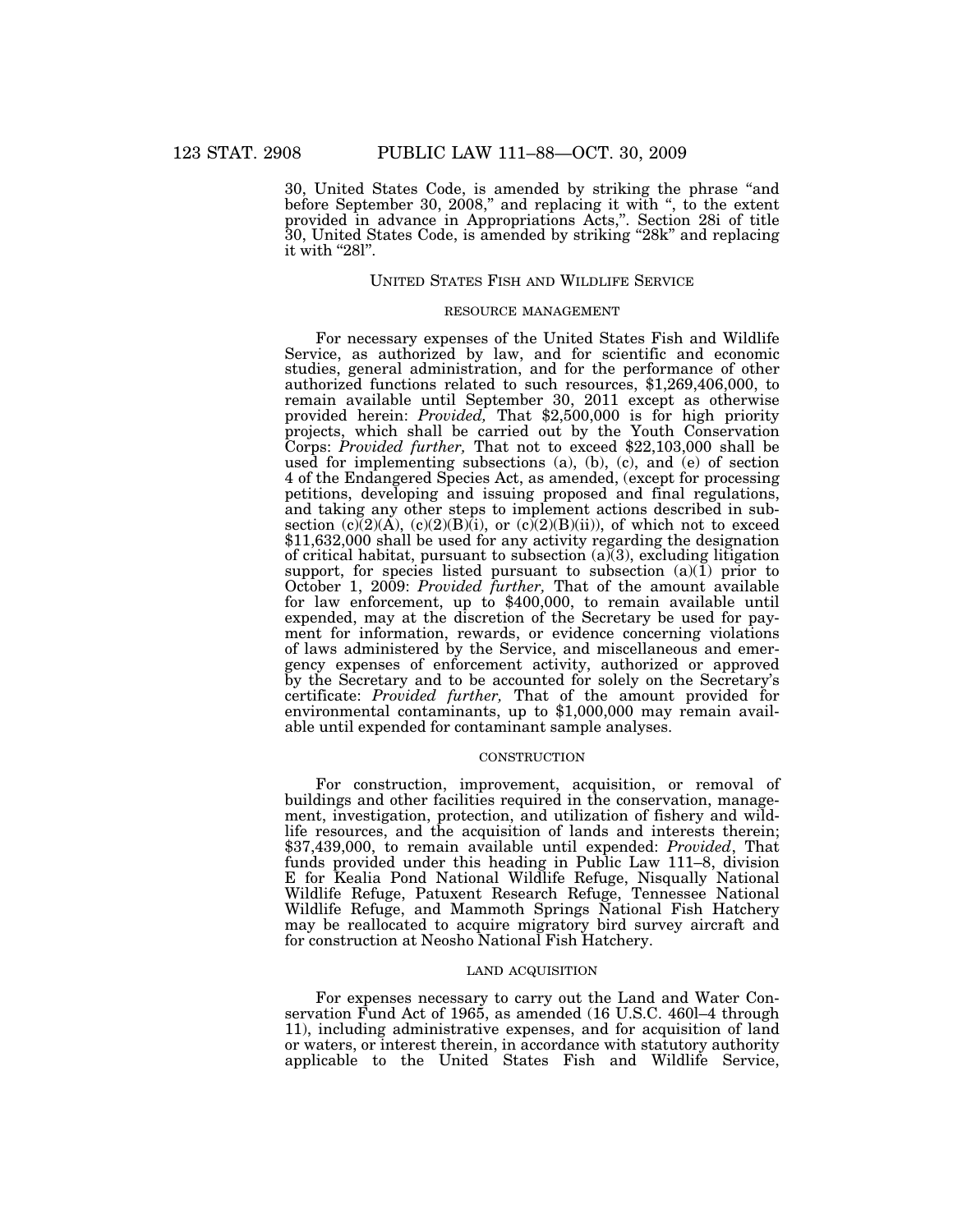\$86,340,000, to be derived from the Land and Water Conservation Fund and to remain available until expended, of which, notwithstanding 16 U.S.C. 460l–9, not more than \$4,000,000 shall be for land conservation partnerships authorized by the Highlands Conservation Act of 2004, including not to exceed \$120,000 for administrative expenses: *Provided*, That none of the funds appropriated for specific land acquisition projects may be used to pay for any administrative overhead, planning or other management costs.

#### COOPERATIVE ENDANGERED SPECIES CONSERVATION FUND

For expenses necessary to carry out section 6 of the Endangered Species Act of 1973 (16 U.S.C. 1531 et seq.), as amended, \$85,000,000, to remain available until expended, of which \$29,000,000 is to be derived from the Cooperative Endangered Species Conservation Fund, of which \$5,145,706 shall be for the Idaho Salmon and Clearwater River Basins Habitat Account pursuant to the Snake River Water Rights Act of 2004; and of which \$56,000,000 is to be derived from the Land and Water Conservation Fund.

#### NATIONAL WILDLIFE REFUGE FUND

For expenses necessary to implement the Act of October 17, 1978 (16 U.S.C. 715s), \$14,500,000.

# NORTH AMERICAN WETLANDS CONSERVATION FUND

For expenses necessary to carry out the provisions of the North American Wetlands Conservation Act, as amended (16 U.S.C. 4401– 4414), \$47,647,000, to remain available until expended.

# NEOTROPICAL MIGRATORY BIRD CONSERVATION

For expenses necessary to carry out the Neotropical Migratory Bird Conservation Act, as amended, (16 U.S.C. 6101 et seq.), \$5,000,000, to remain available until expended.

#### MULTINATIONAL SPECIES CONSERVATION FUND

For expenses necessary to carry out the African Elephant Conservation Act (16 U.S.C. 4201–4203, 4211–4214, 4221–4225, 4241– 4246, and 1538), the Asian Elephant Conservation Act of 1997 (16 U.S.C. 4261–4266), the Rhinoceros and Tiger Conservation Act of 1994 (16 U.S.C. 5301–5306), the Great Ape Conservation Act of 2000 (16 U.S.C. 6301–6305), and the Marine Turtle Conservation Act of 2004 (16 U.S.C. 6601–6606), \$11,500,000, to remain available until expended.

# STATE AND TRIBAL WILDLIFE GRANTS

For wildlife conservation grants to States and to the District of Columbia, Puerto Rico, Guam, the United States Virgin Islands, the Northern Mariana Islands, American Samoa, and Indian tribes under the provisions of the Fish and Wildlife Act of 1956 and the Fish and Wildlife Coordination Act, for the development and implementation of programs for the benefit of wildlife and their habitat, including species that are not hunted or fished, \$90,000,000, to remain available until expended: *Provided*, That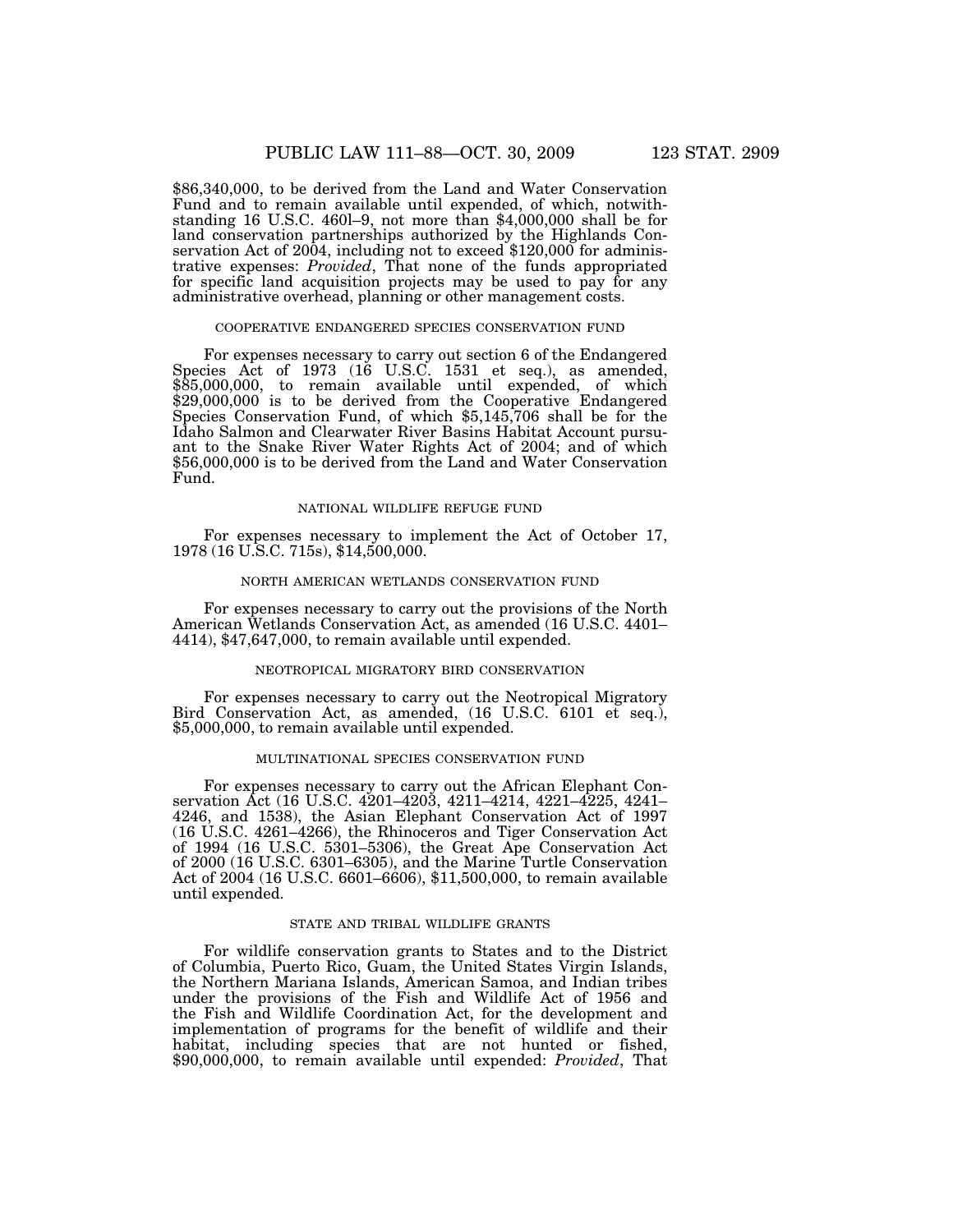of the amount provided herein, \$7,000,000 is for a competitive grant program for Indian tribes not subject to the remaining provisions of this appropriation: *Provided further*, That \$5,000,000 is for a competitive grant program for States, territories, and other jurisdictions with approved plans, not subject to the remaining provisions of this appropriation: *Provided further*, That the Secretary shall, after deducting \$12,000,000 and administrative expenses, apportion the amount provided herein in the following manner: (1) to the District of Columbia and to the Commonwealth of Puerto Rico, each a sum equal to not more than one-half of 1 percent thereof; and (2) to Guam, American Samoa, the United States Virgin Islands, and the Commonwealth of the Northern Mariana Islands, each a sum equal to not more than one-fourth of 1 percent thereof: *Provided further*, That the Secretary shall apportion the remaining amount in the following manner:  $(1)$  onethird of which is based on the ratio to which the land area of such State bears to the total land area of all such States; and (2) two-thirds of which is based on the ratio to which the population of such State bears to the total population of all such States: *Provided further*, That the amounts apportioned under this paragraph shall be adjusted equitably so that no State shall be apportioned a sum which is less than 1 percent of the amount available for apportionment under this paragraph for any fiscal year or more than 5 percent of such amount: *Provided further*, That the Federal share of planning grants shall not exceed 75 percent of the total costs of such projects and the Federal share of implementation grants shall not exceed 65 percent of the total costs of such projects: *Provided further*, That the non-Federal share of such projects may not be derived from Federal grant programs: *Provided further*, That any amount apportioned in 2010 to any State, territory, or other jurisdiction that remains unobligated as of September 30, 2011, shall be reapportioned, together with funds appropriated in 2012, in the manner provided herein.

# ADMINISTRATIVE PROVISIONS

The Fish and Wildlife Service may carry out the operations of Service programs by direct expenditure, contracts, grants, cooperative agreements and reimbursable agreements with public and private entities. Appropriations and funds available to the United States Fish and Wildlife Service shall be available for repair of damage to public roads within and adjacent to reservation areas caused by operations of the Service; options for the purchase of land at not to exceed \$1 for each option; facilities incident to such public recreational uses on conservation areas as are consistent with their primary purpose; and the maintenance and improvement of aquaria, buildings, and other facilities under the jurisdiction of the Service and to which the United States has title, and which are used pursuant to law in connection with management, and investigation of fish and wildlife resources: *Provided*, That notwithstanding 44 U.S.C. 501, the Service may, under cooperative cost sharing and partnership arrangements authorized by law, procure printing services from cooperators in connection with jointly produced publications for which the cooperators share at least onehalf the cost of printing either in cash or services and the Service determines the cooperator is capable of meeting accepted quality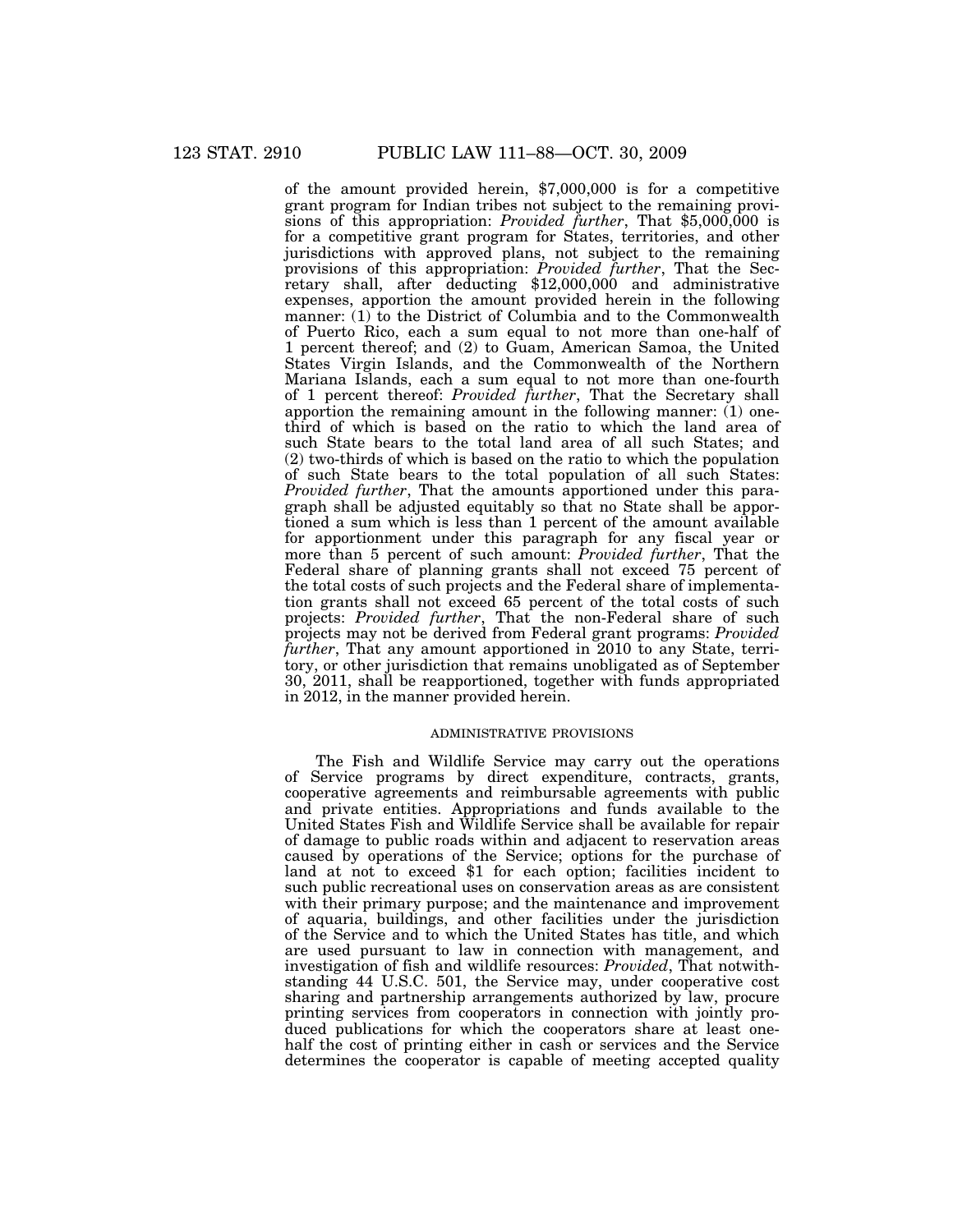standards: *Provided further*, That the Service may accept donated aircraft as replacements for existing aircraft.

# NATIONAL PARK SERVICE

# OPERATION OF THE NATIONAL PARK SYSTEM

For expenses necessary for the management, operation, and maintenance of areas and facilities administered by the National Park Service (including expenses to carry out programs of the United States Park Police), and for the general administration of the National Park Service, \$2,261,559,000, of which \$9,982,000 for planning and interagency coordination in support of Everglades restoration and \$98,622,000 for maintenance, repair or rehabilitation projects for constructed assets, operation of the National Park Service automated facility management software system, and comprehensive facility condition assessments shall remain available until September 30, 2011.

# PARK PARTNERSHIP PROJECT GRANTS

For expenses necessary to carry out provisions of section 814(g) of Public Law 104–333 relating to challenge cost-share agreements, \$15,000,000, to remain available until expended for Park Partnership signature projects and programs: *Provided*, That not less than 50 percent of the total cost of each project or program is derived from non-Federal sources in the form of donated cash, assets, or a pledge of donation guaranteed by an irrevocable letter of credit: *Provided further*, That, of the amount made available under this heading, \$10,000,000 shall be derived from the transfer of prior year unobligated balances available in the National Park Service recreation enhancement fee program established by title VIII, division J, Public Law 108–447.

#### NATIONAL RECREATION AND PRESERVATION

For expenses necessary to carry out recreation programs, natural programs, cultural programs, heritage partnership programs, environmental compliance and review, international park affairs, statutory or contractual aid for other activities, and grant administration, not otherwise provided for, \$68,436,000, of which \$4,600,000 shall be for Preserve America grants as authorized by section 7302 of the Omnibus Public Land Management Act of 2009 (Public Law 111–11).

#### HISTORIC PRESERVATION FUND

For expenses necessary in carrying out the Historic Preservation Act of 1966, as amended (16 U.S.C. 470), and the Omnibus Parks and Public Lands Management Act of 1996 (Public Law 104–333), \$79,500,000, to be derived from the Historic Preservation Fund and to remain available until September 30, 2011; of which \$25,000,000 shall be for Save America's Treasures grants as authorized by section 7303 of the Omnibus Public Land Management Act of 2009 (Public Law 111–11): *Provided*, That of the funds provided for Save America's Treasures, \$10,200,000 shall be allocated in the amounts specified for those projects and purposes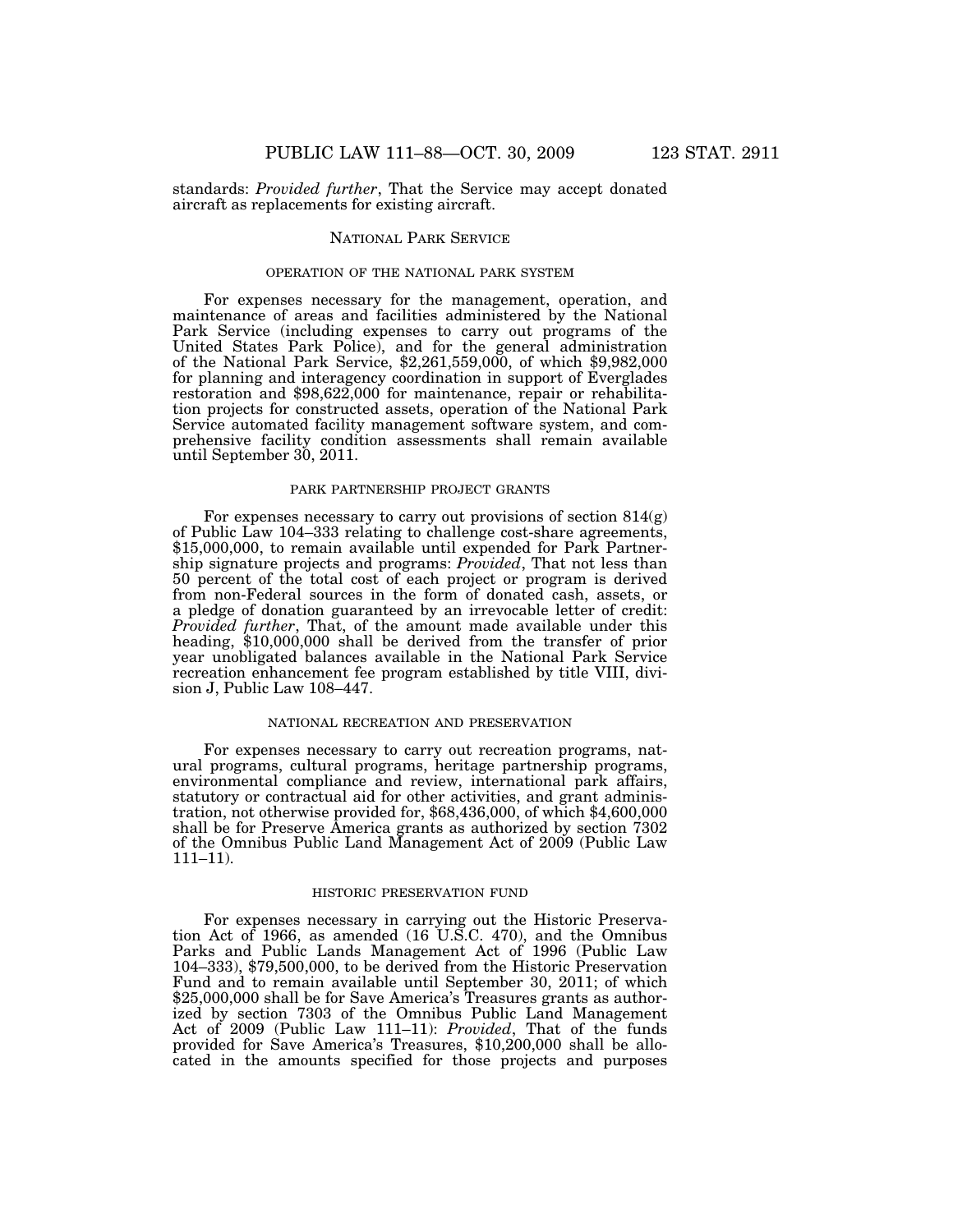in accordance with the terms and conditions specified in the joint explanatory statement of the managers accompanying this Act.

# **CONSTRUCTION**

For construction, improvements, repair or replacement of physical facilities, including modifications authorized by section 104 of the Everglades National Park Protection and Expansion Act of 1989, \$232,969,000, to remain available until expended: *Provided*, That, beginning in fiscal year 2010 and thereafter, procurements for the removal and restoration of the Elwha and Glines Canyon dams as authorized in Public Law 102–495 may be issued which include the full scope of the project: *Provided further*, That the solicitation and contract shall contain the clause "availability of funds'' found at 48 CFR 52.232.18: *Provided further*, That funds provided under this heading shall be made available without regard to the requirements of section 8(b) of Public Law 102–543, as amended.

# LAND AND WATER CONSERVATION FUND

#### (RESCISSION)

10 USC 460*l*–10a note.

The contract authority provided for fiscal year 2010 by 16 U.S.C. 460l–10a is rescinded.

#### LAND ACQUISITION AND STATE ASSISTANCE

For expenses necessary to carry out the Land and Water Conservation Act of 1965, as amended (16 U.S.C. 460l–4 through 11), including administrative expenses, and for acquisition of lands or waters, or interest therein, in accordance with the statutory authority applicable to the National Park Service, \$126,266,000, to be derived from the Land and Water Conservation Fund and to remain available until expended, of which \$40,000,000 is for the State assistance program and of which \$9,000,000 shall be for the American Battlefield Protection Program grants as authorized by section 7301 of the Omnibus Public Land Management Act of 2009 (Public Law 111–11).

# ADMINISTRATIVE PROVISIONS

# (INCLUDING TRANSFER OF FUNDS)

In addition to other uses set forth in section 407(d) of Public Law 105–391, franchise fees credited to a sub-account shall be available for expenditure by the Secretary, without further appropriation, for use at any unit within the National Park System to extinguish or reduce liability for Possessory Interest or leasehold surrender interest. Such funds may only be used for this purpose to the extent that the benefitting unit anticipated franchise fee receipts over the term of the contract at that unit exceed the amount of funds used to extinguish or reduce liability. Franchise fees at the benefitting unit shall be credited to the sub-account of the originating unit over a period not to exceed the term of a single contract at the benefitting unit, in the amount of funds so expended to extinguish or reduce liability.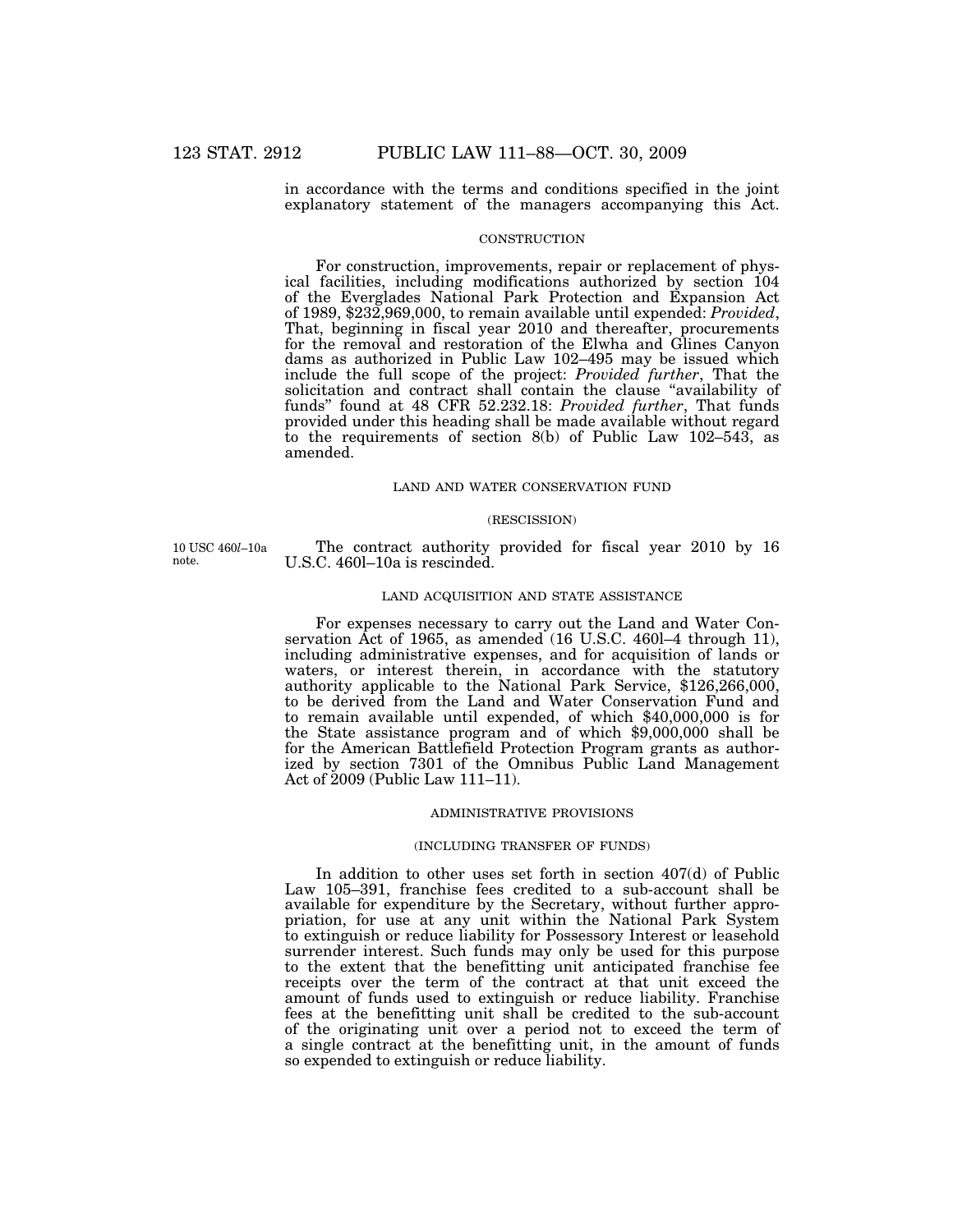For the costs of administration of the Land and Water Conservation Fund grants authorized by section  $105(a)(2)(B)$  of the Gulf of Mexico Energy Security Act of 2006 (Public Law 109– 432), the National Park Service may retain up to 3 percent of the amounts which are authorized to be disbursed under such section, such retained amounts to remain available until expended.

National Park Service funds may be transferred to the Federal Highway Administration (FHWA), Department of Transportation, for purposes authorized under 23 U.S.C. 204. Transfers may include a reasonable amount for FHWA administrative support costs.

# UNITED STATES GEOLOGICAL SURVEY

#### SURVEYS, INVESTIGATIONS, AND RESEARCH

For expenses necessary for the United States Geological Survey to perform surveys, investigations, and research covering topography, geology, hydrology, biology, and the mineral and water resources of the United States, its territories and possessions, and other areas as authorized by 43 U.S.C. 31, 1332, and 1340; classify lands as to their mineral and water resources; give engineering supervision to power permittees and Federal Energy Regulatory Commission licensees; administer the minerals exploration program (30 U.S.C. 641); conduct inquiries into the economic conditions affecting mining and materials processing industries (30 U.S.C. 3, 21a, and 1603; 50 U.S.C. 98g(1)) and related purposes as authorized by law; and to publish and disseminate data relative to the foregoing activities; \$1,111,740,000, to remain available until September 30, 2011, of which \$65,561,000 shall be available only for cooperation with States or municipalities for water resources investigations; of which \$40,150,000 shall remain available until expended for satellite operations; of which \$7,321,000 shall be available until expended for deferred maintenance and capital improvement projects that exceed \$100,000 in cost; and of which \$2,000,000 shall be available to fund the operating expenses for the Civil Applications Committee: *Provided*, That none of the funds provided for the biological research activity shall be used to conduct new surveys on private property, unless specifically authorized in writing by the property owner: *Provided further*, That no part of this appropriation shall be used to pay more than one-half the cost of topographic mapping or water resources data collection and investigations carried on in cooperation with States and municipalities.

43 USC 50.

#### ADMINISTRATIVE PROVISIONS

From within the amount appropriated for activities of the United States Geological Survey such sums as are necessary shall be available for reimbursement to the General Services Administration for security guard services; contracting for the furnishing of topographic maps and for the making of geophysical or other specialized surveys when it is administratively determined that such procedures are in the public interest; construction and maintenance of necessary buildings and appurtenant facilities; acquisition of lands for gauging stations and observation wells; expenses of the United States National Committee on Geology; and payment of compensation and expenses of persons on the rolls of the Survey duly appointed to represent the United States in the negotiation and administration of interstate compacts: *Provided*, That activities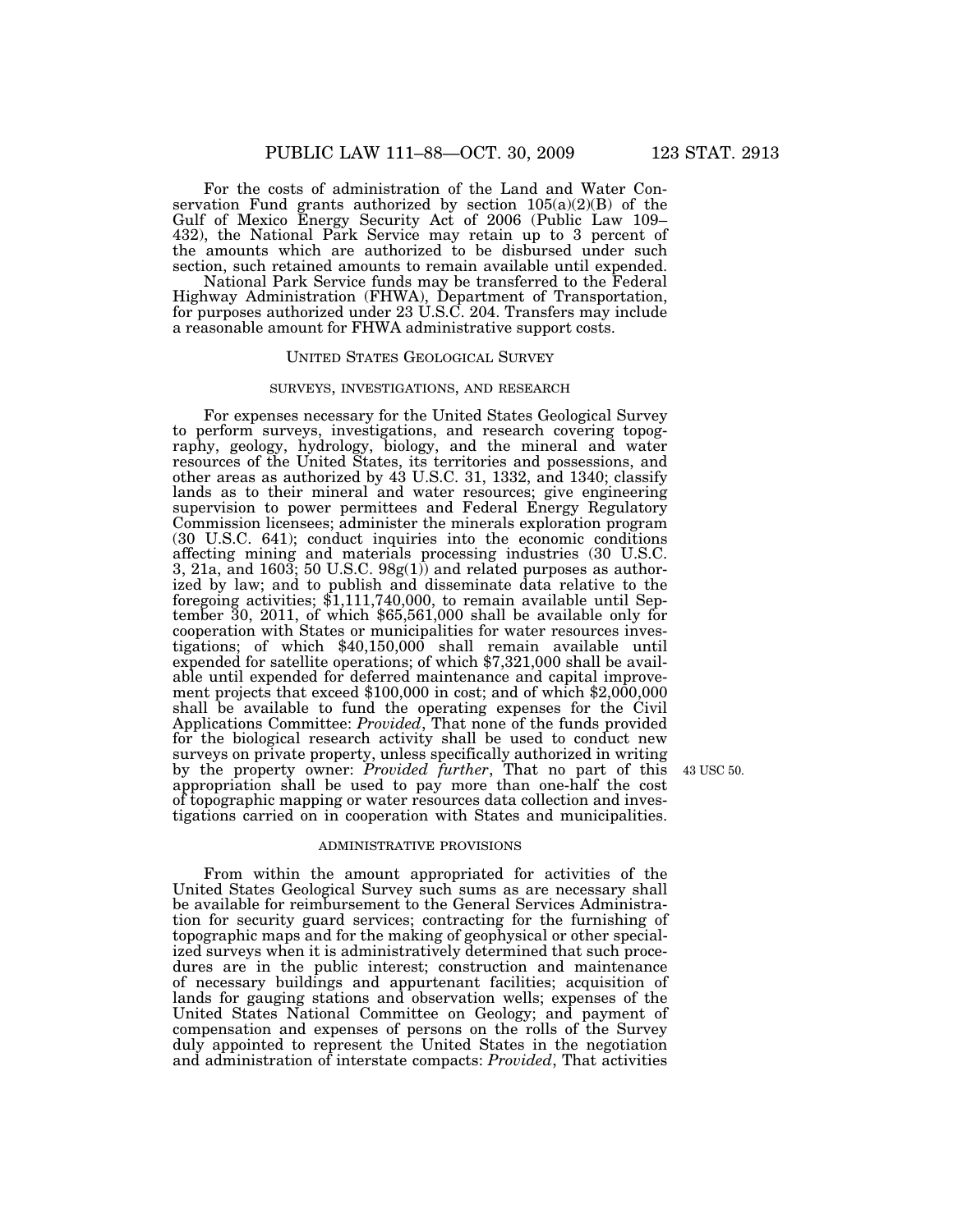funded by appropriations herein made may be accomplished through the use of contracts, grants, or cooperative agreements as defined in 31 U.S.C. 6302 et seq.: *Provided further*, That the United States Geological Survey may enter into contracts or cooperative agreements directly with individuals or indirectly with institutions or nonprofit organizations, without regard to 41 U.S.C. 5, for the temporary or intermittent services of students or recent graduates, who shall be considered employees for the purpose of chapters 57 and 81 of title 5, United States Code, relating to compensation for travel and work injuries, and chapter 171 of title 28, United States Code, relating to tort claims, but shall not be considered to be Federal employees for any other purposes.

# MINERALS MANAGEMENT SERVICE

# ROYALTY AND OFFSHORE MINERALS MANAGEMENT

For expenses necessary for minerals leasing and environmental studies, regulation of industry operations, and collection of royalties, as authorized by law; for enforcing laws and regulations applicable to oil, gas, and other minerals leases, permits, licenses and operating contracts; for energy-related or other authorized marinerelated purposes on the Outer Continental Shelf; and for matching grants or cooperative agreements, \$175,217,000, to remain available until September 30, 2011, of which \$89,374,000 shall be available for royalty management activities; and an amount not to exceed  $$156,730,000$ , to be credited to this appropriation and to remain available until expended, from additions to receipts resulting from increases to rates in effect on August 5, 1993, and from cost recovery fees: *Provided,* That notwithstanding 31 U.S.C. 3302, in fiscal year 2010, such amounts as are assessed under 31 U.S.C. 9701 shall be collected and credited to this account and shall be available until expended for necessary expenses: *Provided further,* That to the extent \$156,730,000 in addition to receipts are not realized from the sources of receipts stated above, the amount needed to reach \$156,730,000 shall be credited to this appropriation from receipts resulting from rental rates for Outer Continental Shelf leases in effect before August 5, 1993: *Provided further,* That the term ''qualified Outer Continental Shelf revenues'', as defined in section 102(9)(A) of the Gulf of Mexico Energy Security Act, division C of Public Law 109–432, shall include only the portion of rental revenues that would have been collected at the rental rates in effect before August 5, 1993: *Provided further*, That not to exceed \$3,000 shall be available for reasonable expenses related to promoting volunteer beach and marine cleanup activities: *Provided further*, That notwithstanding any other provision of law, \$15,000 under this heading shall be available for refunds of overpayments in connection with certain Indian leases in which the Director of MMS concurred with the claimed refund due, to pay amounts owed to Indian allottees or tribes, or to correct prior unrecoverable erroneous payments: *Provided further*, That for the costs of administration of the Coastal Impact Assistance Program authorized by section 31 of the Outer Continental Shelf Lands Act, as amended (43 U.S.C. 1456a), in fiscal year 2010, MMS may retain up to 4 percent of the amounts which are disbursed under section  $31(b)(1)$ , such retained amounts to remain available until expended.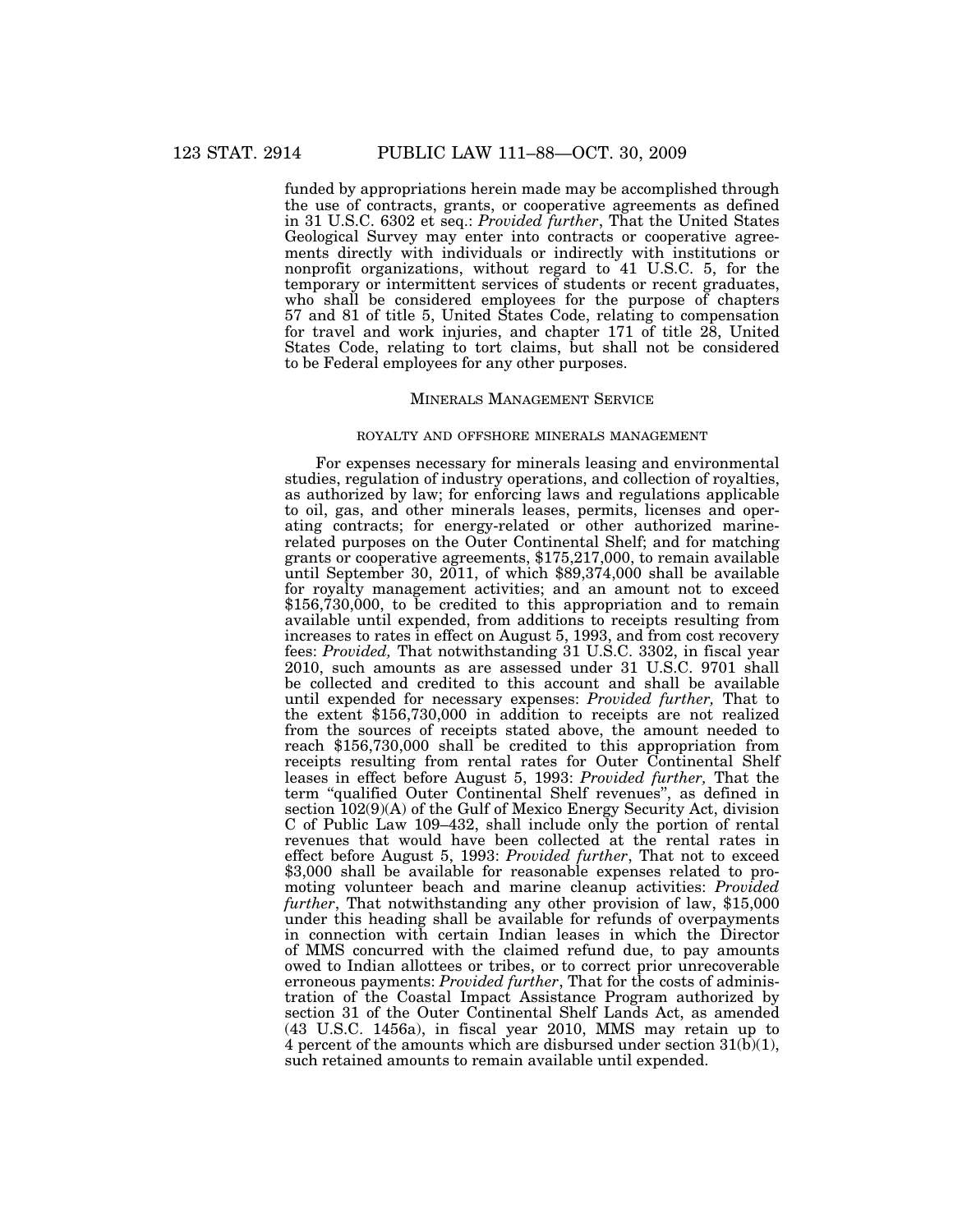For an additional amount, \$10,000,000, to remain available until expended, which shall be derived from non-refundable inspection fees collected in fiscal year 2010, as provided in this Act: *Provided*, That to the extent that such amounts are not realized from such fees, the amount needed to reach \$10,000,000 shall be credited to this appropriation from receipts resulting from rental rates for Outer Continental Shelf leases in effect before August 5, 1993.

# OIL SPILL RESEARCH

For necessary expenses to carry out title I, section 1016, title IV, sections 4202 and 4303, title VII, and title VIII, section 8201 of the Oil Pollution Act of 1990, \$6,303,000, which shall be derived from the Oil Spill Liability Trust Fund, to remain available until expended.

#### ADMINISTRATIVE PROVISION

Notwithstanding the provisions of section 35(b) of the Mineral Leasing Act, as amended (30 U.S.C. 191(b)), the Secretary shall deduct 2 percent from the amount payable to each State in fiscal year 2010 and deposit the amount deducted to miscellaneous receipts of the Treasury.

## OFFICE OF SURFACE MINING RECLAMATION AND ENFORCEMENT

# REGULATION AND TECHNOLOGY

For necessary expenses to carry out the provisions of the Surface Mining Control and Reclamation Act of 1977, Public Law 95–87, as amended, \$127,180,000, to remain available until September 30, 2011: *Provided*, That appropriations for the Office of Surface Mining Reclamation and Enforcement may provide for the travel and per diem expenses of State and tribal personnel attending Office of Surface Mining Reclamation and Enforcement sponsored training.

#### ABANDONED MINE RECLAMATION FUND

For necessary expenses to carry out title IV of the Surface Mining Control and Reclamation Act of 1977, Public Law 95–87, as amended, \$35,588,000, to be derived from receipts of the Abandoned Mine Reclamation Fund and to remain available until expended: *Provided,* That pursuant to Public Law 97–365, the Department of the Interior is authorized to use up to 20 percent from the recovery of the delinquent debt owed to the United States Government to pay for contracts to collect these debts: *Provided further,* That funds made available under title IV of Public Law 95–87 may be used for any required non-Federal share of the cost of projects funded by the Federal Government for the purpose of environmental restoration related to treatment or abatement of acid mine drainage from abandoned mines: *Provided further*, That such projects must be consistent with the purposes and priorities of the Surface Mining Control and Reclamation Act: *Provided*  further, That amounts provided under this heading may be used for the travel and per diem expenses of State and tribal personnel

30 USC 1211 note.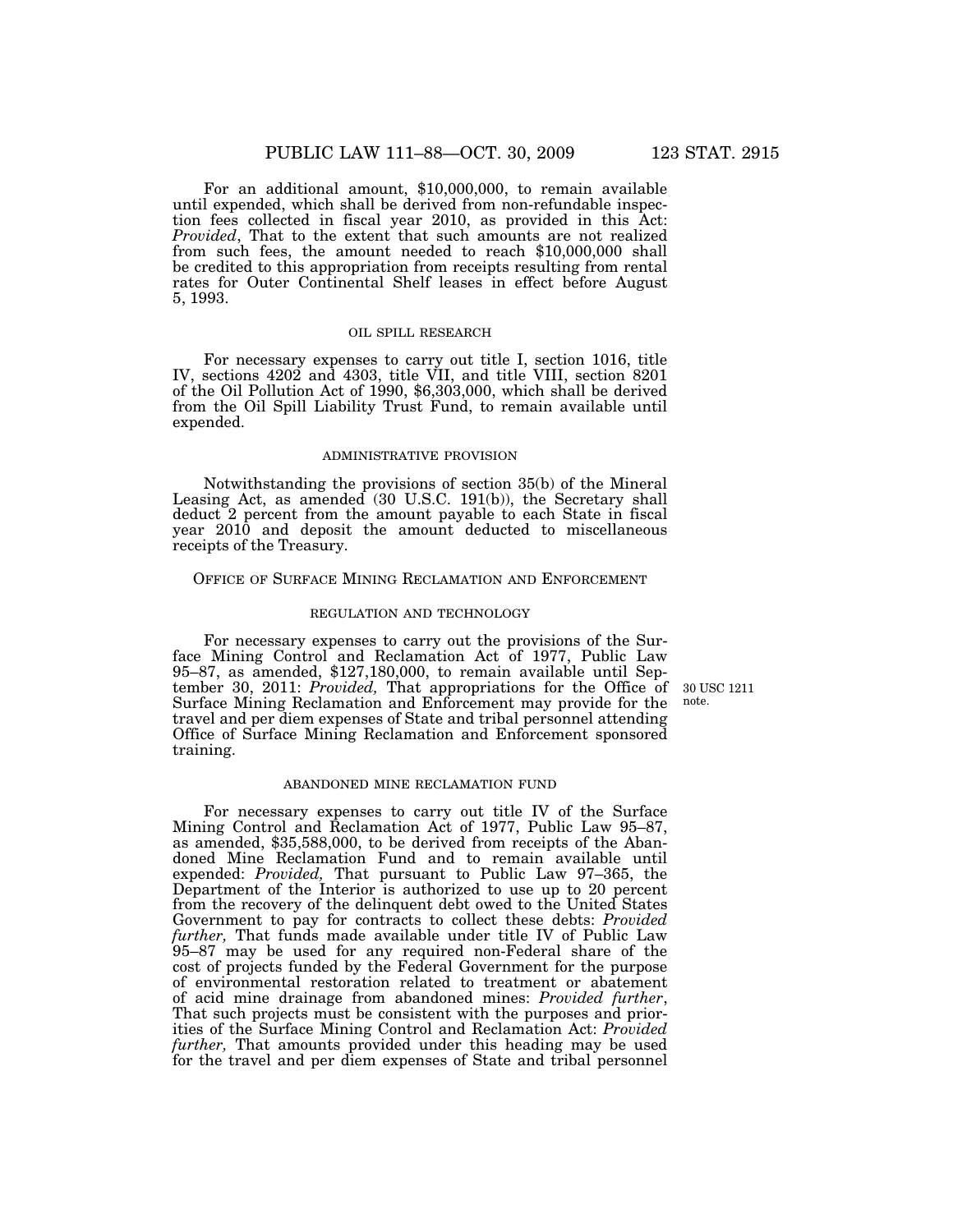attending Office of Surface Mining Reclamation and Enforcement sponsored training.

#### ADMINISTRATIVE PROVISION

With funds available for the Technical Innovation and Professional Services program in this Act, the Secretary may transfer title for computer hardware, software and other technical equipment to State and tribal regulatory and reclamation programs.

# BUREAU OF INDIAN AFFAIRS

# OPERATION OF INDIAN PROGRAMS

# (INCLUDING TRANSFER OF FUNDS)

For expenses necessary for the operation of Indian programs, as authorized by law, including the Snyder Act of November 2, 1921 (25 U.S.C. 13), the Indian Self-Determination and Education Assistance Act of 1975 (25 U.S.C. 450 et seq.), as amended, the Education Amendments of 1978 (25 U.S.C. 2001–2019), and the Tribally Controlled Schools Act of 1988 (25 U.S.C. 2501 et seq.), as amended, \$2,335,965,000, to remain available until September 30, 2011 except as otherwise provided herein; of which not to exceed \$30,000 may be for official reception and representation expenses; of which not to exceed \$74,915,000 shall be for welfare assistance payments: *Provided,* That in cases of designated Federal disasters, the Secretary may exceed such cap, from the amounts provided herein, to provide for disaster relief to Indian communities affected by the disaster; and of which, notwithstanding any other provision of law, including but not limited to the Indian Self-Determination Act of 1975, as amended, not to exceed \$166,000,000 shall be available for payments for contract support costs associated with ongoing contracts, grants, compacts, or annual funding agreements entered into with the Bureau prior to or during fiscal year 2010, as authorized by such Act, except that tribes and tribal organizations may use their tribal priority allocations for unmet contract support costs of ongoing contracts, grants, or compacts, or annual funding agreements and for unmet welfare assistance costs; of which not to exceed \$568,702,000 for school operations costs of Bureau-funded schools and other education programs shall become available on July 1, 2010, and shall remain available until September 30, 2011; of which \$25,000,000 shall be for public safety and justice programs as authorized by the Emergency Fund for Indian Safety and Health, established by section 601 of Public Law 110–293 (25 U.S.C. 443c); and of which not to exceed \$59,895,000 shall remain available until expended for housing improvement, road maintenance, attorney fees, litigation support, the Indian Self-Determination Fund, land records improvement, and the Navajo-Hopi Settlement Program: *Provided further*, That notwithstanding any other provision of law, including but not limited to the Indian Self-Determination Act of 1975, as amended, and 25 U.S.C. 2008, not to exceed \$43,373,000 within and only from such amounts made available for school operations shall be available for administrative cost grants associated with ongoing grants entered into with the Bureau prior to or during fiscal year 2009 for the operation of Bureau-funded schools, and up to \$500,000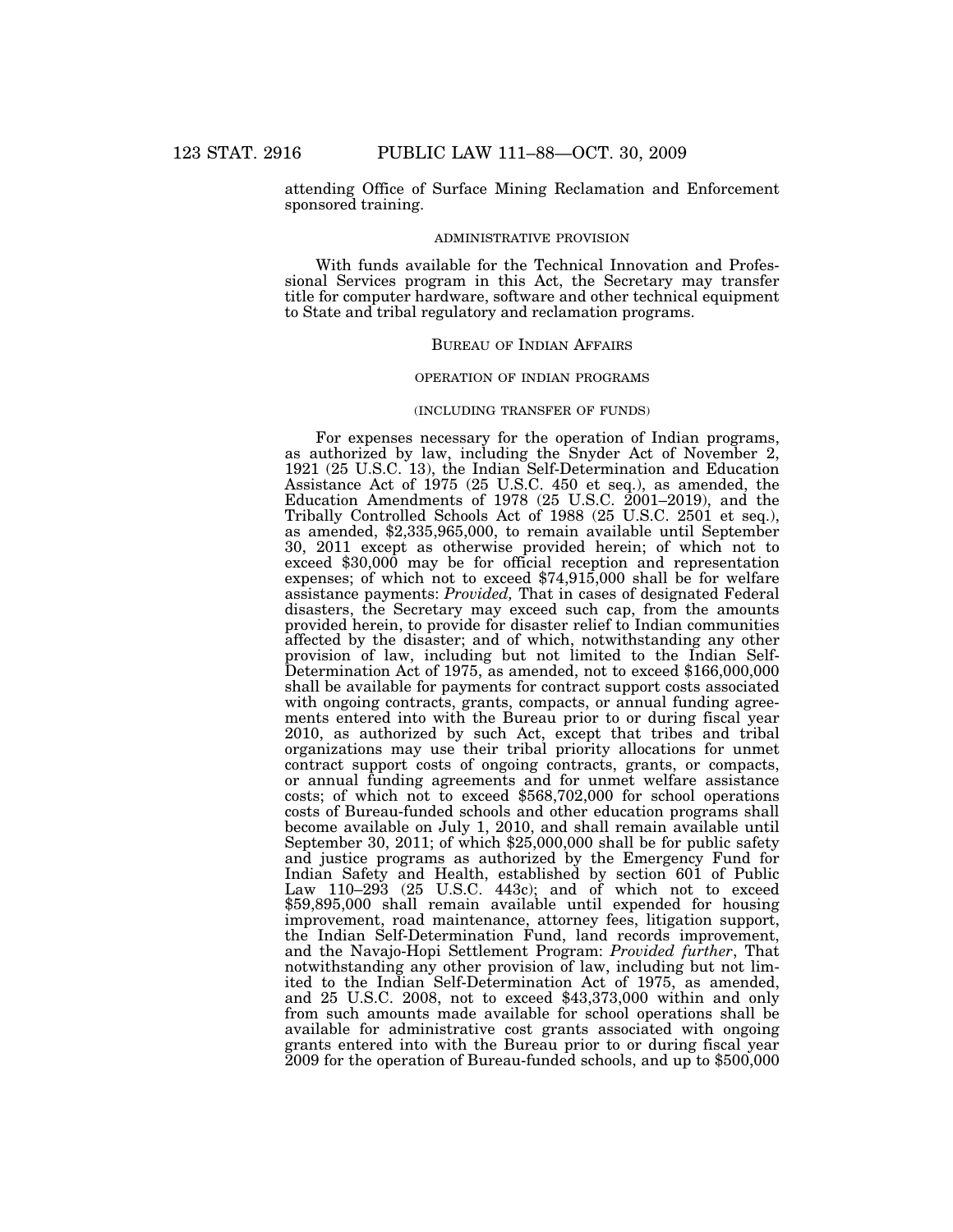within and only from such amounts made available for administrative cost grants shall be available for the transitional costs of initial administrative cost grants to grantees that assume operation on or after July 1, 2009, of Bureau-funded schools: *Provided further,*  That any forestry funds allocated to a tribe which remain unobligated as of September 30, 2011, may be transferred during fiscal year 2012 to an Indian forest land assistance account established for the benefit of the holder of the funds within the holder's trust fund account: *Provided further,* That any such unobligated balances not so transferred shall expire on September 30, 2012: *Provided further*, That in order to enhance the safety of Bureau field employees, the Bureau may use funds to purchase uniforms or other identifying articles of clothing for personnel.

#### **CONSTRUCTION**

#### (INCLUDING TRANSFER OF FUNDS)

For construction, repair, improvement, and maintenance of irrigation and power systems, buildings, utilities, and other facilities, including architectural and engineering services by contract; acquisition of lands, and interests in lands; and preparation of lands for farming, and for construction of the Navajo Indian Irrigation Project pursuant to Public Law 87–483, \$225,000,000, to remain available until expended: *Provided,* That such amounts as may be available for the construction of the Navajo Indian Irrigation Project may be transferred to the Bureau of Reclamation: *Provided further,* That not to exceed 6 percent of contract authority available to the Bureau of Indian Affairs from the Federal Highway Trust Fund may be used to cover the road program management costs of the Bureau: *Provided further,* That any funds provided for the Safety of Dams program pursuant to  $25$  U.S.C. 13 shall be made available on a nonreimbursable basis: *Provided further,* That for fiscal year 2010, in implementing new construction or facilities improvement and repair project grants in excess of \$100,000 that are provided to grant schools under Public Law 100–297, as amended, the Secretary of the Interior shall use the Administrative and Audit Requirements and Cost Principles for Assistance Programs contained in 43 CFR part 12 as the regulatory requirements: *Provided further,* That such grants shall not be subject to section 12.61 of 43 CFR; the Secretary and the grantee shall negotiate and determine a schedule of payments for the work to be performed: *Provided further,* That in considering grant applications, the Secretary shall consider whether such grantee would be deficient in assuring that the construction projects conform to applicable building standards and codes and Federal, tribal, or State health and safety standards as required by 25 U.S.C. 2005(b), with respect to organizational and financial management capabilities: *Provided further,* That if the Secretary declines a grant application, the Secretary shall follow the requirements contained in 25 U.S.C. 2504(f): *Provided further,* That any disputes between the Secretary and any grantee concerning a grant shall be subject to the disputes provision in 25 U.S.C. 2507(e): *Provided further,* That in order to ensure timely completion of construction projects, the Secretary may assume control of a project and all funds related to the project, if, within eighteen months of the date of enactment of this Act, any grantee receiving funds appropriated in this Act or in any

Expiration date.

Negotiation.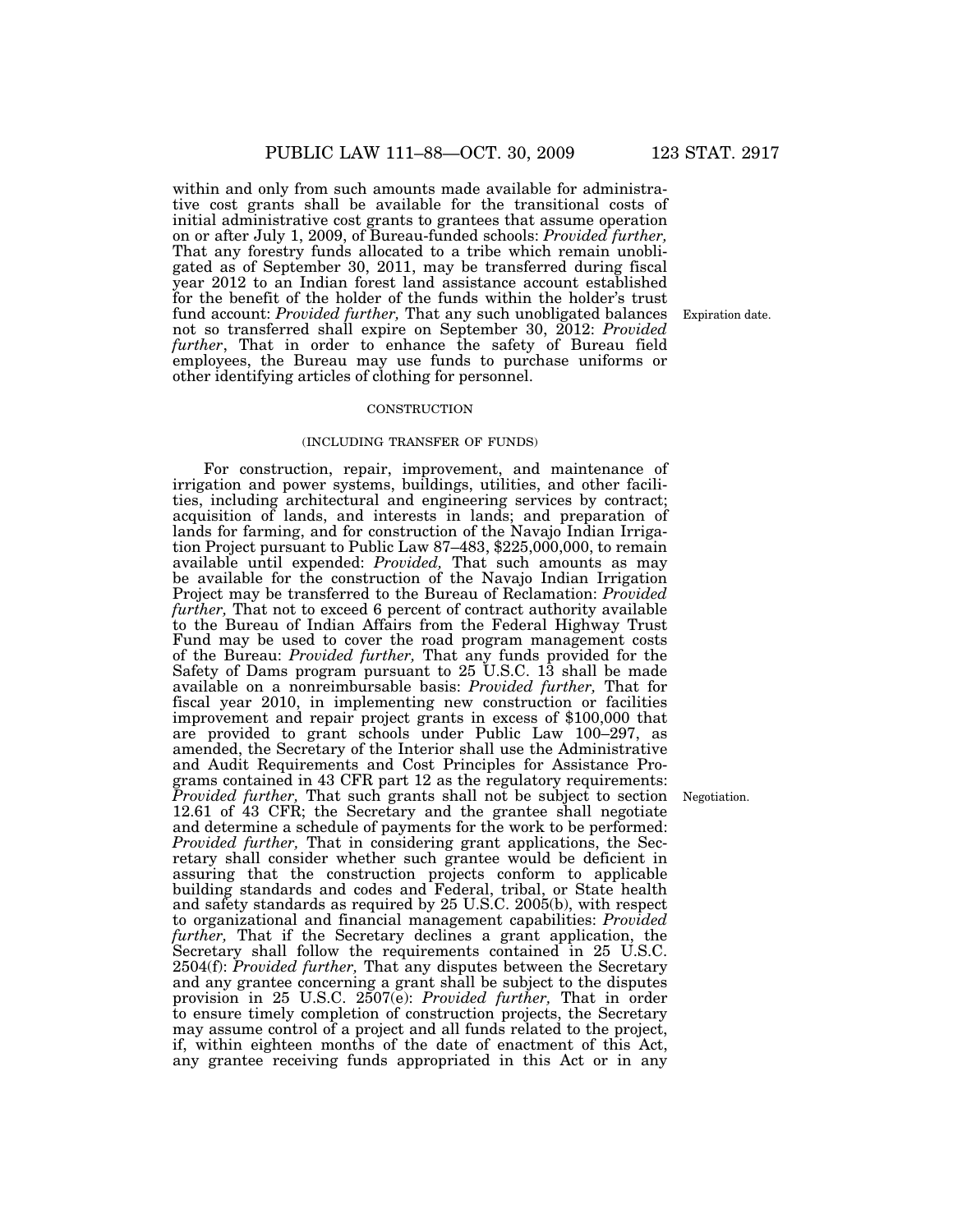prior Act, has not completed the planning and design phase of the project and commenced construction: *Provided further,* That this appropriation may be reimbursed from the Office of the Special Trustee for American Indians appropriation for the appropriate share of construction costs for space expansion needed in agency offices to meet trust reform implementation.

# INDIAN LAND AND WATER CLAIM SETTLEMENTS AND MISCELLANEOUS PAYMENTS TO INDIANS

For payments and necessary administrative expenses for implementation of Indian land and water claim settlements pursuant to Public Laws 99–264, 100–580, 101–618, 108–447, 109–379, 109–479, 110–297, and 111–11, and for implementation of other land and water rights settlements, \$47,380,000, to remain available until expended.

# INDIAN GUARANTEED LOAN PROGRAM ACCOUNT

For the cost of guaranteed loans and insured loans, \$8,215,000, of which \$1,629,000 is for administrative expenses, as authorized by the Indian Financing Act of 1974, as amended: *Provided*, That such costs, including the cost of modifying such loans, shall be as defined in section 502 of the Congressional Budget Act of 1974: *Provided further*, That these funds are available to subsidize total loan principal, any part of which is to be guaranteed or insured, not to exceed \$93,807,956.

#### INDIAN LAND CONSOLIDATION

For consolidation of fractional interests in Indian lands and expenses associated with redetermining and redistributing escheated interests in allotted lands, and for necessary expenses to carry out the Indian Land Consolidation Act of 1983, as amended, by direct expenditure or cooperative agreement, \$3,000,000, to remain available until expended.

# ADMINISTRATIVE PROVISIONS

The Bureau of Indian Affairs may carry out the operation of Indian programs by direct expenditure, contracts, cooperative agreements, compacts and grants, either directly or in cooperation with States and other organizations.

Notwithstanding 25 U.S.C. 15, the Bureau of Indian Affairs may contract for services in support of the management, operation, and maintenance of the Power Division of the San Carlos Irrigation Project.

Appropriations for the Bureau of Indian Affairs (except the Revolving Fund for Loans Liquidating Account, Indian Loan Guaranty and Insurance Fund Liquidating Account, Indian Guaranteed Loan Financing Account, Indian Direct Loan Financing Account, and the Indian Guaranteed Loan Program account) shall be available for expenses of exhibits.

Notwithstanding any other provision of law, no funds available to the Bureau of Indian Affairs for central office oversight and Executive Direction and Administrative Services (except executive direction and administrative services funding for Tribal Priority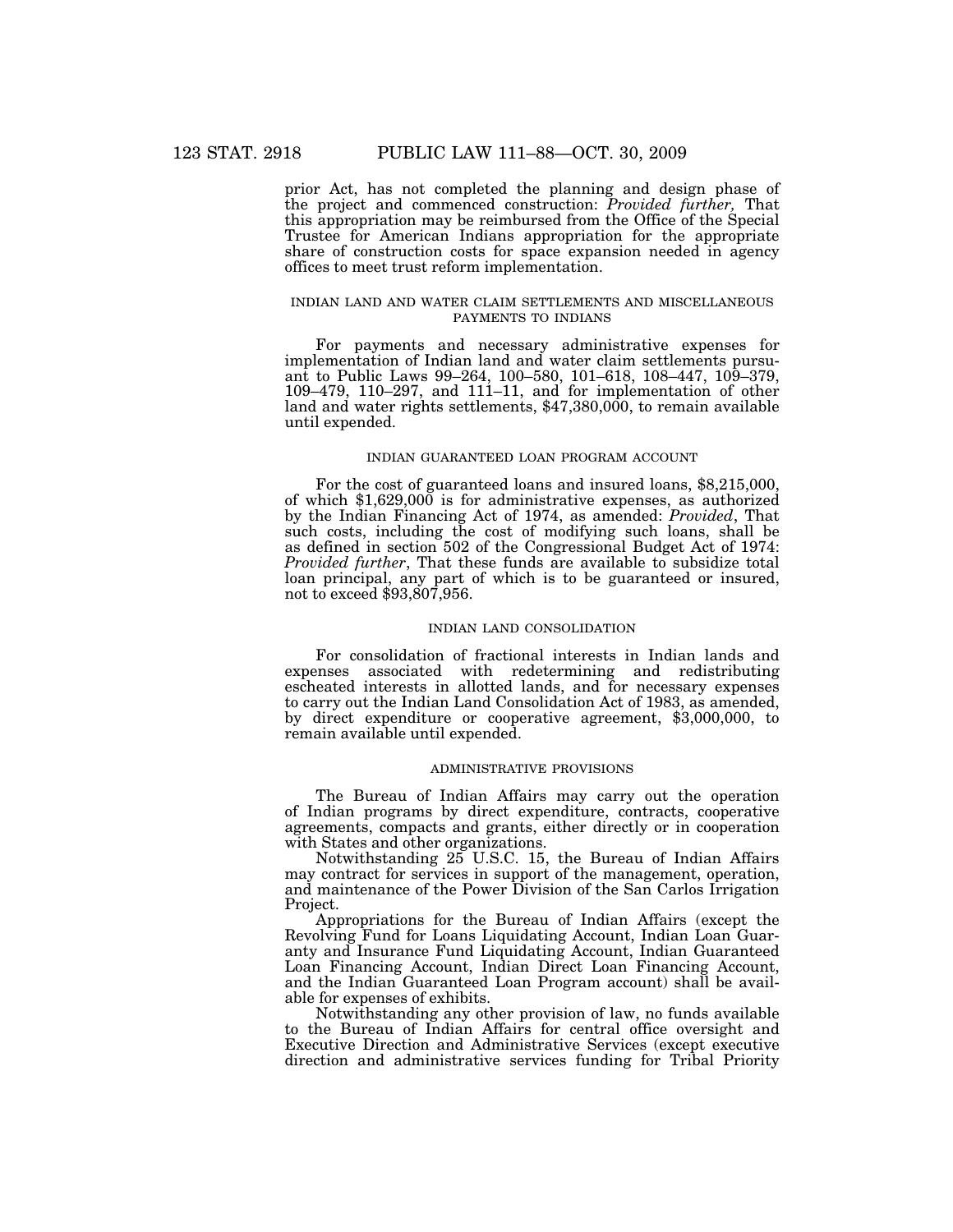Allocations, regional offices, and facilities operations and maintenance) shall be available for contracts, grants, compacts, or cooperative agreements with the Bureau of Indian Affairs under the provisions of the Indian Self-Determination Act or the Tribal Self-Governance Act of 1994 (Public Law 103–413).

In the event any tribe returns appropriations made available by this Act to the Bureau of Indian Affairs, this action shall not diminish the Federal Government's trust responsibility to that tribe, or the government-to-government relationship between the United States and that tribe, or that tribe's ability to access future appropriations.

Notwithstanding any other provision of law, no funds available to the Bureau, other than the amounts provided herein for assistance to public schools under 25 U.S.C. 452 et seq., shall be available to support the operation of any elementary or secondary school in the State of Alaska.

Appropriations made available in this or any other Act for schools funded by the Bureau shall be available only to the schools in the Bureau school system as of September 1, 1996. No funds available to the Bureau shall be used to support expanded grades for any school or dormitory beyond the grade structure in place or approved by the Secretary of the Interior at each school in the Bureau school system as of October 1, 1995. Funds made available under this Act may not be used to establish a charter school at a Bureau-funded school (as that term is defined in section 1146 of the Education Amendments of 1978 (25 U.S.C. 2026)), except that a charter school that is in existence on the date of the enactment of this Act and that has operated at a Bureaufunded school before September 1, 1999, may continue to operate during that period, but only if the charter school pays to the Bureau a pro rata share of funds to reimburse the Bureau for the use of the real and personal property (including buses and vans), the funds of the charter school are kept separate and apart from Bureau funds, and the Bureau does not assume any obligation for charter school programs of the State in which the school is located if the charter school loses such funding. Employees of Bureau-funded schools sharing a campus with a charter school and performing functions related to the charter schools operation and employees of a charter school shall not be treated as Federal employees for purposes of chapter 171 of title 28, United States Code.

Notwithstanding any other provision of law, including section 113 of title I of appendix C of Public Law 106–113, if in fiscal year 2003 or 2004 a grantee received indirect and administrative costs pursuant to a distribution formula based on section 5(f) of Public Law 101–301, the Secretary shall continue to distribute indirect and administrative cost funds to such grantee using the section 5(f) distribution formula.

# DEPARTMENTAL OFFICES

# OFFICE OF THE SECRETARY

#### SALARIES AND EXPENSES

For necessary expenses for management of the Department of the Interior,  $$118,836,000$ ; of which not to exceed  $$25,000$  may

Charter schools.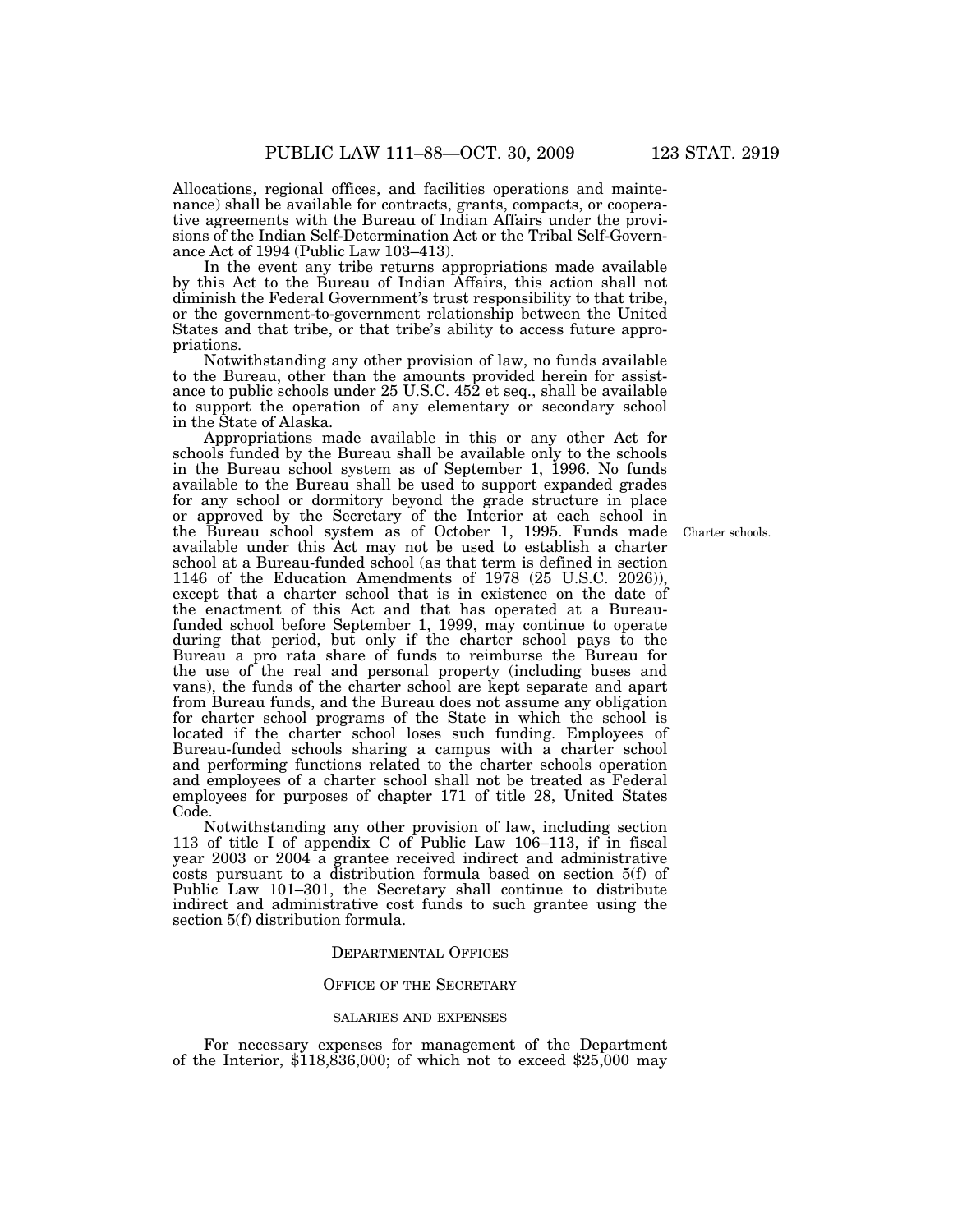be for official reception and representation expenses; and of which up to \$1,000,000 shall be available for workers compensation payments and unemployment compensation payments associated with the orderly closure of the United States Bureau of Mines; and of which \$12,136,000 for consolidated appraisal services is to be derived from the Land and Water Conservation Fund and shall remain available until expended: *Provided,* That, for fiscal year 2010 up to \$400,000 of the payments authorized by the Act of October 20, 1976, as amended  $(31 \text{ U.S.C. } 6901 - 6907)$  may be retained for administrative expenses of the Payments in Lieu of Taxes Program: *Provided further,* That no payment shall be made pursuant to that Act to otherwise eligible units of local government if the computed amount of the payment is less than \$100: *Provided further*, That for fiscal years 2008 through 2012 the Secretary may reduce the payment authorized by 31 U.S.C. 6901–6907, as amended, for an individual county by the amount necessary to correct prior year overpayments to that county: *Provided further*, That for fiscal years 2008 through 2012 the amount needed to correct a prior year underpayment to an individual county shall be paid from any reductions for overpayments to other counties and the amount necessary to cover any remaining underpayment is hereby appropriated and shall be paid to individual counties using current fiscal year funds.

# INSULAR AFFAIRS

# ASSISTANCE TO TERRITORIES

For expenses necessary for assistance to territories under the jurisdiction of the Department of the Interior, \$85,195,000, of which: (1) \$75,915,000 shall remain available until expended for technical assistance, including maintenance assistance, disaster assistance, insular management controls, coral reef initiative activities, and brown tree snake control and research; grants to the judiciary in American Samoa for compensation and expenses, as authorized by law (48 U.S.C. 1661(c)); grants to the Government of American Samoa, in addition to current local revenues, for construction and support of governmental functions; grants to the Government of the Virgin Islands as authorized by law; grants to the Government of Guam, as authorized by law; and grants to the Government of the Northern Mariana Islands as authorized by law (Public Law 94–241; 90 Stat. 272); and (2) \$9,280,000 shall be available until September 30, 2011 for salaries and expenses of the Office of Insular Affairs: *Provided*, That all financial transactions of the territorial and local governments herein provided for, including such transactions of all agencies or instrumentalities established or used by such governments, may be audited by the Government Accountability Office, at its discretion, in accordance with chapter 35 of title 31, United States Code: *Provided further*, That Northern Mariana Islands Covenant grant funding shall be provided according to those terms of the Agreement of the Special Representatives on Future United States Financial Assistance for the Northern Mariana Islands approved by Public Law 104–134: *Provided further*, That of the amounts provided for technical assistance, sufficient funds shall be made available for a grant to the Pacific Basin Development Council: *Provided further*, That of the amounts  $p_{\text{obs}}$  Easin Development Council: *Provided furtner*, I hat of the amounts Foundation. provided for technical assistance, sufficient funding shall be made

48 USC 1469b.

Foundation. Grants. Pacific Basin Development. Council.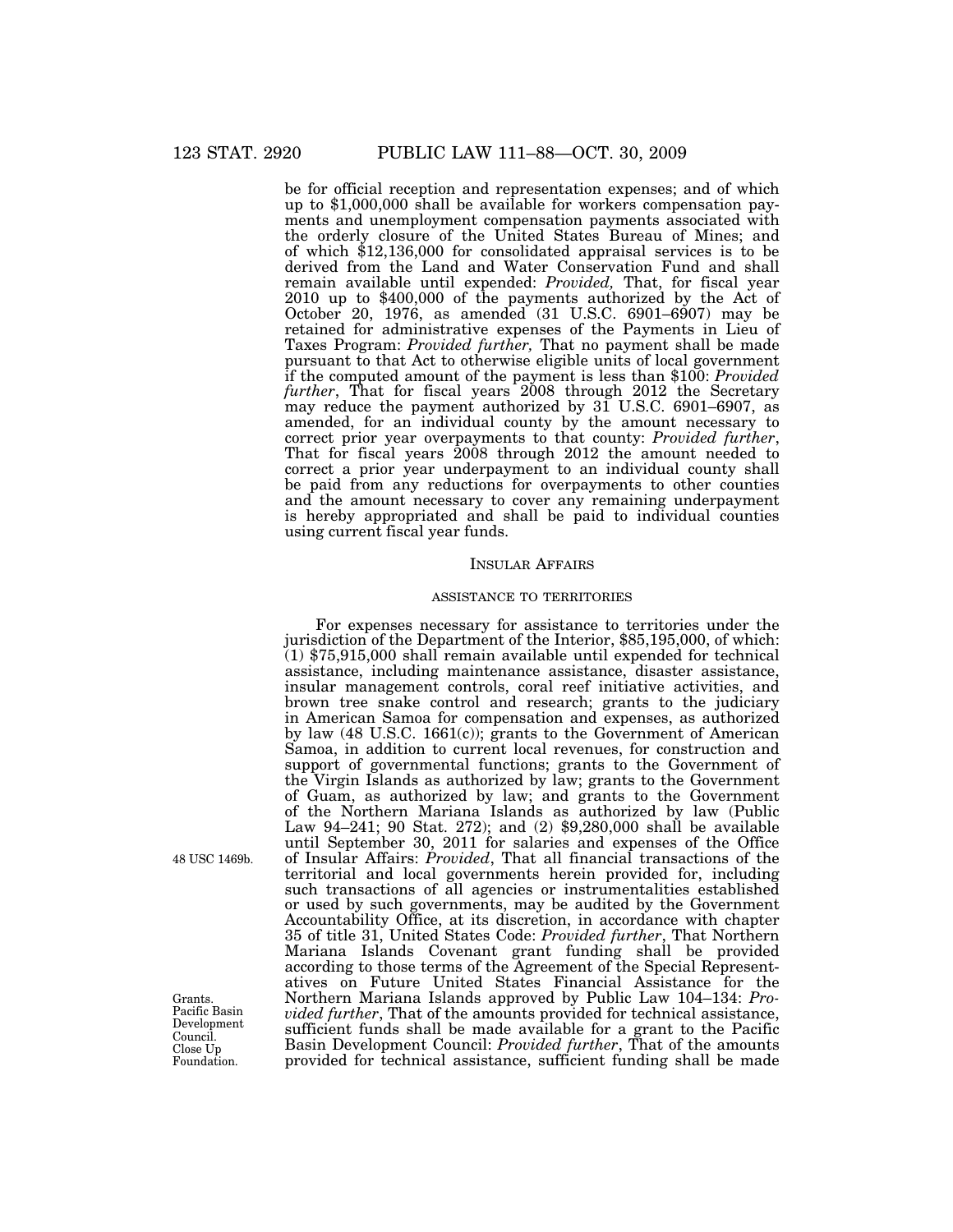available for a grant to the Close Up Foundation: *Provided further*, That the funds for the program of operations and maintenance improvement are appropriated to institutionalize routine operations and maintenance improvement of capital infrastructure with territorial participation and cost sharing to be determined by the Secretary based on the grantee's commitment to timely maintenance of its capital assets: *Provided further*, That any appropriation for disaster assistance under this heading in this Act or previous appropriations Acts may be used as non-Federal matching funds for the purpose of hazard mitigation grants provided pursuant to section 404 of the Robert T. Stafford Disaster Relief and Emergency Assistance Act (42 U.S.C. 5170c).

# COMPACT OF FREE ASSOCIATION

For grants and necessary expenses, \$5,318,000, to remain available until expended, as provided for in sections  $221(a)(2)$ ,  $221(b)$ , and 233 of the Compact of Free Association for the Republic of Palau; and section  $221(a)(2)$  of the Compacts of Free Association for the Government of the Republic of the Marshall Islands and the Federated States of Micronesia, as authorized by Public Law 99–658 and Public Law 108–188.

#### ADMINISTRATIVE PROVISIONS

#### (INCLUDING TRANSFER OF FUNDS)

At the request of the Governor of Guam, the Secretary may transfer discretionary funds or mandatory funds provided under section 104(e) of Public Law 108–188 and Public Law 104–134, that are allocated for Guam, to the Secretary of Agriculture for the subsidy cost of direct or guaranteed loans, plus not to exceed three percent of the amount of the subsidy transferred for the cost of loan administration, for the purposes authorized by the Rural Electrification Act of 1936 and section 306(a)(1) of the Consolidated Farm and Rural Development Act for construction and repair projects in Guam, and such funds shall remain available until expended: *Provided*, That such costs, including the cost of modifying such loans, shall be as defined in section 502 of the Congressional Budget Act of 1974: *Provided further*, That such loans or loan guarantees may be made without regard to the population of the area, credit elsewhere requirements, and restrictions on the types of eligible entities under the Rural Electrification Act of 1936 and section 306(a)(1) of the Consolidated Farm and Rural Development Act: *Provided further*, That any funds transferred to the Secretary of Agriculture shall be in addition to funds otherwise made available to make or guarantee loans under such authorities.

# OFFICE OF THE SOLICITOR

# SALARIES AND EXPENSES

For necessary expenses of the Office of the Solicitor, \$65,076,000.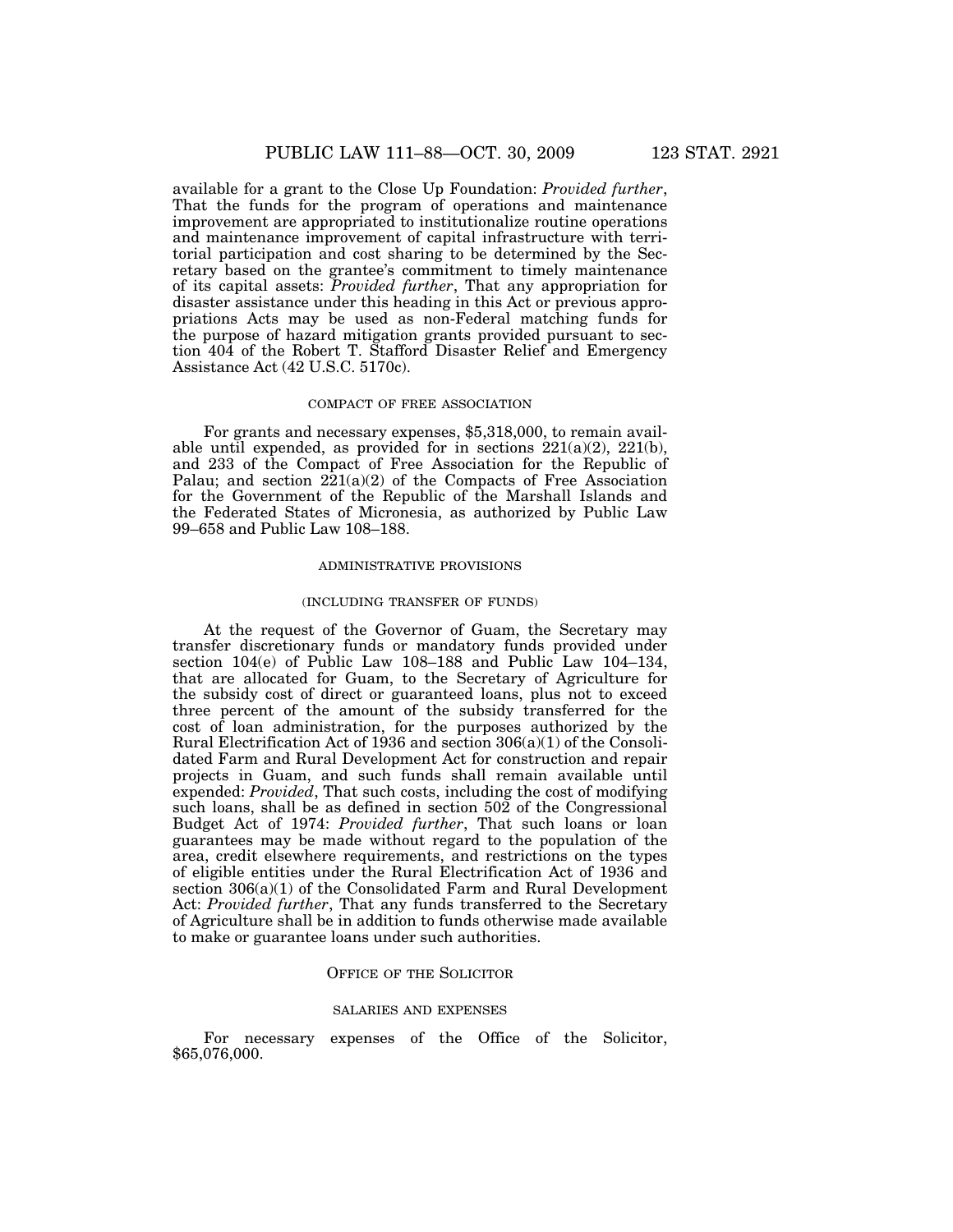# OFFICE OF INSPECTOR GENERAL

#### SALARIES AND EXPENSES

For necessary expenses of the Office of Inspector General, \$48,590,000.

# OFFICE OF THE SPECIAL TRUSTEE FOR AMERICAN INDIANS

# FEDERAL TRUST PROGRAMS

# (INCLUDING TRANSFER OF FUNDS)

For the operation of trust programs for Indians by direct expenditure, contracts, cooperative agreements, compacts, and grants, \$185,984,000, to remain available until expended, of which not to exceed \$56,536,000 from this or any other Act, shall be available for historical accounting: *Provided*, That funds for trust management improvements and litigation support may, as needed, be transferred to or merged with the Bureau of Indian Affairs, "Operation of Indian Programs" account; the Office of the Solicitor, ''Salaries and Expenses'' account; and the Office of the Secretary, ''Salaries and Expenses'' account: *Provided further*, That funds made available through contracts or grants obligated during fiscal year 2010, as authorized by the Indian Self-Determination Act of 1975 (25 U.S.C. 450 et seq.), shall remain available until expended by the contractor or grantee: *Provided further*, That, notwithstanding any other provision of law, the statute of limitations shall not commence to run on any claim, including any claim in litigation pending on the date of the enactment of this Act, concerning losses to or mismanagement of trust funds, until the affected tribe or individual Indian has been furnished with an accounting of such funds from which the beneficiary can determine whether there has been a loss: *Provided further*, That, notwithstanding any other provision of law, the Secretary shall not be required to provide a quarterly statement of performance for any Indian trust account that has not had activity for at least 18 months and has a balance of \$15.00 or less: *Provided further*, That the Secretary shall issue an annual account statement and maintain a record of any such accounts and shall permit the balance in each such account to be withdrawn upon the express written request of the account holder: *Provided further*, That not to exceed \$50,000 is available for the Secretary to make payments to correct administrative errors of either disbursements from or deposits to Individual Indian Money or Tribal accounts after September 30, 2002: *Provided further*, That erroneous payments that are recovered shall be credited to and remain available in this account for this purpose.

# DEPARTMENT-WIDE PROGRAMS

#### WILDLAND FIRE MANAGEMENT

#### (INCLUDING TRANSFERS OF FUNDS)

For necessary expenses for fire preparedness, suppression operations, fire science and research, emergency rehabilitation, hazardous fuels reduction, and rural fire assistance by the Department of the Interior, \$794,897,000, to remain available until expended,

Deadline. Account statement. Records.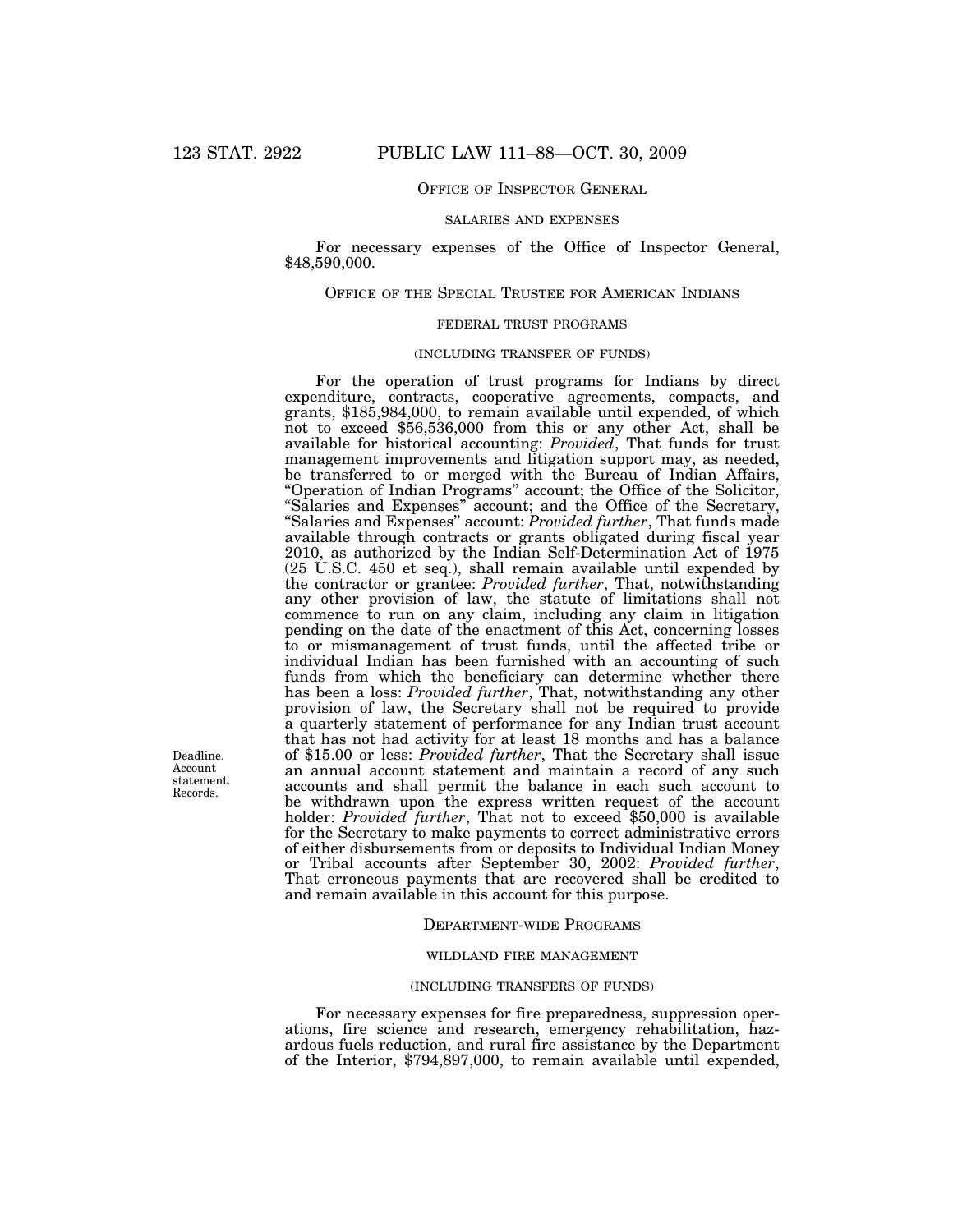of which not to exceed \$6,137,000 shall be for the renovation or construction of fire facilities: *Provided*, That such funds are also available for repayment of advances to other appropriation accounts from which funds were previously transferred for such purposes: *Provided further*, That persons hired pursuant to 43 U.S.C. 1469 may be furnished subsistence and lodging without cost from funds available from this appropriation: *Provided further*, That notwithstanding 42 U.S.C. 1856d, sums received by a bureau or office of the Department of the Interior for fire protection rendered pursuant to 42 U.S.C. 1856 et seq., protection of United States property, may be credited to the appropriation from which funds were expended to provide that protection, and are available without fiscal year limitation: *Provided further*, That using the amounts designated under this title of this Act, the Secretary of the Interior may enter into procurement contracts, grants, or cooperative agreements, for hazardous fuels reduction activities, and for training and monitoring associated with such hazardous fuels reduction activities, on Federal land, or on adjacent non-Federal land for activities that benefit resources on Federal land: *Provided further*, That the costs of implementing any cooperative agreement between the Federal Government and any non-Federal entity may be shared, as mutually agreed on by the affected parties: *Provided further*, That notwithstanding requirements of the Competition in Contracting Act, the Secretary, for purposes of hazardous fuels reduction activities, may obtain maximum practicable competition among: (1) local private, nonprofit, or cooperative entities; (2) Youth Conservation Corps crews, Public Lands Corps (Public Law 109–154), or related partnerships with State, local, or non-profit youth groups; (3) small or micro-businesses; or (4) other entities that will hire or train locally a significant percentage, defined as 50 percent or more, of the project workforce to complete such contracts: *Provided further*, That in implementing this section, the Secretary shall develop written guidance to field units to ensure accountability and consistent application of the authorities provided herein: *Provided further*, That funds appropriated under this head may be used to reimburse the United States Fish and Wildlife Service and the National Marine Fisheries Service for the costs of carrying out their responsibilities under the Endangered Species Act of 1973 (16 U.S.C. 1531 et seq.) to consult and conference, as required by section 7 of such Act, in connection with wildland fire management activities: *Provided further*, That the Secretary of the Interior may use wildland fire appropriations to enter into non-competitive sole source leases of real property with local governments, at or below fair market value, to construct capitalized improvements for fire facilities on such leased properties, including but not limited to fire guard stations, retardant stations, and other initial attack and fire support facilities, and to make advance payments for any such lease or for construction activity associated with the lease: *Provided further*, That the Secretary of the Interior and the Secretary of Agriculture may authorize the transfer of funds appropriated for wildland fire management, in an aggregate amount not to exceed \$50,000,000, between the Departments when such transfers would facilitate and expedite jointly funded wildland fire management programs and projects: *Provided further,* That funds provided for wildfire suppression shall be available for support of Federal emergency response actions: *Provided further*, That no less than \$125,000,000 in prior-year wildfire suppression balances

Guidelines.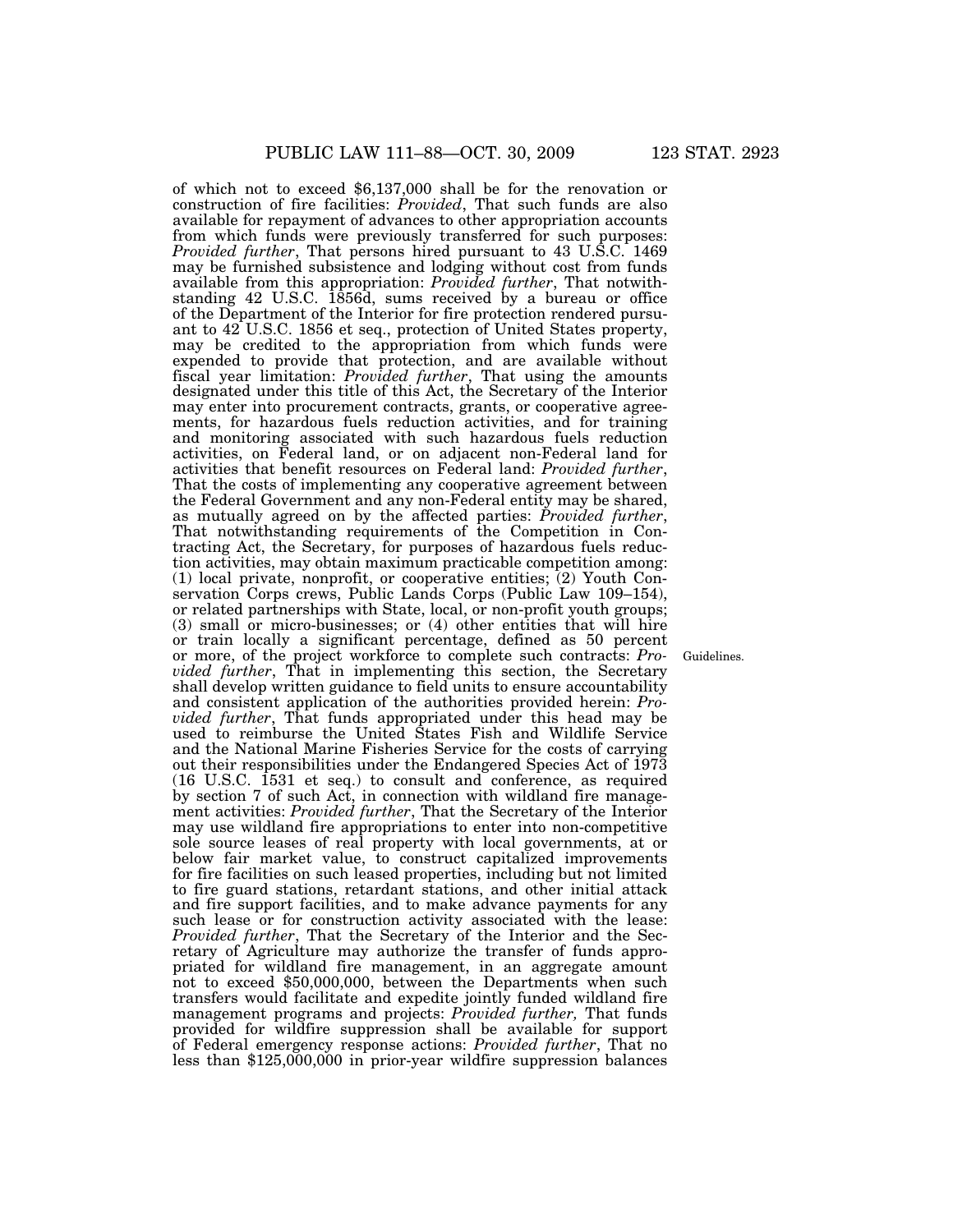shall be made available in addition to amounts provided in this Act for that purpose.

# FLAME WILDFIRE SUPPRESSION RESERVE FUND

#### (INCLUDING TRANSFERS OF FUNDS)

For deposit in the FLAME Wildfire Suppression Reserve Fund created in title V, section  $502(b)$  of this Act,  $$61,000,000$ , to remain available until expended.

# CENTRAL HAZARDOUS MATERIALS FUND

For necessary expenses of the Department of the Interior and any of its component offices and bureaus for the response action, including associated activities, performed pursuant to the Comprehensive Environmental Response, Compensation, and Liability Act, as amended (42 U.S.C. 9601 et seq.), \$10,175,000, to remain available until expended: *Provided*, That Public Law 110–161 (121 Stat. 2116) under this heading is amended by striking ''in advance of or as reimbursement for remedial action or response activities conducted by the Department pursuant to section 107 or 113(f) of such Act'' and inserting in lieu thereof ''including any fines or penalties''.

# NATURAL RESOURCE DAMAGE ASSESSMENT AND RESTORATION

# NATURAL RESOURCE DAMAGE ASSESSMENT FUND

To conduct natural resource damage assessment and restoration activities by the Department of the Interior necessary to carry out the provisions of the Comprehensive Environmental Response, Compensation, and Liability Act, as amended (42 U.S.C. 9601 et seq.), the Federal Water Pollution Control Act, as amended (33 U.S.C. 1251 et seq.), the Oil Pollution Act of 1990 (33 U.S.C. 2701 et seq.), and Public Law 101–337, as amended (16 U.S.C. 19jj et seq.), \$6,462,000, to remain available until expended.

# WORKING CAPITAL FUND

For the acquisition of a departmental financial and business management system and information technology improvements of general benefit to the Department, \$85,823,000, to remain available until expended: *Provided*, That none of the funds in this Act or previous appropriations Acts may be used to establish reserves in the Working Capital Fund account other than for accrued annual leave and depreciation of equipment without prior approval of the House and Senate Committees on Appropriations: *Provided further*, That the Secretary may assess reasonable charges to State, local and tribal government employees for training services provided by the National Indian Program Training Center, other than training related to Public Law 93–638: *Provided further*, That the Secretary may lease or otherwise provide space and related facilities, equipment or professional services of the National Indian Program Training Center to State, local and tribal government employees or persons or organizations engaged in cultural, educational, or recreational activities (as defined in 40 U.S.C. 3306(a)) at the prevailing rate for similar space, facilities, equipment, or

42 USC 9607 note.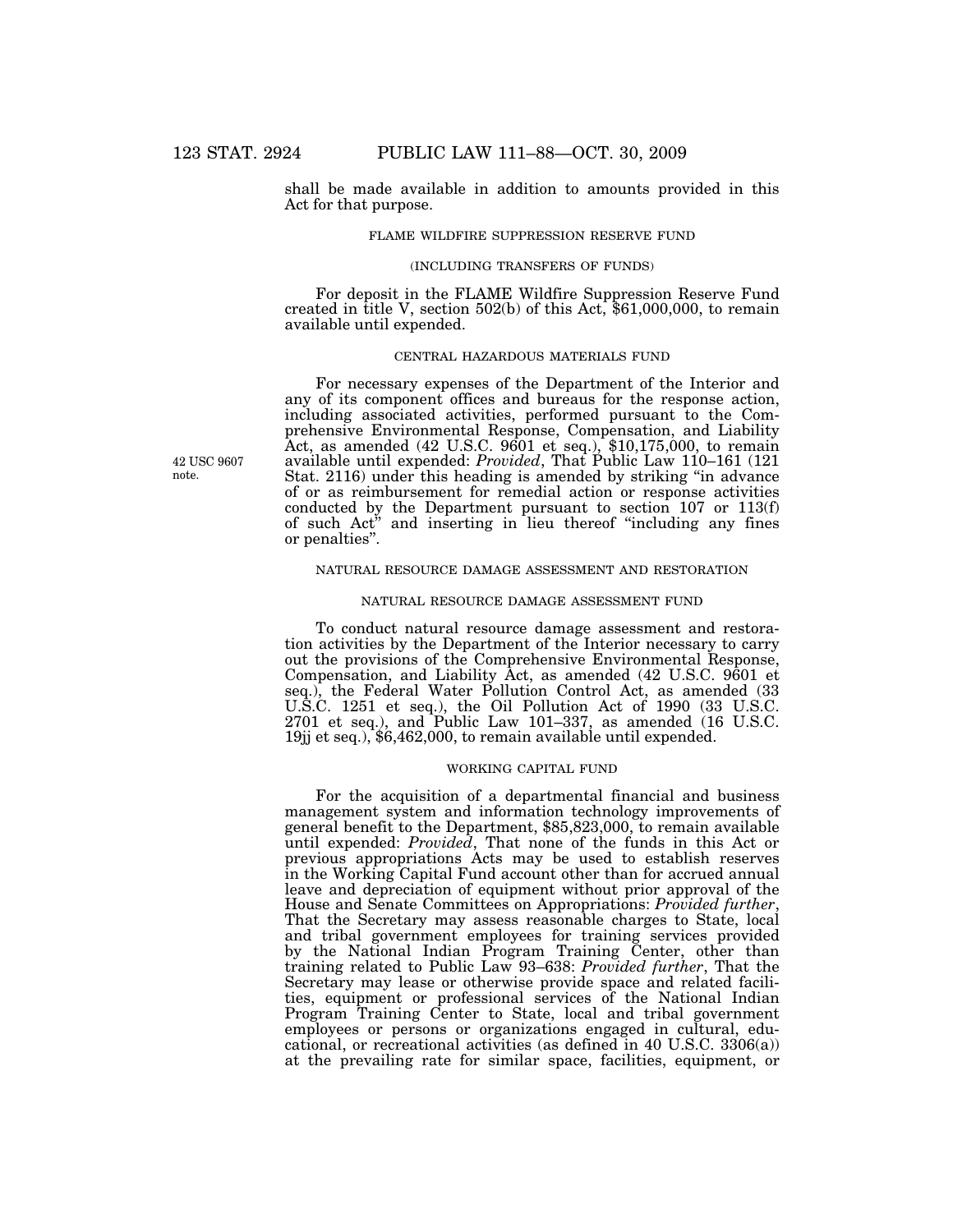services in the vicinity of the National Indian Program Training Center: *Provided further*, That all funds received pursuant to the two preceding provisos shall be credited to this account, shall be available until expended, and shall be used by the Secretary for necessary expenses of the National Indian Program Training Center.

# ADMINISTRATIVE PROVISION

There is hereby authorized for acquisition from available resources within the Working Capital Fund, 15 aircraft, 10 of which shall be for replacement and which may be obtained by donation, purchase or through available excess surplus property: *Provided,*  That existing aircraft being replaced may be sold, with proceeds derived or trade-in value used to offset the purchase price for the replacement aircraft.

# GENERAL PROVISIONS, DEPARTMENT OF THE INTERIOR

#### (INCLUDING TRANSFERS OF FUNDS)

#### EMERGENCY TRANSFER AUTHORITY—INTRA-BUREAU

SEC. 101. Appropriations made in this title shall be available for expenditure or transfer (within each bureau or office), with the approval of the Secretary, for the emergency reconstruction, replacement, or repair of aircraft, buildings, utilities, or other facilities or equipment damaged or destroyed by fire, flood, storm, or other unavoidable causes: *Provided*, That no funds shall be made available under this authority until funds specifically made available to the Department of the Interior for emergencies shall have been exhausted: *Provided further*, That all funds used pursuant to this section must be replenished by a supplemental appropriation which must be requested as promptly as possible.

#### EMERGENCY TRANSFER AUTHORITY—DEPARTMENT-WIDE

SEC. 102. The Secretary may authorize the expenditure or transfer of any no year appropriation in this title, in addition to the amounts included in the budget programs of the several agencies, for the suppression or emergency prevention of wildland fires on or threatening lands under the jurisdiction of the Department of the Interior; for the emergency rehabilitation of burnedover lands under its jurisdiction; for emergency actions related to potential or actual earthquakes, floods, volcanoes, storms, or other unavoidable causes; for contingency planning subsequent to actual oil spills; for response and natural resource damage assessment activities related to actual oil spills; for the prevention, suppression, and control of actual or potential grasshopper and Mormon cricket outbreaks on lands under the jurisdiction of the Secretary, pursuant to the authority in section 1773(b) of Public Law 99–198 (99 Stat. 1658); for emergency reclamation projects under section 410 of Public Law 95–87; and shall transfer, from any no year funds available to the Office of Surface Mining Reclamation and Enforcement, such funds as may be necessary to permit assumption of regulatory authority in the event a primacy State is not carrying out the regulatory provisions of the Surface Mining Act: *Provided*, That appropriations made in this title for wildland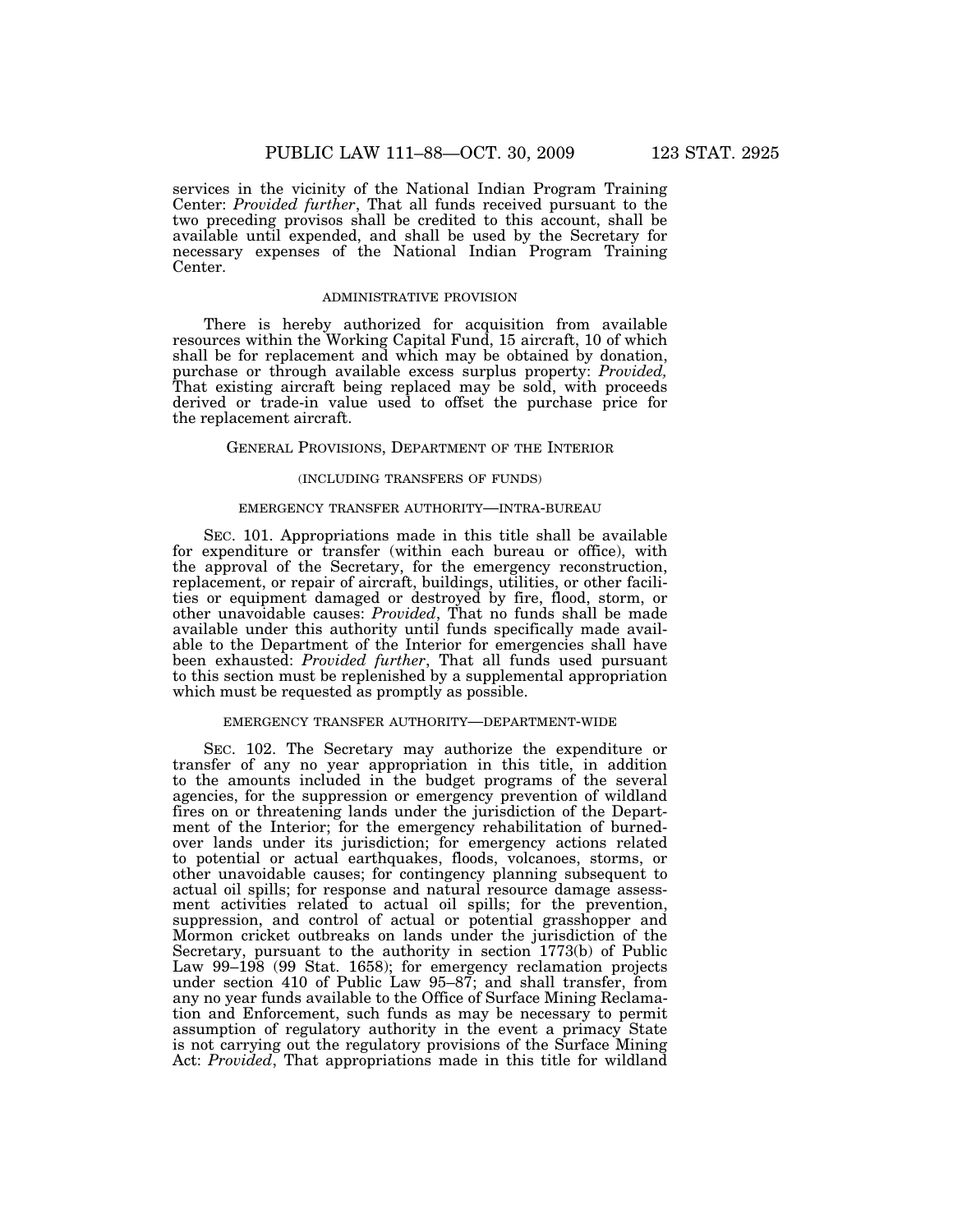Determination.

fire operations shall be available for the payment of obligations incurred during the preceding fiscal year, and for reimbursement to other Federal agencies for destruction of vehicles, aircraft, or other equipment in connection with their use for wildland fire operations, such reimbursement to be credited to appropriations currently available at the time of receipt thereof: *Provided further*, That for wildland fire operations, no funds shall be made available under this authority until the Secretary determines that funds appropriated for ''wildland fire operations'' and ''FLAME Wildfire Suppression Reserve Fund'' shall be exhausted within 30 days: *Provided further*, That all funds used pursuant to this section must be replenished by a supplemental appropriation which must be requested as promptly as possible: *Provided further*, That such replenishment funds shall be used to reimburse, on a pro rata basis, accounts from which emergency funds were transferred.

# AUTHORIZED USE OF FUNDS

SEC. 103. Appropriations made to the Department of the Interior in this title shall be available for services as authorized by 5 U.S.C. 3109, when authorized by the Secretary, in total amount not to exceed \$500,000; purchase and replacement of motor vehicles, including specially equipped law enforcement vehicles; hire, maintenance, and operation of aircraft; hire of passenger motor vehicles; purchase of reprints; payment for telephone service in private residences in the field, when authorized under regulations approved by the Secretary; and the payment of dues, when authorized by the Secretary, for library membership in societies or associations which issue publications to members only or at a price to members lower than to subscribers who are not members.

# AUTHORIZED USE OF FUNDS

SEC. 104. Appropriations made in this Act under the headings Bureau of Indian Affairs and Office of the Special Trustee for American Indians and any unobligated balances from prior appropriations Acts made under the same headings shall be available for expenditure or transfer for Indian trust management and reform activities. Total funding for historical accounting activities shall not exceed amounts specifically designated in this Act for such purpose.

# REDISTRIBUTION OF FUNDS

SEC. 105. Notwithstanding any other provision of law, the Secretary of the Interior is authorized to redistribute any Tribal Priority Allocation funds, including tribal base funds, to alleviate tribal funding inequities by transferring funds to address identified, unmet needs, dual enrollment, overlapping service areas or inaccurate distribution methodologies. No tribe shall receive a reduction in Tribal Priority Allocation funds of more than 10 percent in fiscal year 2010. Under circumstances of dual enrollment, overlapping service areas or inaccurate distribution methodologies, the 10 percent limitation does not apply.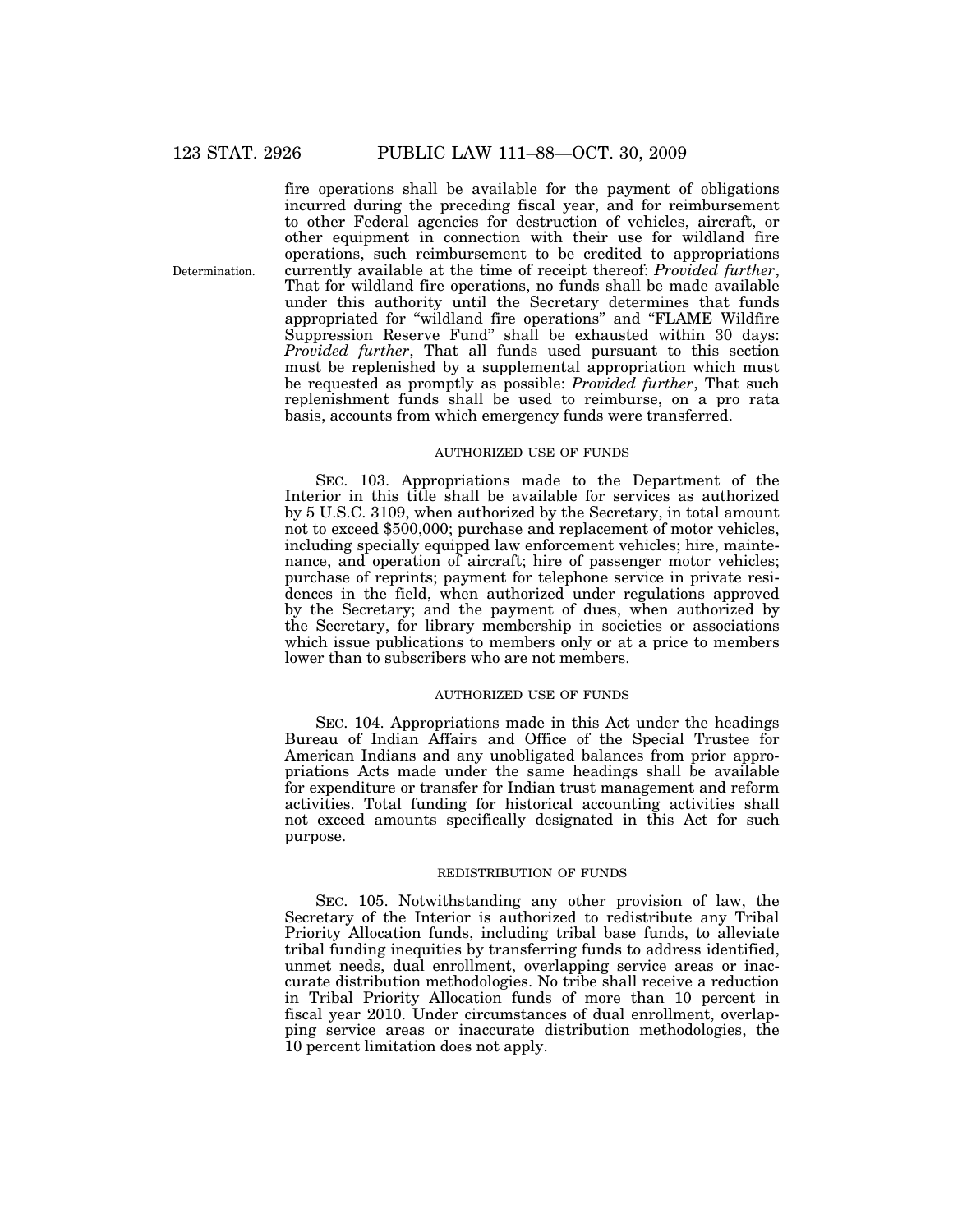# TWIN CITIES RESEARCH CENTER

SEC. 106. Notwithstanding any other provision of law, in conveying the Twin Cities Research Center under the authority provided by Public Law 104–134, as amended by Public Law 104– 208, the Secretary may accept and retain land and other forms of reimbursement: *Provided,* That the Secretary may retain and use any such reimbursement until expended and without further appropriation: (1) for the benefit of the National Wildlife Refuge System within the State of Minnesota; and (2) for all activities authorized by 16 U.S.C. 460zz.

# PAYMENT OF FEES

SEC. 107. The Secretary of the Interior may use discretionary funds to pay private attorney fees and costs for employees and former employees of the Department of the Interior reasonably incurred in connection with Cobell v. Salazar to the extent that such fees and costs are not paid by the Department of Justice or by private insurance. In no case shall the Secretary make payments under this section that would result in payment of hourly fees in excess of the highest hourly rate approved by the District Court for the District of Columbia for counsel in Cobell v. Salazar.

#### MASS MARKING OF SALMONIDS

SEC. 108. The United States Fish and Wildlife Service shall, in carrying out its responsibilities to protect threatened and endangered species of salmon, implement a system of mass marking of salmonid stocks, intended for harvest, that are released from federally operated or federally financed hatcheries including but not limited to fish releases of coho, chinook, and steelhead species. Marked fish must have a visible mark that can be readily identified by commercial and recreational fishers.

# ELLIS, GOVERNORS, AND LIBERTY ISLANDS

SEC. 109. Notwithstanding any other provision of law, the Secretary of the Interior is authorized to acquire lands, waters, or interests therein including the use of all or part of any pier, dock, or landing within the State of New York and the State of New Jersey, for the purpose of operating and maintaining facilities in the support of transportation and accommodation of visitors to Ellis, Governors, and Liberty Islands, and of other program and administrative activities, by donation or with appropriated funds, including franchise fees (and other monetary consideration), or by exchange; and the Secretary is authorized to negotiate and enter into leases, subleases, concession contracts or other agreements for the use of such facilities on such terms and conditions as the Secretary may determine reasonable.

# PROHIBITION ON USE OF FUNDS

SEC. 110. (a) Any proposed new use of the Arizona & California Certification. Railroad Company's Right of Way for conveyance of water shall not proceed unless the Secretary of the Interior certifies that the proposed new use is within the scope of the Right of Way.

New York. New Jersey. Contracts.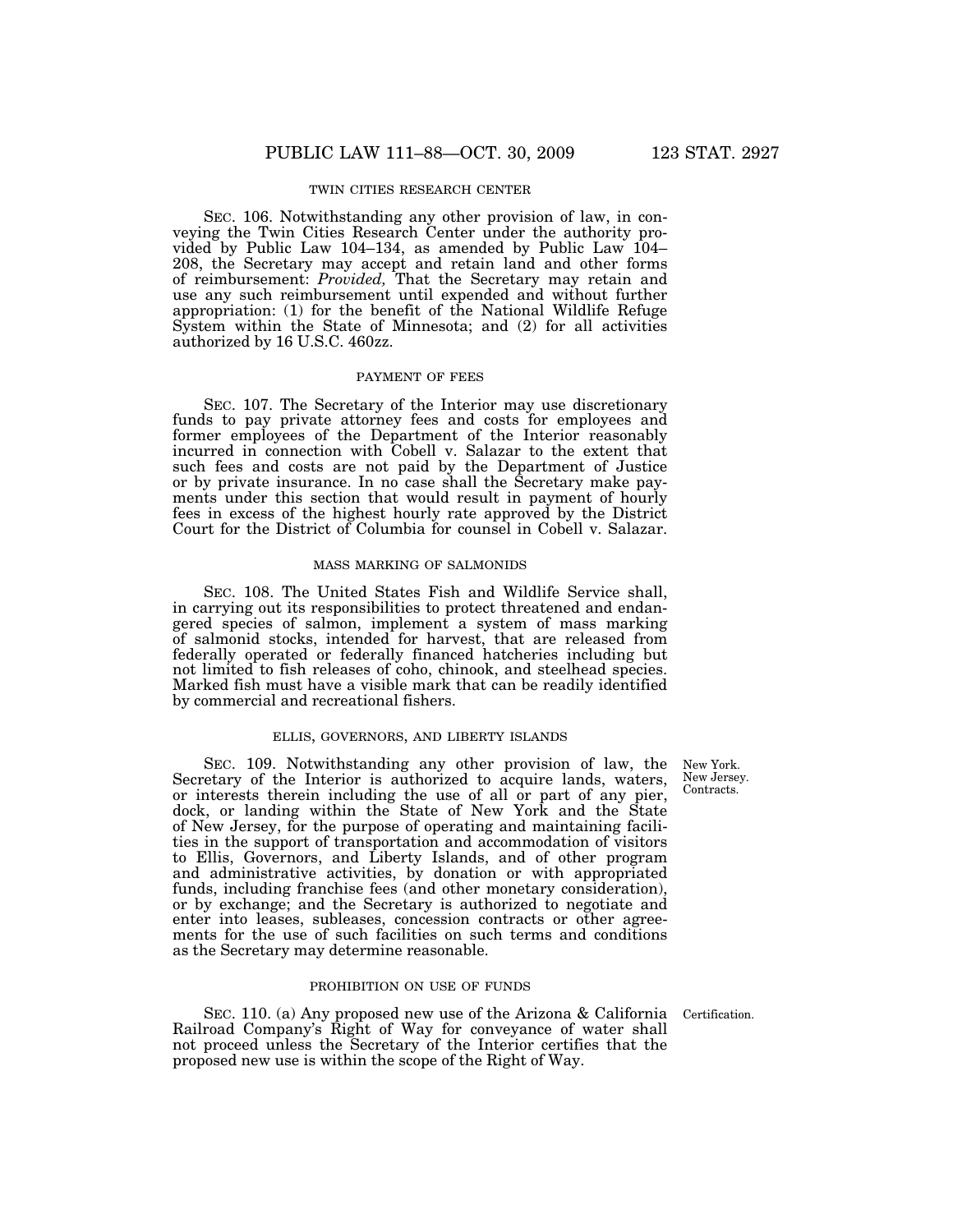(b) No funds appropriated or otherwise made available to the Department of the Interior may be used, in relation to any proposal to store water underground for the purpose of export, for approval of any right-of-way or similar authorization on the Mojave National Preserve or lands managed by the Needles Field Office of the Bureau of Land Management, or for carrying out any activities associated with such right-of-way or similar approval.

# CONTRIBUTION AUTHORITY

SEC. 111. Title 43 U.S.C. 1473, as amended by Public Law 111–8, is further amended by striking ''in fiscal years 2008 and 2009 only'' and inserting ''in fiscal years 2010 through 2013''.

# USE OF COOPERATIVE AGREEMENTS

SEC. 112. For fiscal year 2010, and each fiscal year thereafter, the Secretary of the Interior may enter into cooperative agreements with a State or political subdivision (including any agency thereof), or any not-for-profit organization if the agreement will: (1) serve a mutual interest of the parties to the agreement in carrying out the programs administered by the Department of the Interior; and (2) all parties will contribute resources to the accomplishment of these objectives. At the discretion of the Secretary, such agreements shall not be subject to a competitive process.

# ICE AGE NATIONAL SCENIC TRAIL

SEC. 113. Funds provided in this Act for Federal land acquisition by the National Park Service for Ice Age National Scenic Trail may be used for a grant to a State, a local government, or any other land management entity for the acquisition of lands without regard to any restriction on the use of Federal land acquisition funds provided through the Land and Water Conservation Fund Act of 1965 as amended.

# CONFORMING AMENDMENT

SEC. 114. Notwithstanding any other provision of law, Sections 109 and 110 of the Federal Oil and Gas Royalty Management Act (30 U.S.C. 1719 and 1720) shall, for fiscal year 2010 and each fiscal year thereafter, apply to any lease authorizing exploration for or development of coal, any other solid mineral, or any geothermal resource on any Federal or Indian lands and any lease, easement, right of way, or other agreement, regardless of form, for use of the Outer Continental Shelf or any of its resources under sections 8(k) or 8(p) of the Outer Continental Shelf Lands Act  $(43 \text{ U.S.C. } 1337 \text{ (k)}$  and  $1337 \text{ (p)})$  to the same extent as if such lease, easement, right of way, or other agreement, regardless of form, were an oil and gas lease, except that in such cases the term "royalty payment" shall include any payment required by such lease, easement, right of way or other agreement, regardless of form, or by applicable regulation.

# OUTER CONTINENTAL SHELF INSPECTION FEES

SEC. 115. (a) In fiscal year 2010, the Minerals Management Service (MMS) shall collect a non-refundable inspection fee, which

43 USC 1457b.

Applicability. Contracts. 30 USC 1720a.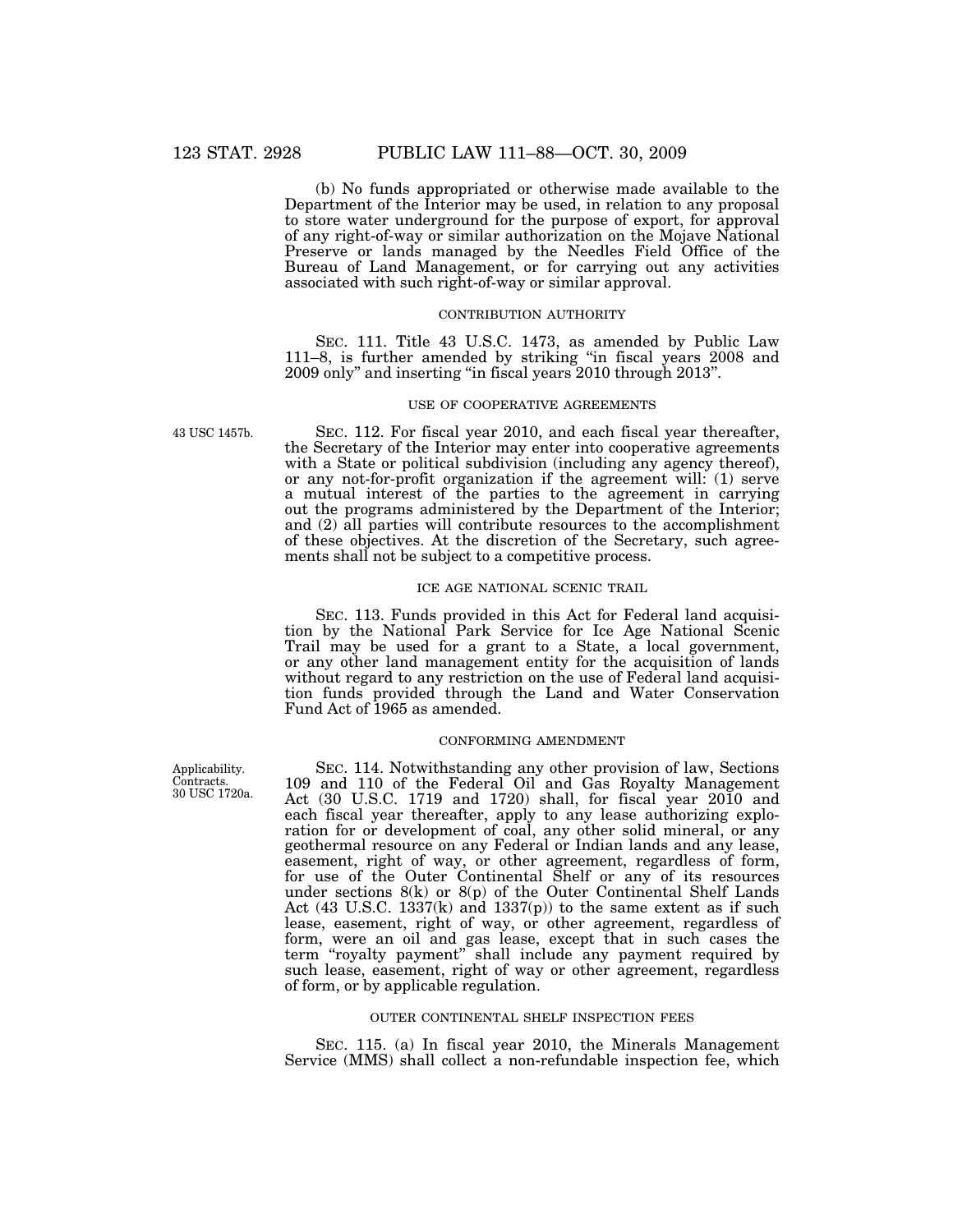shall be deposited in the ''Royalty and Offshore Minerals Management'' account, from the designated operator for facilities subject to inspection by MMS under 43 U.S.C. 1348(c) that are above the waterline, except mobile offshore drilling units, and are in place at the start of fiscal year 2010.

(b) Fees for 2010 shall be:

(1) \$2,000 for facilities with no wells, but with processing equipment or gathering lines;

 $(2)$  \$3,250 for facilities with one to ten wells, with any combination of active or inactive wells; and

(3) \$6,000 for facilities with more than ten wells, with any combination of active or inactive wells.

(c) MMS will bill designated operators within 60 days of enactment of this Act, with payment required within 30 days of billing.

#### PROHIBITION ON USE OF FUNDS, POINT REYES NATIONAL SEASHORE

SEC. 116. None of the funds in this Act may be used to further reduce the number of Axis or Fallow deer at Point Reyes National Seashore below the number as of the date of enactment of this Act.

#### YOSEMITE NATIONAL PARK AUTHORIZED PAYMENTS, AMENDMENT

SEC. 117. Section 101(a)(1) of Public Law 109–131 is amended 119 Stat. 2566. by striking ''2009'' and inserting ''2013''.

# SAN JUAN ISLAND NATIONAL HISTORIC PARK AUTHORIZATION

SEC. 118. Section 4 of Public Law 89–565, as amended (16 U.S.C. 282c), relating to San Juan Island National Historic Park, is amended by striking ''\$5,575,000'' and inserting ''\$13,575,000''.

# JAPANESE AMERICAN CONFINEMENT SITES, AMENDMENT

SEC. 119. Section  $1(c)(2)$  of Public Law 109–441 is amended 16 USC 461 note. by adding after subparagraph (D) the following new subparagraph: "(E) Heart Mountain, depicted in Figure 6.3 of the

Site Document.''.

# NORTHERN PLAINS HERITAGE AREA, AMENDMENT

SEC. 120. Section 8004 of the Omnibus Public Land Management Act of 2009 (Public Law 111–11; 123 Stat. 1240) is amended—

(1) by redesignating subsections (g) through (i) as subsections (h) through (j), respectively;

(2) in subsection  $(h)(1)$  (as redesignated by paragraph (1)), in the matter preceding subparagraph (A), by striking ''subsection (i)" and inserting "subsection (j)"; and

(3) by inserting after subsection (f) the following:

"(g) REQUIREMENTS FOR INCLUSION AND REMOVAL OF PROPERTY IN HERITAGE AREA.

"(1) PRIVATE PROPERTY INCLUSION.—No privately owned property shall be included in the Heritage Area unless the owner of the private property provides to the management entity a written request for the inclusion.

"(2) PROPERTY REMOVAL.—

Deadlines.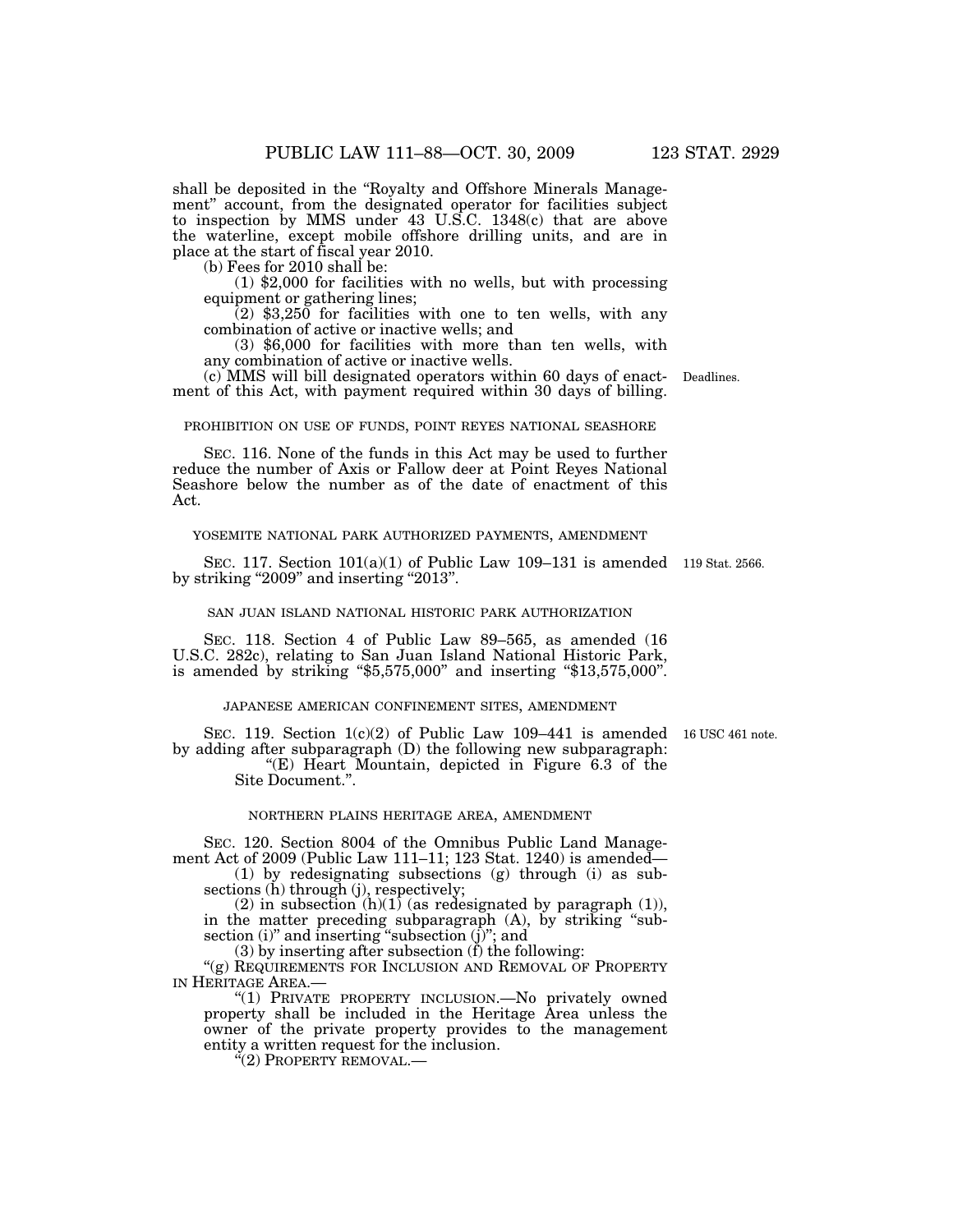Notice.

"(A) PRIVATE PROPERTY.—At the request of an owner of private property included in the Heritage Area pursuant to paragraph  $(1)$ , the private property shall be immediately withdrawn from the Heritage Area if the owner of the property provides to the management entity a written notice requesting removal.

''(B) PUBLIC PROPERTY.—On written notice from the appropriate State or local government entity, public property included in the Heritage Area shall be immediately withdrawn from the Heritage Area.''.

# PEARL HARBOR NAVAL COMPLEX, JOINT TICKETING

SEC. 121. (a) DEFINITIONS.—In this section:

(1) HISTORIC ATTRACTION.—The term ''historic attraction'' mean a historic attraction within the Pearl Harbor Naval Complex, including—

> (A) the USS Bowfin Submarine Museum and Park; (B) the Battleship Missouri Memorial;

(C) the Pacific Aviation Museum-Pearl Harbor; and

(D) any other historic attraction within the Pearl Harbor Naval Complex that—

(i) the Secretary identifies as a Pearl Harbor historic attraction; and

(ii) is not administered or managed by the Secretary.

(2) MONUMENT.—The term ''Monument'' means the Word War II Valor in the Pacific National Monument in the State of Hawaii.

(3) SECRETARY.—The term ''Secretary'' means the Secretary of the Interior.

(4) VISITOR CENTER.—The term ''Visitor Center'' means the visitor center located within the Pearl Harbor Naval Complex on land that is—

(A) within the Monument; and

(B) managed by the Secretary, acting through the Director of the National Park Service.

(b) FACILITATION OF ADMISSION TO HISTORIC ATTRACTIONS WITHIN PEARL HARBOR NAVAL COMPLEX.—

(1) IN GENERAL.—In managing the Monument, the Secretary may enter into an agreement with any organization that is authorized to administer or manage a historic attraction—

(A) to allow visitors to the historic attraction to gain access to the historic attraction by passing through security screening at the Visitor Center; and

(B) to allow the sale of tickets to a historic attraction within the Visitor Center by—

(i) employees of the National Park Service; or

(ii) the organization that administers or manages the historic attraction.

(2) TERMS AND CONDITIONS.—In any agreement entered into under paragraph (1), the Secretary—

(A) shall require the organization administering or managing the historic attraction to pay to the Secretary a reasonable fee to recover administrative costs of the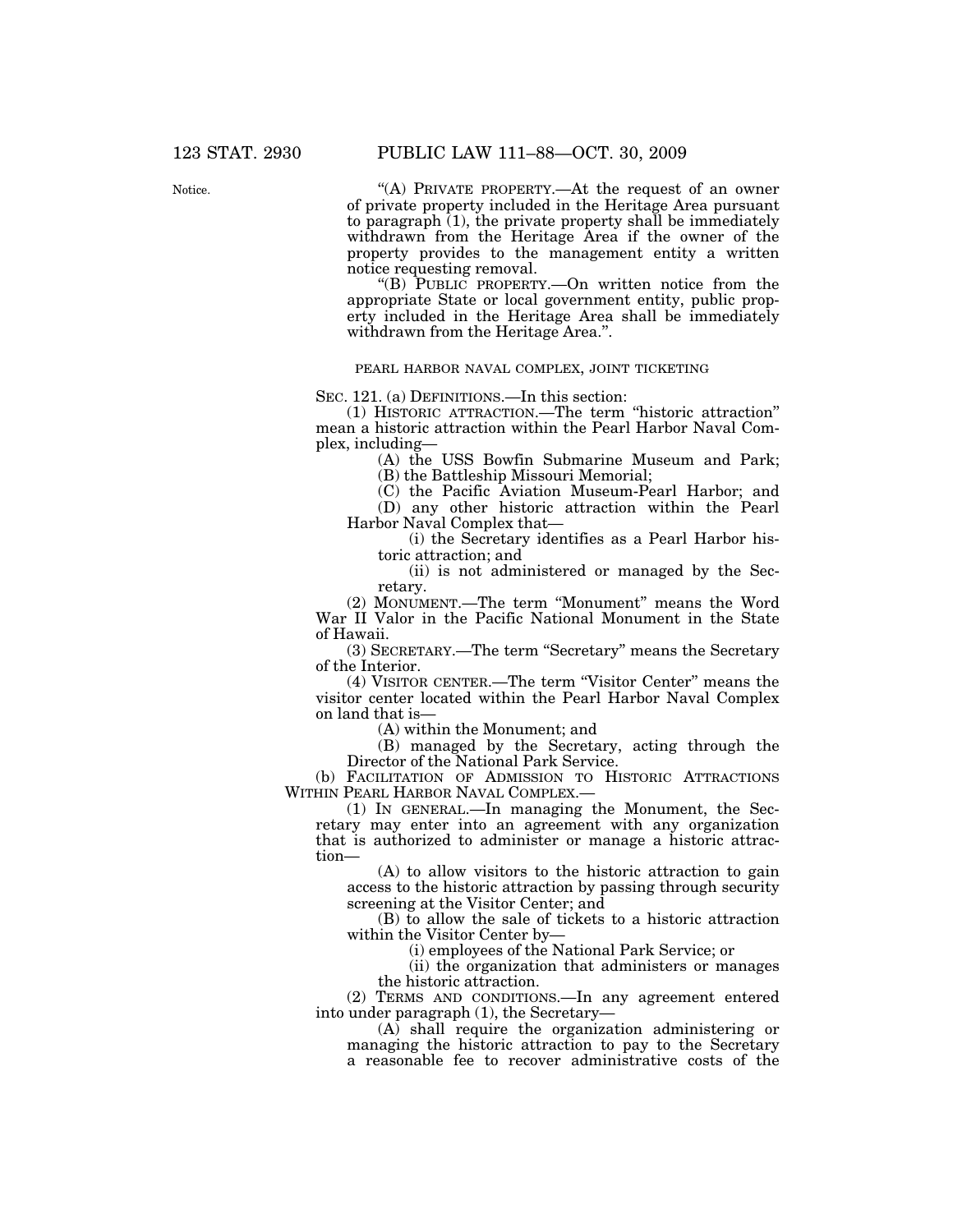Secretary associated with the use of the Visitor Center for public access and ticket sales;

(B) shall ensure that the liability of the United States is limited with respect to any liability arising from—

(i) the admission of the public through the Visitor Center to a historic attraction; and

(ii) the sale or issuance of any tickets to the historic attraction; and

(C) may include any other terms and conditions that the Secretary determines to be appropriate.

(3) USE OF FEES.—The proceeds of any amounts collected as fees under paragraph  $(2)(A)$  shall remain available, without further appropriation, for use by the Secretary for the Monument.

(4) LIMITATION OF AUTHORITY.—Nothing in this section authorizes the Secretary—

(A) to regulate or approve the rates for admission to a historic attraction;

(B) to regulate or manage any visitor services within the Pearl Harbor Naval Complex (other than the services managed by the National Park Service as part of the Monument); or

(C) to charge an entrance fee for admission to the Monument.

(5) PROTECTION OF RESOURCES.—Nothing in this section authorizes the Secretary or any organization that administers or manages a historic attraction to take any action in derogation of the preservation and protection of the values and resources of the Monument.

# ASSISTANCE FOR THE REPUBLIC OF PALAU

SEC. 122. (a) IN GENERAL.—Subject to subsection (c), the United Grants. States Government, through the Secretary of the Interior shall provide to the Government of Palau for fiscal year 2010 grants in amounts equal to the annual amounts specified in subsections (a), (c), and (d) of section 211 of the Compact of Free Association between the Government of the United States of America and the Government of Palau (48 U.S.C. 1931 note) (referred to in this section as the "Compact").

(b) PROGRAMMATIC ASSISTANCE.—Subject to subsection (c), the United States shall provide programmatic assistance to the Republic of Palau for fiscal year 2010 in amounts equal to the amounts provided in subsections (a) and (b)(1) of section 221 of the Compact. (c) LIMITATIONS ON ASSISTANCE.—

(1) IN GENERAL.—The grants and programmatic assistance provided under subsections (a) and (b) shall be provided to the same extent and in the same manner as the grants and assistance were provided in fiscal year 2009.

(2) TRUST FUND.—If the Government of Palau withdraws more than \$5,000,000 from the trust fund established under section 211(f) of the Compact, amounts to be provided under subsections (a) and (b) shall be withheld from the Government of Palau.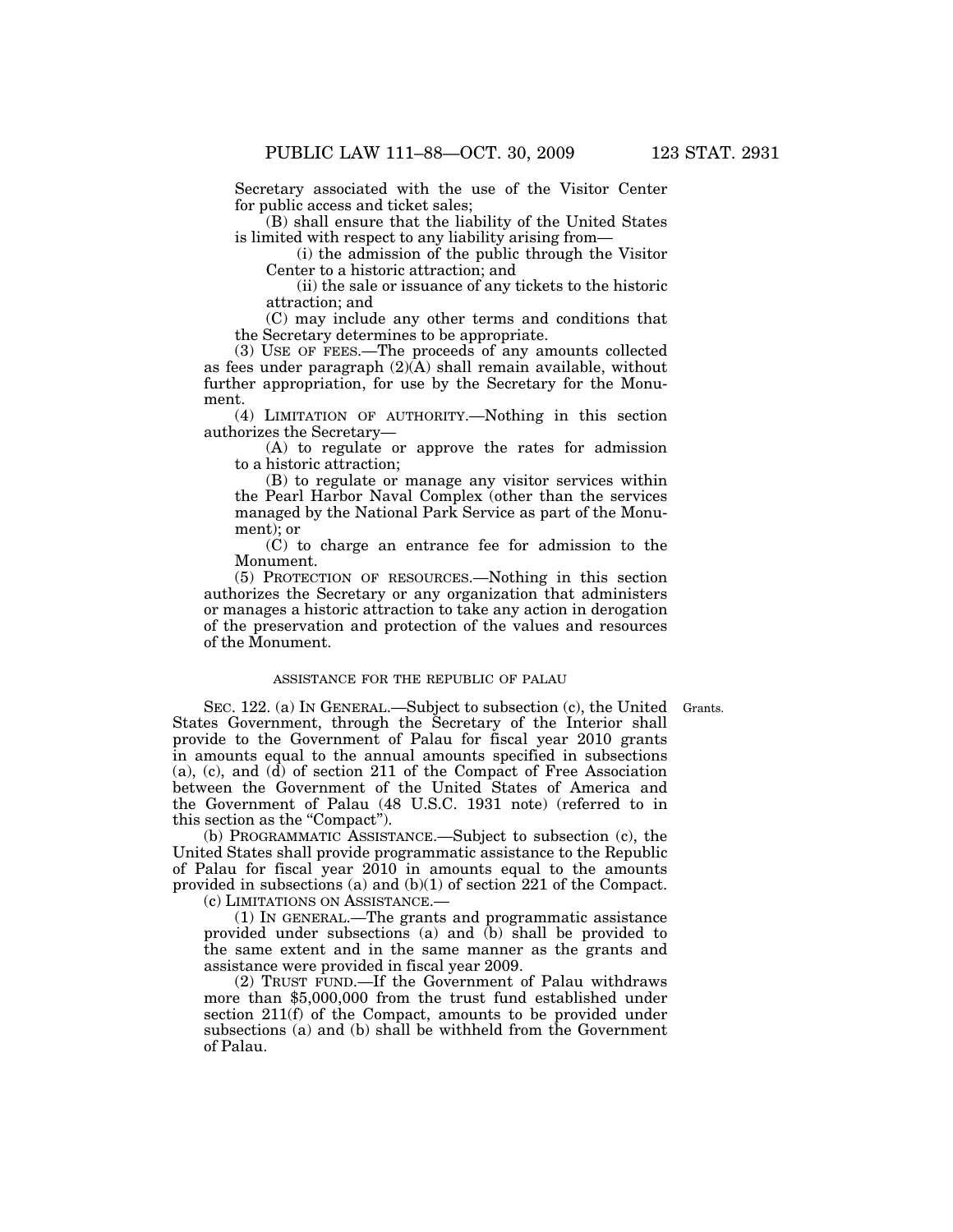# GOLDEN GATE NATIONAL RECREATION AREA, FORT BAKER AMENDMENT

16 USC 460bb–3 note.

SEC. 123. Section 120 of title I of H.R. 3423 (Appendix C) as enacted into law by section  $1000(a)(3)$  of division  $\hat{B}$  of Public Law 106–113 is amended by striking the last sentence.

# POINT REYES NATIONAL SEASHORE, EXTENSION OF PERMIT

Time period.

Deadline. Payments.

SEC. 124. Prior to the expiration on November 30, 2012 of the Drake's Bay Oyster Company's Reservation of Use and Occupancy and associated special use permit ("existing authorization") within Drake's Estero at Point Reyes National Seashore, notwithstanding any other provision of law, the Secretary of the Interior is authorized to issue a special use permit with the same terms and conditions as the existing authorization, except as provided herein, for a period of 10 years from November 30, 2012:  $Provided$ , That such extended authorization is subject to annual payments to the United States based on the fair market value of the use of the Federal property for the duration of such renewal. The Secretary shall take into consideration recommendations of the National Academy of Sciences Report pertaining to shellfish mariculture in Point Reyes National Seashore before modifying any terms and conditions of the extended authorization. Nothing in this section shall be construed to have any application to any location other than Point Reyes National Seashore; nor shall anything in this section be cited as precedent for management of any potential wilderness outside the Seashore.

#### NATIONAL PARK SYSTEM, SPECIAL RESOURCE STUDY

SEC. 125. (a) IN GENERAL.—The Secretary of the Interior (referred to in this section as the ''Secretary'') shall conduct a special resource study of the national significance, suitability, and feasibility of including the Honouliuli Gulch and associated sites within the State of Hawaii in the National Park System.

(b) GUIDELINES.—In conducting the study, the Secretary shall use the criteria for the study of areas for potential inclusion in the National Park System described in section 8 of Public Law 91–383 (16 U.S.C. 1a–5).

(c) CONSULTATION.—In conducting the study, the Secretary shall consult with—

(1) the State of Hawaii;

(2) appropriate Federal agencies;

(3) Native Hawaiian and local government entities;

(4) private and nonprofit organizations;

(5) private land owners; and

(6) other interested parties.

(d) THEMES.—The study shall evaluate the Honouliuli Gulch, associated sites located on Oahu, and other islands located in the State of Hawaii with respect to—

(1) the significance of the site as a component of World War II;

(2) the significance of the site as the site related to the forcible internment of Japanese Americans, European Americans, and other individuals; and

(3) historic resources at the site.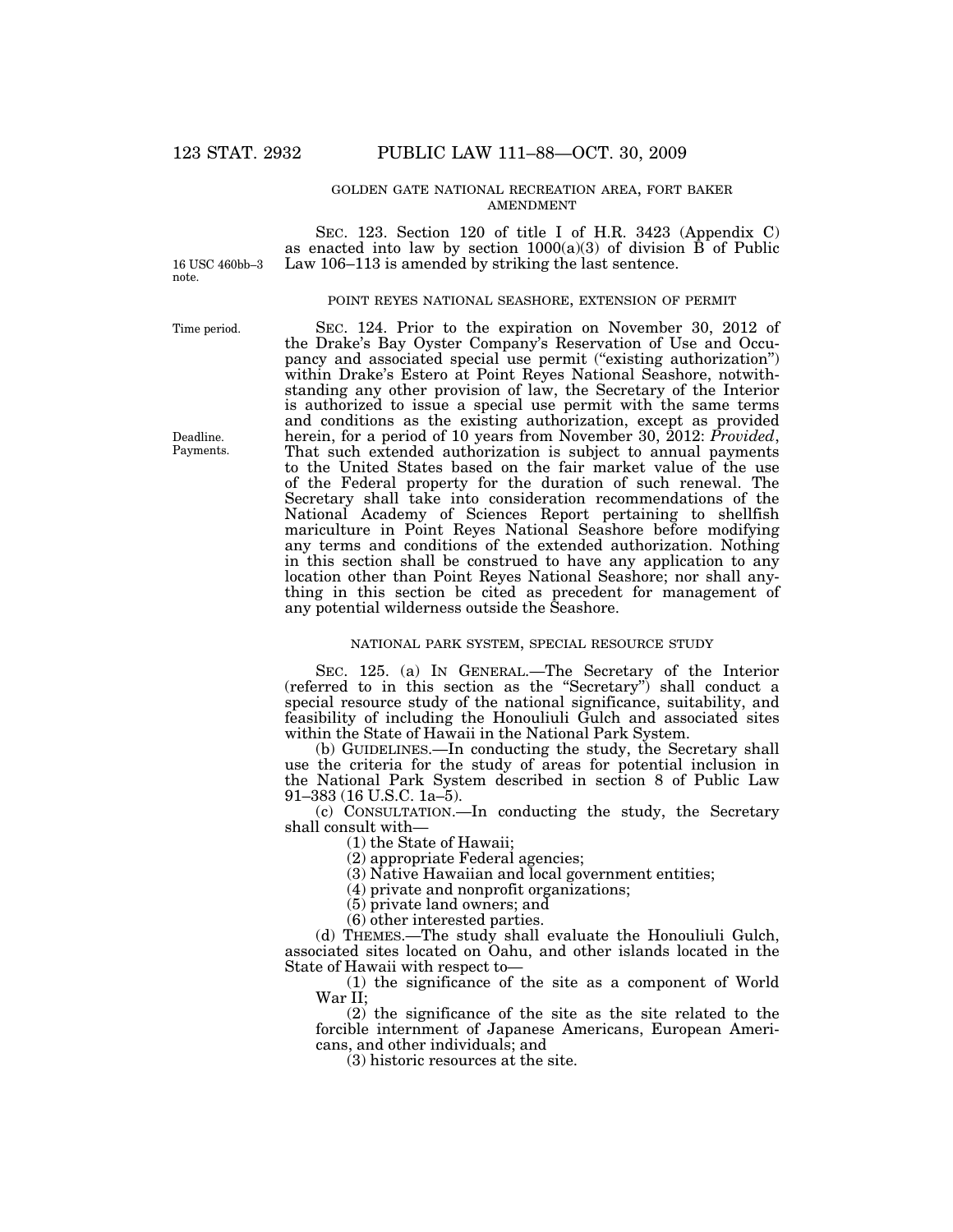(e) REPORT.—Not later than 2 years after the date of enactment of this Act, the Secretary shall submit to the Committee on Natural Resources of the House of Representatives and the Committee on Energy and Natural Resources of the Senate a report describing the findings, conclusions, and recommendations of the study required under this section.

# CONTROL OF BORDER

SEC. 126. None of the funds made available by this Act may be used to impede, prohibit, or restrict activities of the Secretary of Homeland Security on public lands to achieve operational control (as defined in section 2(b) of the Secure Fence Act of 2006 (8 U.S.C. 1701 note; Public Law 109–367) over the international land and maritime borders of the United States with respect to section 102(b) of the Illegal Immigration Reform and Immigrant Responsibility Act of 1996 (8 U.S.C. 1103 note).

#### NATIONAL HERITAGE AREA, OPT OUT PROVISION

SEC. 127. Any owner of private property within an existing Notice. or new National Heritage Area may opt out of participating in any plan, project, program, or activity conducted within the National Heritage Area if the property owner provides written notice to the local coordinating entity.

# PLACEMENT OF PLAQUE AT WORLD WAR II MEMORIAL

SEC. 128. Notwithstanding any other law, the Secretary of the Interior shall install in the area of the World War II Memorial in the District of Columbia a suitable plaque to commemorate the extraordinary leadership of Senator Robert J. Dole in making the Memorial a reality on the National Mall: *Provided*, That the Secretary shall design, procure, prepare and install the plaque: *Provided further*, That the Secretary of the Interior is authorized to accept and expend contributions toward the cost of preparing and installing the plaque, without further appropriation: *Provided further*, That Federal funds may be used to design, procure, or install the plaque.

#### MARTIN LUTHER KING, JR. MEMORIAL AUTHORITY, EXTENSION

SEC. 129. Section 508(b)(2) of the Omnibus Parks and Public Lands Management Act of 1996, as amended (40 U.S.C. 8903 note; 110 Stat. 4157, 114 Stat. 26, 117 Stat. 1347, 119 Stat. 527, 122 Stat. 5034) shall be amended by striking ''November 12, 2009'' and inserting ''September 30, 2010''.

# JOHN ADAMS MEMORIAL AUTHORITY, EXTENSION

SEC. 130. Notwithstanding section 8903(e) of title 40, United Applicability. States Code, the authority provided by Public Law 107–62 and Public Law 107–315 shall continue to apply through September 30, 2010.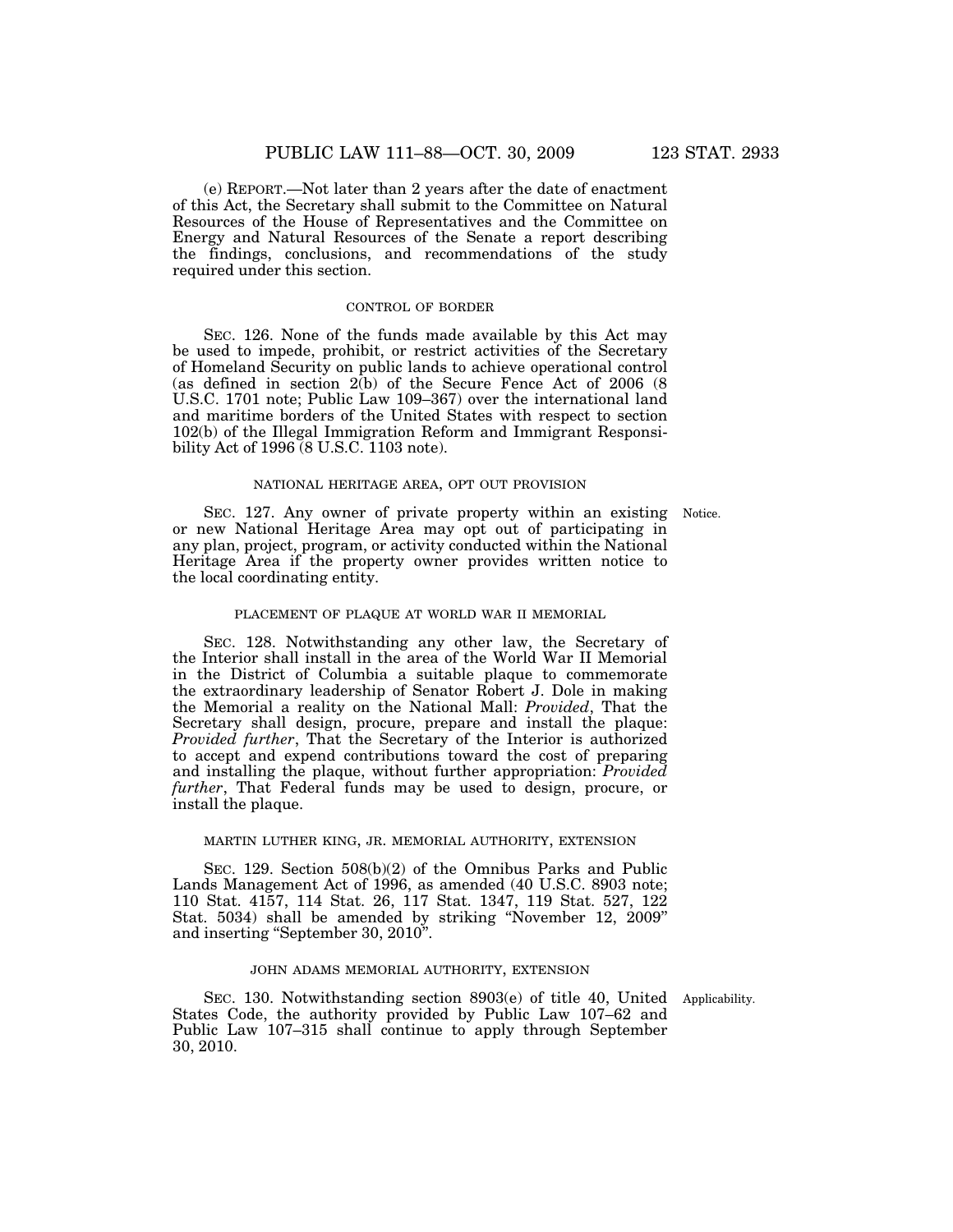# TITLE II

# ENVIRONMENTAL PROTECTION AGENCY

# SCIENCE AND TECHNOLOGY

For science and technology, including research and development activities, which shall include research and development activities under the Comprehensive Environmental Response, Compensation, and Liability Act of 1980, as amended; necessary expenses for personnel and related costs and travel expenses; procurement of laboratory equipment and supplies; and other operating expenses in support of research and development, \$846,049,000, to remain available until September 30, 2011.

# ENVIRONMENTAL PROGRAMS AND MANAGEMENT

For environmental programs and management, including necessary expenses, not otherwise provided for, for personnel and related costs and travel expenses; hire of passenger motor vehicles; hire, maintenance, and operation of aircraft; purchase of reprints; library memberships in societies or associations which issue publications to members only or at a price to members lower than to subscribers who are not members; administrative costs of the brownfields program under the Small Business Liability Relief and Brownfields Revitalization Act of 2002; and not to exceed \$9,000 for official reception and representation expenses, \$2,993,779,000, to remain available until September 30, 2011: *Provided*, That of the funds included under this heading, not less than \$608,441,000 shall be for the Geographic Programs specified in the explanatory statement accompanying this Act.

# OFFICE OF INSPECTOR GENERAL

For necessary expenses of the Office of Inspector General in carrying out the provisions of the Inspector General Act of 1978, as amended, \$44,791,000, to remain available until September 30, 2011.

# BUILDINGS AND FACILITIES

For construction, repair, improvement, extension, alteration, and purchase of fixed equipment or facilities of, or for use by, the Environmental Protection Agency, \$37,001,000, to remain available until expended, of which up to \$500,000 shall be made available for preliminary planning and design of a high-performance green building to consolidate the multiple offices and research facilities of the Environmental Protection Agency in Las Vegas, Nevada.

# HAZARDOUS SUBSTANCE SUPERFUND

#### (INCLUDING TRANSFERS OF FUNDS)

For necessary expenses to carry out the Comprehensive Environmental Response, Compensation, and Liability Act of 1980 (CERCLA), as amended, including sections  $111(c)(3)$ ,  $(c)(5)$ ,  $(c)(6)$ , and (e)(4) (42 U.S.C. 9611) \$1,306,541,000, to remain available until expended, consisting of such sums as are available in the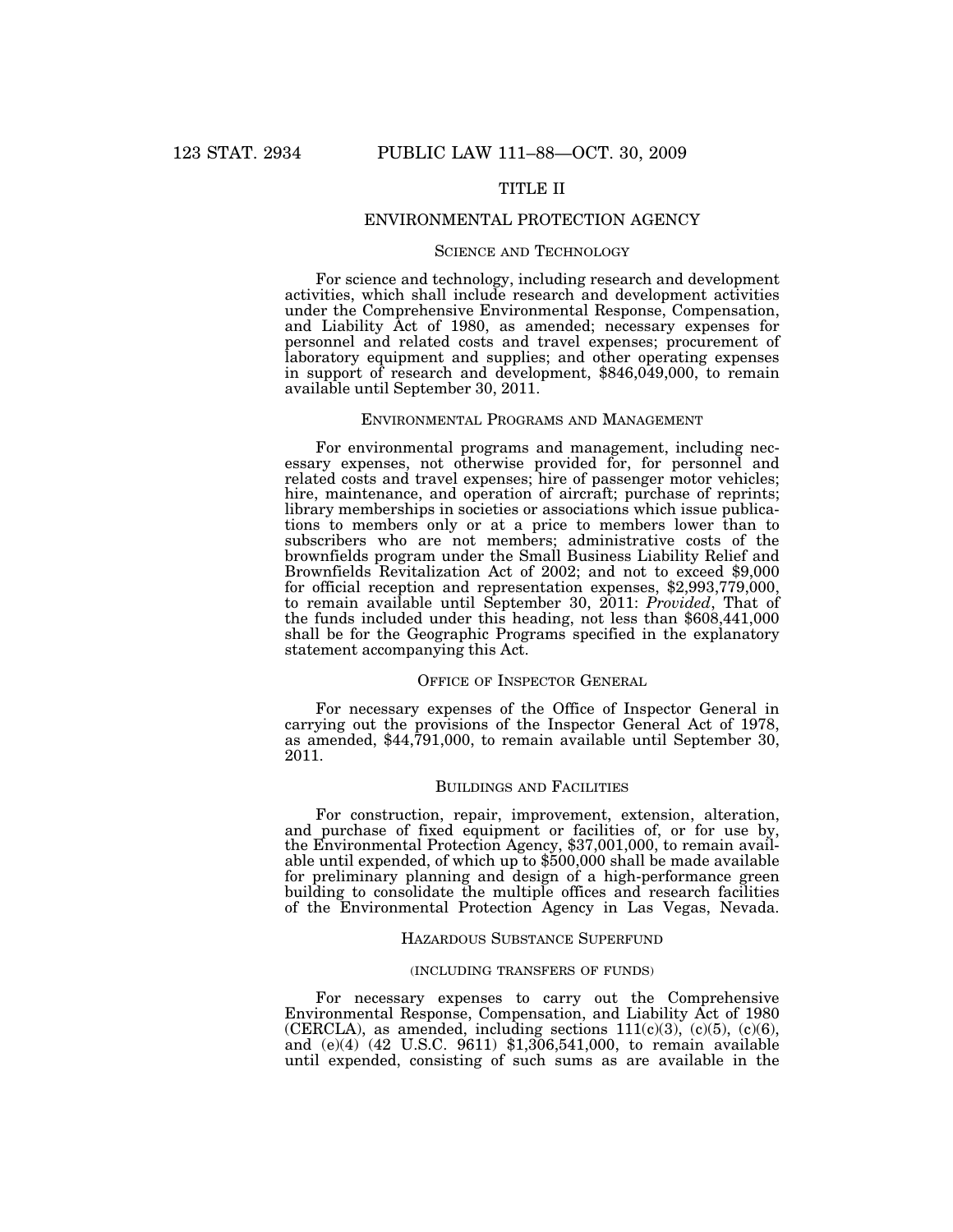Trust Fund on September 30, 2009, as authorized by section 517(a) of the Superfund Amendments and Reauthorization Act of 1986 (SARA) and up to \$1,306,541,000 as a payment from general revenues to the Hazardous Substance Superfund for purposes as authorized by section 517(b) of SARA, as amended: *Provided*, That funds appropriated under this heading may be allocated to other Federal agencies in accordance with section 111(a) of CERCLA: *Provided further*, That of the funds appropriated under this heading, \$9,975,000 shall be paid to the "Office of Inspector General" appropriation to remain available until September 30, 2011, and \$26,834,000 shall be paid to the "Science and Technology" appropriation to remain available until September 30, 2011.

#### LEAKING UNDERGROUND STORAGE TANK TRUST FUND PROGRAM

For necessary expenses to carry out leaking underground storage tank cleanup activities authorized by subtitle I of the Solid Waste Disposal Act, as amended, \$113,101,000, to remain available until expended, of which \$78,671,000 shall be for carrying out leaking underground storage tank cleanup activities authorized by section 9003(h) of the Solid Waste Disposal Act, as amended; \$34,430,000 shall be for carrying out the other provisions of the Solid Waste Disposal Act specified in section 9508(c) of the Internal Revenue Code, as amended: *Provided*, That the Administrator is authorized to use appropriations made available under this heading to implement section 9013 of the Solid Waste Disposal Act to provide financial assistance to federally recognized Indian tribes for the development and implementation of programs to manage underground storage tanks.

# OIL SPILL RESPONSE

For expenses necessary to carry out the Environmental Protection Agency's responsibilities under the Oil Pollution Act of 1990, \$18,379,000, to be derived from the Oil Spill Liability trust fund, to remain available until expended.

# STATE AND TRIBAL ASSISTANCE GRANTS

For environmental programs and infrastructure assistance, including capitalization grants for State revolving funds and performance partnership grants, \$4,970,223,000, to remain available until expended, of which \$2,100,000,000 shall be for making capitalization grants for the Clean Water State Revolving Funds under title VI of the Federal Water Pollution Control Act, as amended (the "Act"); of which  $$1,387,000,000$  shall be for making capitalization grants for the Drinking Water State Revolving Funds under section 1452 of the Safe Drinking Water Act, as amended: *Provided*, That for fiscal year 2010, to the extent there are sufficient eligible project applications, not less than 20 percent of the funds made available under this title to each State for Clean Water State Revolving Fund capitalization grants and not less than 20 percent of the funds made available under this title to each State for Drinking Water State Revolving Fund capitalization grants shall be used by the State for projects to address green infrastructure, water or energy efficiency improvements, or other environmentally innovative activities; \$17,000,000 shall be for architectural, engineering, planning, design, construction and related activities

Native Americans.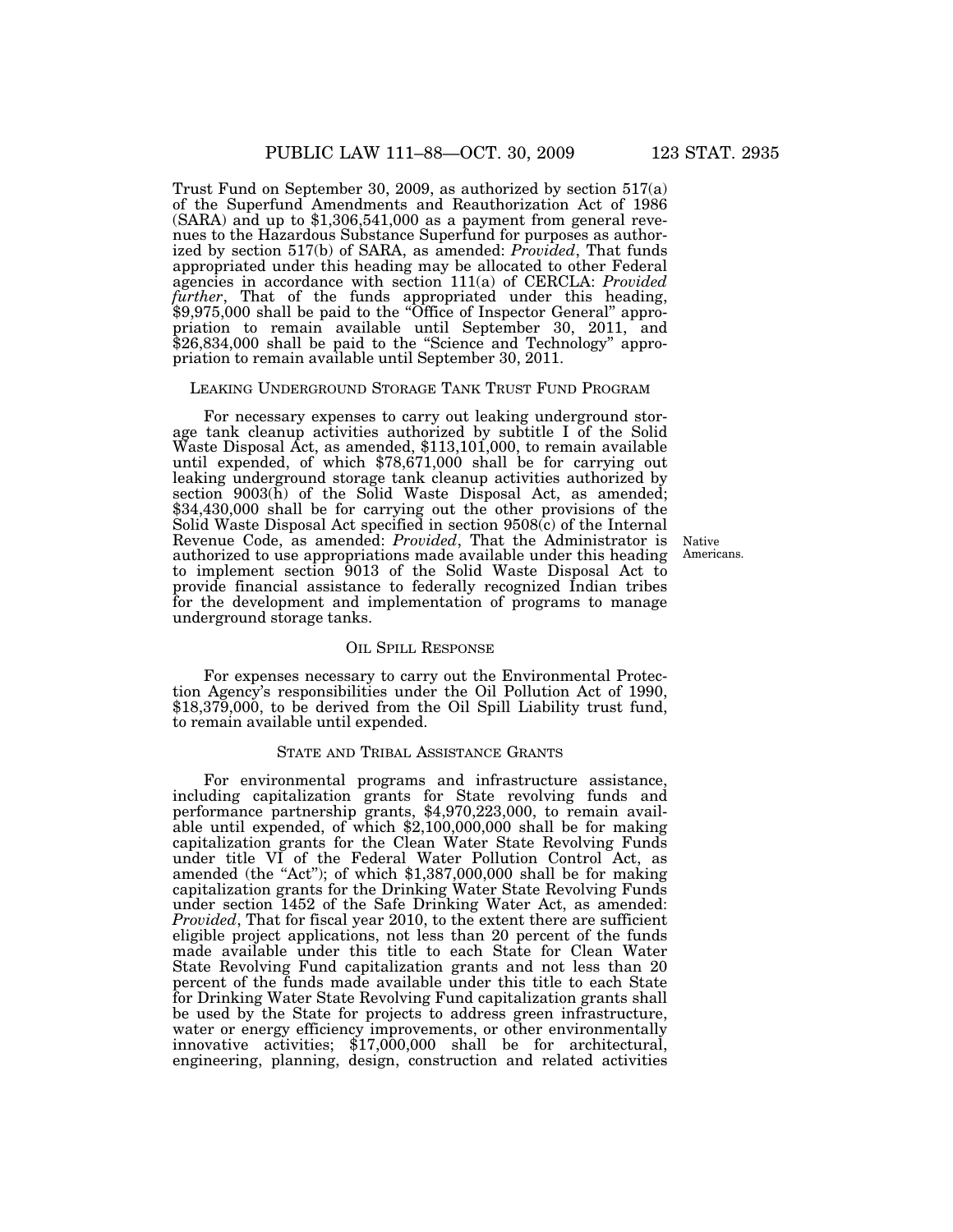in connection with the construction of high priority water and wastewater facilities in the area of the United States-Mexico Border, after consultation with the appropriate border commission; \$13,000,000 shall be for grants to the State of Alaska to address drinking water and wastewater infrastructure needs of rural and Alaska Native Villages: *Provided further*, That, of these funds: (1) the State of Alaska shall provide a match of 25 percent; (2) no more than 5 percent of the funds may be used for administrative and overhead expenses; and (3) the State of Alaska shall make awards consistent with the State-wide priority list established in conjunction with the Agency and the U.S. Department of Agriculture for all water, sewer, waste disposal, and similar projects carried out by the State of Alaska that are funded under section 221 of the Federal Water Pollution Control Act (33 U.S.C. 1301) or the Consolidated Farm and Rural Development Act (7 U.S.C. 1921 et seq.) which shall allocate not less than 25 percent of the funds provided for projects in regional hub communities; \$156,777,000 shall be for making special project grants and technical corrections to prior-year grants for the construction of drinking water, wastewater and storm water infrastructure and for water quality protection in accordance with the terms and conditions specified for such grants in the joint explanatory statement of the managers accompanying this Act, and, for purposes of these grants, each grantee shall contribute not less than 45 percent of the cost of the project unless the grantee is approved for a waiver by the Agency;  $$100,000,000$  shall be to carry out section  $104(k)$  of the Comprehensive Environmental Response, Compensation, and Liability Act of 1980 (CERCLA), as amended, including grants, interagency agreements, and associated program support costs; \$60,000,000 shall be for grants under title VII, subtitle G of the Energy Policy Act of 2005, as amended; \$20,000,000 shall be for targeted airshed grants in accordance with the terms and conditions of the joint explanatory statement of the managers accompanying this Act; and \$1,116,446,000 shall be for grants, including associated program support costs, to States, federally recognized tribes, interstate agencies, tribal consortia, and air pollution control agencies for multimedia or single media pollution prevention, control and abatement and related activities, including activities pursuant to the provisions set forth under this heading in Public Law 104–134, and for making grants under section 103 of the Clean Air Act for particulate matter monitoring and data collection activities subject to terms and conditions specified by the Administrator, of which \$49,495,000 shall be for carrying out section 128 of CERCLA, as amended, \$10,000,000 shall be for Environmental Information Exchange Network grants, including associated program support costs, \$18,500,000 of the funds available for grants under section 106 of the Act shall be for water quality monitoring activities, \$10,000,000 shall be for competitive grants to communities to develop plans and demonstrate and implement projects which reduce greenhouse gas emissions and, in addition to funds appropriated under the heading "Leaking Underground Storage Tank Trust Fund Program" to carry out the provisions of the Solid Waste Disposal Act specified in section 9508(c) of the Internal Revenue Code other than section 9003(h) of the Solid Waste Disposal Act, as amended, \$2,500,000 shall be for grants to States under section  $2007(f)(2)$  of the Solid Waste Disposal Act, as amended: *Provided further,* That notwithstanding section  $603(d)(7)$  of the Federal Water Pollution Control

Alaska.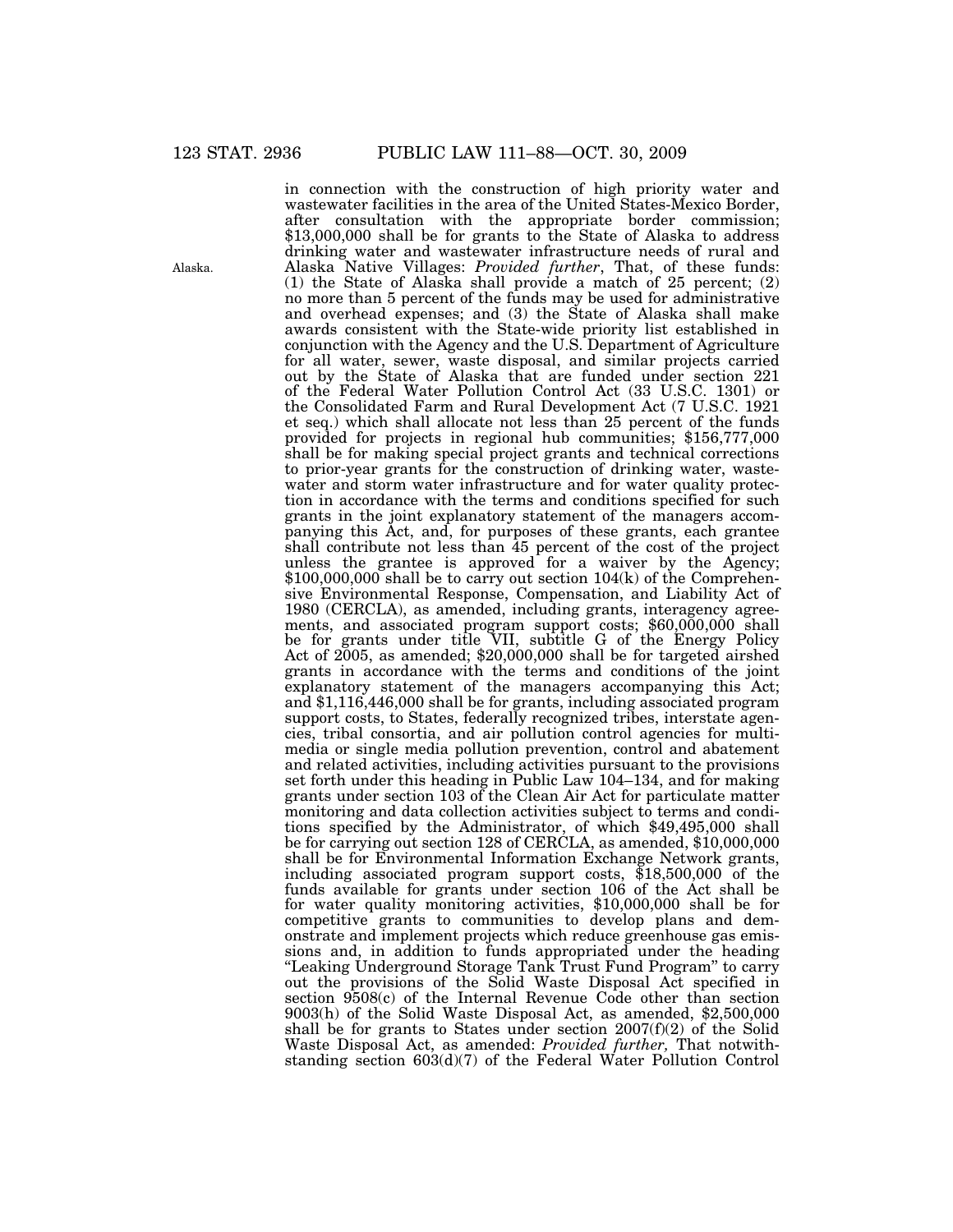Act, the limitation on the amounts in a State water pollution control revolving fund that may be used by a State to administer the fund shall not apply to amounts included as principal in loans made by such fund in fiscal year 2010 and prior years where such amounts represent costs of administering the fund to the extent that such amounts are or were deemed reasonable by the Administrator, accounted for separately from other assets in the fund, and used for eligible purposes of the fund, including administration: *Provided further,* That for fiscal year 2010, and notwithstanding section 518(f) of the Act, the Administrator is authorized to use the amounts appropriated for any fiscal year under section 319 of that Act to make grants to federally recognized Indian tribes pursuant to sections 319(h) and 518(e) of that Act: *Provided further*, That for fiscal year 2010, notwithstanding the limitation on amounts in section 518(c) of the Federal Water Pollution Control Act and section 1452(i) of the Safe Drinking Water Act, up to a total of 2 percent of the funds appropriated for State Revolving Funds under such Acts may be reserved by the Administrator for grants under section 518(c) and section 1452(i) of such Acts: *Provided further*, That for fiscal year 2010, in addition to the amounts specified in section 205(c) of the Federal Water Pollution Control Act, up to 1.2486 percent of the funds appropriated for the Clean Water State Revolving Fund program under the Act may be reserved by the Administrator for grants made under title II of the Clean Water Act for American Samoa, Guam, the Commonwealth of the Northern Marianas, and United States Virgin Islands: *Provided further*, That for fiscal year 2010, notwithstanding the limitations on amounts specified in section 1452(j) of the Safe Drinking Water Act, up to 1.5 percent of the funds appropriated for the Drinking Water State Revolving Fund programs under the Safe Drinking Water Act may be reserved by the Administrator for grants made under section 1452(j) of the Safe Drinking Water Act: *Provided further*, That not less than 30 percent of the funds made available under this title to each State for Clean Water State Revolving Fund capitalization grants and not less than 30 percent of the funds made available under this title to each State for Drinking Water State Revolving Fund capitalization grants shall be used by the State to provide additional subsidy to eligible recipients in the form of forgiveness of principal, negative interest loans, or grants (or any combination of these), except that for the Clean Water State Revolving Fund capitalization grant appropriation this section shall only apply to the portion that exceeds \$1,000,000,000: *Provided further,* That no funds provided by this appropriations Act to address the water, wastewater and other critical infrastructure needs of the colonias in the United States along the United States-Mexico border shall be made available to a county or municipal government unless that government has established an enforceable local ordinance, or other zoning rule, which prevents in that jurisdiction the development or construction of any additional colonia areas, or the development within an existing colonia the construction of any new home, business, or other structure which lacks water, wastewater, or other necessary infrastructure.

Native Americans.

Applicability.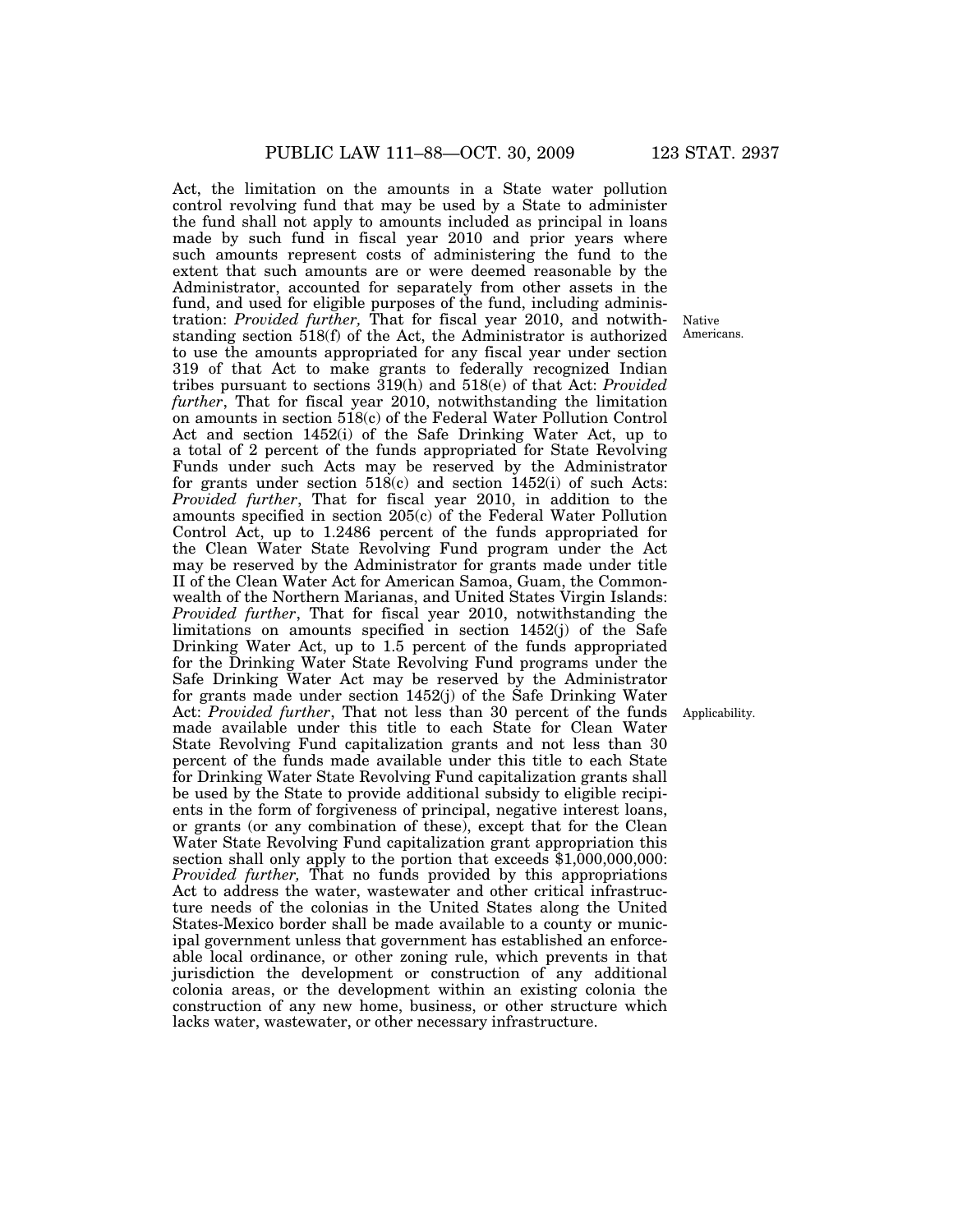# ADMINISTRATIVE PROVISIONS, ENVIRONMENTAL PROTECTION AGENCY

#### (INCLUDING TRANSFER AND RESCISSION OF FUNDS)

For fiscal year 2010, notwithstanding 31 U.S.C. 6303(1) and 6305(1), the Administrator of the Environmental Protection Agency, in carrying out the Agency's function to implement directly Federal environmental programs required or authorized by law in the absence of an acceptable tribal program, may award cooperative agreements to federally recognized Indian tribes or Intertribal consortia, if authorized by their member Tribes, to assist the Administrator in implementing Federal environmental programs for Indian Tribes required or authorized by law, except that no such cooperative agreements may be awarded from funds designated for State financial assistance agreements.

The Administrator of the Environmental Protection Agency is authorized to collect and obligate pesticide registration service fees in accordance with section 33 of the Federal Insecticide, Fungicide, and Rodenticide Act, as amended by Public Law 110–94, the Pesticide Registration Improvement Renewal Act.

Title II of Public Law 109–54, as amended by title II of division E of Public Law 111–8 (123 Stat. 729), is amended in the fourth paragraph under the heading ''Administrative Provisions'' by striking "2011" and inserting "2015."

The Administrator is authorized to transfer up to \$475,000,000 of the funds appropriated for the Great Lakes Initiative under the heading ''Environmental Programs and Management'' to the head of any Federal department or agency, with the concurrence of such head, to carry out activities that would support the Great Lakes Restoration Initiative and Great Lakes Water Quality Agreement programs, projects, or activities; to enter into an interagency agreement with the head of such Federal department or agency to carry out these activities; and to make grants to governmental entities, nonprofit organizations, institutions, and individuals for planning, research, monitoring, outreach, and implementation in furtherance of the Great Lakes Restoration Initiative and the Great Lakes Water Quality Agreement.

From unobligated balances to carry out projects and activities funded through the "State and Tribal Assistance Grants" and "Hazardous Substance Superfund'' accounts, \$40,000,000 are permanently rescinded: *Provided*, That no amounts may be rescinded from amounts that were designated by Congress as an emergency requirement pursuant to the Concurrent Resolution on the Budget or the Balanced Budget and Emergency Deficit Control Act of 1985, as amended.

Not later than 18 months after the date of enactment of this Act, the Administrator, in consultation with other Federal agencies, shall carry out and submit to Congress the results of a study on domestic and international black carbon emissions that shall include an inventory of the major sources of black carbon, an assessment of the impacts of black carbon on global and regional climate, an assessment of potential metrics and approaches for quantifying the climatic effects of black carbon emissions (including its radiative forcing and warming effects) and comparing those effects to the effects of carbon dioxide and other greenhouse gases, an identification of the most cost-effective approaches to reduce black carbon emissions, and an analysis of the climatic effects

Fees.

119 Stat. 531.

Deadline. Study.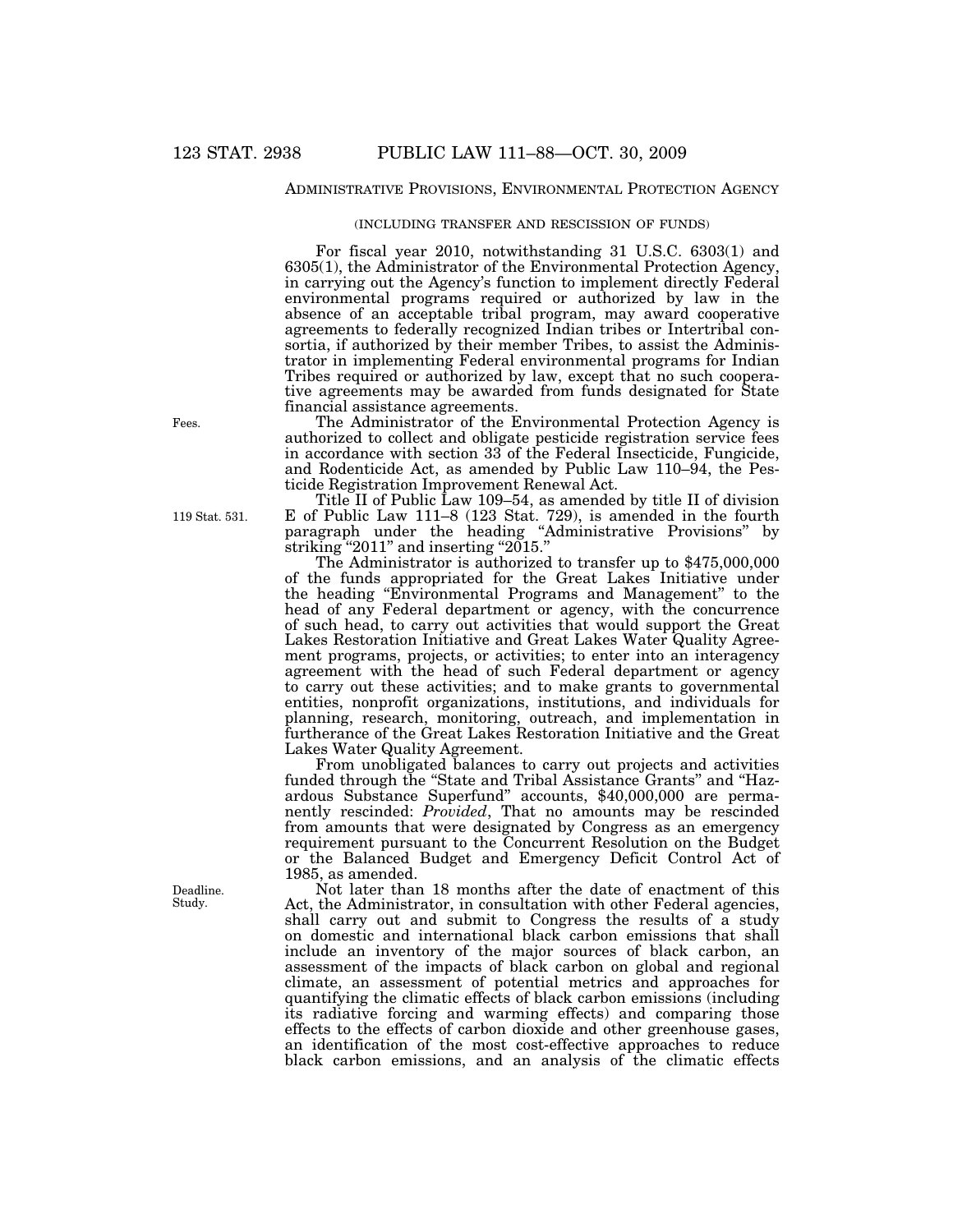and other environmental and public health benefits of those approaches.

For fiscal year 2010 the requirements of section 513 of the Applicability. Federal Water Pollution Control Act (33 U.S.C. 1372) shall apply to the construction of treatment works carried out in whole or in part with assistance made available by a State water pollution control revolving fund as authorized by title VI of that Act (33 U.S.C. 1381 et seq.), or with assistance made available under section 205(m) of that Act (33 U.S.C. 1285(m)), or both.

For fiscal year 2010 the requirements of section 1450(e) of the Safe Drinking Water Act (42 U.S.C. 300j–9(e)) shall apply to any construction project carried out in whole or in part with assistance made available by a drinking water treatment revolving loan fund as authorized by section 1452 of that Act (42 U.S.C. 300j–12).

## TITLE III

## RELATED AGENCIES

## DEPARTMENT OF AGRICULTURE

#### FOREST SERVICE

#### FOREST AND RANGELAND RESEARCH

For necessary expenses of forest and rangeland research as authorized by law, \$312,012,000, to remain available until expended: *Provided,* That of the funds provided, \$66,939,000 is for the forest inventory and analysis program.

#### STATE AND PRIVATE FORESTRY

For necessary expenses of cooperating with and providing technical and financial assistance to States, territories, possessions, and others, and for forest health management, including treatments of pests, pathogens, and invasive or noxious plants and for restoring and rehabilitating forests damaged by pests or invasive plants, cooperative forestry, and education and land conservation activities and conducting an international program as authorized, \$308,061,000, to remain available until expended, as authorized by law; of which \$76,460,000 is to be derived from the Land and Water Conservation Fund; and of which \$2,000,000 may be made available to the Pest and Disease Revolving Loan Fund established by section 10205(b) of the Food, Conservation, and Energy Act of 2008 (16 U.S.C. 2104a(b)).

## NATIONAL FOREST SYSTEM

#### (INCLUDING TRANSFERS OF FUNDS)

For necessary expenses of the Forest Service, not otherwise provided for, for management, protection, improvement, and utilization of the National Forest System, \$1,551,339,000, to remain available until expended, which shall include 50 percent of all moneys received during prior fiscal years as fees collected under the Land and Water Conservation Fund Act of 1965, as amended, in accordance with section 4 of the Act (16 U.S.C. 460l–6a(i)): *Provided*,

Applicability.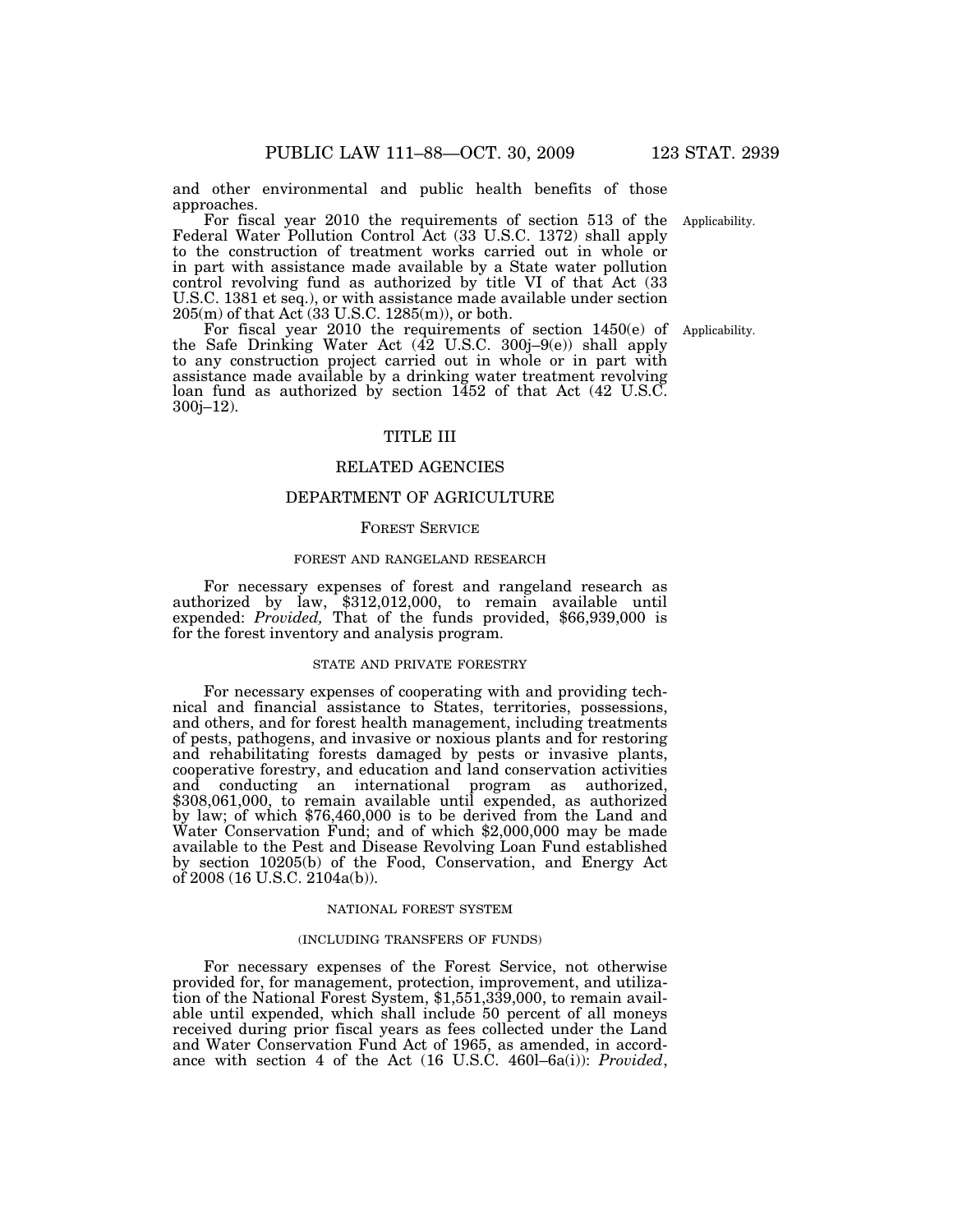That, through fiscal year 2012, the Secretary may authorize the expenditure or transfer of up to \$10,000,000 to the Department of the Interior, Bureau of Land Management, for removal, preparation, and adoption of excess wild horses and burros from National Forest System lands, and for the performance of cadastral surveys to designate the boundaries of such lands.

Roads.

#### CAPITAL IMPROVEMENT AND MAINTENANCE

## (INCLUDING TRANSFER OF FUNDS)

For necessary expenses of the Forest Service, not otherwise provided for, \$556,053,000, to remain available until expended*,*  for construction, capital improvement, maintenance and acquisition of buildings and other facilities and infrastructure; and for construction, capital improvement, decommissioning, and maintenance of forest roads and trails by the Forest Service as authorized by 16 U.S.C. 532–538 and 23 U.S.C. 101 and 205: *Provided*, That \$90,000,000 shall be designated for urgently needed road decommissioning, road and trail repair and maintenance and associated activities, and removal of fish passage barriers, especially in areas where Forest Service roads may be contributing to water quality problems in streams and water bodies which support threatened, endangered or sensitive species or community water sources: *Provided further*, That funds provided herein shall be available for the decommissioning of roads, including unauthorized roads not part of the transportation system, which are no longer needed: *Provided further,* That no funds shall be expended to decommission any system road until notice and an opportunity for public comment has been provided on each decommissioning project: *Provided further*, That the decommissioning of unauthorized roads not part of the official transportation system shall be expedited in response to threats to public safety, water quality, or natural resources: *Provided further*, That funds becoming available in fiscal year 2010 under the Act of March 4, 1913 (16 U.S.C. 501) shall be transferred to the General Fund of the Treasury and shall not be available for transfer or obligation for any other purpose unless the funds are appropriated.

## LAND ACQUISITION

For expenses necessary to carry out the provisions of the Land and Water Conservation Fund Act of 1965, as amended (16 U.S.C. 460l–4 through 11), including administrative expenses, and for acquisition of land or waters, or interest therein, in accordance with statutory authority applicable to the Forest Service, \$63,522,000, to be derived from the Land and Water Conservation Fund and to remain available until expended.

#### ACQUISITION OF LANDS FOR NATIONAL FORESTS SPECIAL ACTS

For acquisition of lands within the exterior boundaries of the Cache, Uinta, and Wasatch National Forests, Utah; the Toiyabe National Forest, Nevada; and the Angeles, San Bernardino, Sequoia, and Cleveland National Forests, California, as authorized by law, \$1,050,000, to be derived from forest receipts.

Notice. Public comment.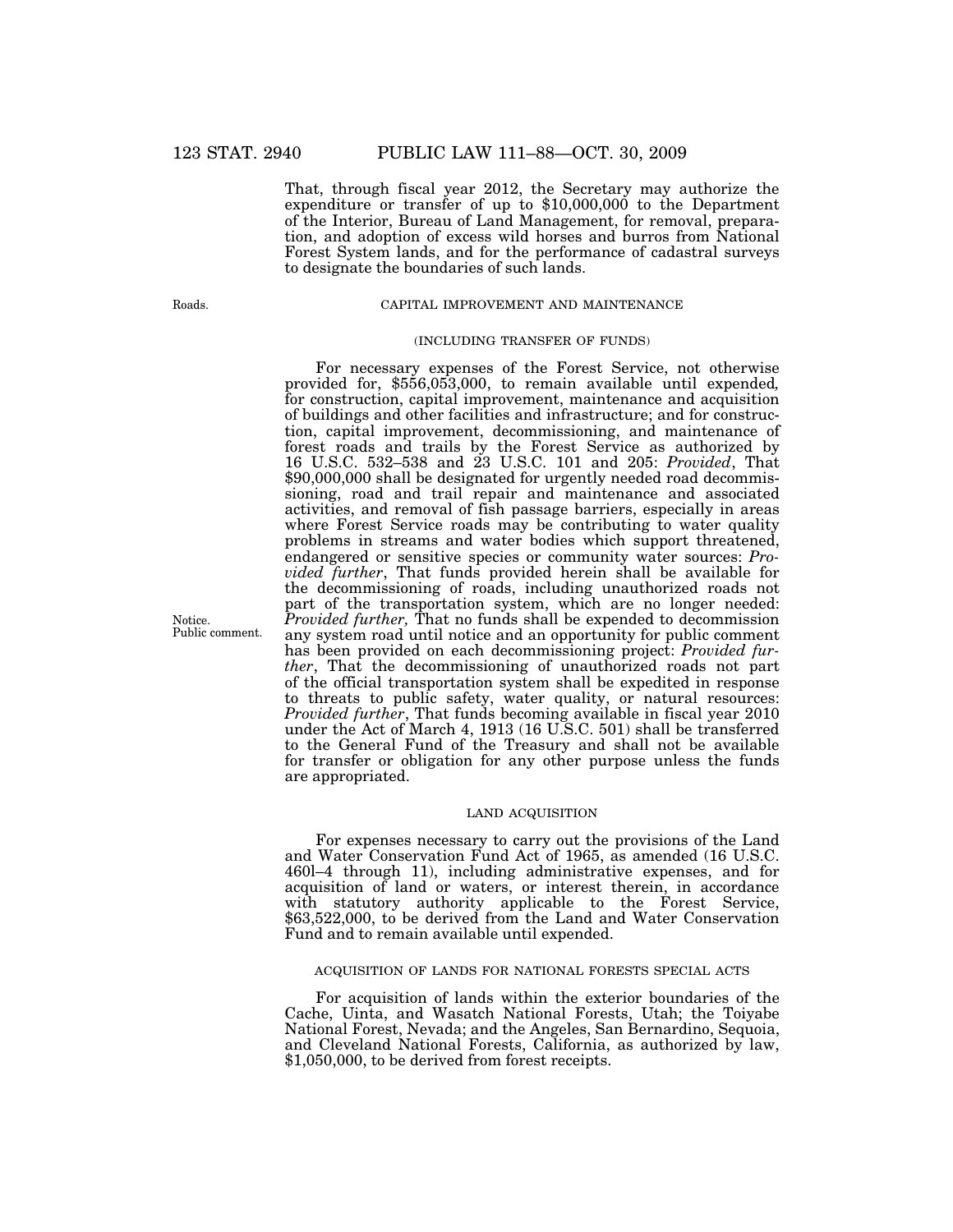## ACQUISITION OF LANDS TO COMPLETE LAND EXCHANGES

For acquisition of lands, such sums, to be derived from funds deposited by State, county, or municipal governments, public school districts, or other public school authorities, and for authorized expenditures from funds deposited by non-Federal parties pursuant to Land Sale and Exchange Acts, pursuant to the Act of December 4, 1967, as amended (16 U.S.C. 484a), to remain available until expended (16 U.S.C. 460l–516–617a, 555a; Public Law 96–586; Public Law 76–589, 76–591; and Public Law 78–310).

## RANGE BETTERMENT FUND

For necessary expenses of range rehabilitation, protection, and improvement, 50 percent of all moneys received during the prior fiscal year, as fees for grazing domestic livestock on lands in National Forests in the 16 Western States, pursuant to section  $401(b)(1)$  of Public Law 94–579, as amended, to remain available until expended, of which not to exceed 6 percent shall be available for administrative expenses associated with on-the-ground range rehabilitation, protection, and improvements.

## GIFTS, DONATIONS AND BEQUESTS FOR FOREST AND RANGELAND RESEARCH

For expenses authorized by 16 U.S.C. 1643(b), \$50,000, to remain available until expended, to be derived from the fund established pursuant to the above Act.

#### MANAGEMENT OF NATIONAL FOREST LANDS FOR SUBSISTENCE USES

For necessary expenses of the Forest Service to manage Federal lands in Alaska for subsistence uses under title VIII of the Alaska National Interest Lands Conservation Act (Public Law 96–487), \$2,582,000, to remain available until expended.

#### WILDLAND FIRE MANAGEMENT

#### (INCLUDING TRANSFERS OF FUNDS)

For necessary expenses for forest fire presuppression activities on National Forest System lands, for emergency fire suppression on or adjacent to such lands or other lands under fire protection agreement, hazardous fuels reduction on or adjacent to such lands, and for emergency rehabilitation of burned-over National Forest System lands and water, \$2,103,737,000, to remain available until expended: *Provided*, That such funds including unobligated balances under this heading, are available for repayment of advances from other appropriations accounts previously transferred for such purposes: *Provided further*, That such funds shall be available to reimburse State and other cooperating entities for services provided in response to wildfire and other emergencies or disasters to the extent such reimbursements by the Forest Service for non-fire emergencies are fully repaid by the responsible emergency management agency: *Provided further*, That, notwithstanding any other provision of law, \$8,000,000 of funds appropriated under this appropriation shall be used for Fire Science Research in support of the Joint Fire Science Program: *Provided further*, That all authorities for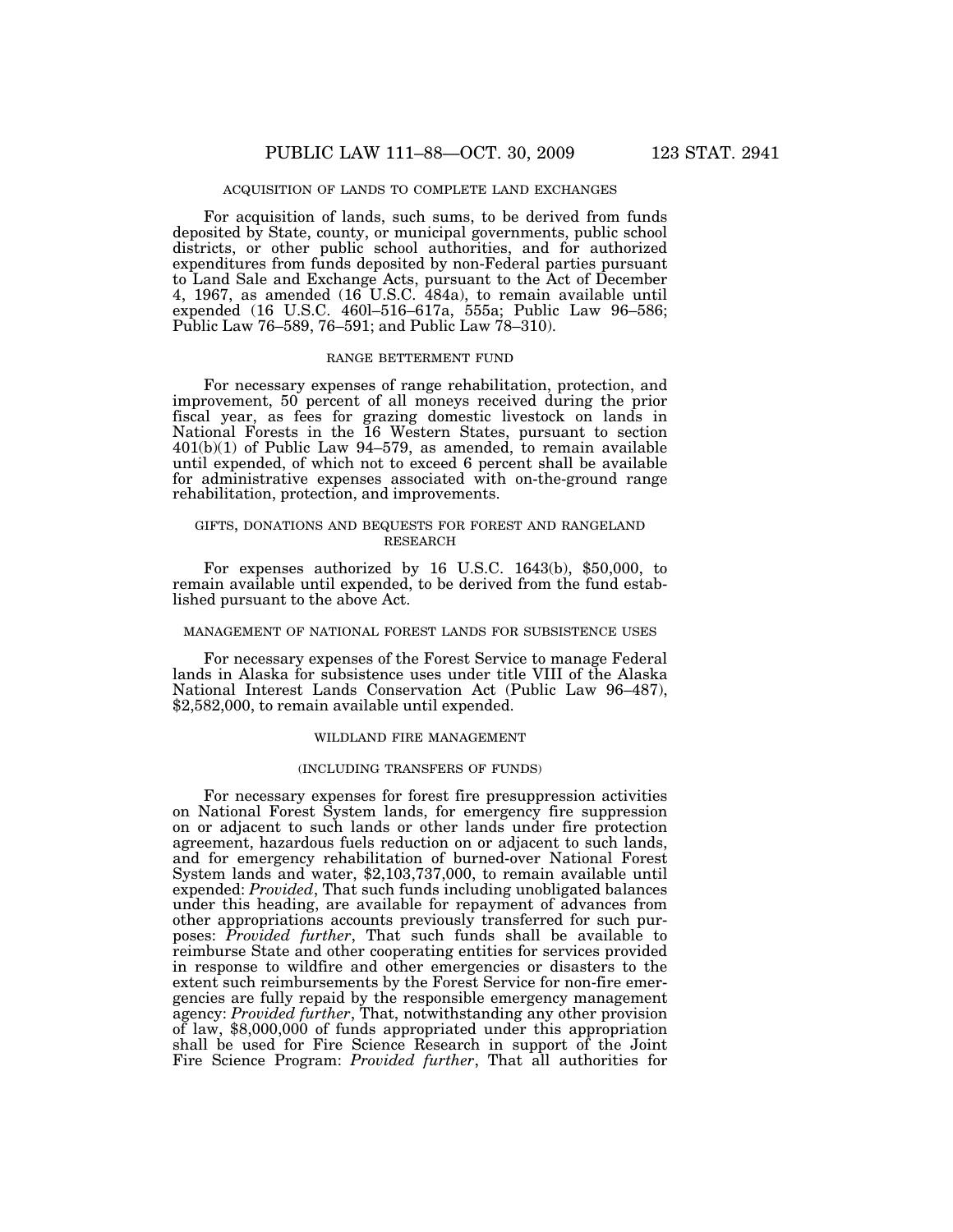the use of funds, including the use of contracts, grants, and cooperative agreements, available to execute the Forest and Rangeland Research appropriation, are also available in the utilization of these funds for Fire Science Research: *Provided further*, That funds provided shall be available for emergency rehabilitation and restoration, hazardous fuels reduction activities in the urban-wildland interface, support to Federal emergency response, and wildfire suppression activities of the Forest Service: *Provided further*, That of the funds provided, \$350,285,000 is for hazardous fuels reduction activities, \$11,600,000 is for rehabilitation and restoration, \$23,917,000 is for research activities and to make competitive research grants pursuant to the Forest and Rangeland Renewable Resources Research Act, as amended (16 U.S.C. 1641 et seq.), \$71,250,000 is for State fire assistance, \$9,000,000 is for volunteer fire assistance, \$20,752,000 is for forest health activities on Federal lands and \$11,428,000 is for forest health activities on State and private lands: *Provided further*, That no less than \$75,000,000 in prior-year wildfire suppression balances shall be made available in addition to amounts provided in this Act for that purpose: *Provided further*, That of the funds provided for hazardous fuels reduction, \$10,000,000 shall be deposited in the Collaborative Forest Landscape Restoration Fund for ecological restoration treatments as authorized by 16 U.S.C. 7303(f): *Provided further*, That amounts in this paragraph may be transferred to the ''State and Private Forestry'', ''National Forest System'', and ''Forest and Rangeland Research'' accounts to fund State fire assistance, volunteer fire assistance, forest health management, forest and rangeland research, the Joint Fire Science Program, vegetation and watershed management, heritage site rehabilitation, and wildlife and fish habitat management and restoration: *Provided further*, That up to \$15,000,000 of the funds provided under this heading for hazardous fuels treatments may be transferred to and made a part of the ''National Forest System'' account at the sole discretion of the Chief 30 days after notifying the House and the Senate Committees on Appropriations: *Provided further*, That the costs of implementing any cooperative agreement between the Federal Government and any non-Federal entity may be shared, as mutually agreed on by the affected parties: *Provided further*, That up to \$15,000,000 of the funds provided herein may be used by the Secretary of Agriculture to enter into procurement contracts or cooperative agreements, or issue grants, for hazardous fuels reduction activities and for training and monitoring associated with such hazardous fuels reduction activities, on Federal land, or on adjacent non-Federal land for activities that benefit resources on Federal land: *Provided further*, That funds made available to implement the Community Forest Restoration Act, Public Law 106– 393, title VI, shall be available for use on non-Federal lands in accordance with authorities made available to the Forest Service under the State and Private Forestry Appropriation: *Provided further*, That the Secretary of the Interior and the Secretary of Agriculture may authorize the transfer of funds appropriated for wildland fire management, in an aggregate amount not to exceed \$50,000,000, between the Departments when such transfers would facilitate and expedite jointly funded wildland fire management programs and projects: *Provided further*, That of the funds provided for hazardous fuels reduction, not to exceed \$5,000,000, may be used to make grants, using any authorities available to the Forest

Notification. Transfer date.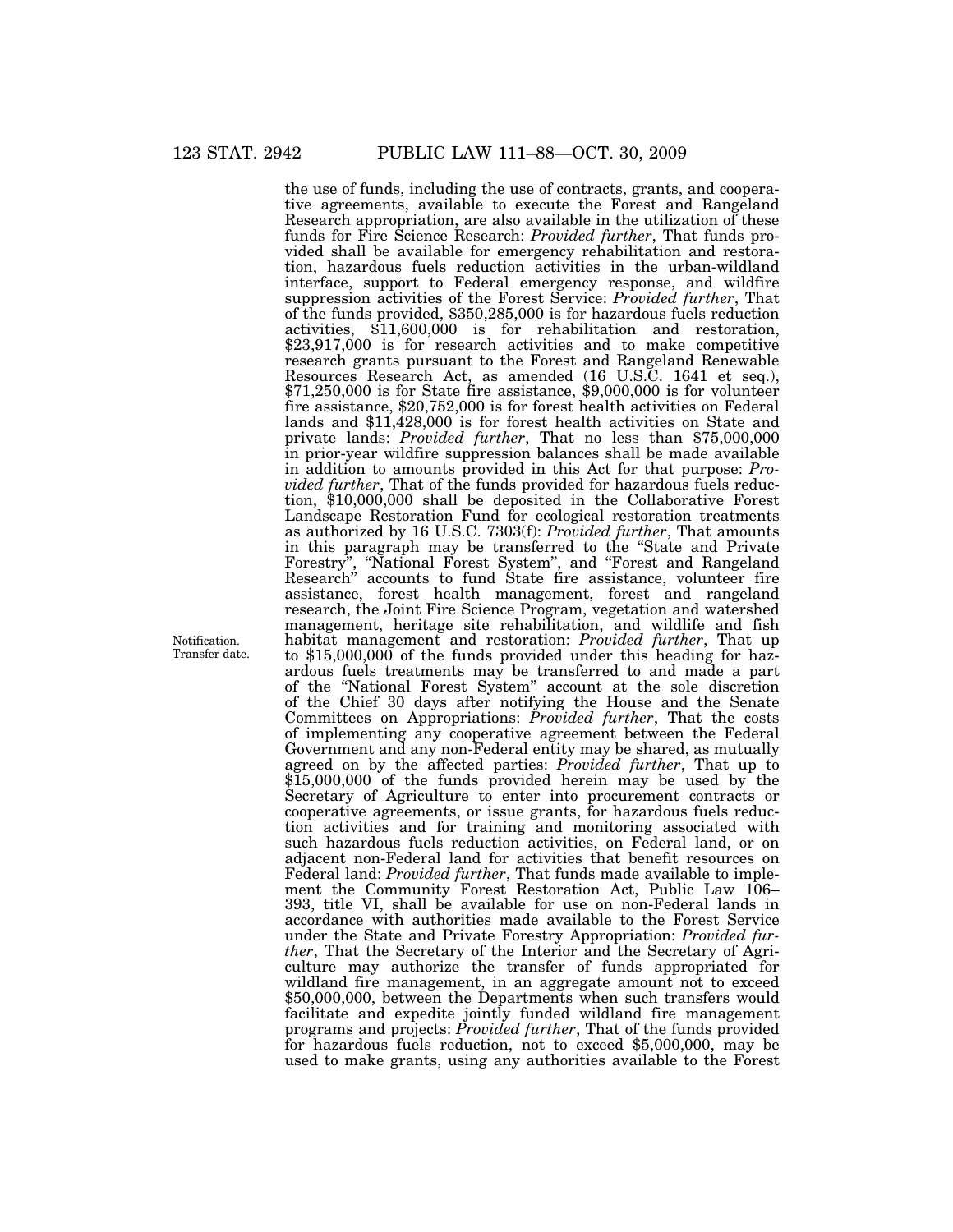Service under the State and Private Forestry appropriation, for the purpose of creating incentives for increased use of biomass from national forest lands: *Provided further*, That funds designated for wildfire suppression shall be assessed for cost pools on the same basis as such assessments are calculated against other agency programs.

## FLAME WILDFIRE SUPPRESSION RESERVE FUND

#### (INCLUDING TRANSFERS OF FUNDS)

For deposit in the FLAME Wildfire Suppression Reserve Fund created in title V, section 502(b) of this Act, \$413,000,000, to remain available until expended.

## ADMINISTRATIVE PROVISIONS, FOREST SERVICE

#### (INCLUDING TRANSFERS OF FUNDS)

Appropriations to the Forest Service for the current fiscal year shall be available for: (1) purchase of passenger motor vehicles; acquisition of passenger motor vehicles from excess sources, and hire of such vehicles; purchase, lease, operation, maintenance, and acquisition of aircraft from excess sources to maintain the operable fleet for use in Forest Service wildland fire programs and other Forest Service programs; notwithstanding other provisions of law, existing aircraft being replaced may be sold, with proceeds derived or trade-in value used to offset the purchase price for the replacement aircraft; (2) services pursuant to 7 U.S.C. 2225, and not to exceed \$100,000 for employment under 5 U.S.C. 3109; (3) purchase, erection, and alteration of buildings and other public improvements (7 U.S.C. 2250); (4) acquisition of land, waters, and interests therein pursuant to 7 U.S.C. 428a; (5) for expenses pursuant to the Volunteers in the National Forest Act of 1972 (16 U.S.C. 558a, 558d, and 558a note); (6) the cost of uniforms as authorized by 5 U.S.C. 5901–5902; and (7) for debt collection contracts in accordance with 31 U.S.C. 3718(c).

Any appropriations or funds available to the Forest Service may be transferred to the Wildland Fire Management appropriation for forest firefighting, emergency rehabilitation of burned-over or damaged lands or waters under its jurisdiction, and fire preparedness due to severe burning conditions five days after the Secretary notifies the House and Senate Committees on Appropriations that all fire suppression funds appropriated under the headings ''Wildland Fire Management'' and ''FLAME Wildfire Suppression Reserve Fund'' shall be fully obligated within 30 days: *Provided*, That all funds used pursuant to this paragraph must be replenished by a supplemental appropriation which must be requested as promptly as possible.

Funds appropriated to the Forest Service shall be available for assistance to or through the Agency for International Development in connection with forest and rangeland research, technical information, and assistance in foreign countries, and shall be available to support forestry and related natural resource activities outside the United States and its territories and possessions, including technical assistance, education and training, and cooperation with United States and international organizations.

Notification. Deadlines.

Assessments.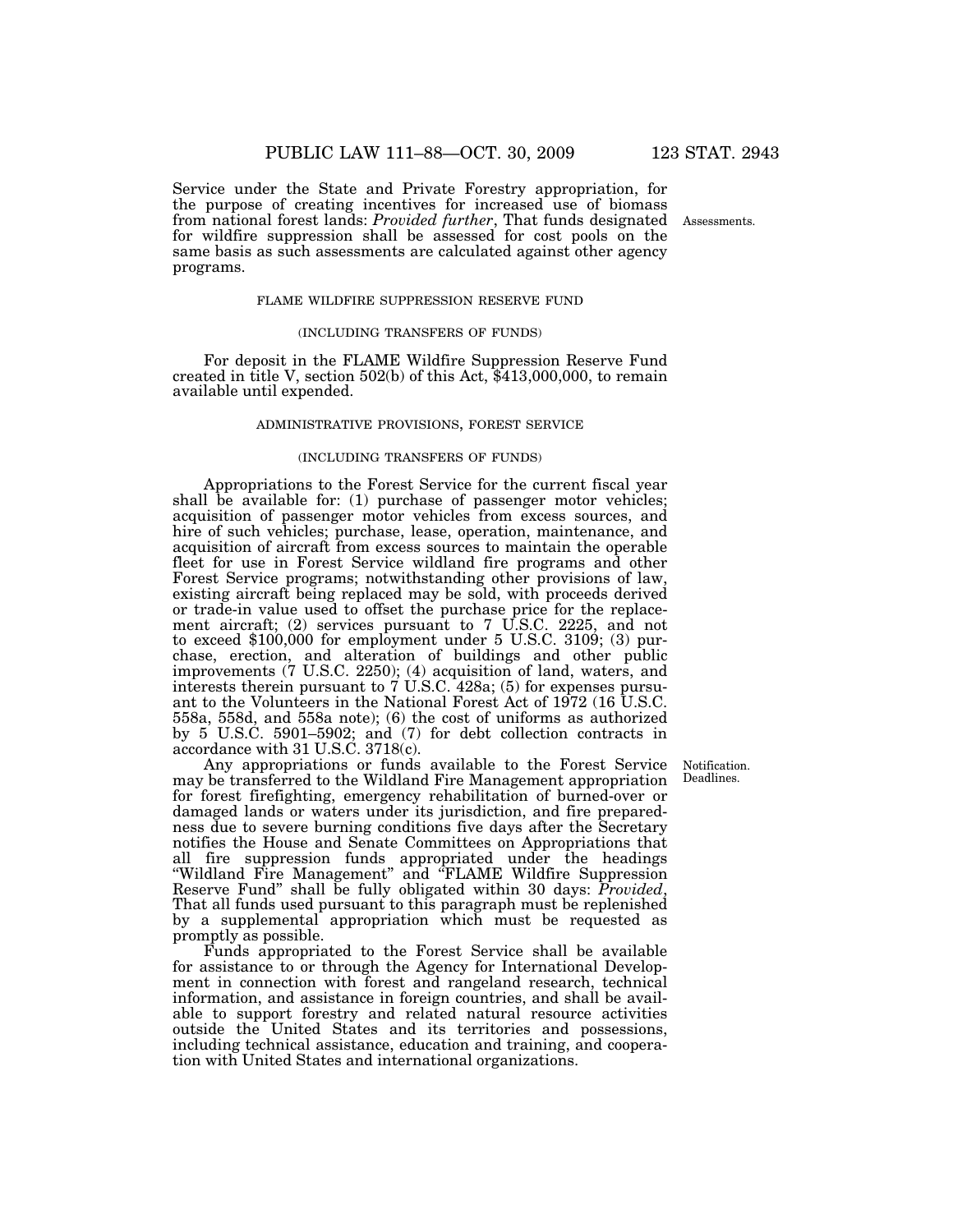16 USC 556i.

None of the funds made available to the Forest Service in this Act or any other Act with respect to any fiscal year shall be subject to transfer under the provisions of section 702(b) of the Department of Agriculture Organic Act of 1944 (7 U.S.C. 2257), section 442 of Public Law 106–224 (7 U.S.C. 7772), or section 10417(b) of Public Law 107–107 (7 U.S.C. 8316(b)).

None of the funds available to the Forest Service may be reprogrammed without the advance approval of the House and Senate Committees on Appropriations in accordance with the reprogramming procedures contained in the joint explanatory statement of the managers accompanying this Act.

Not more than \$78,350,000 of funds available to the Forest Service shall be transferred to the Working Capital Fund of the Department of Agriculture and not more than \$19,825,000 of funds available to the Forest Service shall be transferred to the Department of Agriculture for Department Reimbursable Programs, commonly referred to as Greenbook charges. Nothing in this paragraph shall prohibit or limit the use of reimbursable agreements requested by the Forest Service in order to obtain services from the Department of Agriculture's National Information Technology Center.

Funds available to the Forest Service shall be available to conduct a program of up to \$5,000,000 for priority projects within the scope of the approved budget, of which \$2,500,000 shall be carried out by the Youth Conservation Corps and \$2,500,000 shall be carried out under the authority of the Public Lands Corps Healthy Forests Restoration Act of 2005, Public Law 109–154.

Of the funds available to the Forest Service, \$4,000 is available to the Chief of the Forest Service for official reception and representation expenses.

Pursuant to sections 405(b) and 410(b) of Public Law 101– 593, of the funds available to the Forest Service, \$3,000,000 may be advanced in a lump sum to the National Forest Foundation to aid conservation partnership projects in support of the Forest Service mission, without regard to when the Foundation incurs expenses, for projects on or benefitting National Forest System lands or related to Forest Service programs: *Provided*, That the Foundation shall obtain, by the end of the period of Federal financial assistance, private contributions to match on at least one-for-one basis funds made available by the Forest Service: *Provided further*, That the Foundation may transfer Federal funds to Federal or a non-Federal recipient for a project at the same rate that the recipient has obtained the non-Federal matching funds: *Provided further*, That authorized investments of Federal funds held by the Foundation may be made only in interest-bearing obligations of the United States or in obligations guaranteed as to both principal and interest by the United States.

Pursuant to section 2(b)(2) of Public Law 98–244, \$3,000,000 of the funds available to the Forest Service shall be advanced to the National Fish and Wildlife Foundation in a lump sum to aid cost-share conservation projects, without regard to when expenses are incurred, on or benefitting National Forest System lands or related to Forest Service programs: *Provided*, That such funds shall be matched on at least a one-for-one basis by the Foundation or its sub-recipients: *Provided further*, That the Foundation may transfer Federal funds to a Federal or non-Federal recipient for a project at the same rate that the recipient has obtained the non-Federal matching funds.

Deadline.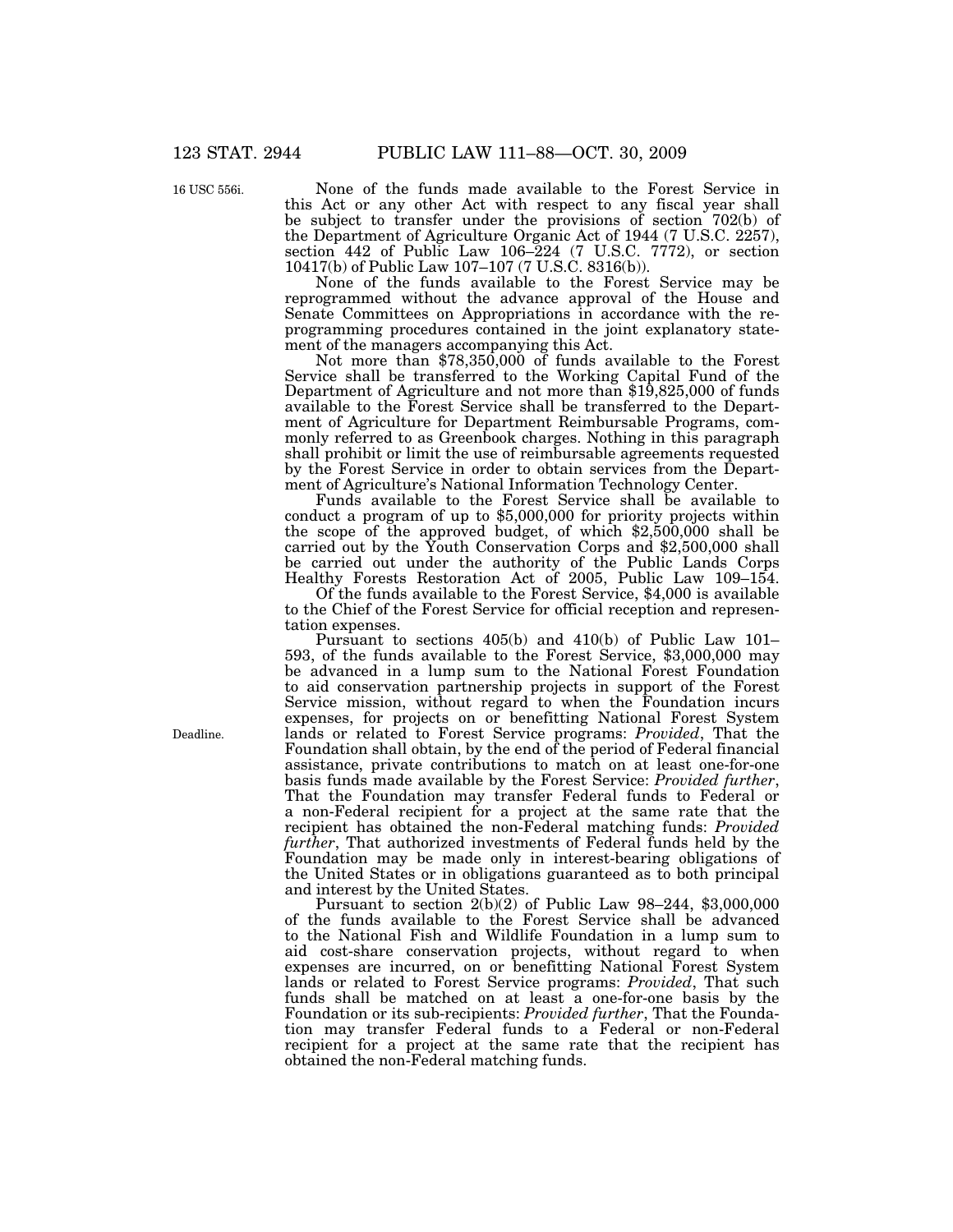Funds appropriated to the Forest Service shall be available for interactions with and providing technical assistance to rural communities and natural resource-based businesses for sustainable rural development purposes.

Funds appropriated to the Forest Service shall be available for payments to counties within the Columbia River Gorge National Scenic Area, pursuant to section  $14(c)(1)$  and  $(2)$ , and section  $16(a)(2)$ of Public Law 99–663.

An eligible individual who is employed in any project funded under title V of the Older American Act of 1965 (42 U.S.C. 3056 et seq.) and administered by the Forest Service shall be considered to be a Federal employee for purposes of chapter 171 of title 28, United States Code.

Any funds appropriated to the Forest Service may be used to meet the non-Federal share requirement in section 502(c) of the Older American Act of 1965 (42 U.S.C. 3056(c)(2)).

Assessments.

Funds available to the Forest Service, not to exceed \$55,000,000, shall be assessed for the purpose of performing fire, administrative and other facilities maintenance. Such assessments shall occur using a square foot rate charged on the same basis the agency uses to assess programs for payment of rent, utilities, and other support services.

Notwithstanding any other provision of law, any appropriations or funds available to the Forest Service not to exceed \$500,000 may be used to reimburse the Office of the General Counsel (OGC), Department of Agriculture, for travel and related expenses incurred as a result of OGC assistance or participation requested by the Forest Service at meetings, training sessions, management reviews, land purchase negotiations and similar non-litigation related matters. Future budget justifications for both the Forest Service and the Department of Agriculture should clearly display the sums previously transferred and the requested funding transfers.

The 19th unnumbered paragraph under heading "Administrative Provisions, Forest Service'' in title III of the Department of the Interior, Environment, and Related Agencies Appropriations Act, 2006, Public Law 109–54, is amended by striking "2009" and  $119$  Stat. 538. inserting "2014".

## DEPARTMENT OF HEALTH AND HUMAN SERVICES

#### INDIAN HEALTH SERVICE

## INDIAN HEALTH SERVICES

For expenses necessary to carry out the Act of August 5, 1954 (68 Stat. 674), the Indian Self-Determination Act, the Indian Health Care Improvement Act, and titles II and III of the Public Health Service Act with respect to the Indian Health Service, \$3,657,618,000, together with payments received during the fiscal year pursuant to 42 U.S.C. 238(b) and 238b for services furnished by the Indian Health Service: *Provided*, That funds made available to tribes and tribal organizations through contracts, grant agreements, or any other agreements or compacts authorized by the Indian Self-Determination and Education Assistance Act of 1975 (25 U.S.C. 450), shall be deemed to be obligated at the time of the grant or contract award and thereafter shall remain available to the tribe or tribal organization without fiscal year limitation: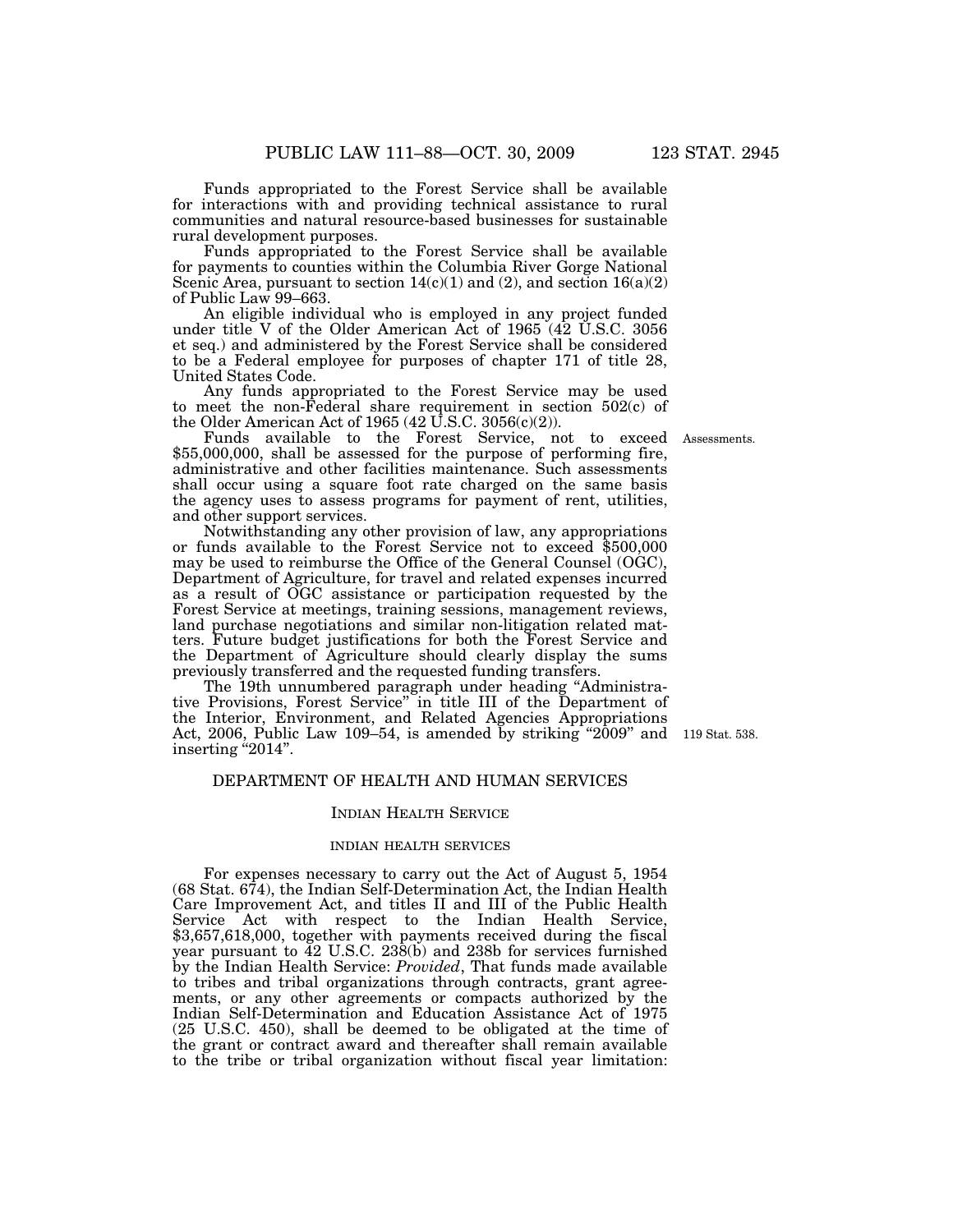*Provided further*, That \$779,347,000 for contract medical care, including \$48,000,000 for the Indian Catastrophic Health Emergency Fund, shall remain available until expended: *Provided further*, That \$18,251,000 is provided for Headquarters operations and information technology activities and, notwithstanding any other provision of law, the amount available under this proviso shall be allocated at the discretion of the Director of the Indian Health Service: *Provided further*, That of the funds provided, up to \$32,000,000 shall remain available until expended for implementation of the loan repayment program under section 108 of the Indian Health Care Improvement Act: *Provided further*, That \$16,391,000 is provided for the methamphetamine and suicide prevention and treatment initiative and \$10,000,000 is provided for the domestic violence prevention initiative and, notwithstanding any other provision of law, the amounts available under this proviso shall be allocated at the discretion of the Director of the Indian Health Service and shall remain available until expended: *Provided further*, That funds provided in this Act may be used for annual contracts and grants that fall within two fiscal years, provided the total obligation is recorded in the year the funds are appropriated: *Provided further*, That the amounts collected by the Secretary of Health and Human Services under the authority of title IV of the Indian Health Care Improvement Act shall remain available until expended for the purpose of achieving compliance with the applicable conditions and requirements of titles XVIII and XIX of the Social Security Act, except for those related to the planning, design, or construction of new facilities: *Provided further*, That funding contained herein for scholarship programs under the Indian Health Care Improvement Act (25 U.S.C. 1613) shall remain available until expended: *Provided further*, That amounts received by tribes and tribal organizations under title IV of the Indian Health Care Improvement Act shall be reported and accounted for and available to the receiving tribes and tribal organizations until expended: *Provided further*, That, notwithstanding any other provision of law, of the amounts provided herein, not to exceed \$398,490,000 shall be for payments to tribes and tribal organizations for contract or grant support costs associated with contracts, grants, self-governance compacts, or annual funding agreements between the Indian Health Service and a tribe or tribal organization pursuant to the Indian Self-Determination Act of 1975, as amended, prior to or during fiscal year 2010, of which not to exceed \$5,000,000 may be used for contract support costs associated with new or expanded self-determination contracts, grants, self-governance compacts, or annual funding agreements: *Provided further*, That the Bureau of Indian Affairs may collect from the Indian Health Service, tribes and tribal organizations operating health facilities pursuant to Public Law 93–638, such individually identifiable health information relating to disabled children as may be necessary for the purpose of carrying out its functions under the Individuals with Disabilities Education Act (20 U.S.C. 1400, et seq.): *Provided further*, That the Indian Health Care Improvement Fund may be used, as needed, to carry out activities typically funded under the Indian Health Facilities account.

Loans.

Reports.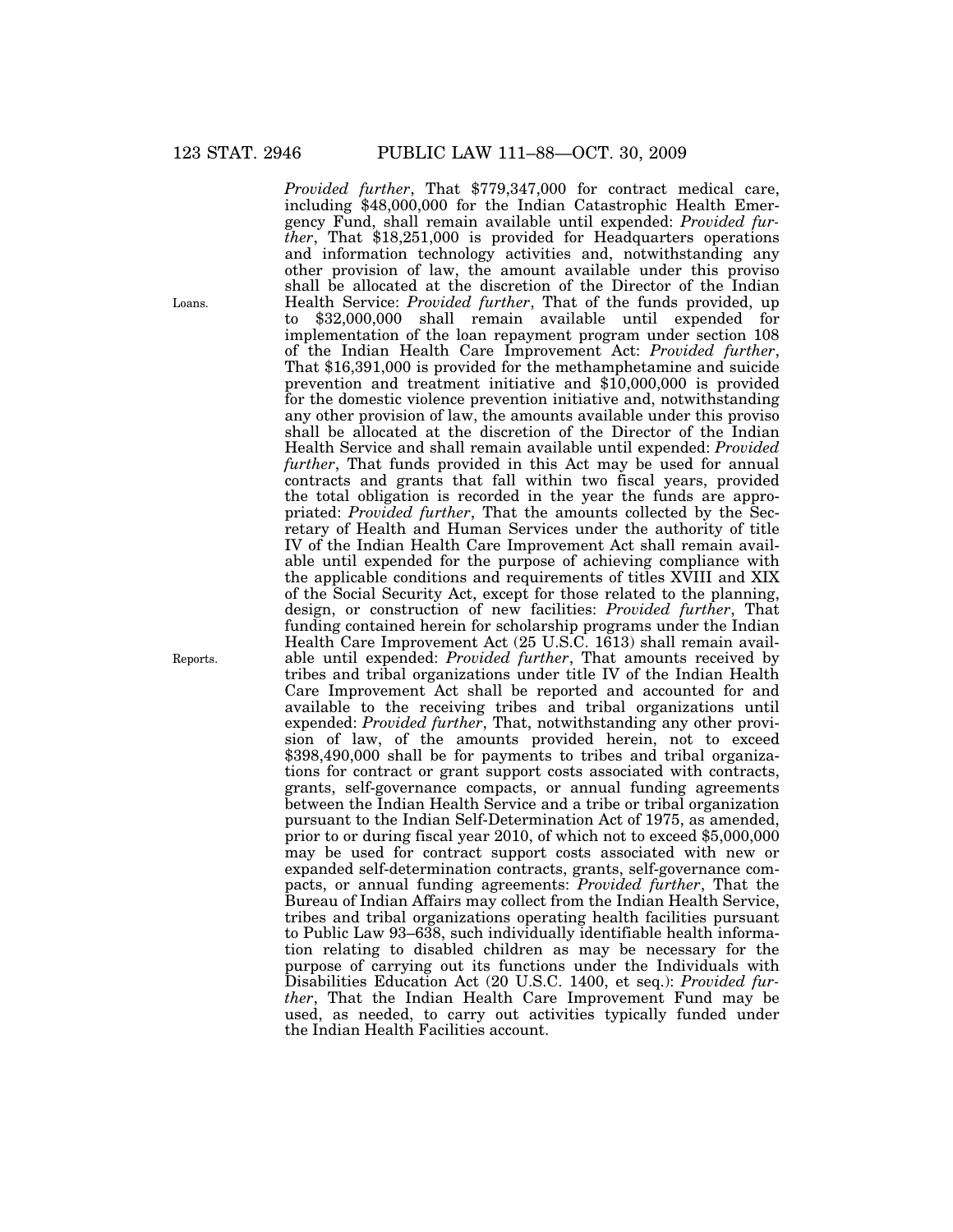## INDIAN HEALTH FACILITIES

For construction, repair, maintenance, improvement, and equipment of health and related auxiliary facilities, including quarters for personnel; preparation of plans, specifications, and drawings; acquisition of sites, purchase and erection of modular buildings, and purchases of trailers; and for provision of domestic and community sanitation facilities for Indians, as authorized by section 7 of the Act of August 5, 1954 (42 U.S.C. 2004a), the Indian Self-Determination Act, and the Indian Health Care Improvement Act, and for expenses necessary to carry out such Acts and titles II and III of the Public Health Service Act with respect to environmental health and facilities support activities of the Indian Health Service, \$394,757,000, to remain available until expended: *Provided*, That notwithstanding any other provision of law, funds appropriated for the planning, design, construction, renovation or expansion of health facilities for the benefit of an Indian tribe or tribes may be used to purchase land on which such facilities will be located: *Provided further*, That not to exceed \$500,000 shall be used by the Indian Health Service to purchase TRANSAM equipment from the Department of Defense for distribution to the Indian Health Service and tribal facilities: *Provided further*, That none of the funds appropriated to the Indian Health Service may be used for sanitation facilities construction for new homes funded with grants by the housing programs of the United States Department of Housing and Urban Development: *Provided further*, That not to exceed \$2,700,000 from this account and the ''Indian Health Services'' account shall be used by the Indian Health Service to obtain ambulances for the Indian Health Service and tribal facilities in conjunction with an existing interagency agreement between the Indian Health Service and the General Services Administration: *Provided further*, That not to exceed \$500,000 shall be placed in a Demolition Fund, to remain available until expended, and be used by the Indian Health Service for the demolition of Federal buildings.

## ADMINISTRATIVE PROVISIONS, INDIAN HEALTH SERVICE

Appropriations provided in this Act to the Indian Health Service shall be available for services as authorized by 5 U.S.C. 3109 at rates not to exceed the per diem rate equivalent to the maximum rate payable for senior-level positions under 5 U.S.C. 5376; hire of passenger motor vehicles and aircraft; purchase of medical equipment; purchase of reprints; purchase, renovation and erection of modular buildings and renovation of existing facilities; payments for telephone service in private residences in the field, when authorized under regulations approved by the Secretary; uniforms or allowances therefor as authorized by 5 U.S.C. 5901–5902; and for expenses of attendance at meetings that relate to the functions or activities of the Indian Health Service.

In accordance with the provisions of the Indian Health Care Improvement Act, non-Indian patients may be extended health care at all tribally administered or Indian Health Service facilities, subject to charges, and the proceeds along with funds recovered under the Federal Medical Care Recovery Act (42 U.S.C. 2651– 2653) shall be credited to the account of the facility providing the service and shall be available without fiscal year limitation. Notwithstanding any other law or regulation, funds transferred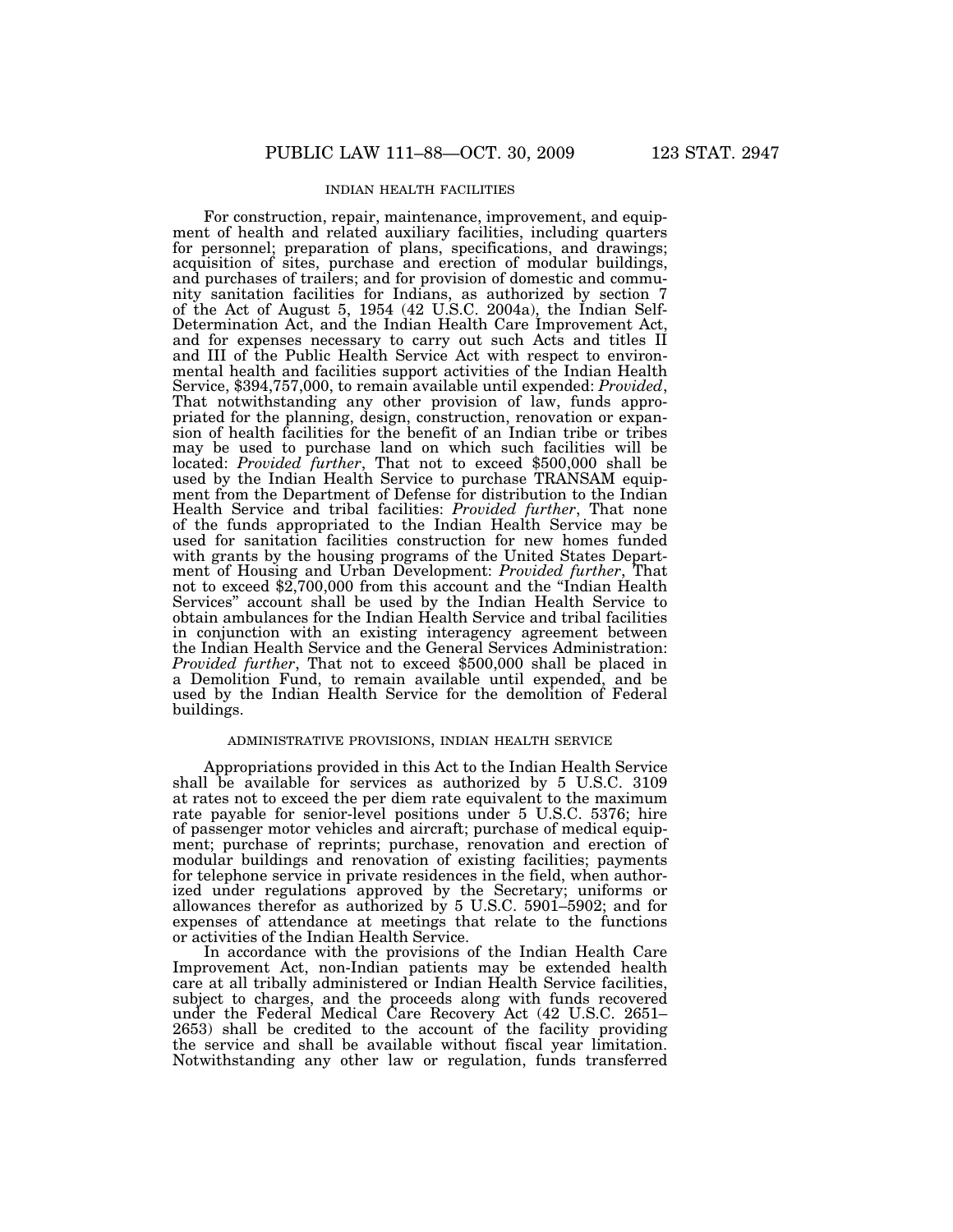from the Department of Housing and Urban Development to the Indian Health Service shall be administered under Public Law 86–121, the Indian Sanitation Facilities Act and Public Law 93– 638, as amended.

Funds appropriated to the Indian Health Service in this Act, except those used for administrative and program direction purposes, shall not be subject to limitations directed at curtailing Federal travel and transportation.

None of the funds made available to the Indian Health Service in this Act shall be used for any assessments or charges by the Department of Health and Human Services unless identified in the budget justification and provided in this Act, or approved by the House and Senate Committees on Appropriations through the reprogramming process.

Notwithstanding any other provision of law, funds previously or herein made available to a tribe or tribal organization through a contract, grant, or agreement authorized by title I or title V of the Indian Self-Determination and Education Assistance Act of 1975 (25 U.S.C. 450), may be deobligated and reobligated to a self-determination contract under title I, or a self-governance agreement under title V of such Act and thereafter shall remain available to the tribe or tribal organization without fiscal year limitation.

None of the funds made available to the Indian Health Service in this Act shall be used to implement the final rule published in the Federal Register on September 16, 1987, by the Department of Health and Human Services, relating to the eligibility for the health care services of the Indian Health Service until the Indian Health Service has submitted a budget request reflecting the increased costs associated with the proposed final rule, and such request has been included in an appropriations Act and enacted into law.

With respect to functions transferred by the Indian Health Service to tribes or tribal organizations, the Indian Health Service is authorized to provide goods and services to those entities on a reimbursable basis, including payments in advance with subsequent adjustment. The reimbursements received therefrom, along with the funds received from those entities pursuant to the Indian Self-Determination Act, may be credited to the same or subsequent appropriation account from which the funds were originally derived, with such amounts to remain available until expended.

Reimbursements for training, technical assistance, or services provided by the Indian Health Service will contain total costs, including direct, administrative, and overhead associated with the provision of goods, services, or technical assistance.

The appropriation structure for the Indian Health Service may not be altered without advance notification to the House and Senate Committees on Appropriations.

## NATIONAL INSTITUTES OF HEALTH

## NATIONAL INSTITUTE OF ENVIRONMENTAL HEALTH SCIENCES

For necessary expenses for the National Institute of Environmental Health Sciences in carrying out activities set forth in section 311(a) of the Comprehensive Environmental Response, Compensation, and Liability Act of 1980, as amended, and section  $126(g)$ 

Regulations. Budget request.

Notification.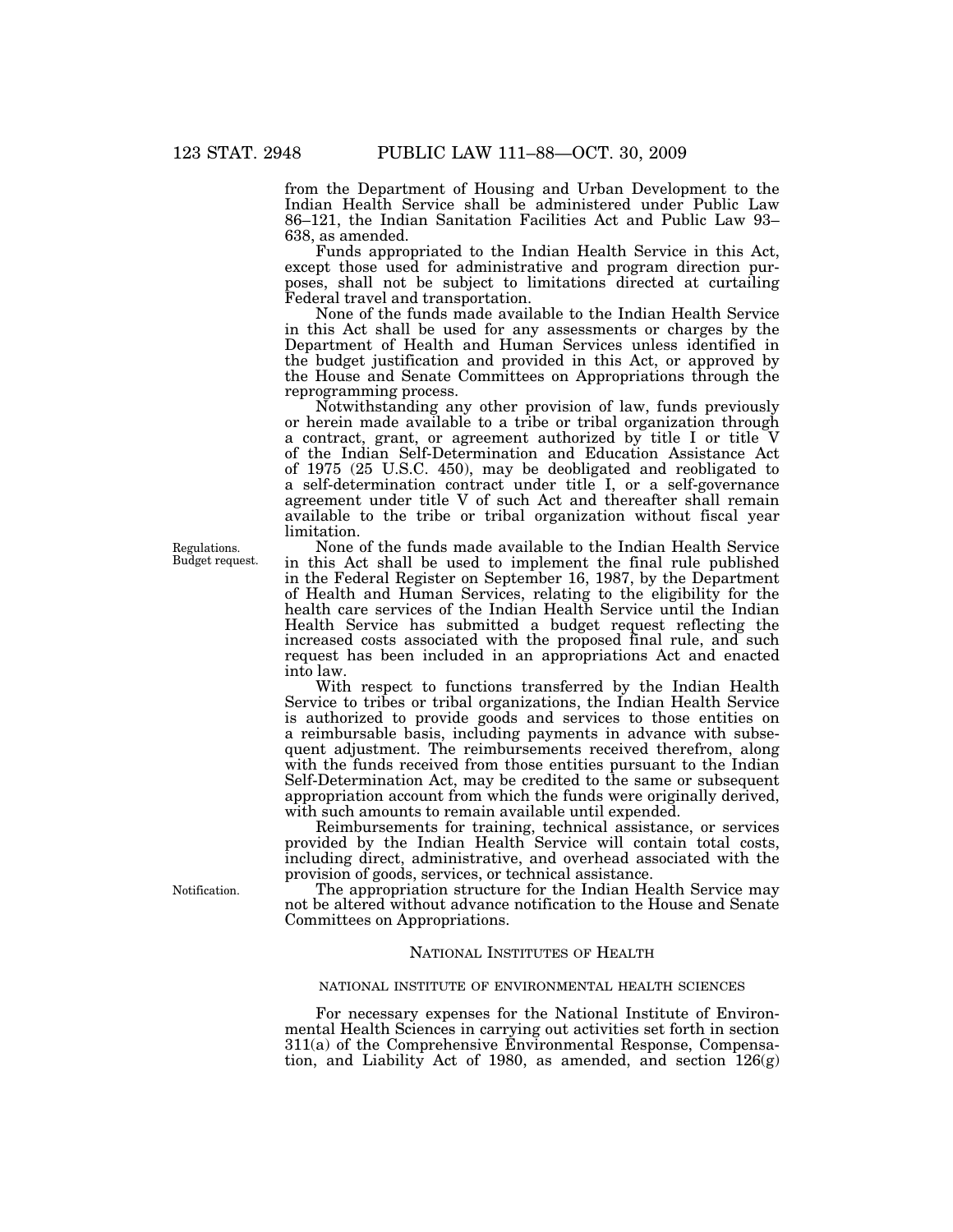of the Superfund Amendments and Reauthorization Act of 1986, \$79,212,000.

## AGENCY FOR TOXIC SUBSTANCES AND DISEASE REGISTRY

#### TOXIC SUBSTANCES AND ENVIRONMENTAL PUBLIC HEALTH

For necessary expenses for the Agency for Toxic Substances and Disease Registry (ATSDR) in carrying out activities set forth in sections  $104(i)$  and  $111(c)(4)$  of the Comprehensive Environmental Response, Compensation, and Liability Act of 1980 (CERCLA), as amended; section 118(f) of the Superfund Amendments and Reauthorization Act of 1986 (SARA), as amended; and section 3019 of the Solid Waste Disposal Act, as amended, \$76,792,000, of which up to \$1,000 per eligible employee of the Agency for Toxic Substance and Disease Registry shall remain available until expended for Individual Learning Accounts: *Provided*, That notwithstanding any other provision of law, in lieu of performing a health assessment under section 104(i)(6) of CERCLA, the Administrator of ATSDR may conduct other appropriate health studies, evaluations, or activities, including, without limitation, biomedical testing, clinical evaluations, medical monitoring, and referral to accredited health care providers: *Provided further*, That in performing any such health assessment or health study, evaluation, or activity, the Administrator of ATSDR shall not be bound by the deadlines in section 104(i)(6)(A) of CERCLA: *Provided further*, That none of the funds appropriated under this heading shall be available for ATSDR to issue in excess of 40 toxicological profiles pursuant to section 104(i) of CERCLA during fiscal year 2010, and existing profiles may be updated as necessary.

## OTHER RELATED AGENCIES

## EXECUTIVE OFFICE OF THE PRESIDENT

## COUNCIL ON ENVIRONMENTAL QUALITY AND OFFICE OF ENVIRONMENTAL QUALITY

For necessary expenses to continue functions assigned to the Council on Environmental Quality and Office of Environmental Quality pursuant to the National Environmental Policy Act of 1969, the Environmental Quality Improvement Act of 1970, and Reorganization Plan No. 1 of 1977, and not to exceed \$750 for official reception and representation expenses, \$3,159,000: *Provided*, That Appointment. notwithstanding section 202 of the National Environmental Policy Act of 1970, the Council shall consist of one member, appointed by the President, by and with the advice and consent of the Senate, serving as chairman and exercising all powers, functions, and duties of the Council.

#### CHEMICAL SAFETY AND HAZARD INVESTIGATION BOARD

## SALARIES AND EXPENSES

For necessary expenses in carrying out activities pursuant to section  $112(r)(6)$  of the Clean Air Act, as amended, including hire of passenger vehicles, uniforms or allowances therefor, as authorized by 5 U.S.C. 5901–5902, and for services authorized by 5 U.S.C.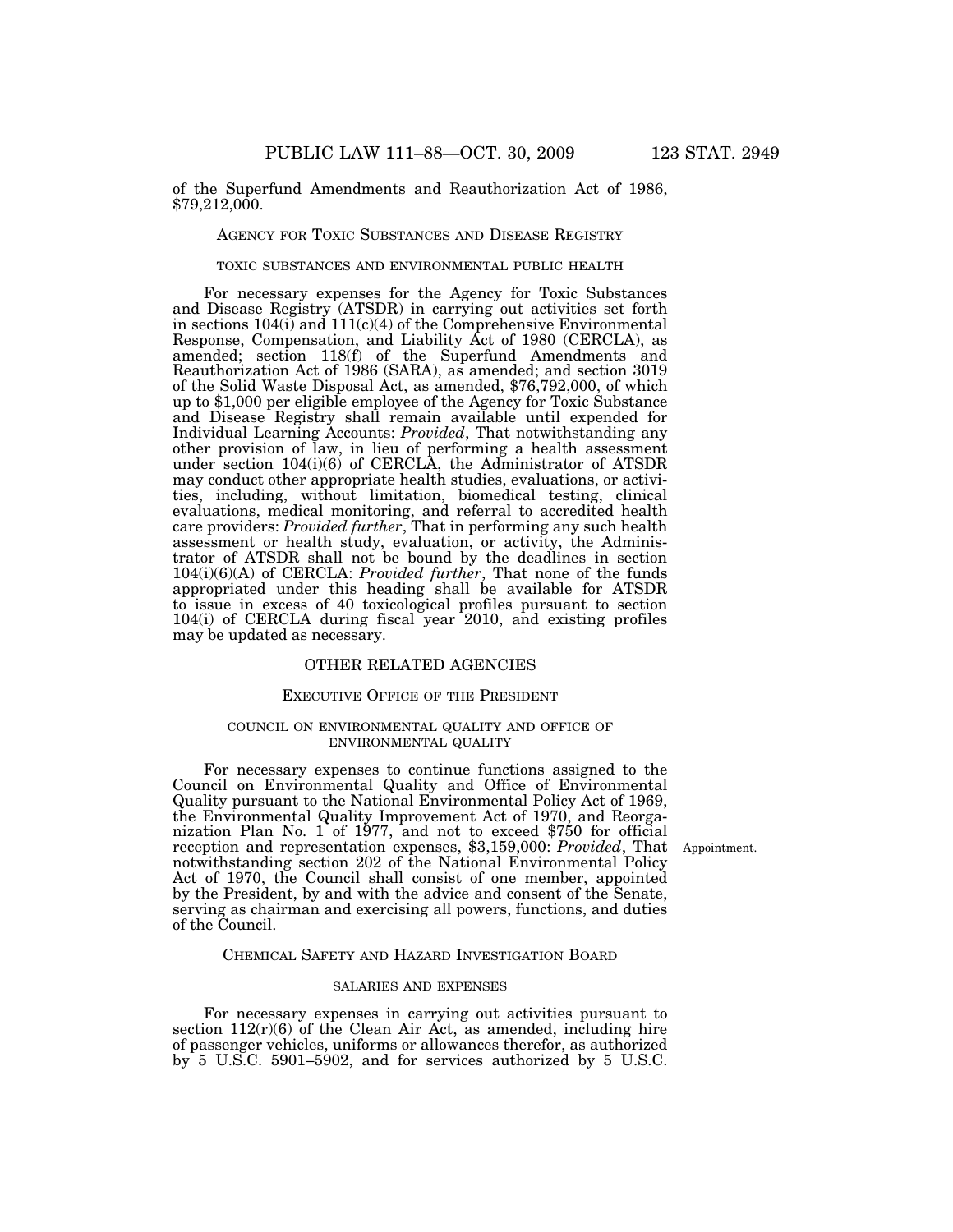Government positions.

5 USC app. 8G note.

Study.

3109 but at rates for individuals not to exceed the per diem equivalent to the maximum rate payable for senior level positions under 5 U.S.C. 5376, \$11,147,000: *Provided*, That the Chemical Safety and Hazard Investigation Board (Board) shall have not more than three career Senior Executive Service positions: *Provided further*, That notwithstanding any other provision of law, the individual appointed to the position of Inspector General of the Environmental Protection Agency (EPA) shall, by virtue of such appointment, also hold the position of Inspector General of the Board: *Provided further*, That notwithstanding any other provision of law, the Inspector General of the Board shall utilize personnel of the Office of Inspector General of EPA in performing the duties of the Inspector General of the Board, and shall not appoint any individuals to positions within the Board: *Provided further*, That of the funds appropriated under this heading, \$600,000 shall be for a study by the National Academy of Sciences to examine the use and storage of methyl isocyanate including the feasibility of implementing alternative chemicals or processes and an examination of the cost of alternatives at the Bayer CropScience facility in Institute, West Virginia.

## OFFICE OF NAVAJO AND HOPI INDIAN RELOCATION

## SALARIES AND EXPENSES

For necessary expenses of the Office of Navajo and Hopi Indian Relocation as authorized by Public Law 93–531, \$8,000,000, to remain available until expended: *Provided,* That funds provided in this or any other appropriations Act are to be used to relocate eligible individuals and groups including evictees from District 6, Hopi-partitioned lands residents, those in significantly substandard housing, and all others certified as eligible and not included in the preceding categories: *Provided further,* That none of the funds contained in this or any other Act may be used by the Office of Navajo and Hopi Indian Relocation to evict any single Navajo or Navajo family who, as of November 30, 1985, was physically domiciled on the lands partitioned to the Hopi Tribe unless a new or replacement home is provided for such household: *Provided further,* That no relocatee will be provided with more than one new or replacement home: *Provided further,* That the Office shall relocate any certified eligible relocatees who have selected and received an approved homesite on the Navajo reservation or selected a replacement residence off the Navajo reservation or on the land acquired pursuant to 25 U.S.C. 640d–10.

## INSTITUTE OF AMERICAN INDIAN AND ALASKA NATIVE CULTURE AND ARTS DEVELOPMENT

## PAYMENT TO THE INSTITUTE

For payment to the Institute of American Indian and Alaska Native Culture and Arts Development, as authorized by title XV of Public Law 99–498, as amended (20 U.S.C. 56 part A), \$8,300,000.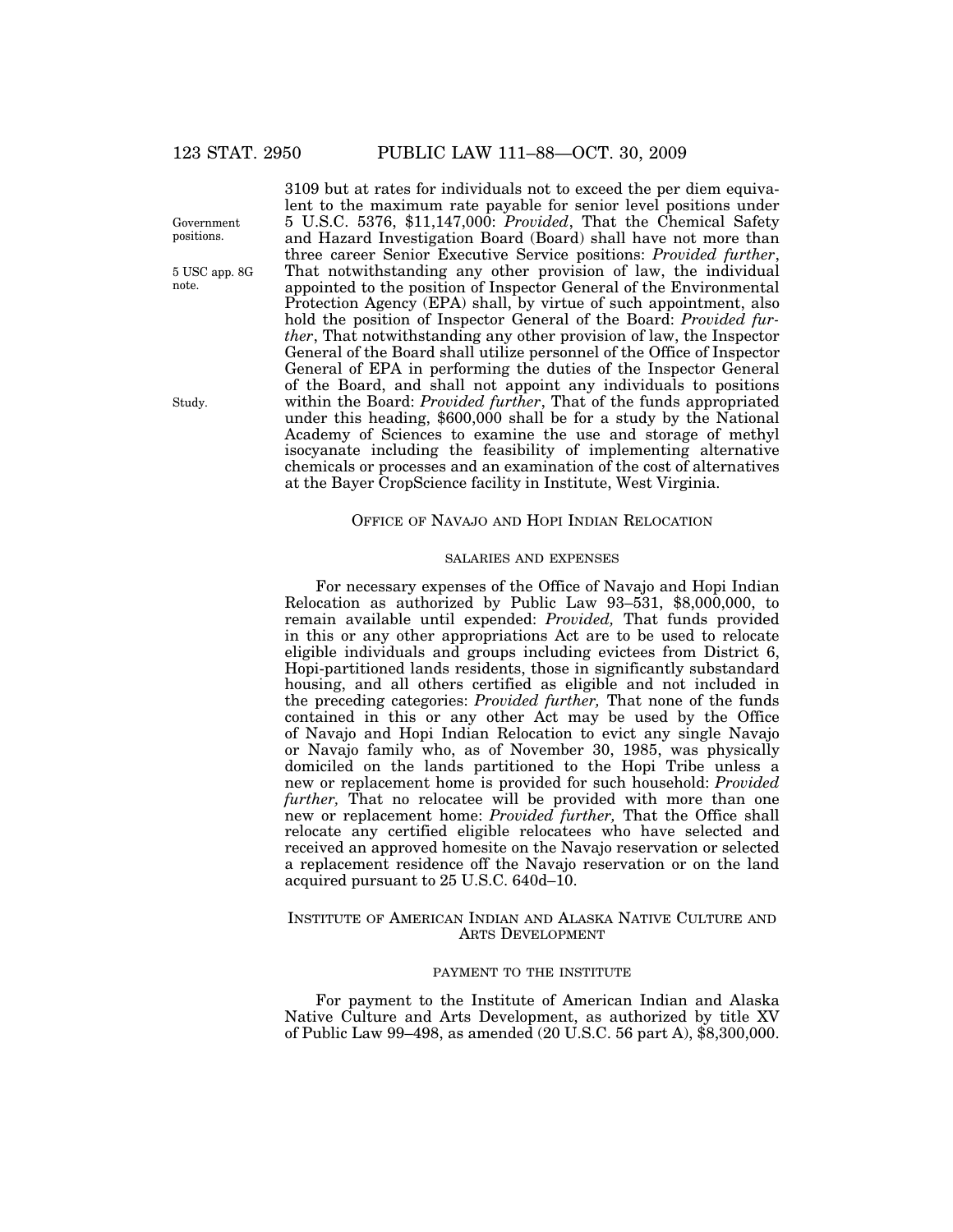## SMITHSONIAN INSTITUTION

## SALARIES AND EXPENSES

For necessary expenses of the Smithsonian Institution, as authorized by law, including research in the fields of art, science, and history; development, preservation, and documentation of the National Collections; presentation of public exhibits and performances; collection, preparation, dissemination, and exchange of information and publications; conduct of education, training, and museum assistance programs; maintenance, alteration, operation, lease agreements of no more than 30 years, and protection of buildings, facilities, and approaches; not to exceed \$100,000 for services as authorized by  $\bar{5}$  U.S.C. 3109; and purchase, rental, repair, and cleaning of uniforms for employees, \$636,161,000, to remain available until September 30, 2011, except as otherwise provided herein; of which not to exceed \$19,117,000 for the instrumentation program, collections acquisition, exhibition reinstallation, the National Museum of African American History and Culture, and the repatriation of skeletal remains program shall remain available until expended; of which \$1,553,000 is for fellowships and scholarly awards; of which \$250,000 may be made available to carry out activities under the Civil Rights History Project Act of 2009 (20 U.S.C. 80s et seq.), to remain available until expended; and including such funds as may be necessary to support American overseas research centers: *Provided,* That Contracts. funds appropriated herein are available for advance payments to independent contractors performing research services or participating in official Smithsonian presentations.

## FACILITIES CAPITAL

For necessary expenses of repair, revitalization, and alteration of facilities owned or occupied by the Smithsonian Institution, by contract or otherwise, as authorized by section 2 of the Act of August 22, 1949 (63 Stat. 623), and for construction, including necessary personnel, \$125,000,000, to remain available until expended, of which not to exceed \$10,000 is for services as authorized by 5 U.S.C. 3109.

#### LEGACY FUND

#### (INCLUDING RESCISSION OF FUNDS)

For the purpose of developing a public-private partnership to facilitate the reopening of the Arts and Industries Building of the Smithsonian Institution, \$30,000,000, to remain available until expended, for repair, renovation and revitalization of the building: *Provided*, That such funds shall be matched on a 1:1 basis by private donations: *Provided further*, That major in-kind donations that contribute significantly to the redesign and purpose of the reopened building be considered to qualify toward the total private match: *Provided further*, That privately contributed endowments, which are designated for the care and renewal of permanent exhibitions installed in the Arts and Industries Building, be considered as qualifying toward the total private match: *Provided further*, That this appropriation may be made available to the Smithsonian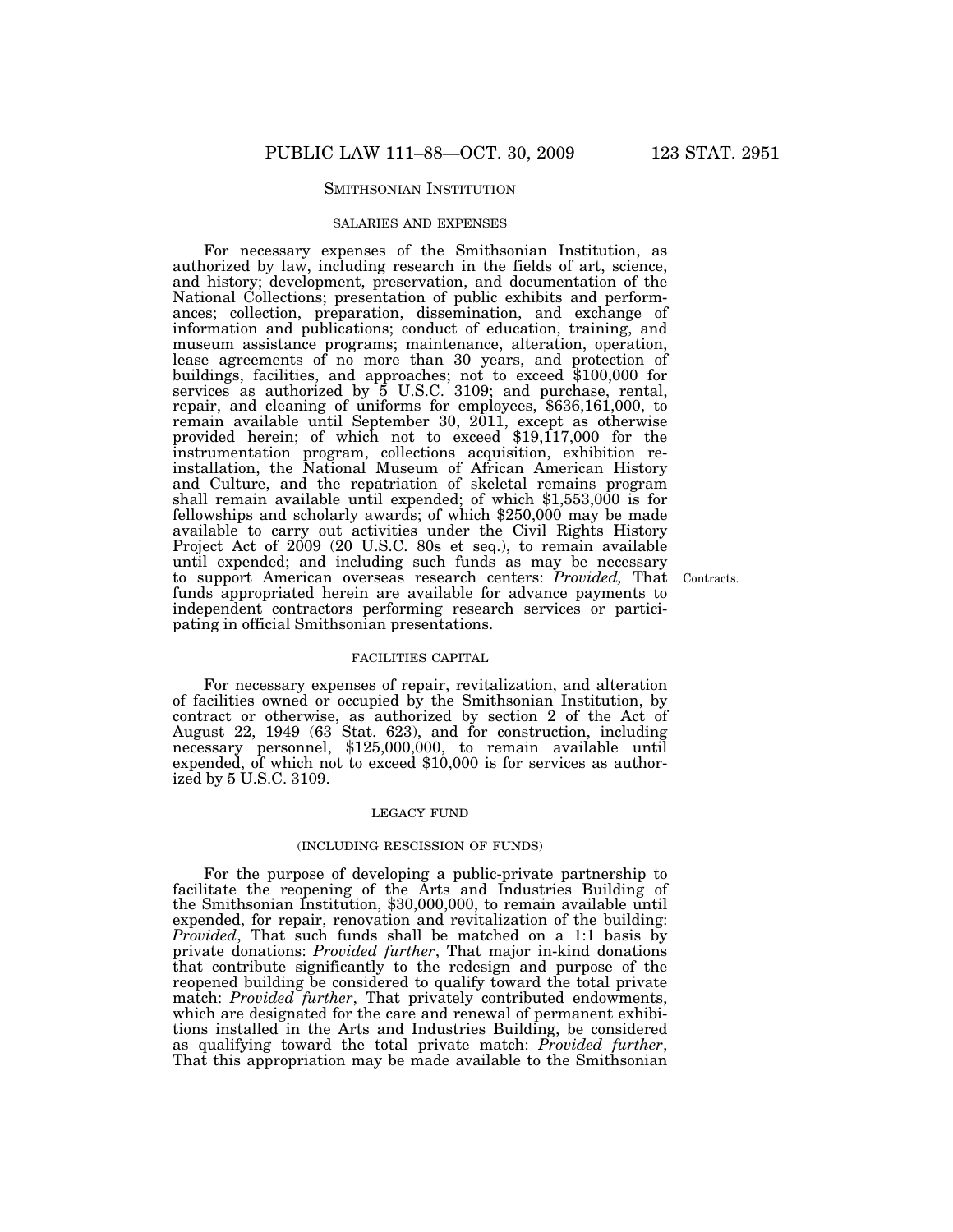Applicability.

Institution incrementally as private funding becomes available: *Provided further*, That any other provision of law that adjusts the overall amount of the Federal appropriation for this account shall also apply to the privately contributed requirement: *Provided further*, That the unobligated balances provided under this heading in Public Law 110–161 and Public Law 111–8 are hereby rescinded.

## NATIONAL GALLERY OF ART

#### SALARIES AND EXPENSES

For the upkeep and operations of the National Gallery of Art, the protection and care of the works of art therein, and administrative expenses incident thereto, as authorized by the Act of March 24, 1937 (50 Stat. 51), as amended by the public resolution of April 13, 1939 (Public Resolution 9, Seventy-sixth Congress), including services as authorized by 5 U.S.C. 3109; payment in advance when authorized by the treasurer of the Gallery for membership in library, museum, and art associations or societies whose publications or services are available to members only, or to members at a price lower than to the general public; purchase, repair, and cleaning of uniforms for guards, and uniforms, or allowances therefor, for other employees as authorized by law (5 U.S.C. 5901– 5902); purchase or rental of devices and services for protecting buildings and contents thereof, and maintenance, alteration, improvement, and repair of buildings, approaches, and grounds; and purchase of services for restoration and repair of works of art for the National Gallery of Art by contracts made, without advertising, with individuals, firms, or organizations at such rates or prices and under such terms and conditions as the Gallery may deem proper,  $$110,746,000$ , of which not to exceed  $$3,386,000$ for the special exhibition program shall remain available until expended.

## REPAIR, RESTORATION AND RENOVATION OF BUILDINGS

For necessary expenses of repair, restoration and renovation of buildings, grounds and facilities owned or occupied by the National Gallery of Art, by contract or otherwise, as authorized, \$56,259,000, to remain available until expended: *Provided,* That of this amount, \$40,000,000 shall be available for repair of the National Gallery's East Building façade: *Provided further*, That notwithstanding any other provision of law, a single procurement for the foregoing Major Critical Project may be issued which includes the full scope of the project: *Provided further*, That the solicitation and contract shall contain the clause ''availability of funds'' found at 48 CFR 52.232.18: *Provided further*, That contracts awarded for environmental systems, protection systems, and exterior repair or renovation of buildings of the National Gallery of Art may be negotiated with selected contractors and awarded on the basis of contractor qualifications as well as price.

## JOHN F. KENNEDY CENTER FOR THE PERFORMING ARTS

#### OPERATIONS AND MAINTENANCE

For necessary expenses for the operation, maintenance and security of the John F. Kennedy Center for the Performing Arts,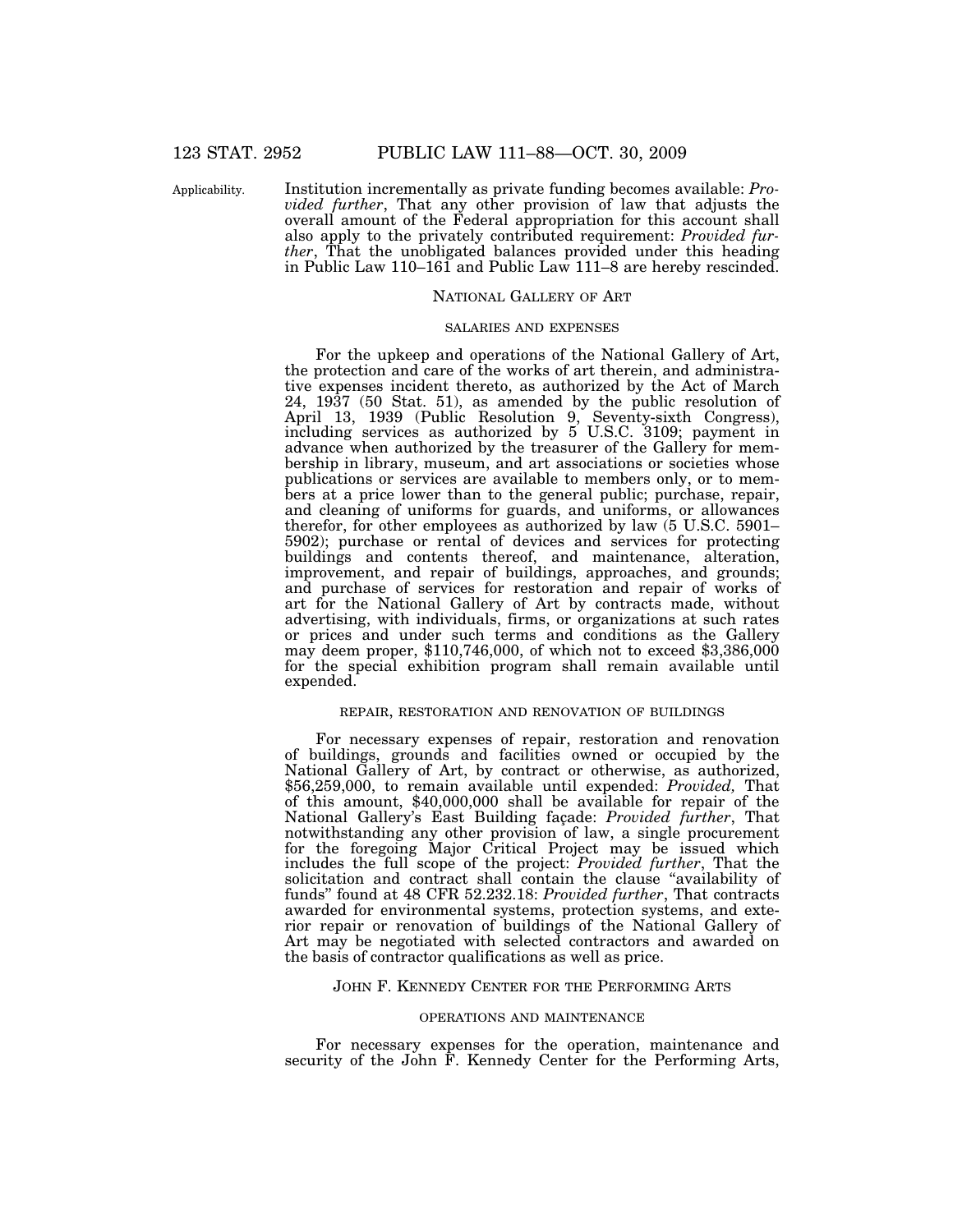\$23,000,000: *Provided*, That of the funds included under this heading, \$500,000 is available until expended to implement a program to train arts managers throughout the United States.

#### CAPITAL REPAIR AND RESTORATION

For necessary expenses for capital repair and restoration of the existing features of the building and site of the John F. Kennedy Center for the Performing Arts, \$17,447,000, to remain available until expended.

#### WOODROW WILSON INTERNATIONAL CENTER FOR SCHOLARS

## SALARIES AND EXPENSES

For expenses necessary in carrying out the provisions of the Woodrow Wilson Memorial Act of 1968 (82 Stat. 1356) including hire of passenger vehicles and services as authorized by 5 U.S.C. 3109, \$12,225,000, to remain available until September 30, 2011.

## NATIONAL FOUNDATION ON THE ARTS AND THE HUMANITIES

## NATIONAL ENDOWMENT FOR THE ARTS

#### GRANTS AND ADMINISTRATION

For necessary expenses to carry out the National Foundation on the Arts and the Humanities Act of 1965, as amended, \$167,500,000 shall be available to the National Endowment for the Arts for the support of projects and productions in the arts, including arts education and public outreach activities, through assistance to organizations and individuals pursuant to section 5 of the Act, for program support, and for administering the functions of the Act, to remain available until expended.

#### NATIONAL ENDOWMENT FOR THE HUMANITIES

## GRANTS AND ADMINISTRATION

For necessary expenses to carry out the National Foundation on the Arts and the Humanities Act of 1965, as amended, \$167,500,000, to remain available until expended, of which \$153,200,000 shall be available for support of activities in the humanities, pursuant to section 7(c) of the Act and for administering the functions of the Act; and \$14,300,000 shall be available to carry out the matching grants program pursuant to section  $10(a)(2)$ of the Act including  $$9,500,000$  for the purposes of section  $7(h)$ : *Provided*, That appropriations for carrying out section  $10(a)(2)$  shall be available for obligation only in such amounts as may be equal to the total amounts of gifts, bequests, and devises of money, and other property accepted by the chairman or by grantees of the Endowment under the provisions of subsections  $11(a)(2)(B)$  and  $11(a)(3)(B)$  during the current and preceding fiscal years for which equal amounts have not previously been appropriated.

#### ADMINISTRATIVE PROVISIONS

None of the funds appropriated to the National Foundation on the Arts and the Humanities may be used to process any grant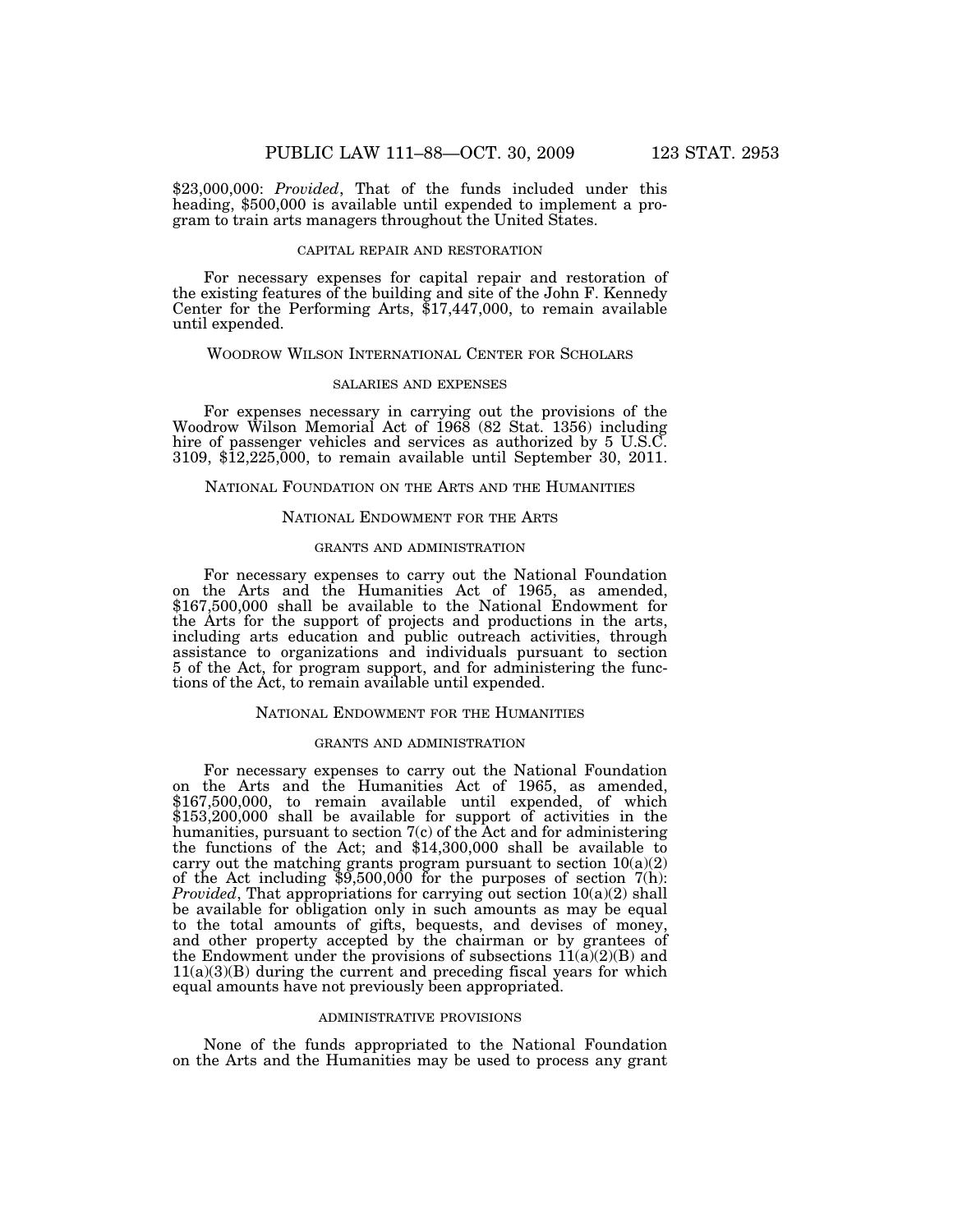or contract documents which do not include the text of 18 U.S.C. 1913: *Provided*, That none of the funds appropriated to the National Foundation on the Arts and the Humanities may be used for official reception and representation expenses: *Provided further*, That funds from nonappropriated sources may be used as necessary for official reception and representation expenses: *Provided further*, That the Chairperson of the National Endowment for the Arts may approve grants of up to \$10,000, if in the aggregate this amount does not exceed 5 percent of the sums appropriated for grant-making purposes per year: *Provided further*, That such small grant actions are taken pursuant to the terms of an expressed and direct delegation of authority from the National Council on the Arts to the Chairperson.

## COMMISSION OF FINE ARTS

## SALARIES AND EXPENSES

For expenses made necessary by the Act establishing a Commission of Fine Arts (40 U.S.C. 104), \$2,294,000: *Provided,* That the Commission is authorized to charge fees to cover the full costs of its publications, and such fees shall be credited to this account as an offsetting collection, to remain available until expended without further appropriation: *Provided further*, That the Commission is authorized to accept gifts, including objects, papers, artwork, drawings and artifacts, that pertain to the history and design of the Nation's Capital or the history and activities of the Commission of Fine Arts, for the purpose of artistic display, study or education.

## NATIONAL CAPITAL ARTS AND CULTURAL AFFAIRS

For necessary expenses as authorized by Public Law 99–190 (20 U.S.C. 956a), as amended, \$9,500,000.

## ADVISORY COUNCIL ON HISTORIC PRESERVATION

#### SALARIES AND EXPENSES

For necessary expenses of the Advisory Council on Historic Preservation (Public Law 89–665, as amended), \$5,908,000: *Provided,* That none of these funds shall be available for compensation of level V of the Executive Schedule or higher positions.

## NATIONAL CAPITAL PLANNING COMMISSION

#### SALARIES AND EXPENSES

For necessary expenses, as authorized by the National Capital Planning Act of 1952 (40 U.S.C. 71–71i), including services as authorized by 5 U.S.C. 3109, \$8,507,000: *Provided,* That one-quarter of 1 percent of the funds provided under this heading may be used for official reception and representational expenses associated with hosting international visitors engaged in the planning and physical development of world capitals.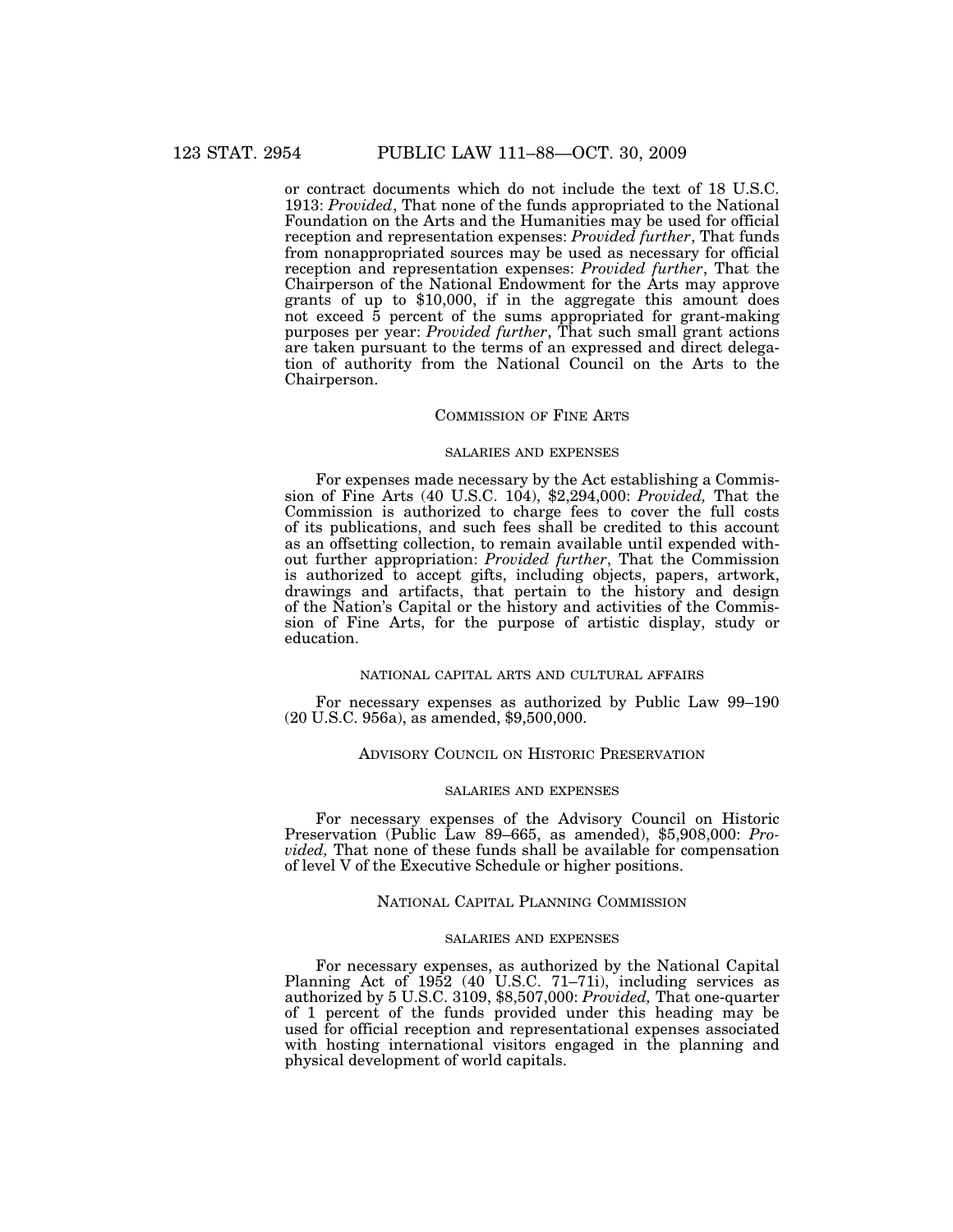## UNITED STATES HOLOCAUST MEMORIAL MUSEUM

## HOLOCAUST MEMORIAL MUSEUM

For expenses of the Holocaust Memorial Museum, as authorized by Public Law 106–292 (36 U.S.C. 2301–2310), \$49,122,000, of which \$515,000 for the Museum's equipment replacement program, \$1,900,000 for the museum's repair and rehabilitation program, and \$1,264,000 for the museum's exhibition design and production program shall remain available until expended.

#### PRESIDIO TRUST

## PRESIDIO TRUST FUND

For necessary expenses to carry out title I of the Omnibus Parks and Public Lands Management Act of 1996, \$23,200,000 shall be available to the Presidio Trust, to remain available until expended.

## DWIGHT D. EISENHOWER MEMORIAL COMMISSION

## SALARIES AND EXPENSES

For necessary expenses, including the costs of construction design, of the Dwight D. Eisenhower Memorial Commission, \$3,000,000, to remain available until expended.

## CAPITAL CONSTRUCTION

For necessary expenses of the Dwight D. Eisenhower Memorial Commission for design and construction of a memorial in honor of Dwight D. Eisenhower, as authorized by Public Law 106–79, \$16,000,000, to remain available until expended.

### TITLE IV

#### GENERAL PROVISIONS

## (INCLUDING TRANSFERS OF FUNDS)

#### LIMITATION ON CONSULTING SERVICES

SEC. 401. The expenditure of any appropriation under this Contracts. Act for any consulting service through procurement contract, pursuant to 5 U.S.C. 3109, shall be limited to those contracts where such expenditures are a matter of public record and available for public inspection, except where otherwise provided under existing law, or under existing Executive Order issued pursuant to existing law.

#### RESTRICTION ON USE OF FUNDS

SEC. 402. No part of any appropriation contained in this Act Lobbying. shall be available for any activity or the publication or distribution of literature that in any way tends to promote public support or opposition to any legislative proposal on which Congressional action is not complete other than to communicate to Members of Congress as described in 18 U.S.C. 1913.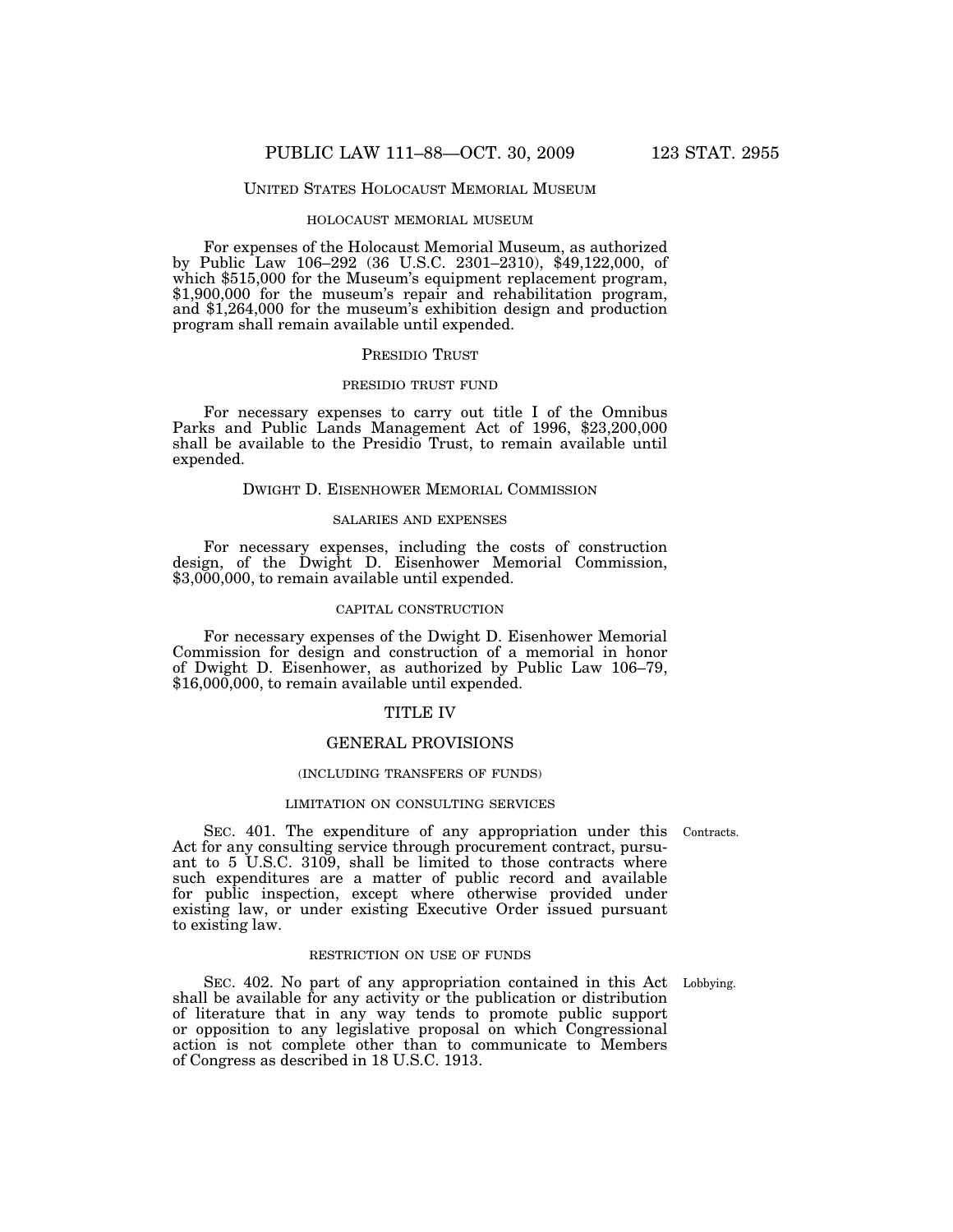## OBLIGATION OF APPROPRIATIONS

SEC. 403. No part of any appropriation contained in this Act shall remain available for obligation beyond the current fiscal year unless expressly so provided herein.

## PROHIBITION ON USE OF FUNDS FOR PERSONAL SERVICES

SEC. 404. None of the funds provided in this Act to any department or agency shall be obligated or expended to provide a personal cook, chauffeur, or other personal servants to any officer or employee of such department or agency except as otherwise provided by law.

## DISCLOSURE OF ADMINISTRATIVE EXPENSES

SEC. 405. Estimated overhead charges, deductions, reserves or holdbacks from programs, projects, activities and subactivities to support government-wide, departmental, agency or bureau administrative functions or headquarters, regional or central operations shall be presented in annual budget justifications and subject to approval by the Committees on Appropriations. Changes to such estimates shall be presented to the Committees on Appropriations for approval.

## GIANT SEQUOIA

SEC. 406. None of the funds in this Act may be used to plan, prepare, or offer for sale timber from trees classified as giant sequoia (Sequoiadendron giganteum) which are located on National Forest System or Bureau of Land Management lands in a manner different than such sales were conducted in fiscal year 2009.

#### TRANSFER OF FUNDS AUTHORITY

SEC. 407. None of the funds made available in this Act may be transferred to any department, agency, or instrumentality of the United States Government except pursuant to a transfer made by, or transfer provided in, this Act or any other Act.

#### MINING APPLICATIONS

SEC. 408. (a) LIMITATION OF FUNDS.—None of the funds appropriated or otherwise made available pursuant to this Act shall be obligated or expended to accept or process applications for a patent for any mining or mill site claim located under the general mining laws.

(b) EXCEPTIONS.—The provisions of subsection (a) shall not apply if the Secretary of the Interior determines that, for the claim concerned: (1) a patent application was filed with the Secretary on or before September 30, 1994; and (2) all requirements established under sections 2325 and 2326 of the Revised Statutes (30 U.S.C. 29 and 30) for vein or lode claims and sections 2329, 2330, 2331, and 2333 of the Revised Statutes (30 U.S.C. 35, 36, and 37) for placer claims, and section 2337 of the Revised Statutes (30 U.S.C. 42) for mill site claims, as the case may be, were fully complied with by the applicant by that date.

Patents.

Determination.

Budget estimates.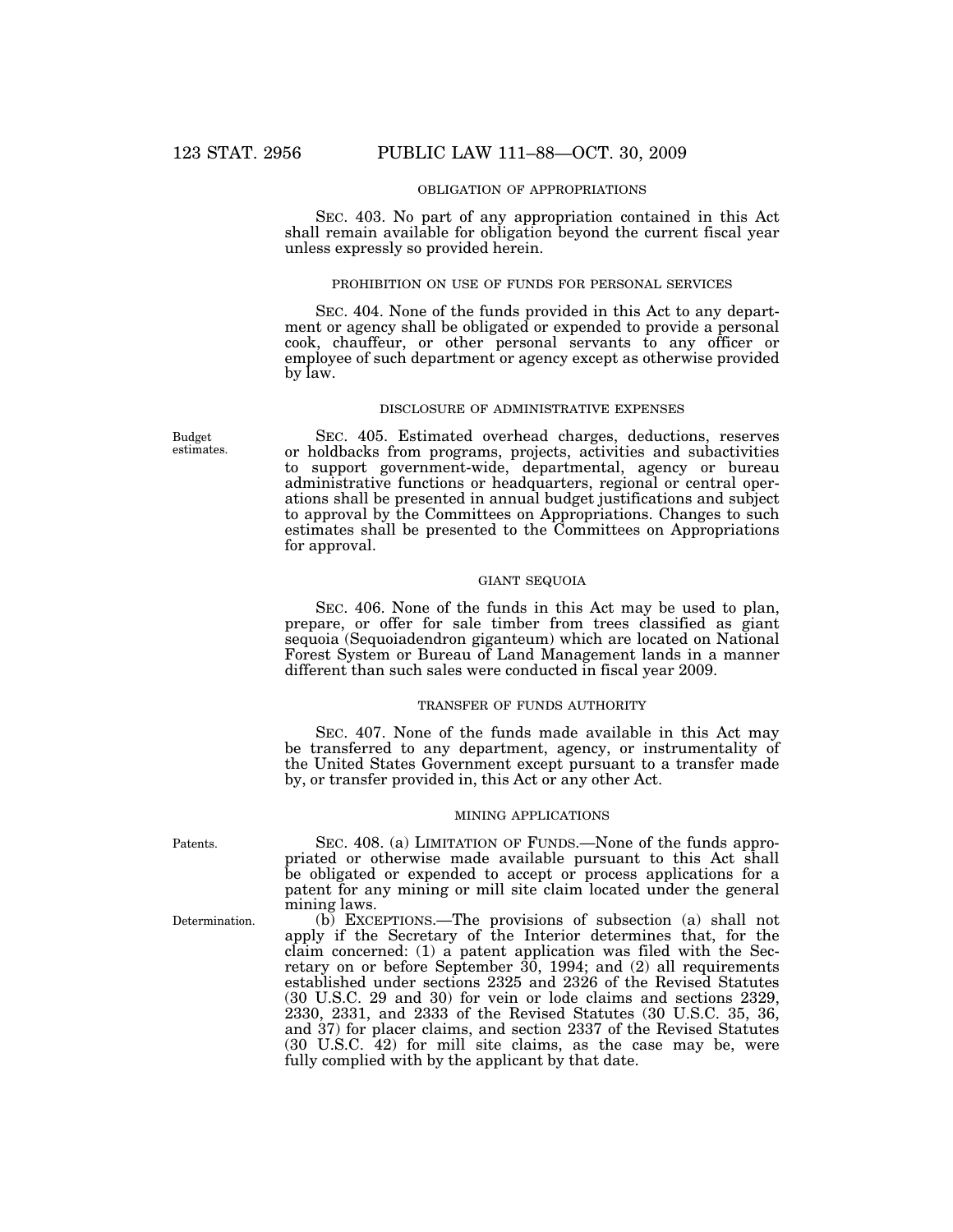(c) REPORT.—On September 30, 2010, the Secretary of the Interior shall file with the House and Senate Committees on Appropriations and the Committee on Natural Resources of the House and the Committee on Energy and Natural Resources of the Senate

a report on actions taken by the Department under the plan submitted pursuant to section 314(c) of the Department of the Interior and Related Agencies Appropriations Act, 1997 (Public Law 104– 208).

(d) MINERAL EXAMINATIONS.—In order to process patent applications in a timely and responsible manner, upon the request of a patent applicant, the Secretary of the Interior shall allow the applicant to fund a qualified third-party contractor to be selected by the Bureau of Land Management to conduct a mineral examination of the mining claims or mill sites contained in a patent application as set forth in subsection (b). The Bureau of Land Management shall have the sole responsibility to choose and pay the thirdparty contractor in accordance with the standard procedures employed by the Bureau of Land Management in the retention of third-party contractors.

## CONTRACT SUPPORT COSTS

SEC. 409. Notwithstanding any other provision of law, amounts appropriated to or otherwise designated in committee reports for the Bureau of Indian Affairs and the Indian Health Service by Public Laws 103–138, 103–332, 104–134, 104–208, 105–83, 105– 277, 106–113, 106–291, 107–63, 108–7, 108–108, 108–447, 109– 54, 109–289, division B and Continuing Appropriations Resolution, 2007 (division B of Public Law 109–289, as amended by Public Laws 110–5 and 110–28), Public Laws 110–92, 110–116, 110–137, 110–149, 110–161, 110–329, 111–6, and 111–8 for payments for contract support costs associated with self-determination or selfgovernance contracts, grants, compacts, or annual funding agreements with the Bureau of Indian Affairs or the Indian Health Service as funded by such Acts, are the total amounts available for fiscal years 1994 through 2009 for such purposes, except that the Bureau of Indian Affairs, tribes and tribal organizations may use their tribal priority allocations for unmet contract support costs of ongoing contracts, grants, self-governance compacts, or annual funding agreements.

## FOREST MANAGEMENT PLANS

note.

SEC. 410. The Secretary of Agriculture shall not be considered 16 USC 1604 to be in violation of subparagraph  $6(f)(5)(A)$  of the Forest and Rangeland Renewable Resources Planning Act of 1974 (16 U.S.C.  $1604(f)(5)(A)$  solely because more than 15 years have passed without revision of the plan for a unit of the National Forest System. Nothing in this section exempts the Secretary from any other requirement of the Forest and Rangeland Renewable Resources Planning Act (16 U.S.C. 1600 et seq.) or any other law: *Provided,*  That if the Secretary is not acting expeditiously and in good faith, within the funding available, to revise a plan for a unit of the National Forest System, this section shall be void with respect to such plan and a court of proper jurisdiction may order completion of the plan on an accelerated basis.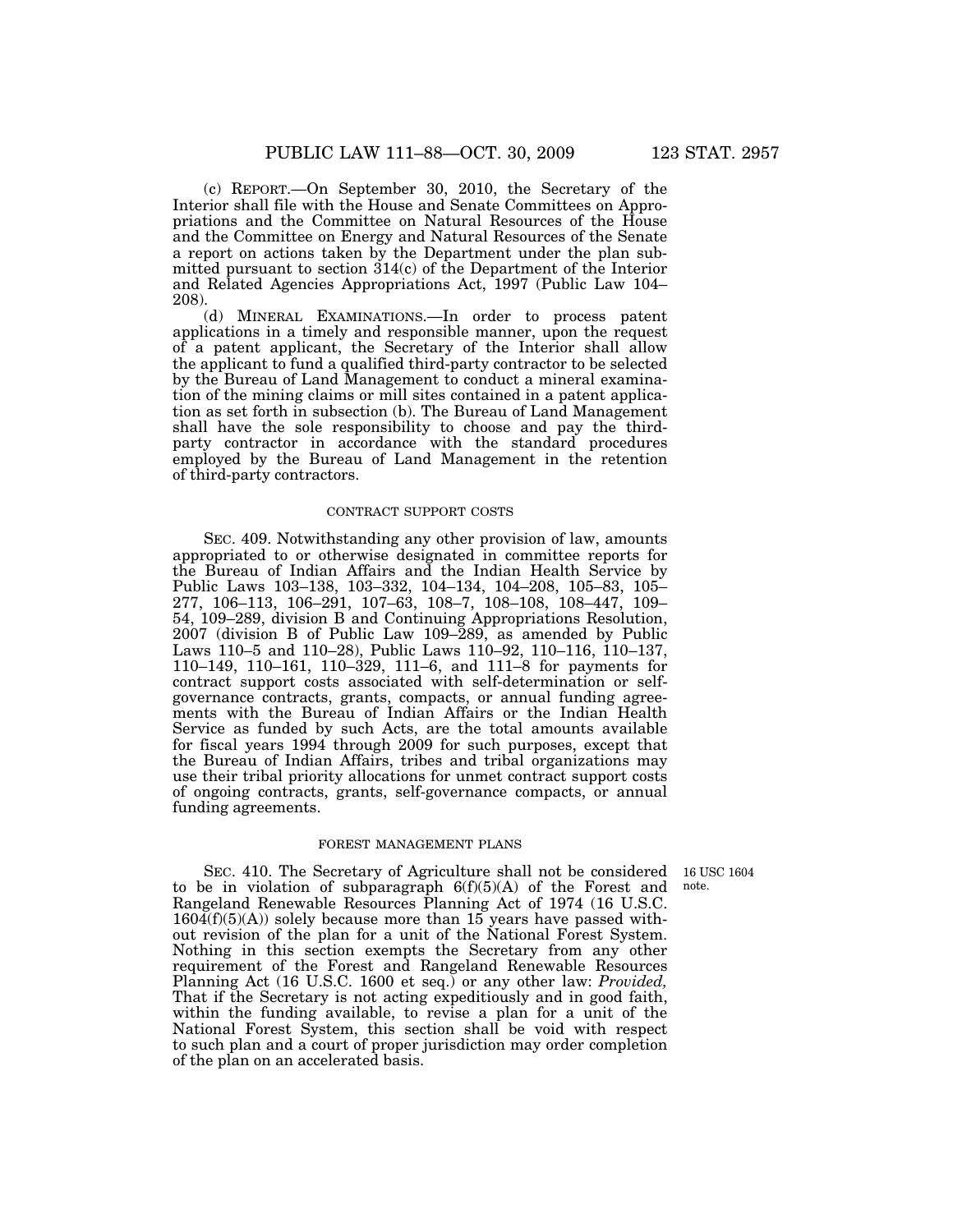## PROHIBITION WITHIN NATIONAL MONUMENTS

SEC. 411. No funds provided in this Act may be expended to conduct preleasing, leasing and related activities under either the Mineral Leasing Act (30 U.S.C. 181 et seq.) or the Outer Continental Shelf Lands Act (43 U.S.C. 1331 et seq.) within the boundaries of a National Monument established pursuant to the Act of June 8, 1906 (16 U.S.C. 431 et seq.) as such boundary existed on January 20, 2001, except where such activities are allowed under the Presidential proclamation establishing such monument.

#### INTERNATIONAL FIREFIGHTER COOPERATIVE AGREEMENTS

SEC. 412. In entering into agreements with foreign fire organizations pursuant to the Temporary Emergency Wildfire Suppression Act (42 U.S.C. 1856m–1856o), the Secretary of Agriculture and the Secretary of the Interior are authorized to enter into reciprocal agreements in which the individuals furnished under said agreements to provide wildfire services are considered, for purposes of tort liability, employees of the fire organization receiving said services when the individuals are engaged in fire suppression or presuppression: *Provided*, That the Secretary of Agriculture or the Secretary of the Interior shall not enter into any agreement under this provision unless the foreign fire organization agrees to assume any and all liability for the acts or omissions of American firefighters engaged in fire suppression or presuppression in a foreign country: *Provided further*, That when an agreement is reached for furnishing fire suppression or presuppression services, the only remedies for acts or omissions committed while engaged in fire suppression or presuppression shall be those provided under the laws applicable to the fire organization receiving the fire suppression or presuppression services, and those remedies shall be the exclusive remedies for any claim arising out of fire suppression or presuppression activities in a foreign country: *Provided further*, That neither the sending country nor any legal organization associated with the firefighter shall be subject to any legal action, consistent with the applicable laws governing sovereign immunity, pertaining to or arising out of the firefighter's role in fire suppression or presuppression, except that if the foreign fire organization is unable to provide immunity under laws applicable to it, it shall assume any and all liability for the United States or for any legal organization associated with the American firefighter, and for any and all costs incurred or assessed, including legal fees, for any act or omission pertaining to or arising out of the firefighter's role in fire suppression or presuppression.

## CONTRACTING AUTHORITIES

Urban and rural areas.

SEC. 413. In awarding a Federal contract with funds made available by this Act, notwithstanding Federal Government procurement and contracting laws, the Secretary of Agriculture and the Secretary of the Interior (the "Secretaries") may, in evaluating bids and proposals, give consideration to local contractors who are from, and who provide employment and training for, dislocated and displaced workers in an economically disadvantaged rural community, including those historically timber-dependent areas that have been affected by reduced timber harvesting on Federal

Wildfires.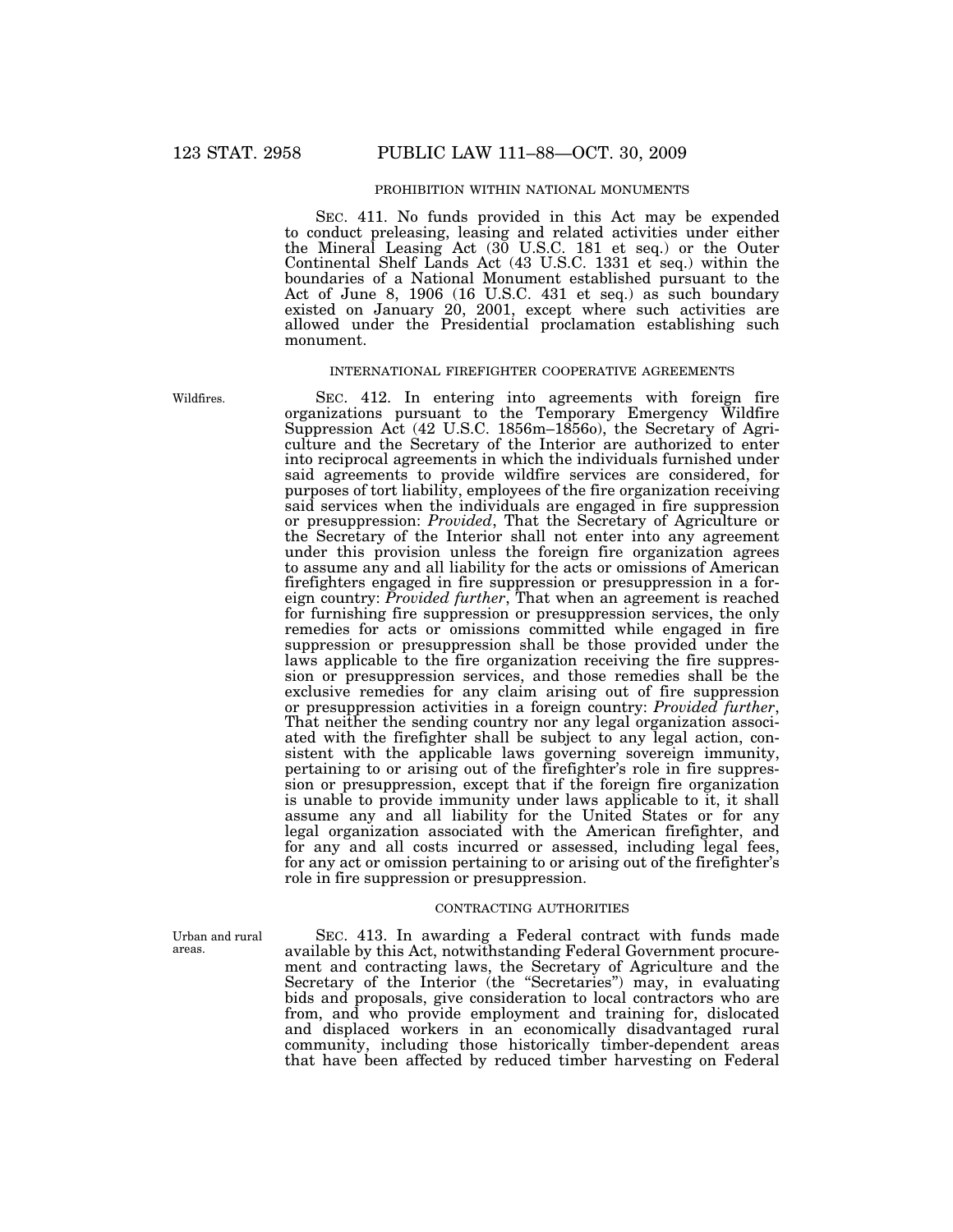lands and other forest-dependent rural communities isolated from significant alternative employment opportunities: *Provided,* That notwithstanding Federal Government procurement and contracting laws the Secretaries may award contracts, grants or cooperative agreements to local non-profit entities, Youth Conservation Corps or related partnerships with State, local or non-profit youth groups, or small or micro-business or disadvantaged business: *Provided further,* That the contract, grant, or cooperative agreement is for forest hazardous fuels reduction, watershed or water quality monitoring or restoration, wildlife or fish population monitoring, or habitat restoration or management: *Provided further,* That the terms "rural community" and "economically disadvantaged" shall have the same meanings as in section 2374 of Public Law 101– 624: *Provided further,* That the Secretaries shall develop guidance to implement this section: *Provided further,* That nothing in this section shall be construed as relieving the Secretaries of any duty under applicable procurement laws, except as provided in this section.

#### LIMITATION ON TAKINGS

SEC. 414. Unless otherwise provided herein, no funds appropriated in this Act for the acquisition of lands or interests in lands may be expended for the filing of declarations of taking or complaints in condemnation without the approval of the House and Senate Committees on Appropriations: *Provided*, That this provision shall not apply to funds appropriated to implement the Everglades National Park Protection and Expansion Act of 1989, or to funds appropriated for Federal assistance to the State of Florida to acquire lands for Everglades restoration purposes.

## HUNTERS POINT ENVIRONMENTAL CLEANUP

SEC. 415. In addition to the amounts otherwise provided to the Environmental Protection Agency in this Act, \$8,000,000, to remain available until expended, is provided to EPA to be transferred to the Department of the Navy for clean-up activities at the Treasure Island Naval Station—Hunters Point Annex.

#### EXTENSION OF GRAZING PERMITS

SEC. 416. The terms and conditions of section 325 of Public Law 108–108, regarding grazing permits at the Department of the Interior and the Forest Service shall remain in effect for fiscal year 2010.

#### NATIONAL COUNCIL ON THE ARTS MEMBERSHIP

SEC. 417. Section 6 of the National Foundation on the Arts and the Humanities Act of 1965 (Public Law 89–209, 20 U.S.C. 955), as amended, is further amended as follows:

(1) In the first sentence of subsection  $(b)(1)(C)$ , by striking "14" and inserting in lieu thereof "18"; and

(2) In the second sentence of subsection  $(d)(1)$ , by striking ''Eight'' and inserting in lieu thereof ''Ten''.

Guidelines.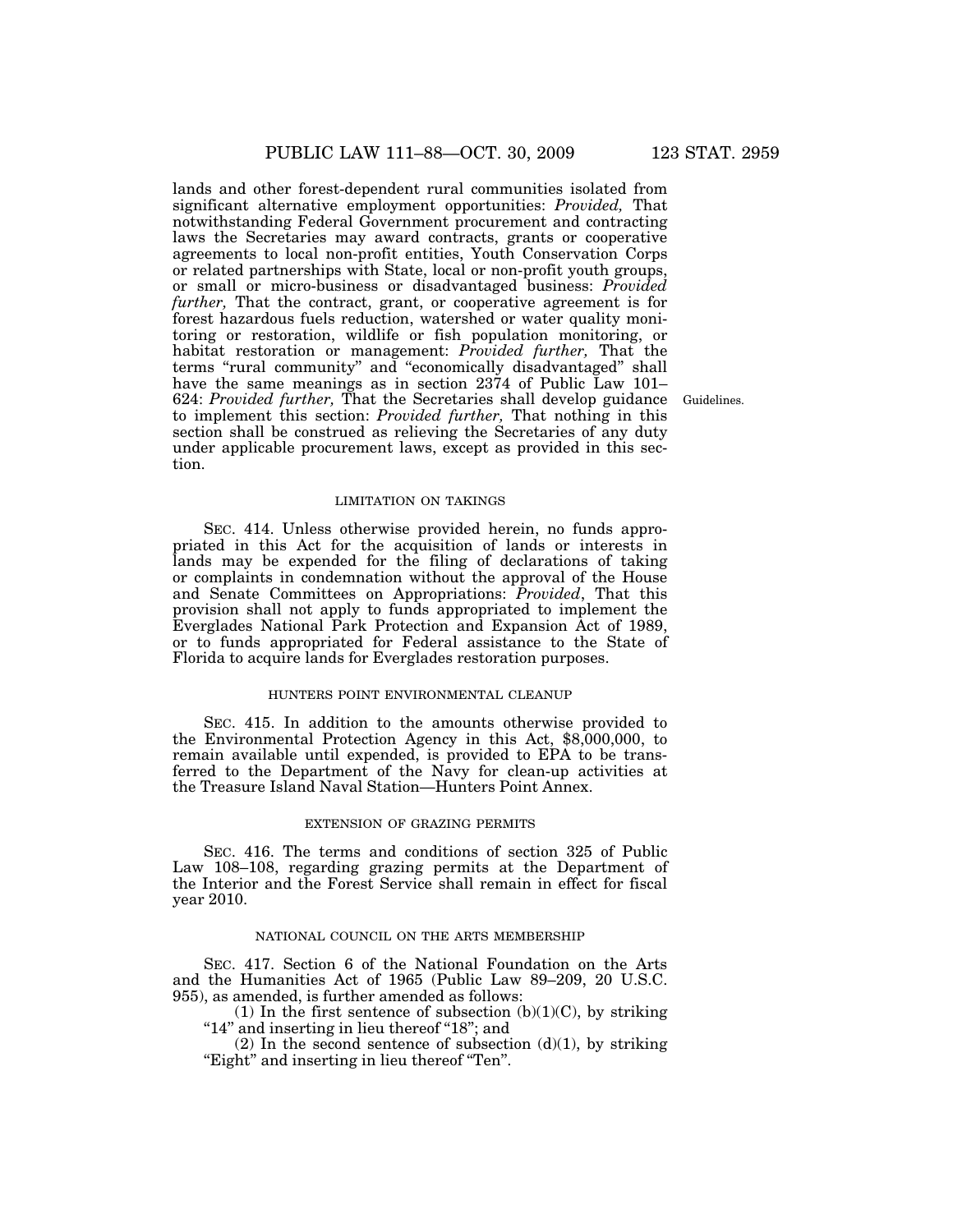## NATIONAL CAPITAL ARTS AND CULTURAL AFFAIRS AUTHORIZATION

SEC. 418. The item relating to "National Capital Arts and Cultural Affairs'' in the Department of the Interior and Related Agencies Appropriations Act, 1986, as enacted into law by section 101(d) of Public Law 99–190 (99 Stat. 1261; 20 U.S.C. 956a), is amended—<br>(1) in the second sentence of the first paragraph, by striking

(1) in the second sentence of the first paragraph, by striking " $*7,500,000$ " and inserting " $*10,000,000$ "; and

(2) in the second sentence of the fourth paragraph, by striking ''\$500,000'' and inserting ''\$650,000''.

#### ALASKA NATIVE HEALTH CARE SERVICES

SEC. 419. (a) Notwithstanding any other provision of law and until October 1, 2011, the Indian Health Service may not disburse funds for the provision of health care services pursuant to Public Law 93–638 (25 U.S.C. 450 et seq.) to any Alaska Native village or Alaska Native village corporation that is located within the area served by an Alaska Native regional health entity.

(b) Nothing in this section shall be construed to prohibit the disbursal of funds to any Alaska Native village or Alaska Native village corporation under any contract or compact entered into prior to May 1, 2006, or to prohibit the renewal of any such agreement.

(c) For the purpose of this section, Eastern Aleutian Tribes, Inc., the Council of Athabascan Tribal Governments, and the Native Village of Eyak shall be treated as Alaska Native regional health entities to which funds may be disbursed under this section.

## EXTENSION OF FOREST BOTANICAL PRODUCT AUTHORITIES

16 USC 528 note.

SEC. 420. Section 339(h) of the Department of the Interior and Related Agencies Appropriations Act, 2000, as amended, concerning a pilot program for the sale of forest botanical products by the Forest Service, is further amended by striking ''September 30, 2009'' and inserting ''September 30, 2014''.

#### TIMBER SALE REQUIREMENTS

SEC. 421. The Forest Service shall use the residual value approach to appraising all timber sales in Alaska's Region 10 that contain a component of Western red cedar and shall only offer sales that contain a component of Western red cedar that are not deficit. Western red cedar shall be appraised using lower 48 State domestic values if the timber might be eligible for shipment to the lower 48 States. All of the Western red cedar timber from those sales which is surplus to the needs of domestic processors in Alaska shall be made available to domestic processors in the contiguous 48 United States at prevailing domestic prices in the contiguous 48 United States. Western red cedar shall be deemed "surplus to the needs of domestic processors in Alaska" if the Forest Service determines it is surplus or if the timber sale holder has presented to the Forest Service documentation that the Forest Service determines is valid of the inability to sell Western red cedar logs from a given sale to domestic Alaska processors at a price equal to or greater than the log selling value stated in the contract. All additional Western red cedar volume not sold

Determination.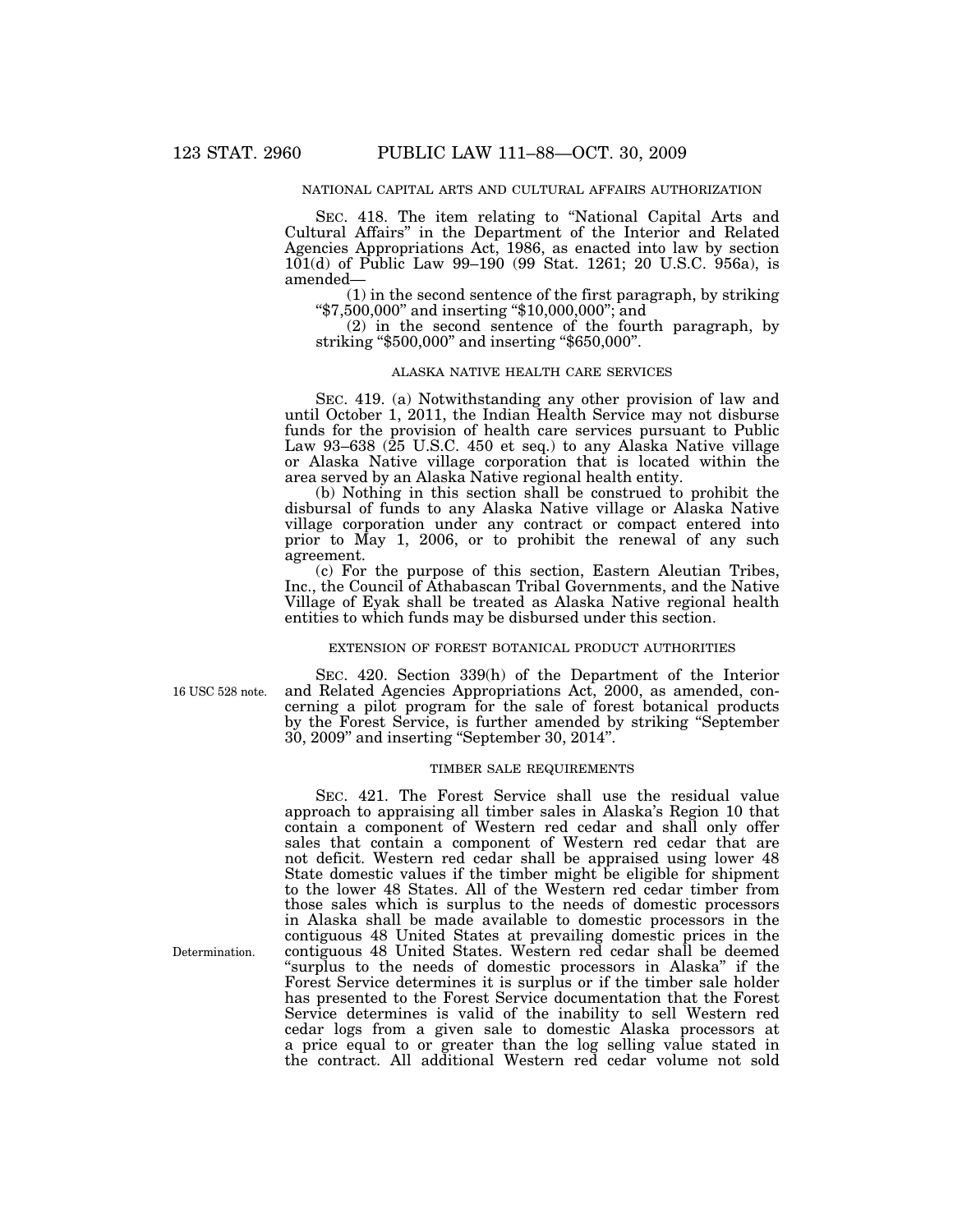to Alaska or to contiguous 48 United States domestic processors may be exported to foreign markets if the Forest Service determines it is surplus to the needs of the 50 States. All Alaska yellow cedar may be sold at prevailing export prices if the Forest Service determines it is surplus to the needs of the 50 States.

## COLORADO COOPERATIVE CONSERVATION AUTHORITY

SEC. 422. Section 331(e) of the Department of the Interior and Related Agencies Appropriations Act, 2001, (Public Law 106– 291), as added by section 336 of division E of the Consolidated Appropriations Act, 2005 (Public Law 108–447), concerning cooperative forestry agreements known as the Colorado Good Neighbor Act Authority is amended by striking ''September 30, 2009'' and inserting "September 30, 2013".

#### GEOTHERMAL ENERGY RECEIPTS

SEC. 423. All monies received by the United States in fiscal year 2010 from sales, bonuses, rentals, and royalties under the Geothermal Steam Act of 1970 shall be disposed of as provided by section 20 of that Act (30 U.S.C. 1019), as in effect immediately before enactment of the Energy Policy Act of 2005 (Public Law 109–58), and without regard to the amendments contained in sections 224(b) and section 234 of the Energy Policy Act of 2005 (42 U.S.C. 17673).

#### PROHIBITION ON USE OF FUNDS

SEC. 424. Notwithstanding any other provision of law, none of the funds made available in this Act or any other Act may be used to promulgate or implement any regulation requiring the issuance of permits under title V of the Clean Air Act (42 U.S.C. 7661 et seq.) for carbon dioxide, nitrous oxide, water vapor, or methane emissions resulting from biological processes associated with livestock production.

## GREENHOUSE GAS REPORTING RESTRICTIONS

SEC. 425. Notwithstanding any other provision of law, none of the funds made available in this or any other Act may be used to implement any provision in a rule, if that provision requires mandatory reporting of greenhouse gas emissions from manure management systems.

#### REPORT ON USE OF CLIMATE CHANGE FUNDS

SEC. 426. Not later than 120 days after the date on which President. the President's fiscal year 2011 budget request is submitted to Congress, the President shall submit a report to the Committee on Appropriations of the House of Representatives and the Committee on Appropriations of the Senate describing in detail all Federal agency obligations and expenditures, domestic and international, for climate change programs and activities in fiscal year 2009 and fiscal year 2010, including an accounting of expenditures by agency with each agency identifying climate change activities and associated costs by line item as presented in the President's Budget Appendix.

118 Stat. 3102.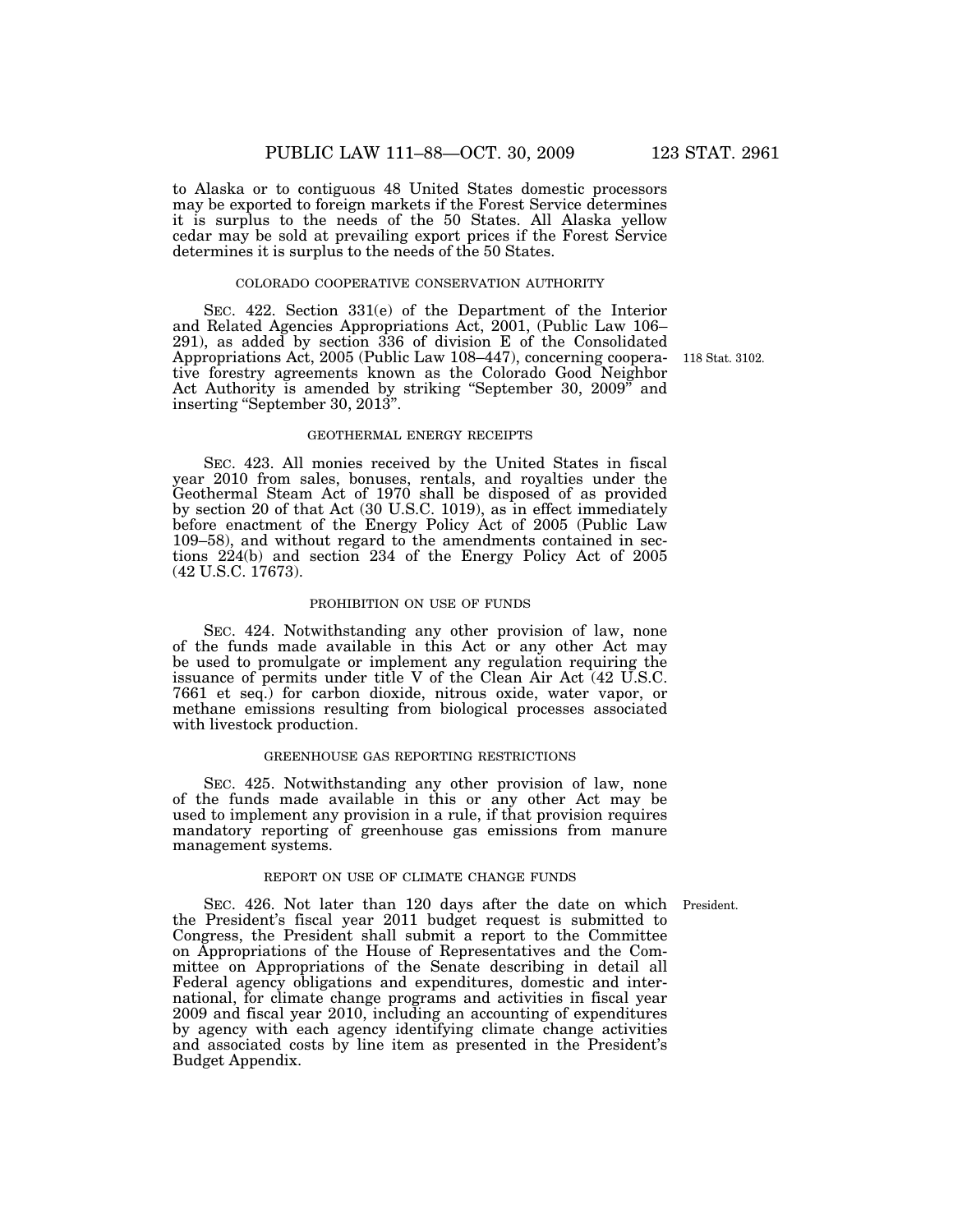## PROHIBITION ON USE OF FUNDS

SEC. 427. None of the funds made available under this Act may be distributed to the Association of Community Organizations for Reform Now (ACORN) or its subsidiaries.

#### GUANTANAMO BAY DETAINEES, FUNDING RESTRICTIONS

SEC. 428. (a) None of the funds made available in this or any other Act may be used to release an individual who is detained, as of June 24, 2009, at Naval Station, Guantanamo Bay, Cuba, into the continental United States, Alaska, Hawaii, or the District of Columbia, into any of the United States territories of Guam, American Samoa (AS), the United States Virgin Islands (USVI), the Commonwealth of Puerto Rico and the Commonwealth of the Northern Mariana Islands (CNMI).

(b) None of the funds made available in this or any other Act may be used to transfer an individual who is detained, as of June 24, 2009, at Naval Station, Guantanamo Bay, Cuba, into the continental United States, Alaska, Hawaii, or the District of Columbia, into any of the United States territories of Guam, American Samoa (AS), the United States Virgin Islands (USVI), the Commonwealth of Puerto Rico and the Commonwealth of the Northern Mariana Islands (CNMI), for the purpose of detention, except as provided in subsection (c).

(c) None of the funds made available in this or any other Act may be used to transfer an individual who is detained, as of June 24, 2009, at Naval Station, Guantanamo Bay, Cuba, into the continental United States, Alaska, Hawaii, or the District of Columbia, into any of the United States territories of Guam, American Samoa (AS), the United States Virgin Islands (USVI), the Commonwealth of Puerto Rico and the Commonwealth of the Northern Mariana Islands (CNMI), for the purposes of prosecuting such individual, or detaining such individual during legal proceedings, until 45 days after the plan described in subsection (d) is received.

(d) The President shall submit to Congress, in classified form, a plan regarding the proposed disposition of any individual covered by subsection (c) who is detained as of June 24, 2009. Such plan shall include, at a minimum, each of the following for each such individual:

(1) A determination of the risk that the individual might instigate an act of terrorism within the continental United States, Alaska, Hawaii, the District of Columbia, or the United States territories if the individual were so transferred.

(2) A determination of the risk that the individual might advocate, coerce, or incite violent extremism, ideologically motivated criminal activity, or acts of terrorism, among inmate populations at incarceration facilities within the continental United States, Alaska, Hawaii, the District of Columbia, or the United States territories if the individual were transferred to such a facility.

(3) The costs associated with transferring the individual in question.

(4) The legal rationale and associated court demands for transfer.

(5) A plan for mitigation of any risks described in paragraphs  $(1)$ ,  $(2)$ , and  $(7)$ .

President. Classified information. Plan.

Cuba.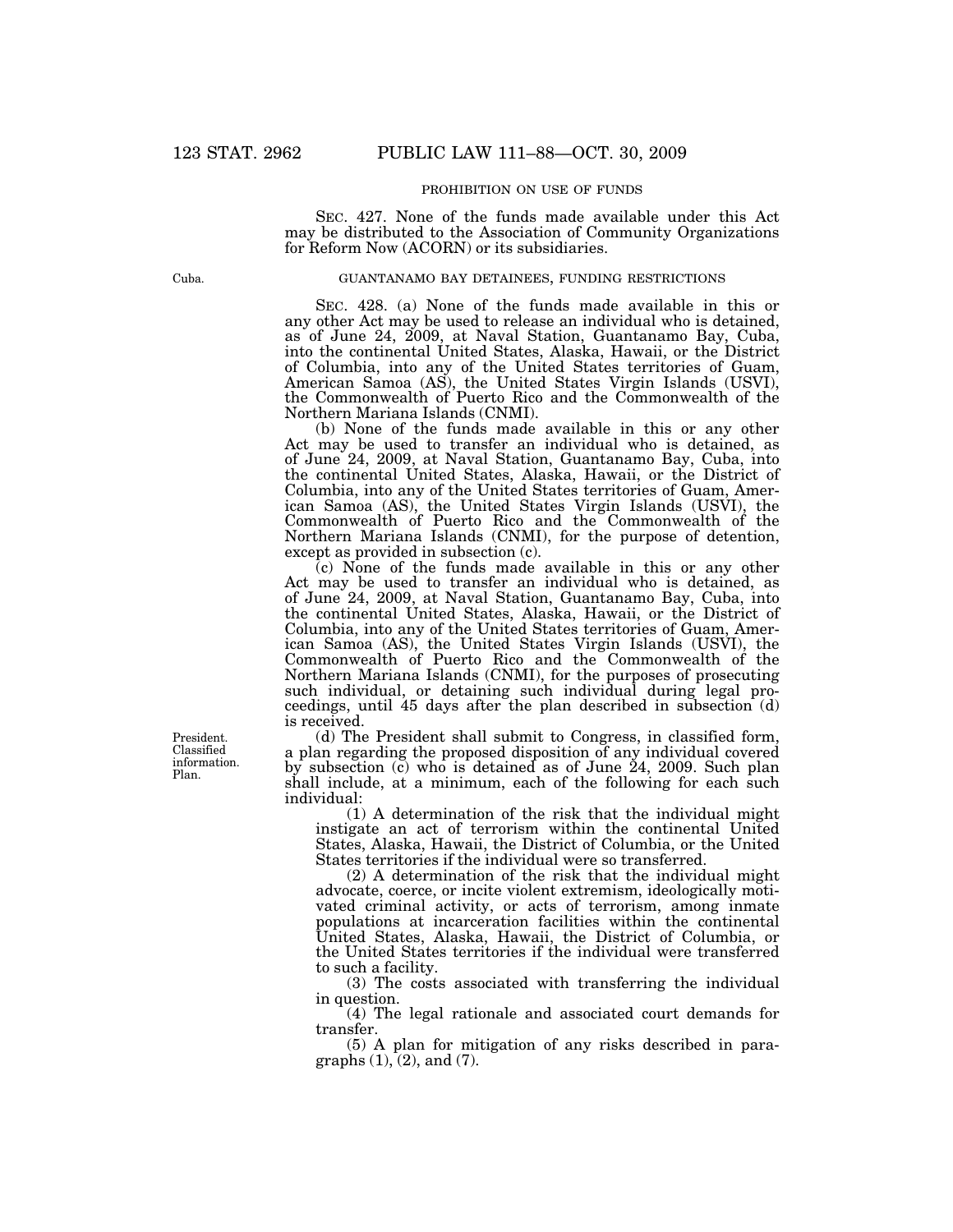Notification. Deadline.

(6) A copy of a notification to the Governor of the State to which the individual will be transferred, to the Mayor of the District of Columbia if the individual will be transferred to the District of Columbia, or to any United States territories with a certification by the Attorney General of the United States in classified form at least 14 days prior to such transfer (together with supporting documentation and justification) that the individual poses little or no security risk to the United States.

(7) An assessment of any risk to the national security of the United States or its citizens, including members of the Armed Services of the United States, that is posed by such transfer and the actions taken to mitigate such risk.

(e) None of the funds made available in this or any other Act may be used to transfer or release an individual detained at Naval Station, Guantanamo Bay, Cuba, as of June 24, 2009, to the country of such individual's nationality or last habitual residence or to any other country other than the United States or to a freely associated State, unless the President submits to the Congress, in classified form, at least 15 days prior to such transfer or release, the following information:

(1) The name of any individual to be transferred or released and the country or the freely associated State to which such individual is to be transferred or released.

(2) An assessment of any risk to the national security of the United States or its citizens, including members of the Armed Services of the United States, that is posed by such transfer or release and the actions taken to mitigate such risk.

(3) The terms of any agreement with the country or the freely associated State for the acceptance of such individual, including the amount of any financial assistance related to such agreement.

(f) In this section, the term ''freely associated States'' means the Federated States of Micronesia (FSM), the Republic of the Marshall Islands (RMI), and the Republic of Palau.

(g) Prior to the termination of detention operations at Naval Station, Guantanamo Bay, Cuba, the President shall submit to the Congress a report in classified form describing the disposition or legal status of each individual detained at the facility as of the date of enactment of this Act.

## JUNGO DISPOSAL SITE EVALUATION

SEC. 429. Using funds made available under this Act, the Director of the United States Geological Survey may conduct an evaluation of the aquifers in the area of the Jungo Disposal Site in Humboldt County, Nevada (referred to in this section as the "site"), to evaluate-

(1) how long it would take waste seepage (including asbestos, discarded tires, and sludge from water treatment plants) from the site to contaminate local underground water resources;

(2) the distance that contamination from the site would travel in each of—

(A) 95 years; and

 $(B)$  190 years;

President. Classified information. Submission.

Deadline.

Definition.

President. Classified information. Reports.

#### Nevada.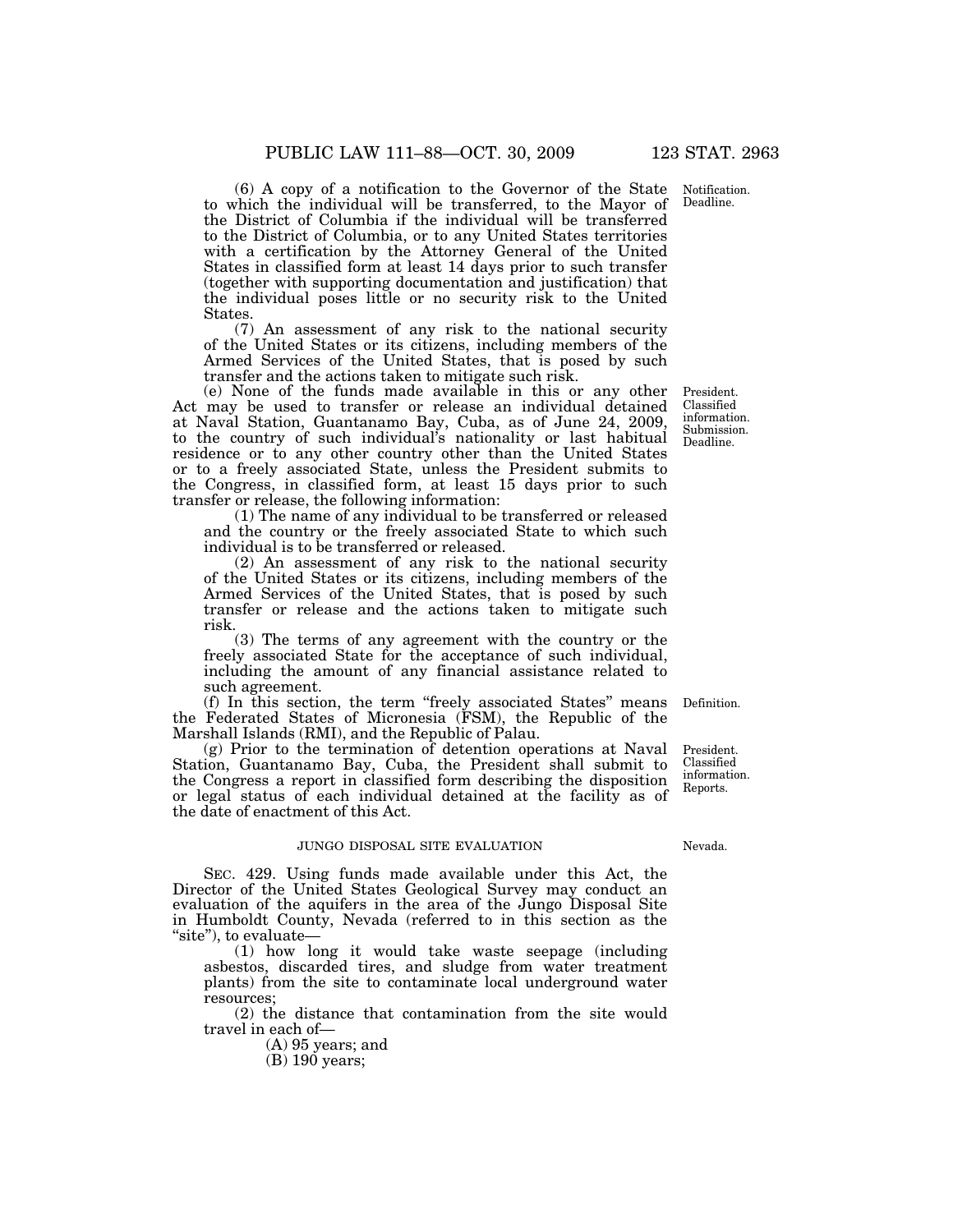(3) the potential impact of expected waste seepage from the site on nearby surface water resources, including Rye Patch Reservoir and the Humboldt River;

(4) the size and elevation of the aquifers; and

(5) any impact that the waste seepage from the site would have on the municipal water resources of Winnemucca, Nevada.

Kansas.

#### BUYOUT AND RELOCATION

SEC. 430. (a) As soon as practicable after the date of enactment of this Act, the Administrator of the Environmental Protection Agency (referred to in this section as the ''Administrator'') is encouraged to consider all appropriate criteria relating to the buyout and relocation of residents of properties in Treece, Kansas, that are subject to risk relating to, and that may endanger the health of occupants as a result of risks posed by, chat (as defined in section 278.1(b) of title 40, Code of Federal Regulations (as in effect on the date of enactment of this Act)).

(b) For the purpose of the remedial action under the Comprehensive Environmental Response, Compensation, and Liability Act of 1980 (42 U.S.C. 9601 et seq.) that includes permanent relocation of residents of Treece, Kansas, any such relocation shall not be subject to the Uniform Relocation Assistance and Real Property Acquisition Policies Act of 1970 (42 U.S.C. 4601 et seq.).

(c) Nothing in this section shall in any way affect, impede, or change the relocation or remediation activities pursuant to the Record of Decision Operable Unit 4, Chat Piles, Other Mine and Mill Waste, and Smelter Waste, Tar Creek Superfund Site, Ottawa County, Oklahoma (OKD980629844) issued by the Environmental Protection Agency Region 6 on February 20, 2008, or any other previous Record of Decision at the Tar Creek, Oklahoma, National Priority List Site, by any Federal agency or through any funding by any Federal agency.

## AGRICULTURAL RESEARCH AUTHORIZATION

SEC. 431. Section 404(c) of the Agricultural Research, Extension, and Education Reform Act of 1998 (7 U.S.C. 7624(c)) is amended—

(1) in paragraph (1), by striking ''Agricultural Research Service'' and inserting ''Agricultural Research Service and the Forest Service''; and

(2) by adding at the end the following:

"(3) AUTHORITY OF SECRETARY.—To carry out a cooperative agreement with a private entity under paragraph (1), the Secretary may rent to the private entity equipment, the title of which is held by the Federal Government.''.

## NATIONAL FOREST FOUNDATION

SEC. 432. Section 403(a) of the National Forest Foundation Act (16 U.S.C. 583j–1(a)) is amended, in the first sentence, by striking "fifteen Directors" and inserting "not more than 30 Directors''.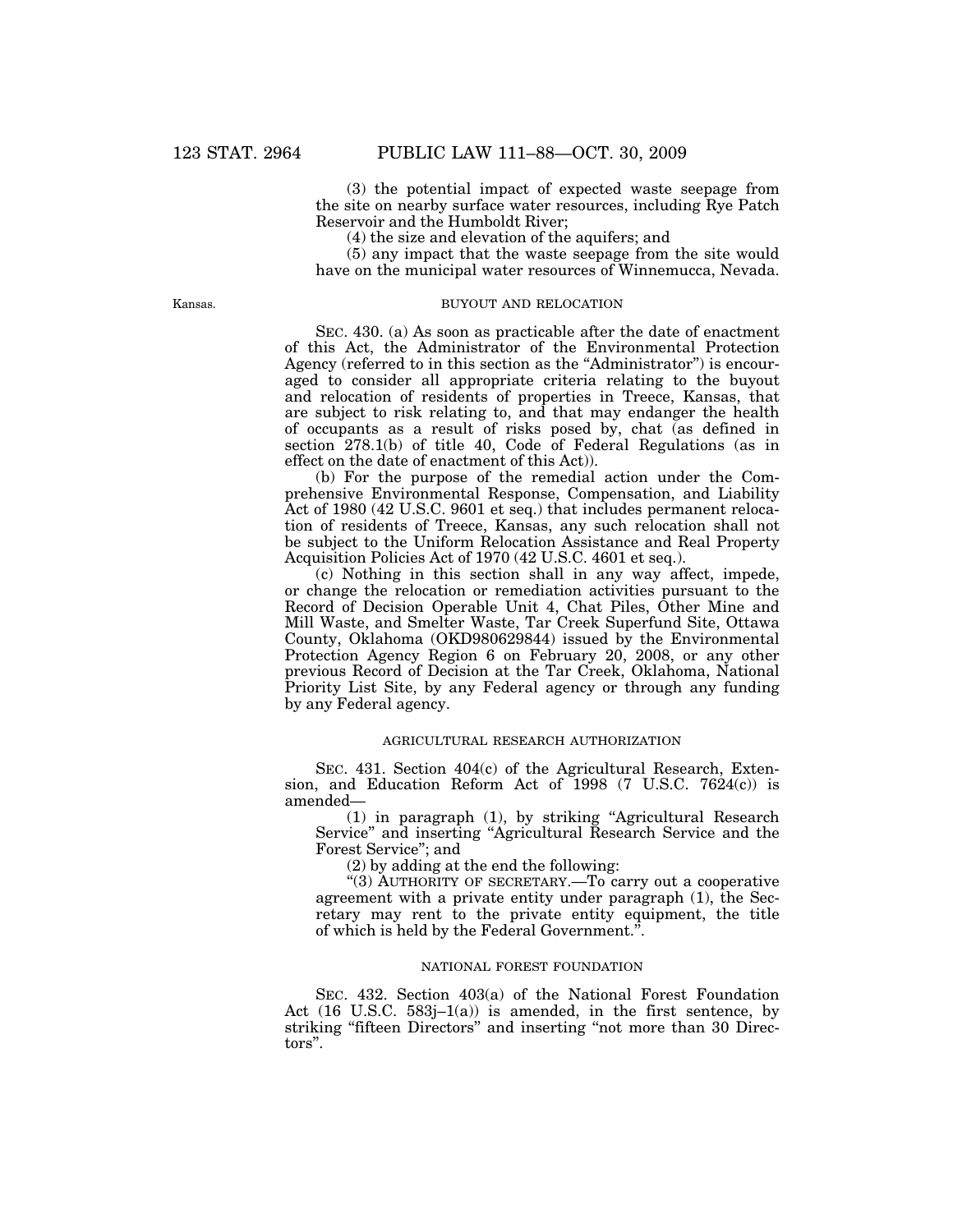## CABIN USER FEES

SEC. 433. Notwithstanding any other provision of law, none of the funds made available by this or any other Act may be used by the Secretary of Agriculture to increase a recreation residence user fee for calendar year 2010 by more than 25 percent of the recreation residence user fee applicable to the recreation residence for calendar year 2009.

#### PROHIBITION ON NO-BID CONTRACTS

SEC. 434. None of the funds appropriated or otherwise made available by this Act to executive branch agencies may be used to enter into any Federal contract unless such contract is entered into in accordance with the requirements of the Federal Property and Administrative Service Act of 1949 (41 U.S.C. 253) or chapter 137 of title 10, United States Code, and the Federal Acquisition Regulations, unless:

(1) Federal law specifically authorizes a contract to be entered into without regard for these requirements, including formula grants for States, or federally recognized Indian tribes; or

(2) such contract is authorized by the Indian Self-Determination and Education and Assistance Act (Public Law 93– 638, 25 U.S.C. 450 et seq., as amended) or by any other Federal laws that specifically authorize a contract within an Indian tribe as defined in section  $4(e)$  of that Act  $(25 \text{ U.S.C. } 450b(e));$ or

(3) such contract was awarded prior to the date of enactment of this Act.

#### POSTING OF REPORTS

Web posting.

SEC. 435. (a) Any agency receiving funds made available in this Act, shall, subject to subsections  $(b)$  and  $(c)$ , post on the public website of that agency any report required to be submitted by the Congress in this or any other Act, upon the determination by the head of the agency that it shall serve the national interest. (b) Subsection (a) shall not apply to a report if—

(1) the public posting of the report compromises national security; or

(2) the report contains proprietary information.

(c) The head of the agency posting such report shall do so only after such report has been made available to the requesting Committee or Committees of Congress for no less than 45 days.

#### NATIONAL CONSERVATION AREA MAP AMENDMENT

SEC. 436. Section 1971(1) of the Omnibus Public Land Management Act of 2009 (16 U.S.C. 460www note; Public Law 111–11) *Ante*, p. 1075. is amended by striking "December 18, 2008" and inserting "September 20, 2009''.

## TAR CREEK SUPERFUND SITE

SEC. 437. (a) IN GENERAL.—To expedite the cleanup of the Federal land and Indian land at the Tar Creek Superfund Site (referred to in this section as the ''site''), any purchase of chat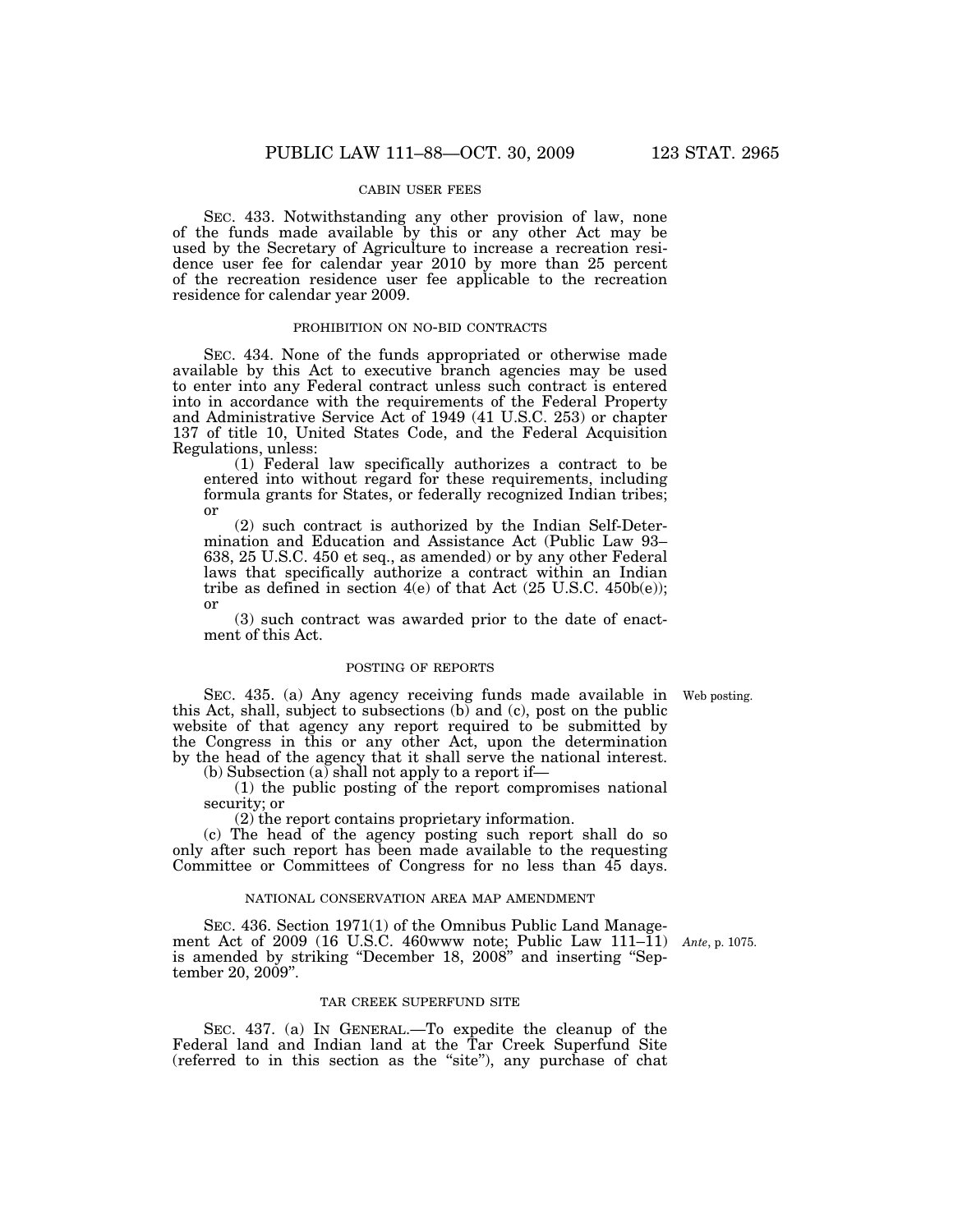(as defined in section 278.1(b) of title 40, Code of Federal Regulations (or a successor regulation)), from the site shall be—

(1) counted at twice the purchase price of the chat; and

(2) eligible to be counted toward meeting the federally required disadvantaged business enterprise set-aside on federally funded projects.

(b) RESTRICTED INDIAN OWNERS.—Subsection (a) shall only apply if the purchase of chat is made from 1 or more restricted Indian owners or an Indian tribe.

(c) APPLICABLE LAW.—The use of chat acquired under subsection (a) shall conform with applicable laws (including the regulations for the use of chat promulgated by the Administrator of the Environmental Protection Agency).

## NATIONAL ENDOWMENT FOR THE ARTS GRANT GUIDELINES

SEC. 438. Of the funds provided to the National Endowment for the Arts—

(1) The Chairperson shall only award a grant to an individual if such grant is awarded to such individual for a literature fellowship, National Heritage Fellowship, or American Jazz Masters Fellowship.

(2) The Chairperson shall establish procedures to ensure that no funding provided through a grant, except a grant made to a State or local arts agency, or regional group, may be used to make a grant to any other organization or individual to conduct activity independent of the direct grant recipient. Nothing in this subsection shall prohibit payments made in exchange for goods and services.

(3) No grant shall be used for seasonal support to a group, unless the application is specific to the contents of the season, including identified programs and/or projects.

## NATIONAL ENDOWMENT FOR THE ARTS PROGRAM PRIORITIES

SEC. 439. (a) In providing services or awarding financial assistance under the National Foundation on the Arts and the Humanities Act of 1965 from funds appropriated under this Act, the Chairperson of the National Endowment for the Arts shall ensure that priority is given to providing services or awarding financial assistance for projects, productions, workshops, or programs that serve underserved populations.

(b) In this section:

(1) The term ''underserved population'' means a population of individuals, including urban minorities, who have historically been outside the purview of arts and humanities programs due to factors such as a high incidence of income below the poverty line or to geographic isolation.

(2) The term ''poverty line'' means the poverty line (as defined by the Office of Management and Budget, and revised annually in accordance with section 673(2) of the Community Services Block Grant Act (42 U.S.C. 9902(2)) applicable to a family of the size involved.

(c) In providing services and awarding financial assistance under the National Foundation on the Arts and Humanities Act of 1965 with funds appropriated by this Act, the Chairperson of the National Endowment for the Arts shall ensure that priority is given to providing services or awarding financial assistance for

Procedures.

Definitions.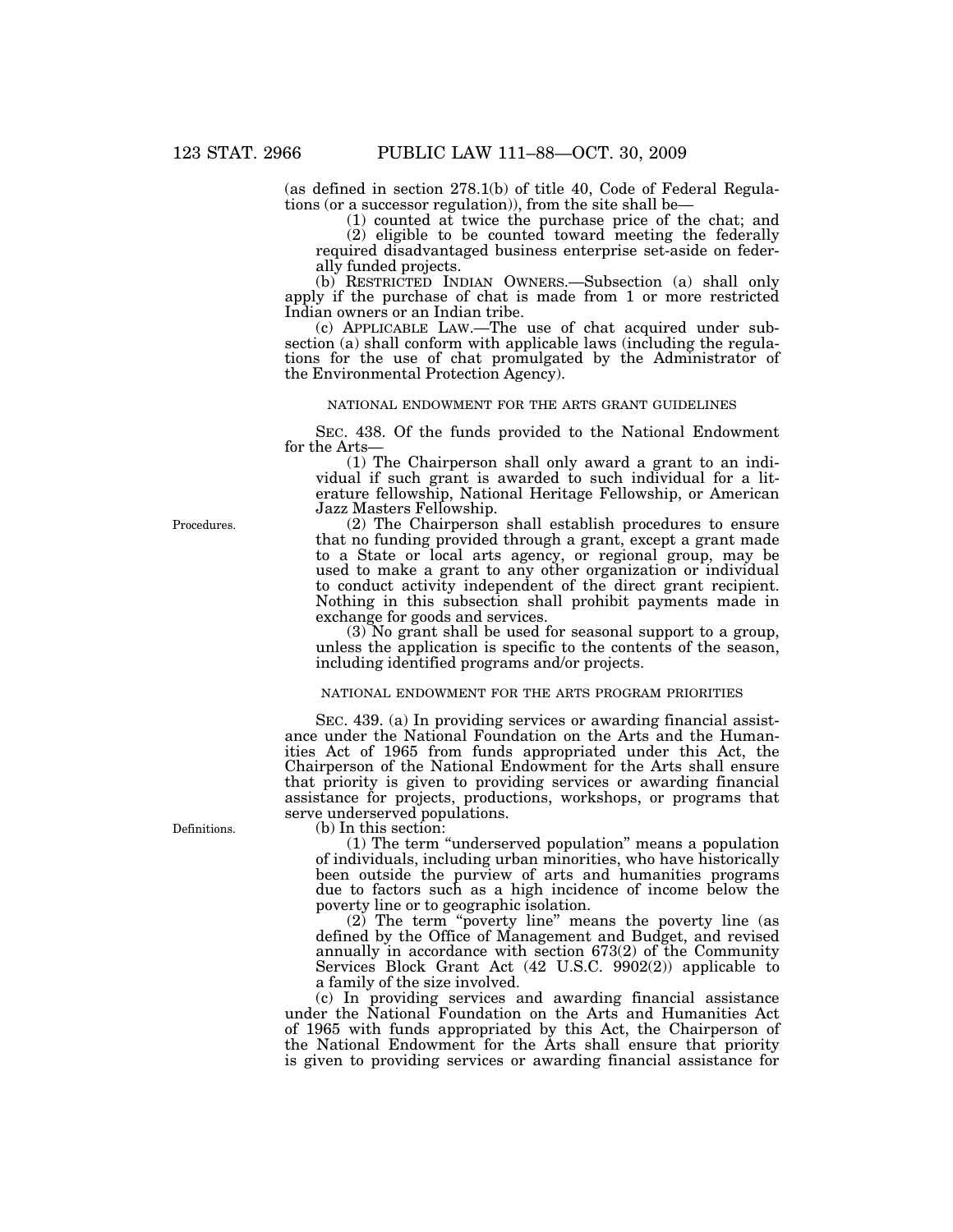projects, productions, workshops, or programs that will encourage public knowledge, education, understanding, and appreciation of the arts.

(d) With funds appropriated by this Act to carry out section Grants. 5 of the National Foundation on the Arts and Humanities Act of 1965—

(1) the Chairperson shall establish a grant category for projects, productions, workshops, or programs that are of national impact or availability or are able to tour several States;

(2) the Chairperson shall not make grants exceeding 15 percent, in the aggregate, of such funds to any single State, excluding grants made under the authority of paragraph (1);

(3) the Chairperson shall report to the Congress annually and by State, on grants awarded by the Chairperson in each grant category under section 5 of such Act; and

(4) the Chairperson shall encourage the use of grants to improve and support community-based music performance and education.

## ENERGY AND WATER DEVELOPMENT, TECHNICAL CORRECTION

SEC. 440. Section 208(a)(2)(E) of the Energy and Water Development and Related Agencies Appropriations Act, 2010 is amended *Ante*, p. 2858. by striking " $$45,000,000$ " and inserting " $$5,000,000$ ".

#### AWARDS TO FOR-PROFIT ENTITIES

SEC. 441. Specific projects contained in the report of the Committee on Appropriations of the House of Representatives accompanying this Act (H. Rept. 111–180) that are considered congressional earmarks for purposes of clause 9 of rule XXI of the Rules of the House of Representatives, when intended to be awarded to a for-profit entity, shall be awarded under a full and open competition.

## PROHIBITION ON USE OF FUNDS

SEC. 442. None of the funds made available for the Environmental Protection Agency in this Act may be expended by the Administrator of the Environmental Protection Agency to issue a final rule that includes fuel sulfur standards applicable to existing steamships that operate exclusively within the Great Lakes, and their connecting and tributary waters.

#### AUTHORIZATION FOR REFINANCING

SEC. 443. The Administrator of the Environmental Protection Agency shall allow the State of Mississippi to refinance the Clean Water State Revolving Loans made to the Hancock Water and Sewer District and the Hancock Utility Authority for a period not to exceed one year with the payment schedule amortized over that additional period.

## INCORPORATION OF CONGRESSIONALLY REQUESTED PROJECTS

SEC. 444. Within the amounts appropriated in this Act, funding shall be allocated in the amounts specified for those projects and

Reports.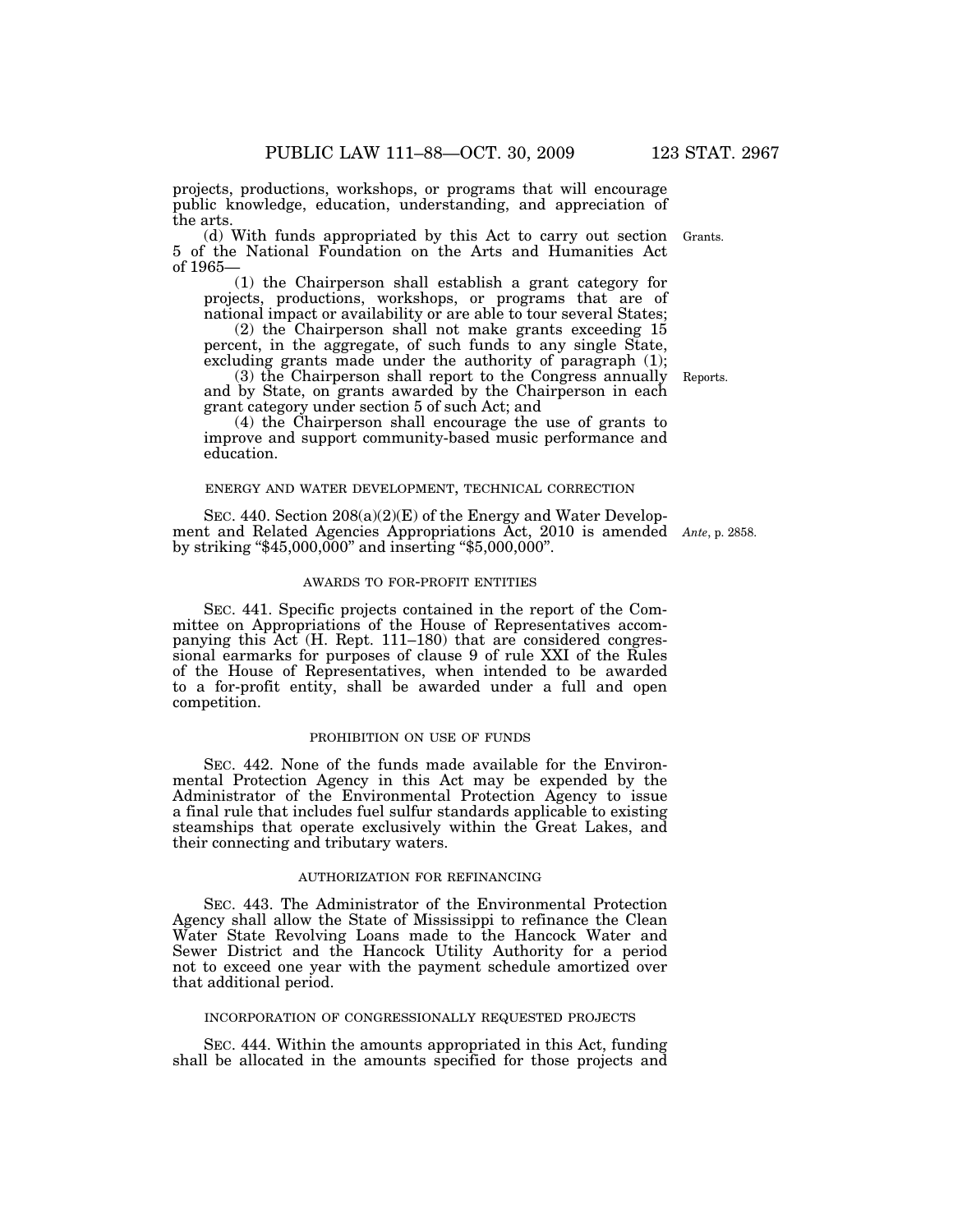purposes delineated in the table titled ''Incorporation of Congressionally Requested Projects'' included in the joint explanatory statement of the managers accompanying this Act, except that such funding appropriated for land acquisition, construction, and capital improvement and maintenance may be reallocated to other projects in that table funded by the same appropriation account if such reallocation has been approved by the House and Senate Committees on Appropriations; and, such funding appropriated for ''National Park Service—Historic Preservation Fund'' for Save America's Treasures grants may be reallocated to be used for competitive grants under the Save America's Treasures program if such reallocation has been approved by the House and Senate Committees on Appropriations.

# **TITLE V—FLAME ACT OF 2009**

43 USC 1701 note. Federal Land Assistance, Management, and Enhancement Act of 2009.

43 USC 1748a.

## **SEC. 501. SHORT TITLE.**

This title may be cited as the "Federal Land Assistance, Management, and Enhancement Act of 2009'' or ''FLAME Act of 2009''.

## **SEC. 502. FLAME WILDFIRE SUPPRESSION RESERVE FUNDS.**

(a) DEFINITIONS.—In this section:

(1) FEDERAL LAND.—The term "Federal land" means—

(A) public land, as defined in section 103 of the Federal Land Policy and Management Act of 1976 (43 U.S.C. 1702); (B) units of the National Park System;

(C) refuges of the National Wildlife Refuge System;

(D) land held in trust by the United States for the benefit of Indian tribes or members of an Indian tribe; and

(E) land in the National Forest System, as defined in section 11(a) of the Forest and Rangeland Renewable Resources Planning Act of 1974 (16 U.S.C. 1609(a)).

(2) FLAME FUND.—The term ''FLAME Fund'' means a FLAME Wildfire Suppression Reserve Fund established by subsection (b).

(3) RELEVANT CONGRESSIONAL COMMITTEES.—The term ''relevant congressional committees'' means the Committee on Appropriations, the Committee on Natural Resources, and the Committee on Agriculture of the House of Representatives and the Committee on Appropriations, the Committee on Energy and Natural Resources, and the Committee on Indian Affairs of the Senate.

(4) SECRETARY CONCERNED.—The term ''Secretary concerned'' means—

> (A) the Secretary of the Interior, with respect to— (i) Federal land described in subparagraphs (A),

 $(B)$ ,  $(C)$ , and  $(D)$  of paragraph  $(1)$ ; and

(ii) the FLAME Fund established for the Department of the Interior; and

(B) the Secretary of Agriculture, with respect to—

(i) National Forest System land; and

(ii) the FLAME Fund established for the Department of the Agriculture.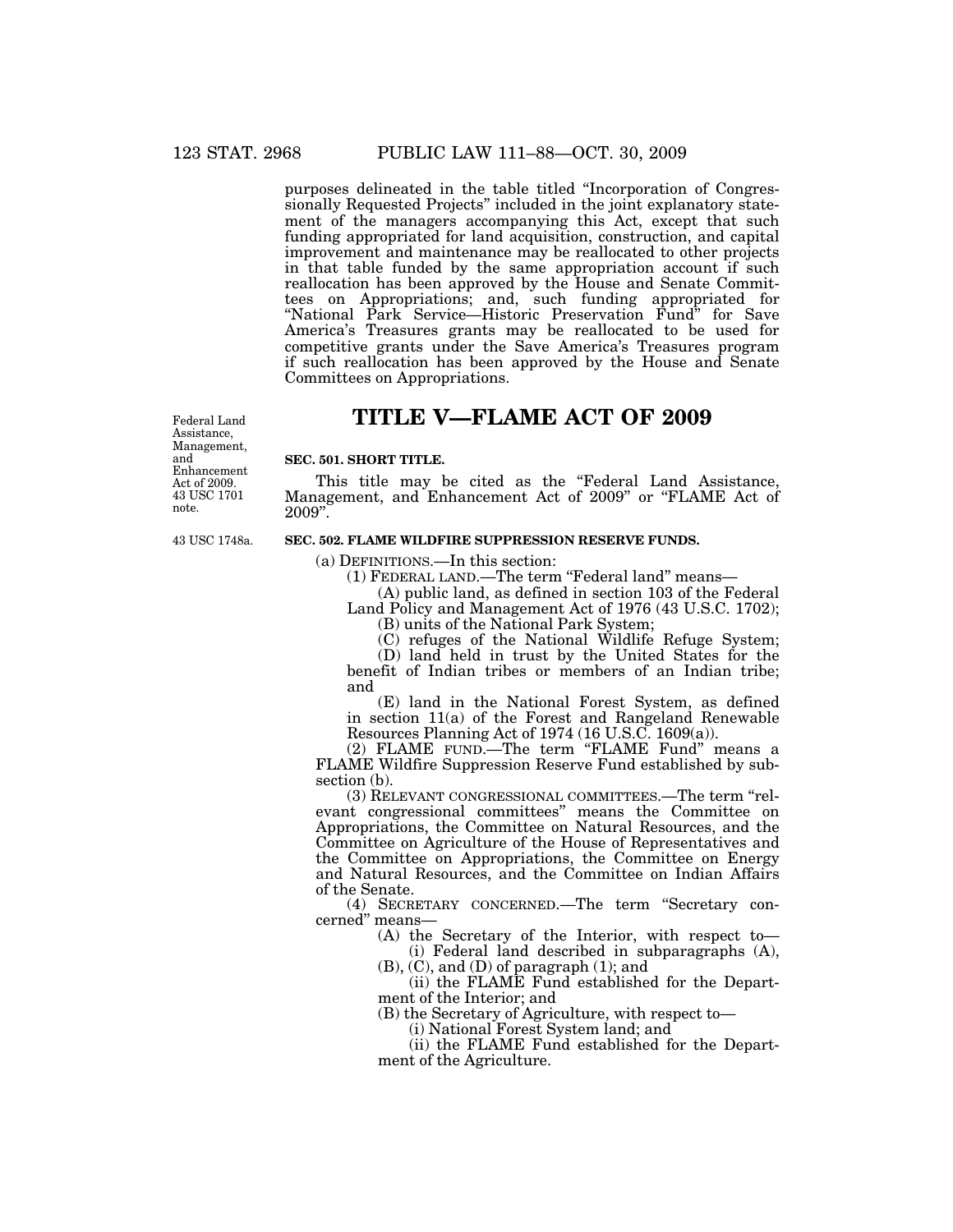(b) ESTABLISHMENT OF FLAME FUNDS.—There is established in the Treasury of the United States the following accounts:

(1) The FLAME Wildfire Suppression Reserve Fund for the Department of the Interior.

(2) The FLAME Wildfire Suppression Reserve Fund for the Department of Agriculture.

(c) PURPOSE OF FLAME FUNDS.—The FLAME Funds shall be available to cover the costs of large or complex wildfire events and as a reserve when amounts provided for wildfire suppression and Federal emergency response in the Wildland Fire Management appropriation accounts are exhausted.

(d) FUNDING.—

(1) CREDITS TO FUNDS.—A FLAME Fund shall consist of the following:

(A) Such amounts as are appropriated to that FLAME Fund.

(B) Such amounts as are transferred to that FLAME Fund under paragraph (5).

(2) AUTHORIZATION OF APPROPRIATIONS.—

(A) AUTHORIZATION OF APPROPRIATIONS.—There are authorized to be appropriated to the FLAME Funds such amounts as are necessary to carry out this section.

(B) CONGRESSIONAL INTENT.—It is the intent of Congress that, for fiscal year 2011 and each fiscal year thereafter, the amounts requested by the President for a FLAME Fund should be not less than the amount estimated by the Secretary concerned as the amount necessary for that fiscal year for wildfire suppression activities of the Secretary that meet the criteria specified in subsection  $(e)(2)(B)(i)$ .

(C) SENSE OF CONGRESS ON DESIGNATION OF FLAME FUND APPROPRIATIONS, SUPPLEMENTAL FUNDING REQUEST, AND SUPPLEMENT TO OTHER SUPPRESSION FUNDING.—It is the sense of Congress that for fiscal year 2011 and each fiscal year thereafter—

(i) amounts appropriated to a FLAME Fund in excess of the amount estimated by the Secretary concerned as the amount necessary for that fiscal year for wildfire suppression activities of the Secretary that meet the criteria specified in subsection  $(e)(2)(B)(i)$ should be designated as amounts necessary to meet emergency needs;

(ii) the Secretary concerned should promptly make a supplemental request for additional funds to replenish the FLAME Fund if the Secretary determines that the FLAME Fund will be exhausted within 30 days; and

(iii) funding made available through the FLAME Fund should be used to supplement the funding otherwise appropriated to the Secretary concerned for wildfire suppression and Federal emergency response in the Wildland Fire Management appropriation accounts.

(3) AVAILABILITY.—Amounts in a FLAME Fund shall remain available to the Secretary concerned until expended.

(4) NOTICE OF INSUFFICIENT FUNDS.—The Secretary concerned shall notify the relevant congressional committees if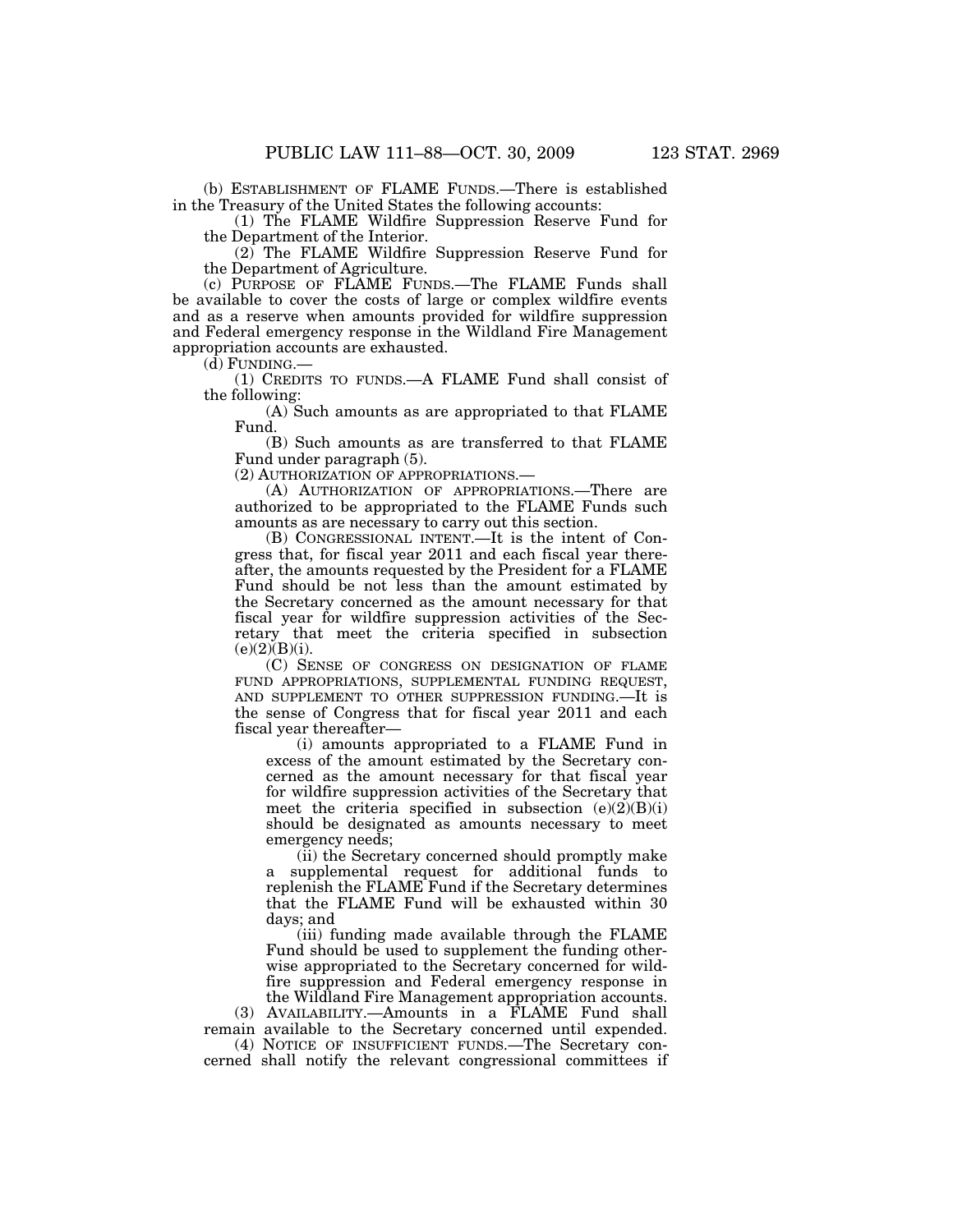the Secretary estimates that only 60 days worth of funds remain in the FLAME Fund administered by that Secretary.

(5) TRANSFER AUTHORITY.—If a FLAME Fund has insufficient funds, the Secretary concerned administering the other FLAME Fund may transfer amounts to the FLAME Fund with insufficient funds. Not more than \$100,000,000 may be transferred from a FLAME Fund during any fiscal year under this authority.<br>(e) USE OF FLAME FUND.—

(e) USE OF FLAME FUND.— (1) IN GENERAL.—Subject to paragraphs (2) and (3), amounts in a FLAME Fund shall be available to the Secretary concerned to transfer to the Wildland Fire Management appropriation account of that Secretary to pay the costs of wildfire suppression activities of that Secretary that are separate from amounts for wildfire suppression activities annually appropriated to that Secretary under the Wildland Fire Management appropriation account of that Secretary.

(2) DECLARATION REQUIRED.—

(A) IN GENERAL.—Amounts in a FLAME Fund shall be available for transfer under paragraph (1) only after that Secretary concerned issues a declaration that a wildfire suppression event is eligible for funding from the FLAME Fund.

(B) DECLARATION CRITERIA.—A declaration by the Secretary concerned under subparagraph (A) may be issued only if—

> (i) in the case of an individual wildfire incident— (I) the fire covers 300 or more acres; or

> (II) the Secretary concerned determines that the fire has required an emergency Federal response based on the significant complexity, severity, or threat posed by the fire to human life, property, or resources; or

(ii) the cumulative costs of wildfire suppression and Federal emergency response activities for the Secretary concerned will exceed, within 30 days, all of the amounts previously appropriated (including amounts appropriated under an emergency designation, but excluding amounts appropriated to the FLAME Fund) to the Secretary concerned for wildfire suppression and Federal emergency response.

(3) STATE, PRIVATE, AND TRIBAL LAND.—Use of a FLAME Fund for emergency wildfire suppression activities on State land, private land, and tribal land shall be consistent with any existing agreements in which the Secretary concerned has agreed to assume responsibility for wildfire suppression activities on the land.

(f) TREATMENT OF ANTICIPATED AND PREDICTED ACTIVITIES.— For fiscal year 2011 and subsequent fiscal years, the Secretary concerned shall request funds within the Wildland Fire Management appropriation account of that Secretary for regular wildfire suppression activities that do not meet the criteria specified in subsection  $(e)(2)(B)(i)$ .

(g) PROHIBITION ON OTHER TRANSFERS.—The Secretary concerned may not transfer funds from non-fire accounts to the Wildland Fire Management appropriation account of that Secretary unless amounts in the FLAME Fund of that Secretary and any

Deadline.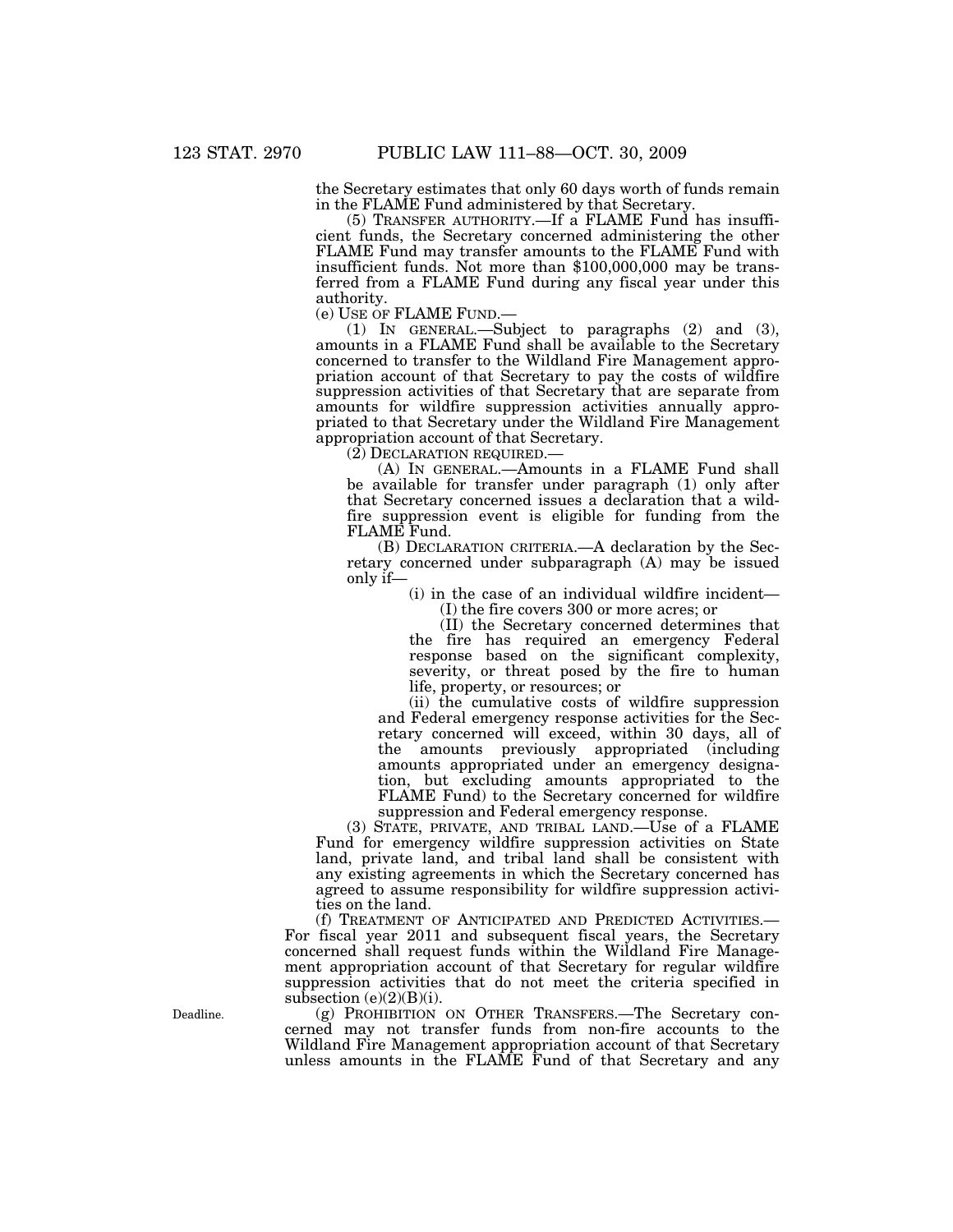amounts appropriated to that Secretary for the purpose of wildfire suppression will be exhausted within 30 days.

(h) ACCOUNTING AND REPORTS.—

(1) ACCOUNTING AND REPORTING REQUIREMENTS.—The Secretary concerned shall account and report on amounts transferred from the respective FLAME Fund in a manner that is consistent with existing National Fire Plan reporting procedures.

(2) ANNUAL REPORT.—The Secretary concerned shall submit to the relevant congressional committees and make available to the public an annual report that—

(A) describes the obligation and expenditure of amounts transferred from the FLAME Fund; and

(B) includes any recommendations that the Secretary concerned may have to improve the administrative control and oversight of the FLAME Fund.

(3) ESTIMATES OF WILDFIRE SUPPRESSION COSTS TO IMPROVE BUDGETING AND FUNDING.—

(A) IN GENERAL.—Consistent with the schedule provided in subparagraph (C), the Secretary concerned shall submit to the relevant congressional committees an estimate of anticipated wildfire suppression costs for the applicable fiscal year.

(B) INDEPENDENT REVIEW.—The methodology for developing the estimates under subparagraph (A) shall be subject to periodic independent review to ensure compliance with subparagraph (D).

(C) SCHEDULE.—The Secretary concerned shall submit an estimate under subparagraph (A) during—

(i) the first week of March of each year;

(ii) the first week of May of each year;

(iii) the first week of July of each year; and

(iv) if a bill making appropriations for the Department of the Interior and the Forest Service for the following fiscal year has not been enacted by September 1, the first week of September of each year.

(D) REQUIREMENTS.—An estimate of anticipated wildfire suppression costs shall be developed using the best available—

(i) climate, weather, and other relevant data; and (ii) models and other analytic tools.

(i) TERMINATION OF AUTHORITY.—The authority of the Secretary concerned to use the FLAME Fund established for that Secretary shall terminate at the end of the third fiscal year in which no appropriations to, or withdrawals from, that FLAME Fund have been made for a period of three consecutive fiscal years. Upon termination of such authority, any amounts remaining in the affected FLAME Fund shall be transferred to, and made a part of, the Wildland Fire Management appropriation account of the Secretary concerned for wildland suppression activities.

## **SEC. 503. COHESIVE WILDFIRE MANAGEMENT STRATEGY.**

(a) STRATEGY REQUIRED.—Not later than one year after the date of enactment of this Act, the Secretary of the Interior and the Secretary of Agriculture, acting jointly, shall submit to Congress a report that contains a cohesive wildfire management strategy, consistent with the recommendations described in recent reports

43 USC 1748b.

Deadline. Reports.

Estimate. Deadlines.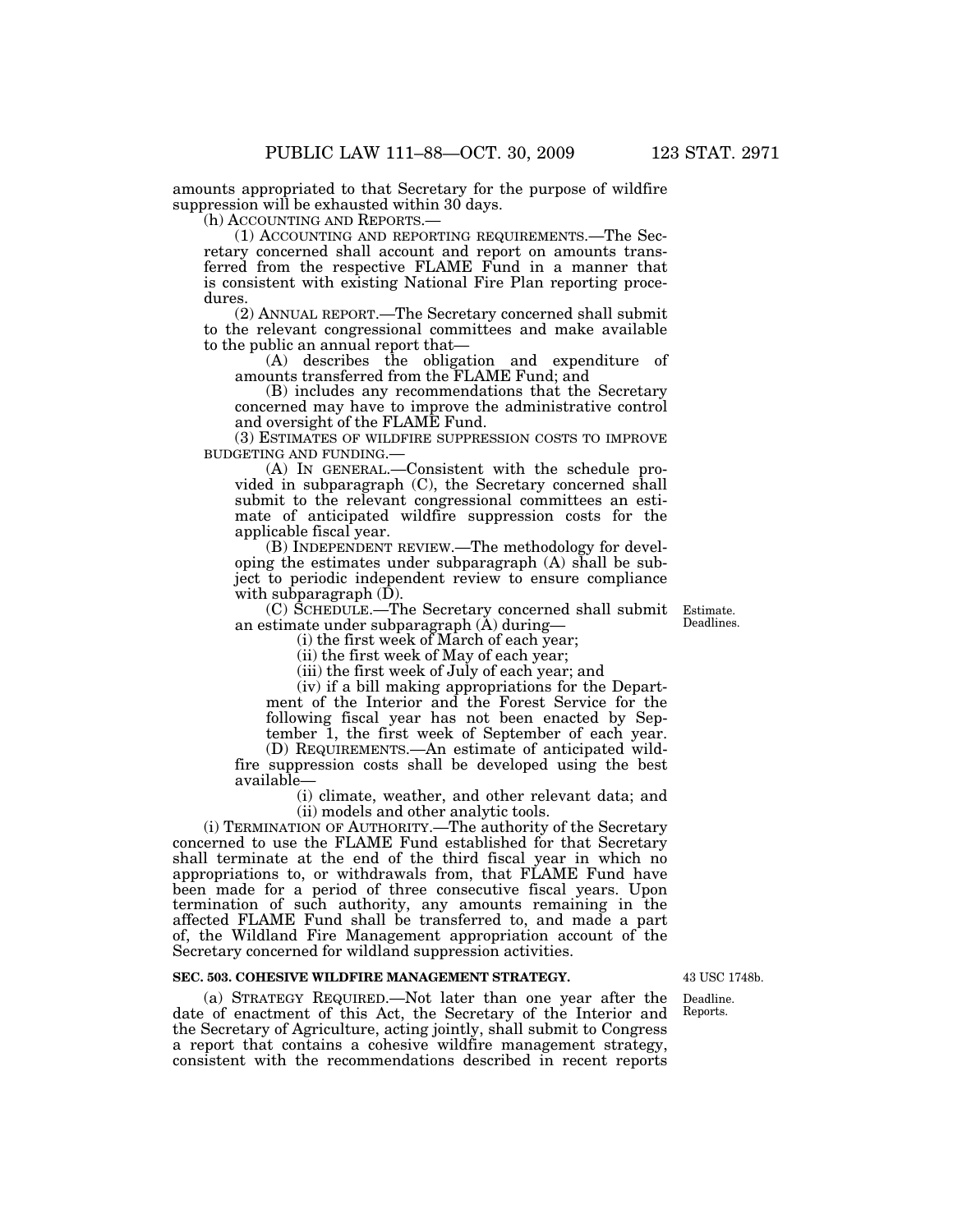of the Government Accountability Office regarding management strategies.

(b) ELEMENTS OF STRATEGY.—The strategy required by subsection (a) shall provide for—

(1) the identification of the most cost-effective means for allocating fire management budget resources;

(2) the reinvestment in non-fire programs by the Secretary of the Interior and the Secretary of Agriculture;

(3) employing the appropriate management response to wildfires;

(4) assessing the level of risk to communities;

(5) the allocation of hazardous fuels reduction funds based on the priority of hazardous fuels reduction projects;

 $(6)$  assessing the impacts of climate change on the frequency and severity of wildfire; and

(7) studying the effects of invasive species on wildfire risk.

(c) REVISION.—At least once during each five-year period beginning on the date of the submission of the cohesive wildfire management strategy under subsection (a), the Secretary of the Interior and the Secretary of Agriculture shall revise the strategy to address any changes affecting the strategy, including changes with respect to landscape, vegetation, climate, and weather.

This division may be cited as the "Department of the Interior, Environment, and Related Agencies Appropriations Act, 2010''.

## **DIVISION B—FURTHER CONTINUING APPROPRIATIONS, 2010**

SEC. 101. The Continuing Appropriations Resolution, 2010 (division B of Public Law 111–68) is amended by striking the date specified in section 106(3) and inserting "December 18, 2009".

SEC. 102. Section 129 of the Continuing Appropriations Resolution, 2010 (division B of Public Law 111–68) is amended by striking "2009" and inserting "2008", and such amendment shall apply as if included in such public law on the date of its enactment.

SEC. 103. Subsections  $(c)(1)$  and  $(e)(3)$  of section 9503, and subparagraphs (A), (B), and (C) of section 9504(b)(2), of the Internal Revenue Code of 1986 are each amended by inserting ''the last amendment to'' after ''on the date of the enactment of''.

SEC. 104. The Continuing Appropriations Resolution, 2010 (division B of Public Law 111–68) is amended by adding after section 164 the following new sections:

''SEC. 165. In addition to amounts provided in section 101, amounts are provided for 'Small Business Administration—Business Loans Program Account', for the cost (as defined in section 502 of the Congressional Budget Act of 1974) of guaranteed loans as authorized by section 7(a) of the Small Business Act, at a rate for operations of \$80,000,000.

"Sec. 166. (a) LOAN LIMIT FLOOR BASED ON 2008 LEVELS.— For mortgages for which the mortgagee issues credit approval for the borrower during calendar year 2010, if the dollar amount limitation on the principal obligation of a mortgage determined under section  $203(b)(2)$  of the National Housing Act (12 U.S.C. 1709(b)(2)) for any size residence for any area is less than such dollar amount limitation that was in effect for such size residence for such area for 2008 pursuant to section 202 of the Economic Stimulus Act of 2008 (Public Law 110–185; 122 Stat. 620), notwithstanding any

Time period.

*Ante*, p. 2045.

*Ante*, p. 2047. Applicability.

26 USC 9503, 9504.

*Ante*, p. 2053.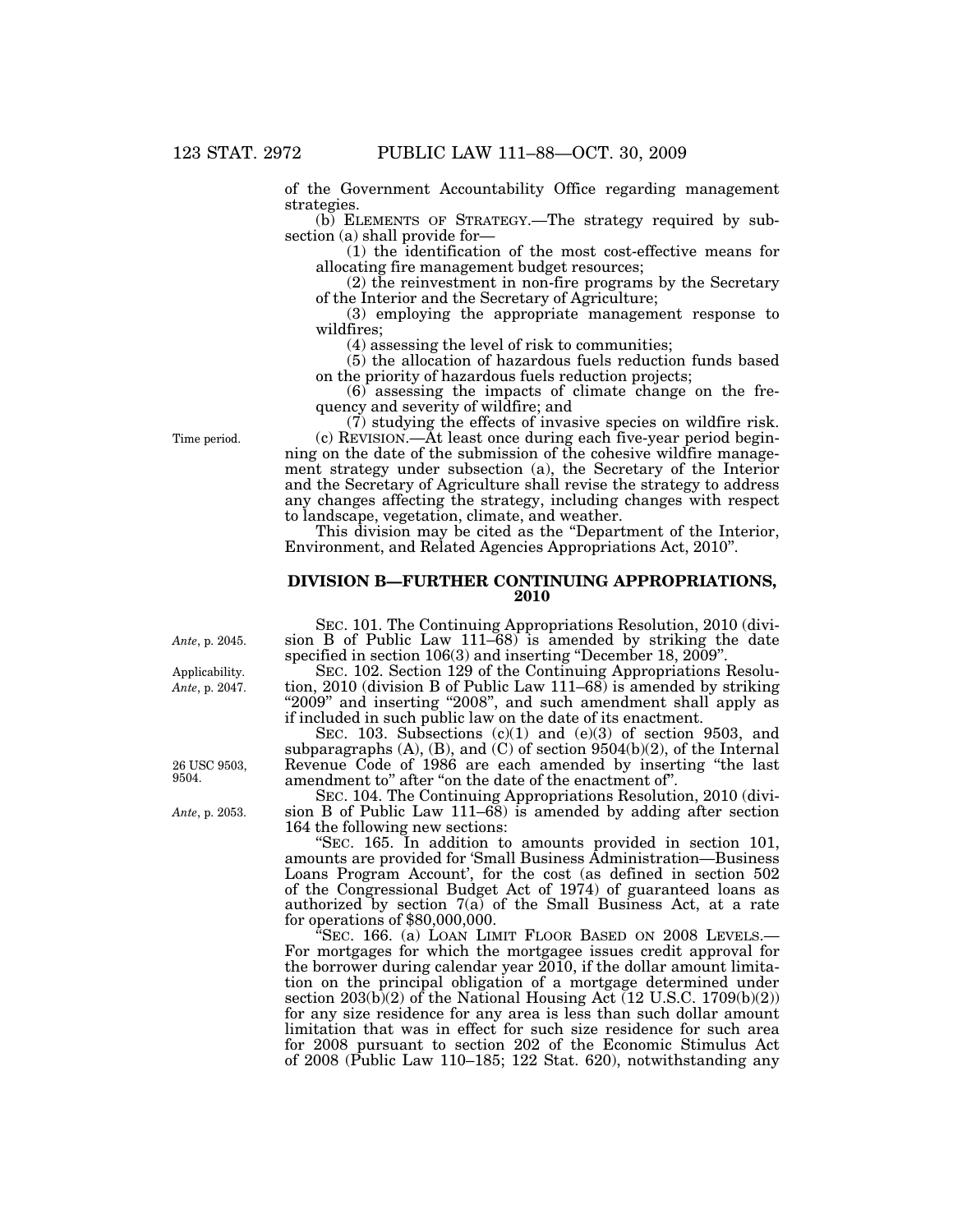other provision of law or of this joint resolution, the maximum dollar amount limitation on the principal obligation of a mortgage for such size residence for such area for purposes of such section  $203(b)(2)$  shall be considered (except for purposes of section  $255(g)$ ) of such Act  $(12 \text{ U.S.C.1715z-20(g)))}$  to be such dollar amount limitation in effect for such size residence for such area for 2008.

''(b) DISCRETIONARY AUTHORITY FOR SUB-AREAS.—Notwithstanding any other provision of law or of this joint resolution, if the Secretary of Housing and Urban Development determines, for any geographic area that is smaller than an area for which dollar amount limitations on the principal obligation of a mortgage are determined under section  $2\overline{0}3(b)(\overline{2})$  of the National Housing Act, that a higher such maximum dollar amount limitation is warranted for any particular size or sizes of residences in such subarea by higher median home prices in such sub-area, the Secretary may, for mortgages for which the mortgagee issues credit approval for the borrower during calendar year 2010, increase the maximum dollar amount limitation for such size or sizes of residences for such sub-area that is otherwise in effect (including pursuant to subsection (a) of this section), but in no case to an amount that exceeds the amount specified in section  $202(a)(2)$  of the Economic Stimulus Act of 2008.

"SEC. 167. (a) LOAN LIMIT FLOOR BASED ON 2008 LEVELS.— For mortgages originated during calendar year 2010, if the limitation on the maximum original principal obligation of a mortgage that may be purchased by the Federal National Mortgage Association or the Federal Home Loan Mortgage Corporation determined under section 302(b)(2) of the Federal National Mortgage Association Charter Act (12 U.S.C. 1717(b)(2)) or section  $30\overline{5}(a)(2)$  of the Federal Home Loan Mortgage Corporation Act (12 U.S.C.1754(a)(2)) respectively, for any size residence for any area is less than such maximum original principal obligation limitation that was in effect for such size residence for such area for 2008 pursuant to section 201 of the Economic Stimulus Act of 2008 (Public Law 110–185; 122 Stat. 619), notwithstanding any other provision of law or of this joint resolution, the limitation on the maximum original principal obligation of a mortgage for such Association and Corporation for such size residence for such area shall be such maximum limitation in effect for such size residence for such area for 2008.

''(b) DISCRETIONARY AUTHORITY FOR SUB-AREAS.—Notwithstanding any other provision of law or of this joint resolution, if the Director of the Federal Housing Finance Agency determines, for any geographic area that is smaller than an area for which limitations on the maximum original principal obligation of a mortgage are determined for the Federal National Mortgage Association or the Federal Home Loan Mortgage Corporation, that a higher such maximum original principal obligation limitation is warranted for any particular size or sizes of residences in such sub-area by higher median home prices in such sub-area, the Director may, for mortgages originated during calendar year 2010, increase the maximum original principal obligation limitation for such size or sizes of residences for such sub-area that is otherwise in effect (including pursuant to subsection (a) of this section) for such Association and Corporation, but in no case to an amount that exceeds the amount specified in the matter following the comma in section  $201(a)(l)(B)$  of the Economic Stimulus Act of  $2008$ .